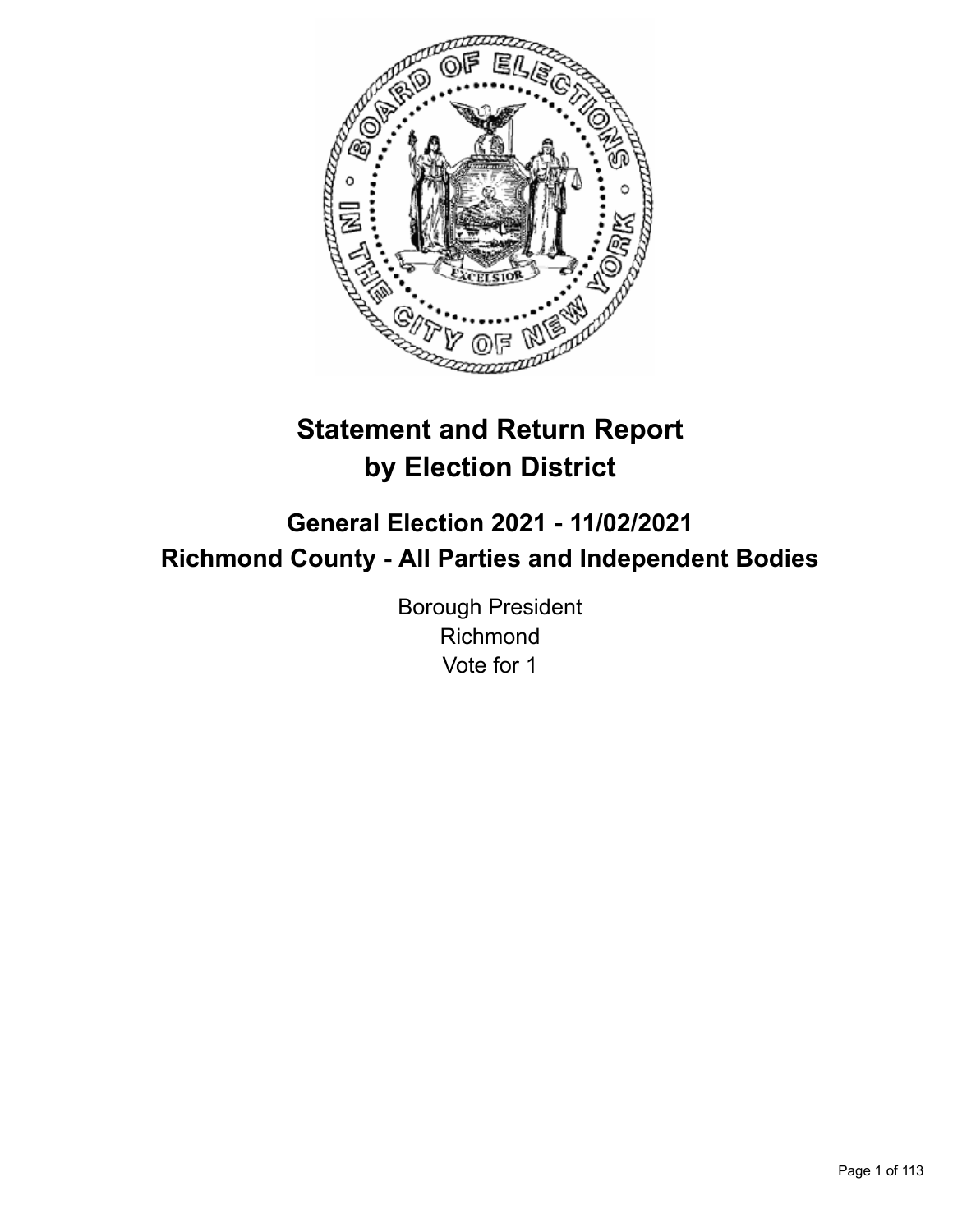

| <b>PUBLIC COUNTER</b>                                    | 333 |
|----------------------------------------------------------|-----|
| <b>MANUALLY COUNTED EMERGENCY</b>                        | 0   |
| ABSENTEE / MILITARY                                      | 18  |
| <b>AFFIDAVIT</b>                                         |     |
| <b>Total Ballots</b>                                     | 352 |
| Less - Inapplicable Federal/Special Presidential Ballots | 0   |
| <b>Total Applicable Ballots</b>                          | 352 |
| MARK S. MURPHY (DEMOCRATIC)                              | 280 |
| VITO FOSSELLA (REPUBLICAN)                               | 45  |
| LETICIA M. REMAURO (CONSERVATIVE)                        | 5   |
| MARK S. MURPHY (STATEN ISLAND 1ST)                       | 6   |
| LORRAINE A. HONOR (WRITE-IN)                             | 1   |
| <b>Total Votes</b>                                       | 337 |
| Unrecorded                                               | 15  |

## **002/61**

| PUBLIC COUNTER                                           | 289            |
|----------------------------------------------------------|----------------|
| MANUALLY COUNTED EMERGENCY                               | $\Omega$       |
| ABSENTEE / MILITARY                                      | 34             |
| AFFIDAVIT                                                | $\overline{2}$ |
| <b>Total Ballots</b>                                     | 325            |
| Less - Inapplicable Federal/Special Presidential Ballots | $\Omega$       |
| <b>Total Applicable Ballots</b>                          | 325            |
| MARK S. MURPHY (DEMOCRATIC)                              | 236            |
| VITO FOSSELLA (REPUBLICAN)                               | 56             |
| LETICIA M. REMAURO (CONSERVATIVE)                        | 14             |
| MARK S. MURPHY (STATEN ISLAND 1ST)                       | 8              |
| <b>Total Votes</b>                                       | 314            |
| Unrecorded                                               | 11             |

| <b>PUBLIC COUNTER</b>                                    | 365            |
|----------------------------------------------------------|----------------|
| <b>MANUALLY COUNTED EMERGENCY</b>                        | 0              |
| ABSENTEE / MILITARY                                      | 24             |
| AFFIDAVIT                                                | 4              |
| <b>Total Ballots</b>                                     | 393            |
| Less - Inapplicable Federal/Special Presidential Ballots | 0              |
| <b>Total Applicable Ballots</b>                          | 393            |
| MARK S. MURPHY (DEMOCRATIC)                              | 286            |
| VITO FOSSELLA (REPUBLICAN)                               | 64             |
| LETICIA M. REMAURO (CONSERVATIVE)                        | 15             |
| MARK S. MURPHY (STATEN ISLAND 1ST)                       | 12             |
| JOHN LUISI (WRITE-IN)                                    |                |
| LORRAINE A. HONOR (WRITE-IN)                             | $\overline{2}$ |
| <b>Total Votes</b>                                       | 380            |
| Unrecorded                                               | 13             |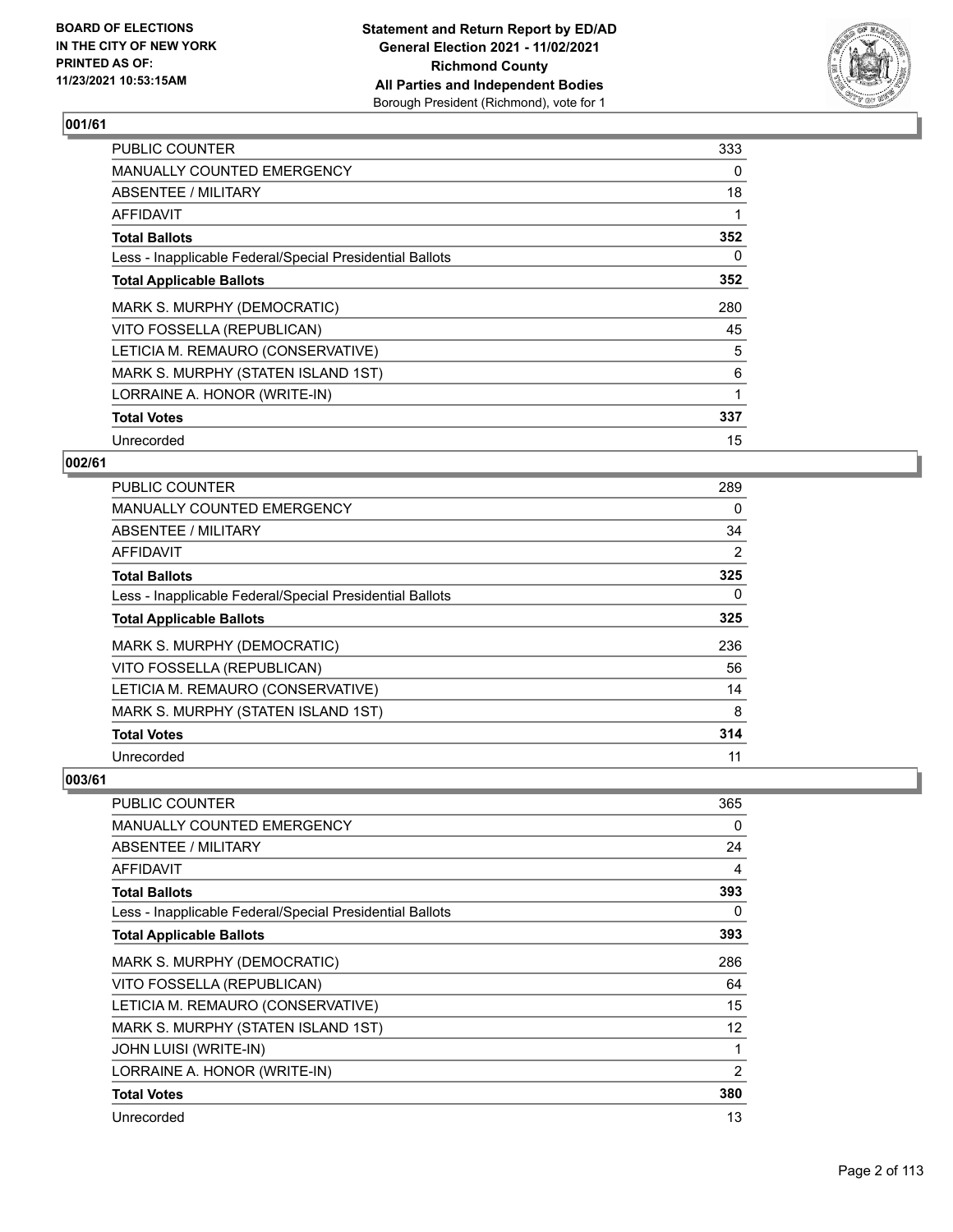

| <b>PUBLIC COUNTER</b>                                    | 222            |
|----------------------------------------------------------|----------------|
| MANUALLY COUNTED EMERGENCY                               | 0              |
| ABSENTEE / MILITARY                                      | 17             |
| <b>AFFIDAVIT</b>                                         |                |
| <b>Total Ballots</b>                                     | 240            |
| Less - Inapplicable Federal/Special Presidential Ballots | 0              |
| <b>Total Applicable Ballots</b>                          | 240            |
| MARK S. MURPHY (DEMOCRATIC)                              | 175            |
| VITO FOSSELLA (REPUBLICAN)                               | 49             |
| LETICIA M. REMAURO (CONSERVATIVE)                        | $\overline{7}$ |
| MARK S. MURPHY (STATEN ISLAND 1ST)                       | 4              |
| <b>Total Votes</b>                                       | 235            |
| Unrecorded                                               | 5              |

## **005/61**

| <b>PUBLIC COUNTER</b>                                    | 189 |
|----------------------------------------------------------|-----|
| <b>MANUALLY COUNTED EMERGENCY</b>                        | 0   |
| ABSENTEE / MILITARY                                      | 12  |
| AFFIDAVIT                                                | 1   |
| <b>Total Ballots</b>                                     | 202 |
| Less - Inapplicable Federal/Special Presidential Ballots | 0   |
| <b>Total Applicable Ballots</b>                          | 202 |
| MARK S. MURPHY (DEMOCRATIC)                              | 159 |
| VITO FOSSELLA (REPUBLICAN)                               | 23  |
| LETICIA M. REMAURO (CONSERVATIVE)                        | 12  |
| MARK S. MURPHY (STATEN ISLAND 1ST)                       | 4   |
| SUSAN SARANDON (WRITE-IN)                                | 1   |
| <b>Total Votes</b>                                       | 199 |
| Unrecorded                                               | 3   |

| PUBLIC COUNTER                                           | 156      |
|----------------------------------------------------------|----------|
| MANUALLY COUNTED EMERGENCY                               | $\Omega$ |
| ABSENTEE / MILITARY                                      | 40       |
| AFFIDAVIT                                                | 0        |
| <b>Total Ballots</b>                                     | 196      |
| Less - Inapplicable Federal/Special Presidential Ballots | 0        |
| <b>Total Applicable Ballots</b>                          | 196      |
| MARK S. MURPHY (DEMOCRATIC)                              | 108      |
| VITO FOSSELLA (REPUBLICAN)                               | 71       |
| LETICIA M. REMAURO (CONSERVATIVE)                        | 5        |
| MARK S. MURPHY (STATEN ISLAND 1ST)                       | 6        |
| <b>Total Votes</b>                                       | 190      |
| Unrecorded                                               | 6        |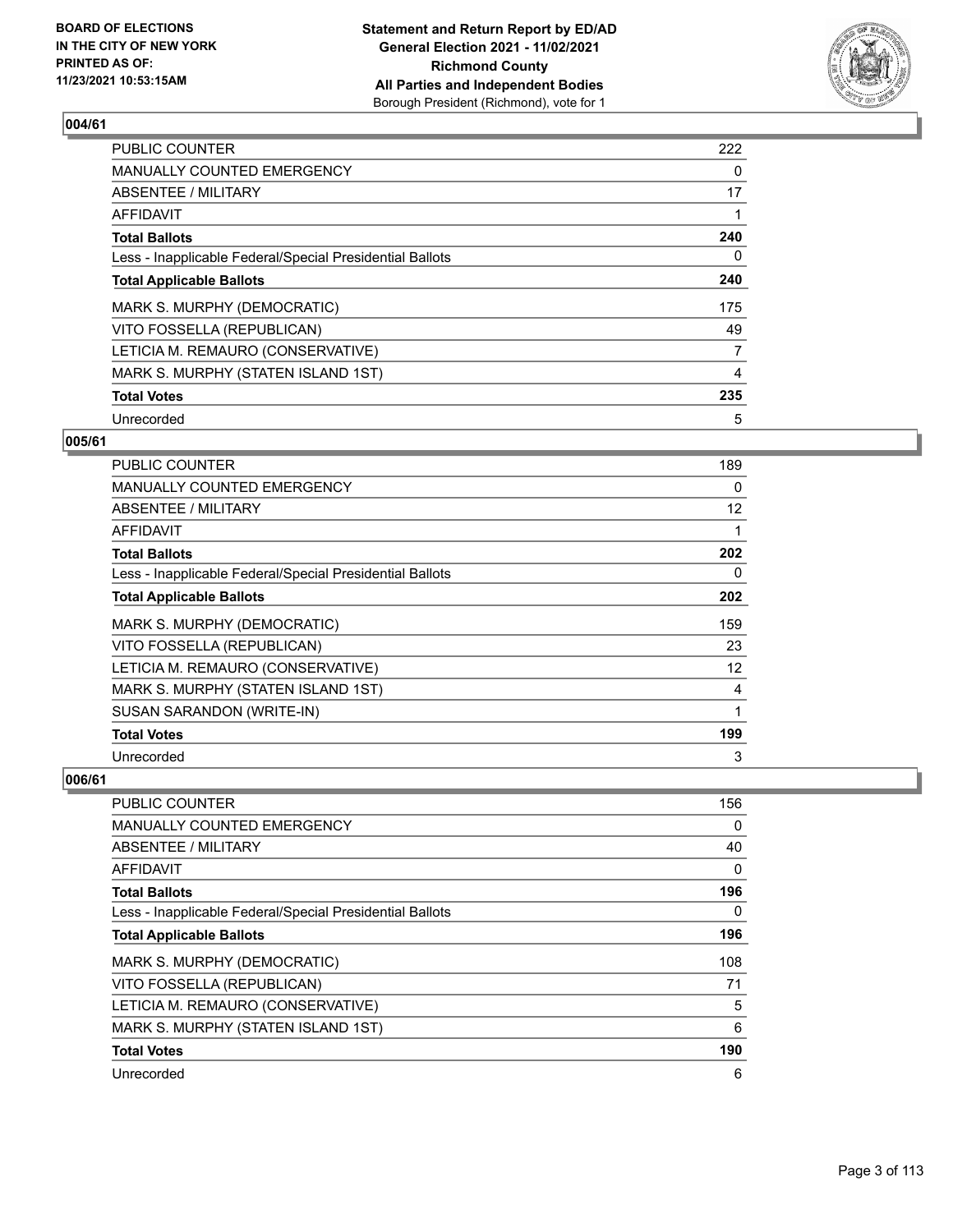

| <b>PUBLIC COUNTER</b>                                    | 174 |
|----------------------------------------------------------|-----|
| <b>MANUALLY COUNTED EMERGENCY</b>                        | 0   |
| ABSENTEE / MILITARY                                      | 9   |
| <b>AFFIDAVIT</b>                                         | 0   |
| <b>Total Ballots</b>                                     | 183 |
| Less - Inapplicable Federal/Special Presidential Ballots | 0   |
| <b>Total Applicable Ballots</b>                          | 183 |
| MARK S. MURPHY (DEMOCRATIC)                              | 159 |
| VITO FOSSELLA (REPUBLICAN)                               | 10  |
| LETICIA M. REMAURO (CONSERVATIVE)                        | 5   |
| MARK S. MURPHY (STATEN ISLAND 1ST)                       | 3   |
| <b>Total Votes</b>                                       | 177 |
| Unrecorded                                               | 6   |

## **008/61**

| PUBLIC COUNTER                                           | 110 |
|----------------------------------------------------------|-----|
| <b>MANUALLY COUNTED EMERGENCY</b>                        | 0   |
| ABSENTEE / MILITARY                                      | 9   |
| AFFIDAVIT                                                | 1   |
| <b>Total Ballots</b>                                     | 120 |
| Less - Inapplicable Federal/Special Presidential Ballots | 0   |
| <b>Total Applicable Ballots</b>                          | 120 |
| MARK S. MURPHY (DEMOCRATIC)                              | 94  |
| VITO FOSSELLA (REPUBLICAN)                               | 16  |
| LETICIA M. REMAURO (CONSERVATIVE)                        | 3   |
| MARK S. MURPHY (STATEN ISLAND 1ST)                       | 5   |
| NIDHI KHANNA (WRITE-IN)                                  | 1   |
| <b>Total Votes</b>                                       | 119 |
| Unrecorded                                               |     |

| <b>PUBLIC COUNTER</b>                                    | 388 |
|----------------------------------------------------------|-----|
| <b>MANUALLY COUNTED EMERGENCY</b>                        | 0   |
| ABSENTEE / MILITARY                                      | 20  |
| <b>AFFIDAVIT</b>                                         | 1   |
| <b>Total Ballots</b>                                     | 409 |
| Less - Inapplicable Federal/Special Presidential Ballots | 0   |
| <b>Total Applicable Ballots</b>                          | 409 |
| MARK S. MURPHY (DEMOCRATIC)                              | 289 |
| VITO FOSSELLA (REPUBLICAN)                               | 78  |
| LETICIA M. REMAURO (CONSERVATIVE)                        | 17  |
| MARK S. MURPHY (STATEN ISLAND 1ST)                       | 13  |
| DOMINICK DERUBBIO (WRITE-IN)                             | 1   |
| JOHN K. LOPIANO (WRITE-IN)                               | 1   |
| STEVEN MATTEO (WRITE-IN)                                 | 3   |
| <b>Total Votes</b>                                       | 402 |
| Unrecorded                                               | 7   |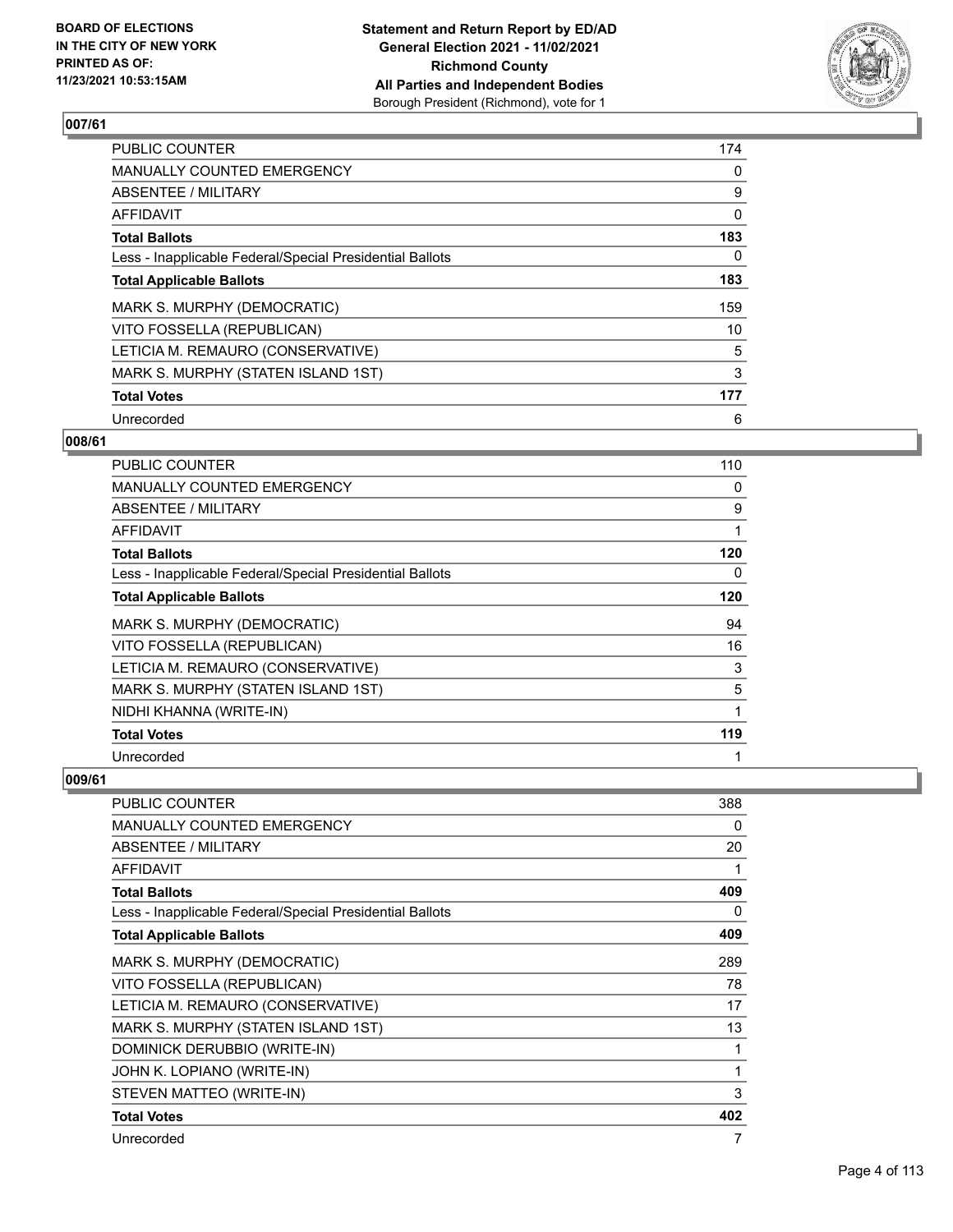

| <b>PUBLIC COUNTER</b>                                    | 309      |
|----------------------------------------------------------|----------|
| <b>MANUALLY COUNTED EMERGENCY</b>                        | 0        |
| ABSENTEE / MILITARY                                      | 20       |
| <b>AFFIDAVIT</b>                                         | $\Omega$ |
| <b>Total Ballots</b>                                     | 329      |
| Less - Inapplicable Federal/Special Presidential Ballots | 0        |
| <b>Total Applicable Ballots</b>                          | 329      |
| MARK S. MURPHY (DEMOCRATIC)                              | 231      |
| VITO FOSSELLA (REPUBLICAN)                               | 62       |
| LETICIA M. REMAURO (CONSERVATIVE)                        | 14       |
| MARK S. MURPHY (STATEN ISLAND 1ST)                       | 7        |
| <b>Total Votes</b>                                       | 314      |
| Unrecorded                                               | 15       |

## **011/61**

| PUBLIC COUNTER                                           | 281 |
|----------------------------------------------------------|-----|
| <b>MANUALLY COUNTED EMERGENCY</b>                        | 0   |
| ABSENTEE / MILITARY                                      | 29  |
| AFFIDAVIT                                                | 0   |
| <b>Total Ballots</b>                                     | 310 |
| Less - Inapplicable Federal/Special Presidential Ballots | 0   |
| <b>Total Applicable Ballots</b>                          | 310 |
| MARK S. MURPHY (DEMOCRATIC)                              | 206 |
| VITO FOSSELLA (REPUBLICAN)                               | 59  |
| LETICIA M. REMAURO (CONSERVATIVE)                        | 26  |
| MARK S. MURPHY (STATEN ISLAND 1ST)                       | 11  |
| PAUL CAMARCA (WRITE-IN)                                  | 1   |
| <b>Total Votes</b>                                       | 303 |
| Unrecorded                                               | 7   |

| <b>PUBLIC COUNTER</b>                                    | 590 |
|----------------------------------------------------------|-----|
| <b>MANUALLY COUNTED EMERGENCY</b>                        | 0   |
| ABSENTEE / MILITARY                                      | 27  |
| AFFIDAVIT                                                | 2   |
| <b>Total Ballots</b>                                     | 619 |
| Less - Inapplicable Federal/Special Presidential Ballots | 0   |
| <b>Total Applicable Ballots</b>                          | 619 |
| MARK S. MURPHY (DEMOCRATIC)                              | 334 |
| VITO FOSSELLA (REPUBLICAN)                               | 227 |
| LETICIA M. REMAURO (CONSERVATIVE)                        | 37  |
| MARK S. MURPHY (STATEN ISLAND 1ST)                       | 8   |
| <b>Total Votes</b>                                       | 606 |
| Unrecorded                                               | 13  |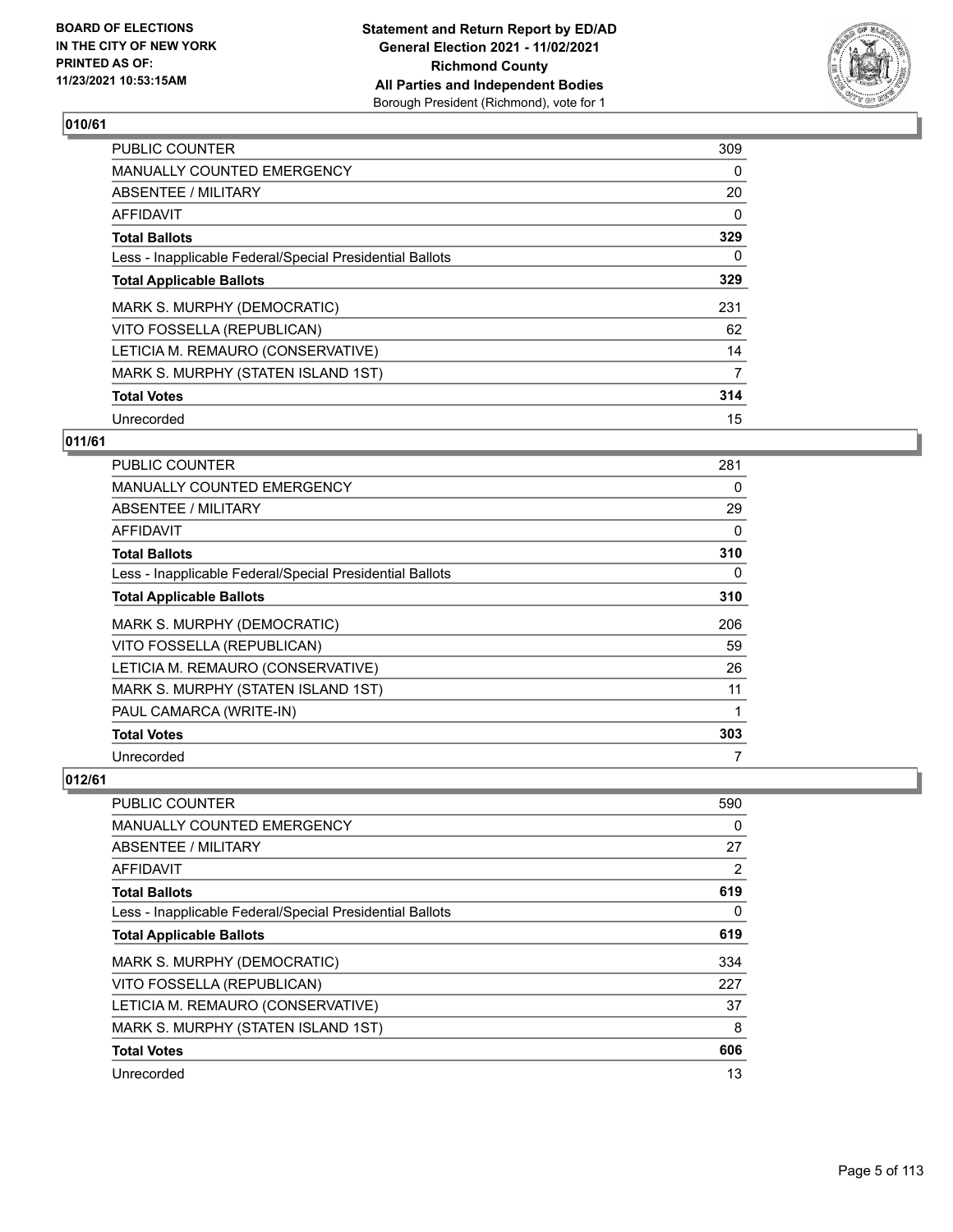

| <b>PUBLIC COUNTER</b>                                    | 286 |
|----------------------------------------------------------|-----|
| <b>MANUALLY COUNTED EMERGENCY</b>                        | 0   |
| ABSENTEE / MILITARY                                      | 11  |
| <b>AFFIDAVIT</b>                                         | 0   |
| <b>Total Ballots</b>                                     | 297 |
| Less - Inapplicable Federal/Special Presidential Ballots | 0   |
| <b>Total Applicable Ballots</b>                          | 297 |
| MARK S. MURPHY (DEMOCRATIC)                              | 194 |
| VITO FOSSELLA (REPUBLICAN)                               | 77  |
| LETICIA M. REMAURO (CONSERVATIVE)                        | 15  |
| MARK S. MURPHY (STATEN ISLAND 1ST)                       | 4   |
| RICHARD BELL (WRITE-IN)                                  | 1   |
| <b>Total Votes</b>                                       | 291 |
| Unrecorded                                               | 6   |

## **014/61**

| <b>PUBLIC COUNTER</b>                                    | 361      |
|----------------------------------------------------------|----------|
| <b>MANUALLY COUNTED EMERGENCY</b>                        | 0        |
| <b>ABSENTEE / MILITARY</b>                               | 20       |
| AFFIDAVIT                                                |          |
| <b>Total Ballots</b>                                     | 382      |
| Less - Inapplicable Federal/Special Presidential Ballots | $\Omega$ |
| <b>Total Applicable Ballots</b>                          | 382      |
| MARK S. MURPHY (DEMOCRATIC)                              | 206      |
| VITO FOSSELLA (REPUBLICAN)                               | 143      |
| LETICIA M. REMAURO (CONSERVATIVE)                        | 26       |
| MARK S. MURPHY (STATEN ISLAND 1ST)                       | 4        |
| UNATTRIBUTABLE WRITE-IN (WRITE-IN)                       | 2        |
| <b>Total Votes</b>                                       | 381      |
| Unrecorded                                               |          |

| <b>PUBLIC COUNTER</b>                                    | 261 |
|----------------------------------------------------------|-----|
| <b>MANUALLY COUNTED EMERGENCY</b>                        | 0   |
| ABSENTEE / MILITARY                                      | 8   |
| AFFIDAVIT                                                | 2   |
| <b>Total Ballots</b>                                     | 271 |
| Less - Inapplicable Federal/Special Presidential Ballots | 0   |
| <b>Total Applicable Ballots</b>                          | 271 |
| MARK S. MURPHY (DEMOCRATIC)                              | 139 |
| VITO FOSSELLA (REPUBLICAN)                               | 111 |
| LETICIA M. REMAURO (CONSERVATIVE)                        | 16  |
| MARK S. MURPHY (STATEN ISLAND 1ST)                       | 3   |
| <b>Total Votes</b>                                       | 269 |
| Unrecorded                                               | 2   |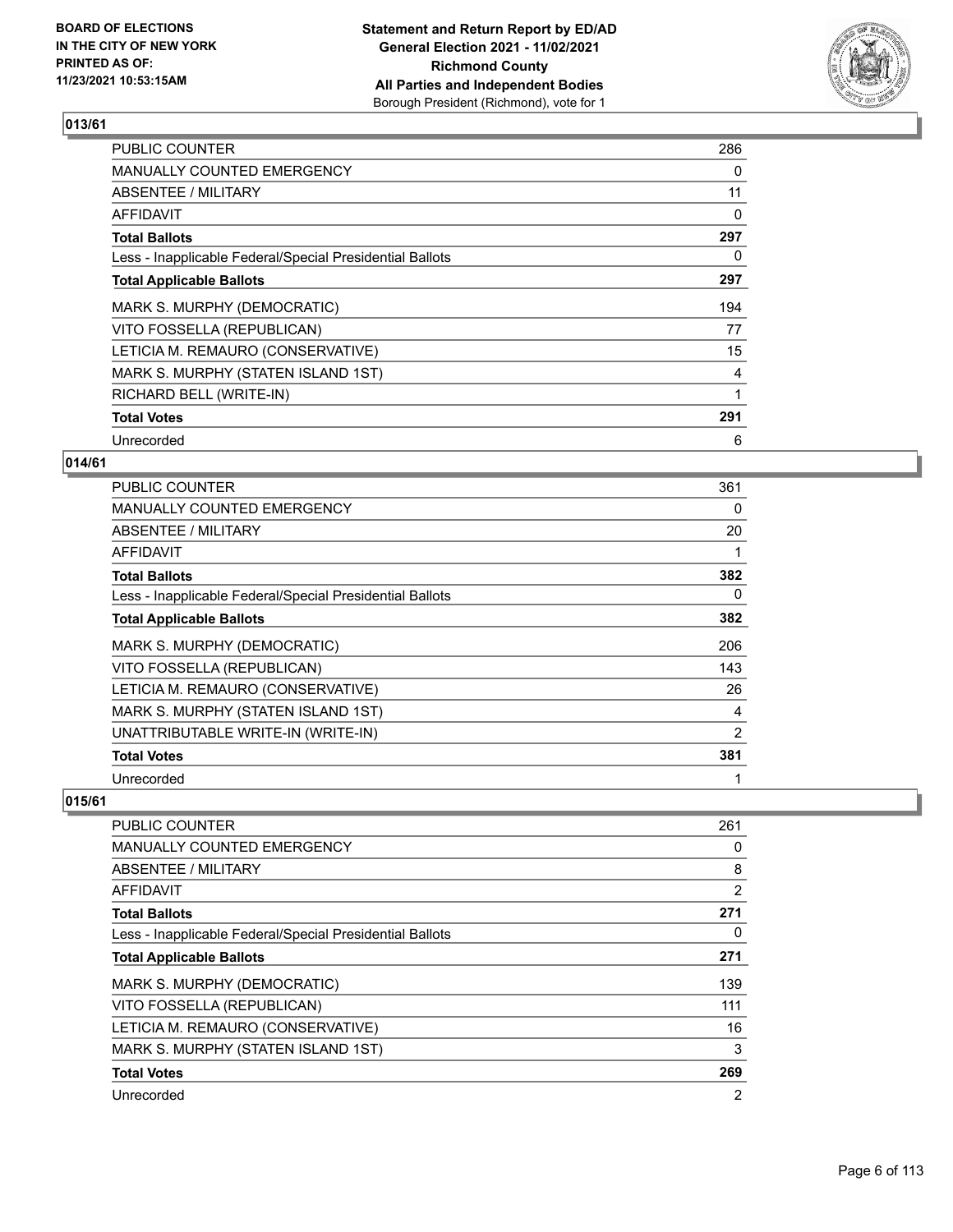

| <b>PUBLIC COUNTER</b>                                    | 211 |
|----------------------------------------------------------|-----|
| <b>MANUALLY COUNTED EMERGENCY</b>                        | 0   |
| ABSENTEE / MILITARY                                      | 10  |
| <b>AFFIDAVIT</b>                                         |     |
| <b>Total Ballots</b>                                     | 222 |
| Less - Inapplicable Federal/Special Presidential Ballots | 0   |
| <b>Total Applicable Ballots</b>                          | 222 |
| MARK S. MURPHY (DEMOCRATIC)                              | 185 |
| VITO FOSSELLA (REPUBLICAN)                               | 18  |
| LETICIA M. REMAURO (CONSERVATIVE)                        | 8   |
| MARK S. MURPHY (STATEN ISLAND 1ST)                       | 4   |
| <b>Total Votes</b>                                       | 215 |
| Unrecorded                                               | 7   |

## **017/61**

| PUBLIC COUNTER                                           | 259 |
|----------------------------------------------------------|-----|
| <b>MANUALLY COUNTED EMERGENCY</b>                        | 0   |
| ABSENTEE / MILITARY                                      | 7   |
| <b>AFFIDAVIT</b>                                         |     |
| <b>Total Ballots</b>                                     | 267 |
| Less - Inapplicable Federal/Special Presidential Ballots | 0   |
| <b>Total Applicable Ballots</b>                          | 267 |
| MARK S. MURPHY (DEMOCRATIC)                              | 187 |
| VITO FOSSELLA (REPUBLICAN)                               | 57  |
| LETICIA M. REMAURO (CONSERVATIVE)                        | 13  |
| MARK S. MURPHY (STATEN ISLAND 1ST)                       | 3   |
| CESAR A. VARGAS (WRITE-IN)                               | 5   |
| <b>Total Votes</b>                                       | 265 |
| Unrecorded                                               | 2   |

| <b>PUBLIC COUNTER</b>                                    | 272 |
|----------------------------------------------------------|-----|
| <b>MANUALLY COUNTED EMERGENCY</b>                        | 0   |
| ABSENTEE / MILITARY                                      | 12  |
| AFFIDAVIT                                                | 0   |
| <b>Total Ballots</b>                                     | 284 |
| Less - Inapplicable Federal/Special Presidential Ballots | 0   |
| <b>Total Applicable Ballots</b>                          | 284 |
| MARK S. MURPHY (DEMOCRATIC)                              | 158 |
| VITO FOSSELLA (REPUBLICAN)                               | 99  |
| LETICIA M. REMAURO (CONSERVATIVE)                        | 11  |
| MARK S. MURPHY (STATEN ISLAND 1ST)                       | 8   |
| JASON R. PRICE (WRITE-IN)                                | 1   |
| UNATTRIBUTABLE WRITE-IN (WRITE-IN)                       | 1   |
| <b>Total Votes</b>                                       | 278 |
| Unrecorded                                               | 6   |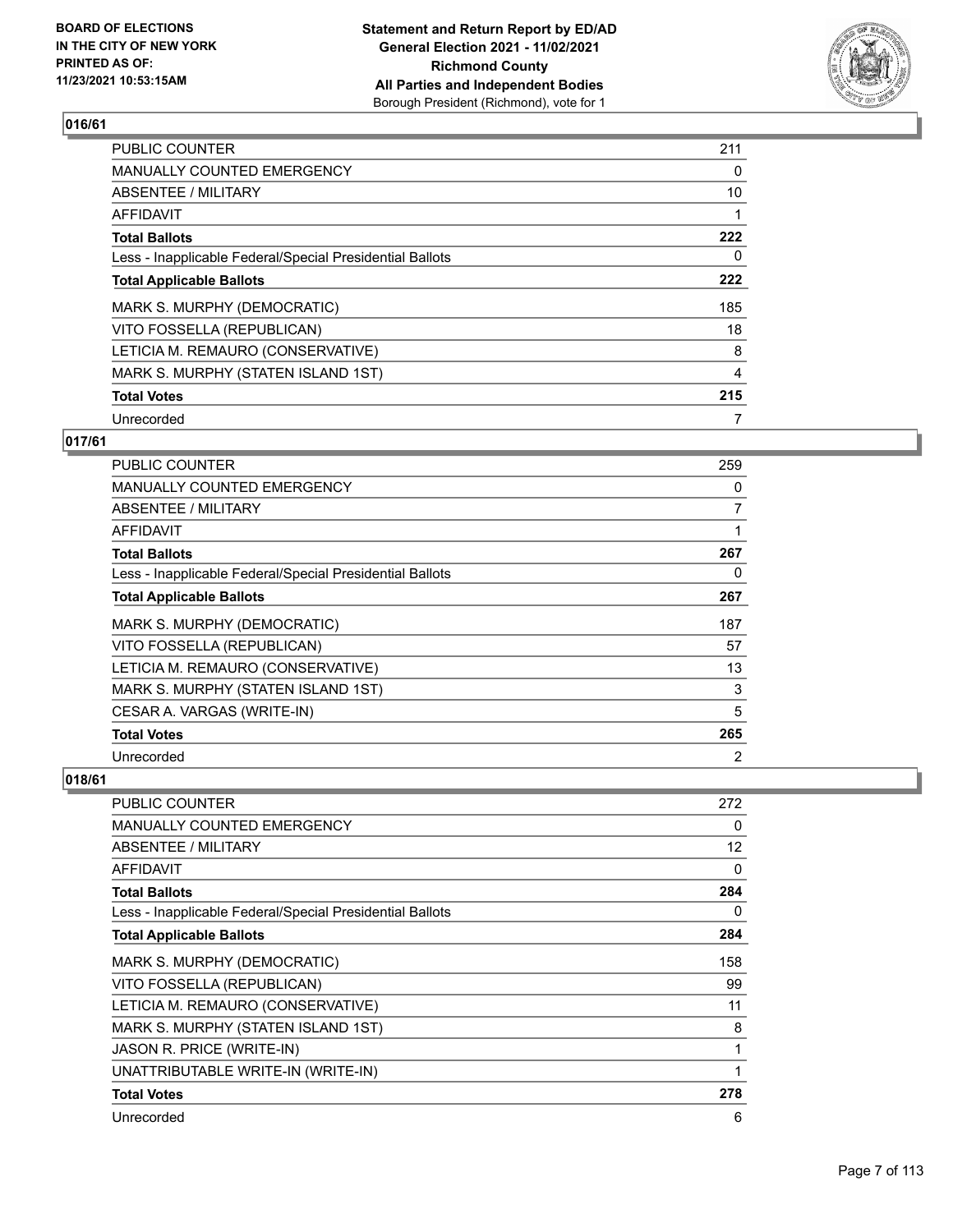

| <b>PUBLIC COUNTER</b>                                    | 312 |
|----------------------------------------------------------|-----|
| MANUALLY COUNTED EMERGENCY                               | 0   |
| ABSENTEE / MILITARY                                      | 21  |
| AFFIDAVIT                                                |     |
| <b>Total Ballots</b>                                     | 334 |
| Less - Inapplicable Federal/Special Presidential Ballots | 0   |
| <b>Total Applicable Ballots</b>                          | 334 |
| MARK S. MURPHY (DEMOCRATIC)                              | 156 |
| VITO FOSSELLA (REPUBLICAN)                               | 134 |
| LETICIA M. REMAURO (CONSERVATIVE)                        | 29  |
| MARK S. MURPHY (STATEN ISLAND 1ST)                       | 5   |
| RICHARD LUTHMANN (WRITE-IN)                              |     |
| <b>Total Votes</b>                                       | 325 |
| Unrecorded                                               | 9   |

## **020/61**

| PUBLIC COUNTER                                           | 319 |
|----------------------------------------------------------|-----|
| <b>MANUALLY COUNTED EMERGENCY</b>                        | 0   |
| ABSENTEE / MILITARY                                      | 7   |
| AFFIDAVIT                                                |     |
| <b>Total Ballots</b>                                     | 327 |
| Less - Inapplicable Federal/Special Presidential Ballots | 0   |
| <b>Total Applicable Ballots</b>                          | 327 |
| MARK S. MURPHY (DEMOCRATIC)                              | 145 |
| VITO FOSSELLA (REPUBLICAN)                               | 140 |
| LETICIA M. REMAURO (CONSERVATIVE)                        | 30  |
| MARK S. MURPHY (STATEN ISLAND 1ST)                       | 5   |
| THOMAS J. MCGUIRE (WRITE-IN)                             |     |
| <b>Total Votes</b>                                       | 321 |
| Unrecorded                                               | 6   |

| PUBLIC COUNTER                                           | 244 |
|----------------------------------------------------------|-----|
| <b>MANUALLY COUNTED EMERGENCY</b>                        | 0   |
| ABSENTEE / MILITARY                                      | 15  |
| AFFIDAVIT                                                |     |
| <b>Total Ballots</b>                                     | 260 |
| Less - Inapplicable Federal/Special Presidential Ballots | 0   |
| <b>Total Applicable Ballots</b>                          | 260 |
| MARK S. MURPHY (DEMOCRATIC)                              | 194 |
| VITO FOSSELLA (REPUBLICAN)                               | 37  |
| LETICIA M. REMAURO (CONSERVATIVE)                        | 13  |
| MARK S. MURPHY (STATEN ISLAND 1ST)                       | 3   |
| <b>Total Votes</b>                                       | 247 |
| Unrecorded                                               | 13  |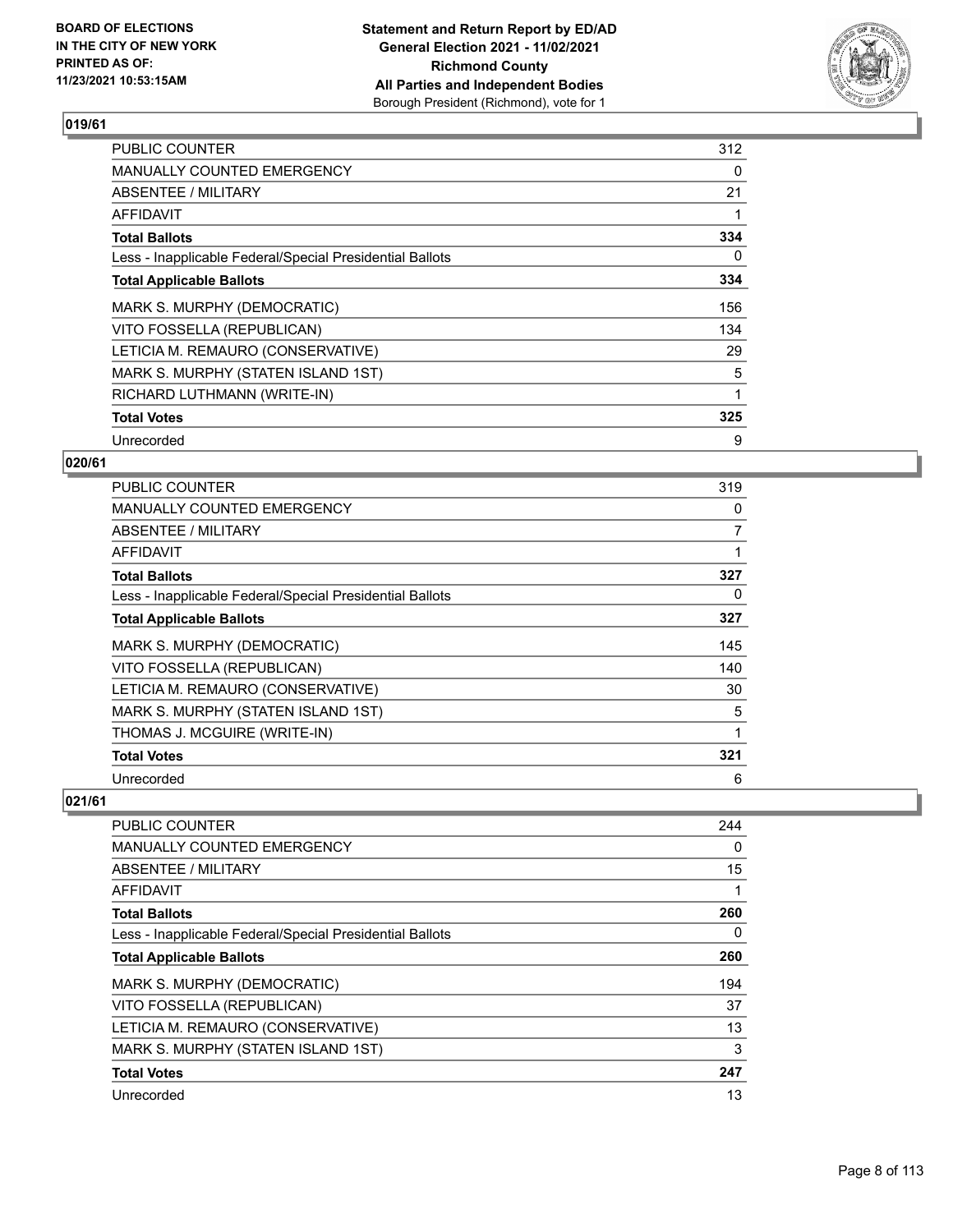

| <b>PUBLIC COUNTER</b>                                    | 238 |
|----------------------------------------------------------|-----|
| <b>MANUALLY COUNTED EMERGENCY</b>                        | 0   |
| ABSENTEE / MILITARY                                      | 17  |
| <b>AFFIDAVIT</b>                                         |     |
| <b>Total Ballots</b>                                     | 256 |
| Less - Inapplicable Federal/Special Presidential Ballots | 0   |
| <b>Total Applicable Ballots</b>                          | 256 |
| MARK S. MURPHY (DEMOCRATIC)                              | 177 |
| VITO FOSSELLA (REPUBLICAN)                               | 51  |
| LETICIA M. REMAURO (CONSERVATIVE)                        | 14  |
| MARK S. MURPHY (STATEN ISLAND 1ST)                       | 6   |
| <b>Total Votes</b>                                       | 248 |
| Unrecorded                                               | 8   |

## **023/61**

| PUBLIC COUNTER                                           | 207 |
|----------------------------------------------------------|-----|
| MANUALLY COUNTED EMERGENCY                               | 0   |
| ABSENTEE / MILITARY                                      | 16  |
| AFFIDAVIT                                                | 0   |
| <b>Total Ballots</b>                                     | 223 |
| Less - Inapplicable Federal/Special Presidential Ballots | 0   |
| <b>Total Applicable Ballots</b>                          | 223 |
| MARK S. MURPHY (DEMOCRATIC)                              | 127 |
| VITO FOSSELLA (REPUBLICAN)                               | 81  |
| LETICIA M. REMAURO (CONSERVATIVE)                        | 5   |
| MARK S. MURPHY (STATEN ISLAND 1ST)                       | 3   |
| <b>Total Votes</b>                                       | 216 |
| Unrecorded                                               | 7   |

| PUBLIC COUNTER                                           | 319      |
|----------------------------------------------------------|----------|
| <b>MANUALLY COUNTED EMERGENCY</b>                        | 0        |
| ABSENTEE / MILITARY                                      | 19       |
| AFFIDAVIT                                                | $\Omega$ |
| <b>Total Ballots</b>                                     | 338      |
| Less - Inapplicable Federal/Special Presidential Ballots | $\Omega$ |
| <b>Total Applicable Ballots</b>                          | 338      |
| MARK S. MURPHY (DEMOCRATIC)                              | 145      |
| VITO FOSSELLA (REPUBLICAN)                               | 152      |
| LETICIA M. REMAURO (CONSERVATIVE)                        | 33       |
| MARK S. MURPHY (STATEN ISLAND 1ST)                       | 5        |
| STEVEN MATTEO (WRITE-IN)                                 | 1        |
| <b>Total Votes</b>                                       | 336      |
| Unrecorded                                               | 2        |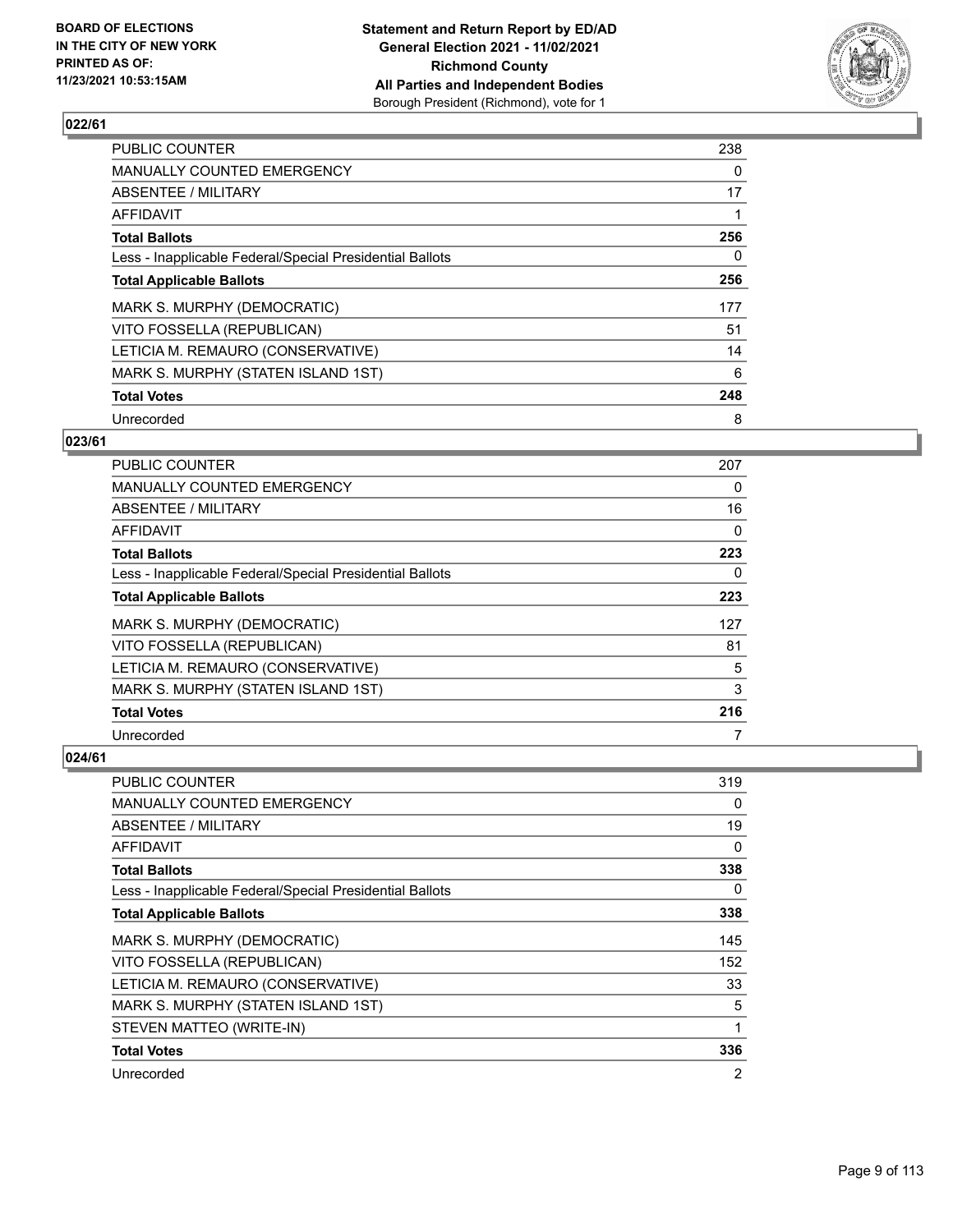

| <b>PUBLIC COUNTER</b>                                    | 264 |
|----------------------------------------------------------|-----|
| <b>MANUALLY COUNTED EMERGENCY</b>                        | 0   |
| ABSENTEE / MILITARY                                      | 19  |
| <b>AFFIDAVIT</b>                                         | 0   |
| <b>Total Ballots</b>                                     | 283 |
| Less - Inapplicable Federal/Special Presidential Ballots | 0   |
| <b>Total Applicable Ballots</b>                          | 283 |
| MARK S. MURPHY (DEMOCRATIC)                              | 135 |
| VITO FOSSELLA (REPUBLICAN)                               | 121 |
| LETICIA M. REMAURO (CONSERVATIVE)                        | 18  |
| MARK S. MURPHY (STATEN ISLAND 1ST)                       | 3   |
| STEVEN MATTEO (WRITE-IN)                                 | 3   |
| <b>Total Votes</b>                                       | 280 |
| Unrecorded                                               | 3   |

## **026/61**

| PUBLIC COUNTER                                           | 252      |
|----------------------------------------------------------|----------|
| <b>MANUALLY COUNTED EMERGENCY</b>                        | $\Omega$ |
| ABSENTEE / MILITARY                                      | 19       |
| AFFIDAVIT                                                | 1        |
| <b>Total Ballots</b>                                     | 272      |
| Less - Inapplicable Federal/Special Presidential Ballots | 0        |
| <b>Total Applicable Ballots</b>                          | 272      |
| MARK S. MURPHY (DEMOCRATIC)                              | 166      |
| VITO FOSSELLA (REPUBLICAN)                               | 79       |
| LETICIA M. REMAURO (CONSERVATIVE)                        | 14       |
| MARK S. MURPHY (STATEN ISLAND 1ST)                       | 6        |
| <b>Total Votes</b>                                       | 265      |
| Unrecorded                                               |          |

| <b>PUBLIC COUNTER</b>                                    | 244      |
|----------------------------------------------------------|----------|
| <b>MANUALLY COUNTED EMERGENCY</b>                        | $\Omega$ |
| ABSENTEE / MILITARY                                      | 9        |
| AFFIDAVIT                                                |          |
| <b>Total Ballots</b>                                     | 254      |
| Less - Inapplicable Federal/Special Presidential Ballots | $\Omega$ |
| <b>Total Applicable Ballots</b>                          | 254      |
| MARK S. MURPHY (DEMOCRATIC)                              | 165      |
| VITO FOSSELLA (REPUBLICAN)                               | 75       |
| LETICIA M. REMAURO (CONSERVATIVE)                        | 6        |
| MARK S. MURPHY (STATEN ISLAND 1ST)                       | 5        |
| <b>Total Votes</b>                                       | 251      |
| Unrecorded                                               | 3        |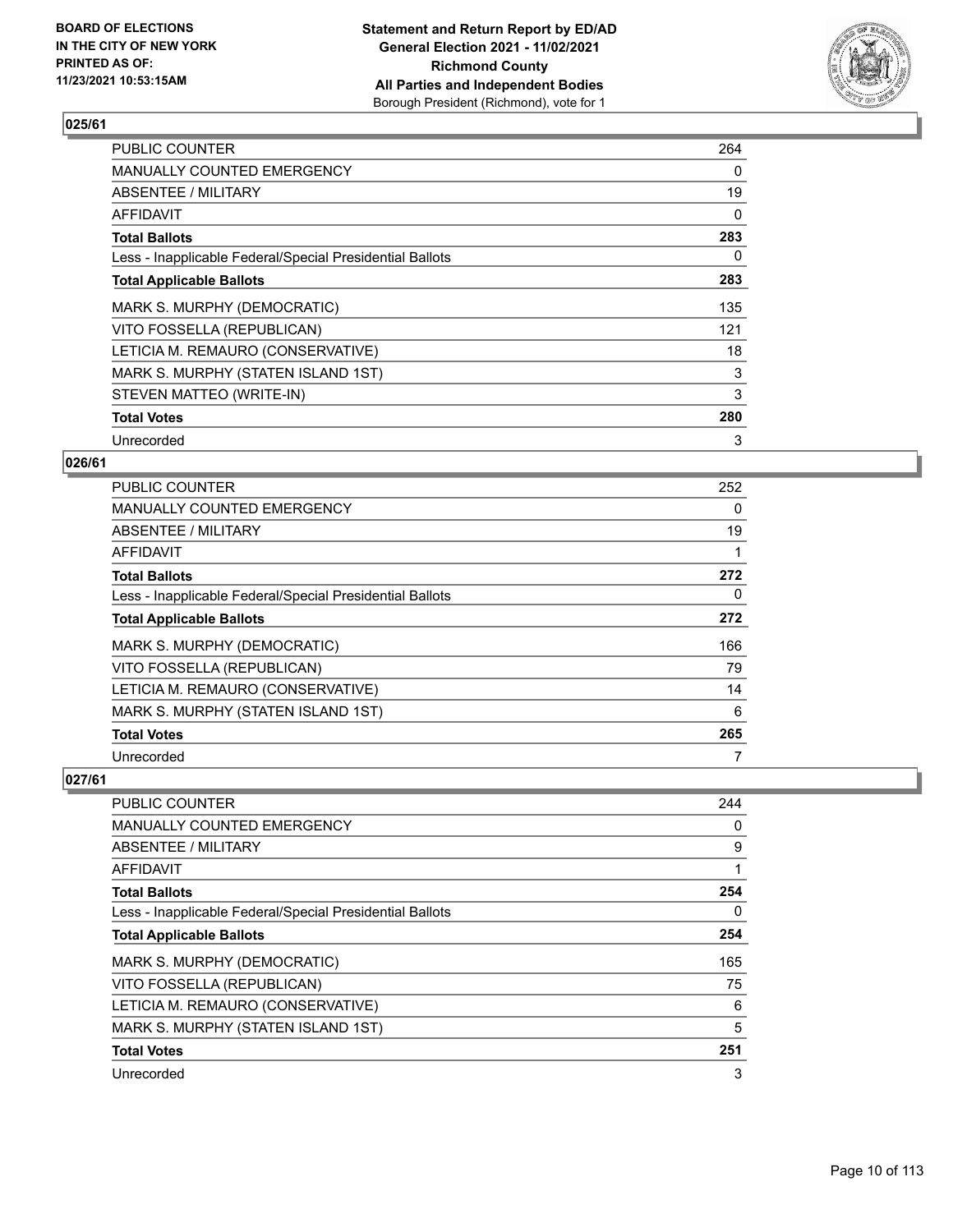

| <b>PUBLIC COUNTER</b>                                    | 185               |
|----------------------------------------------------------|-------------------|
| <b>MANUALLY COUNTED EMERGENCY</b>                        | 0                 |
| ABSENTEE / MILITARY                                      | $12 \overline{ }$ |
| AFFIDAVIT                                                | $\Omega$          |
| <b>Total Ballots</b>                                     | 197               |
| Less - Inapplicable Federal/Special Presidential Ballots | 0                 |
| <b>Total Applicable Ballots</b>                          | 197               |
| MARK S. MURPHY (DEMOCRATIC)                              | 124               |
| VITO FOSSELLA (REPUBLICAN)                               | 49                |
| LETICIA M. REMAURO (CONSERVATIVE)                        | 17                |
| MARK S. MURPHY (STATEN ISLAND 1ST)                       | 3                 |
| <b>Total Votes</b>                                       | 193               |
| Unrecorded                                               | 4                 |

## **029/61**

| <b>PUBLIC COUNTER</b>                                    | 291      |
|----------------------------------------------------------|----------|
| <b>MANUALLY COUNTED EMERGENCY</b>                        | 0        |
| ABSENTEE / MILITARY                                      | 13       |
| AFFIDAVIT                                                | $\Omega$ |
| <b>Total Ballots</b>                                     | 304      |
| Less - Inapplicable Federal/Special Presidential Ballots | $\Omega$ |
| <b>Total Applicable Ballots</b>                          | 304      |
| MARK S. MURPHY (DEMOCRATIC)                              | 138      |
| VITO FOSSELLA (REPUBLICAN)                               | 138      |
| LETICIA M. REMAURO (CONSERVATIVE)                        | 15       |
| MARK S. MURPHY (STATEN ISLAND 1ST)                       | 4        |
| <b>Total Votes</b>                                       | 295      |
| Unrecorded                                               | 9        |

| <b>PUBLIC COUNTER</b>                                    | 289 |
|----------------------------------------------------------|-----|
| <b>MANUALLY COUNTED EMERGENCY</b>                        | 0   |
| <b>ABSENTEE / MILITARY</b>                               | 17  |
| AFFIDAVIT                                                | 1   |
| <b>Total Ballots</b>                                     | 307 |
| Less - Inapplicable Federal/Special Presidential Ballots | 0   |
| <b>Total Applicable Ballots</b>                          | 307 |
| MARK S. MURPHY (DEMOCRATIC)                              | 129 |
| VITO FOSSELLA (REPUBLICAN)                               | 136 |
| LETICIA M. REMAURO (CONSERVATIVE)                        | 25  |
| MARK S. MURPHY (STATEN ISLAND 1ST)                       | 6   |
| STEVEN MATTEO (WRITE-IN)                                 | 1   |
| UNATTRIBUTABLE WRITE-IN (WRITE-IN)                       | 1   |
| <b>Total Votes</b>                                       | 298 |
| Unrecorded                                               | 9   |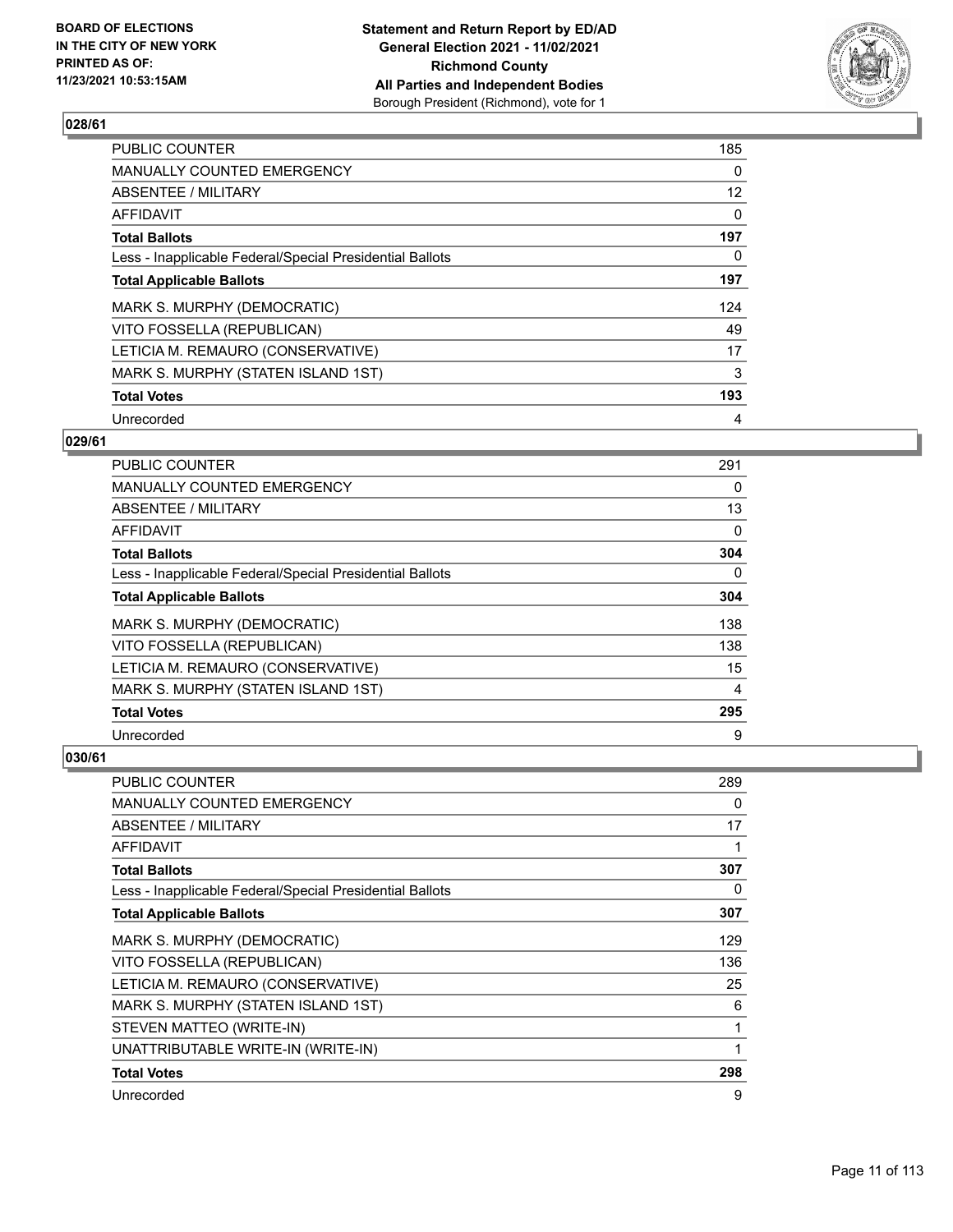

| <b>PUBLIC COUNTER</b>                                    | 291 |
|----------------------------------------------------------|-----|
| <b>MANUALLY COUNTED EMERGENCY</b>                        | 0   |
| ABSENTEE / MILITARY                                      | 8   |
| AFFIDAVIT                                                |     |
| <b>Total Ballots</b>                                     | 300 |
| Less - Inapplicable Federal/Special Presidential Ballots | 0   |
| <b>Total Applicable Ballots</b>                          | 300 |
| MARK S. MURPHY (DEMOCRATIC)                              | 194 |
| VITO FOSSELLA (REPUBLICAN)                               | 76  |
| LETICIA M. REMAURO (CONSERVATIVE)                        | 17  |
| MARK S. MURPHY (STATEN ISLAND 1ST)                       | 6   |
| RENALD PAUL (WRITE-IN)                                   |     |
| <b>Total Votes</b>                                       | 294 |
| Unrecorded                                               | 6   |

## **032/61**

| <b>PUBLIC COUNTER</b>                                    | 272 |
|----------------------------------------------------------|-----|
| <b>MANUALLY COUNTED EMERGENCY</b>                        | 0   |
| ABSENTEE / MILITARY                                      | 14  |
| AFFIDAVIT                                                | 3   |
| <b>Total Ballots</b>                                     | 289 |
| Less - Inapplicable Federal/Special Presidential Ballots | 0   |
| <b>Total Applicable Ballots</b>                          | 289 |
| MARK S. MURPHY (DEMOCRATIC)                              | 198 |
| VITO FOSSELLA (REPUBLICAN)                               | 70  |
| LETICIA M. REMAURO (CONSERVATIVE)                        | 10  |
| MARK S. MURPHY (STATEN ISLAND 1ST)                       | 6   |
| <b>Total Votes</b>                                       | 284 |
| Unrecorded                                               | 5   |

| <b>PUBLIC COUNTER</b>                                    | 229            |
|----------------------------------------------------------|----------------|
| <b>MANUALLY COUNTED EMERGENCY</b>                        | 0              |
| ABSENTEE / MILITARY                                      | 23             |
| AFFIDAVIT                                                |                |
| <b>Total Ballots</b>                                     | 253            |
| Less - Inapplicable Federal/Special Presidential Ballots | $\Omega$       |
| <b>Total Applicable Ballots</b>                          | 253            |
| MARK S. MURPHY (DEMOCRATIC)                              | 184            |
| VITO FOSSELLA (REPUBLICAN)                               | 55             |
| LETICIA M. REMAURO (CONSERVATIVE)                        | 8              |
| MARK S. MURPHY (STATEN ISLAND 1ST)                       | 4              |
| <b>Total Votes</b>                                       | 251            |
| Unrecorded                                               | $\overline{2}$ |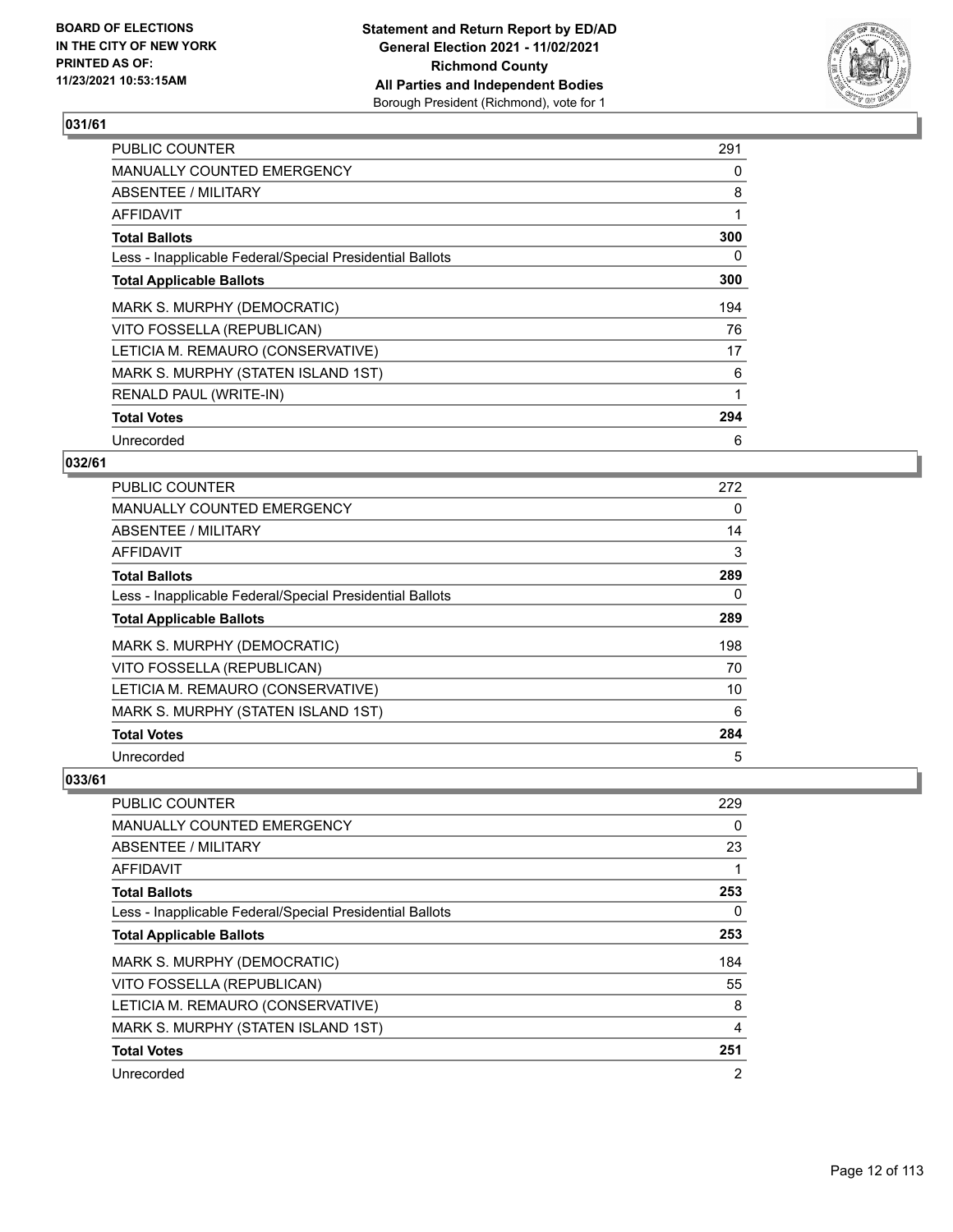

| <b>PUBLIC COUNTER</b>                                    | 410 |
|----------------------------------------------------------|-----|
| MANUALLY COUNTED EMERGENCY                               | 0   |
| ABSENTEE / MILITARY                                      | 21  |
| AFFIDAVIT                                                |     |
| <b>Total Ballots</b>                                     | 432 |
| Less - Inapplicable Federal/Special Presidential Ballots | 0   |
| <b>Total Applicable Ballots</b>                          | 432 |
| MARK S. MURPHY (DEMOCRATIC)                              | 107 |
| VITO FOSSELLA (REPUBLICAN)                               | 284 |
| LETICIA M. REMAURO (CONSERVATIVE)                        | 34  |
| MARK S. MURPHY (STATEN ISLAND 1ST)                       | 4   |
| UNATTRIBUTABLE WRITE-IN (WRITE-IN)                       |     |
| <b>Total Votes</b>                                       | 430 |
| Unrecorded                                               | 2   |

## **035/61**

| <b>PUBLIC COUNTER</b>                                    | 355 |
|----------------------------------------------------------|-----|
| <b>MANUALLY COUNTED EMERGENCY</b>                        | 0   |
| ABSENTEE / MILITARY                                      | 7   |
| AFFIDAVIT                                                | 5   |
| <b>Total Ballots</b>                                     | 367 |
| Less - Inapplicable Federal/Special Presidential Ballots | 0   |
| <b>Total Applicable Ballots</b>                          | 367 |
| MARK S. MURPHY (DEMOCRATIC)                              | 74  |
| VITO FOSSELLA (REPUBLICAN)                               | 261 |
| LETICIA M. REMAURO (CONSERVATIVE)                        | 21  |
| MARK S. MURPHY (STATEN ISLAND 1ST)                       | 3   |
| <b>Total Votes</b>                                       | 359 |
| Unrecorded                                               | 8   |

| <b>PUBLIC COUNTER</b>                                    | 255      |
|----------------------------------------------------------|----------|
| <b>MANUALLY COUNTED EMERGENCY</b>                        | $\Omega$ |
| ABSENTEE / MILITARY                                      | 7        |
| AFFIDAVIT                                                | 0        |
| <b>Total Ballots</b>                                     | 262      |
| Less - Inapplicable Federal/Special Presidential Ballots | $\Omega$ |
| <b>Total Applicable Ballots</b>                          | 262      |
| MARK S. MURPHY (DEMOCRATIC)                              | 71       |
| VITO FOSSELLA (REPUBLICAN)                               | 161      |
| LETICIA M. REMAURO (CONSERVATIVE)                        | 23       |
| MARK S. MURPHY (STATEN ISLAND 1ST)                       | 4        |
| <b>Total Votes</b>                                       | 259      |
| Unrecorded                                               | 3        |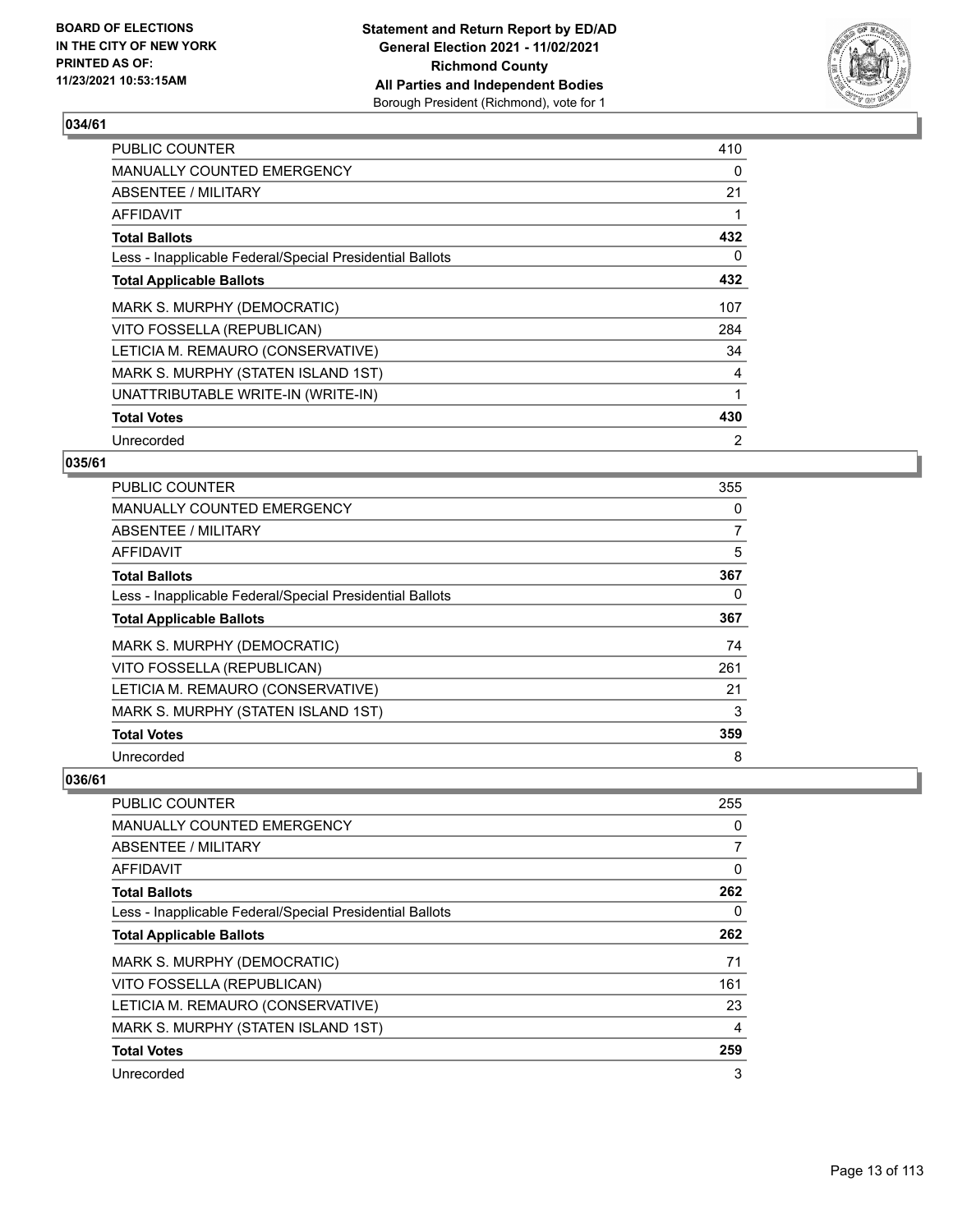

| PUBLIC COUNTER                                           | 378 |
|----------------------------------------------------------|-----|
| <b>MANUALLY COUNTED EMERGENCY</b>                        | 0   |
| <b>ABSENTEE / MILITARY</b>                               | 22  |
| <b>AFFIDAVIT</b>                                         | 0   |
| <b>Total Ballots</b>                                     | 400 |
| Less - Inapplicable Federal/Special Presidential Ballots | 0   |
| <b>Total Applicable Ballots</b>                          | 400 |
| MARK S. MURPHY (DEMOCRATIC)                              | 220 |
| VITO FOSSELLA (REPUBLICAN)                               | 136 |
| LETICIA M. REMAURO (CONSERVATIVE)                        | 24  |
| MARK S. MURPHY (STATEN ISLAND 1ST)                       | 11  |
| JAMES MCCOY (WRITE-IN)                                   | 1   |
| STEVEN MATTEO (WRITE-IN)                                 | 1   |
| UNATTRIBUTABLE WRITE-IN (WRITE-IN)                       | 1   |
| <b>Total Votes</b>                                       | 394 |
| Unrecorded                                               | 6   |

| <b>PUBLIC COUNTER</b>                                    | 437 |
|----------------------------------------------------------|-----|
| <b>MANUALLY COUNTED EMERGENCY</b>                        | 0   |
| ABSENTEE / MILITARY                                      | 28  |
| AFFIDAVIT                                                | 2   |
| <b>Total Ballots</b>                                     | 467 |
| Less - Inapplicable Federal/Special Presidential Ballots | 0   |
| <b>Total Applicable Ballots</b>                          | 467 |
| MARK S. MURPHY (DEMOCRATIC)                              | 224 |
| VITO FOSSELLA (REPUBLICAN)                               | 198 |
| LETICIA M. REMAURO (CONSERVATIVE)                        | 40  |
| MARK S. MURPHY (STATEN ISLAND 1ST)                       | 1   |
| LORRAINE A. HONOR (WRITE-IN)                             | 1   |
| <b>Total Votes</b>                                       | 464 |
| Unrecorded                                               | 3   |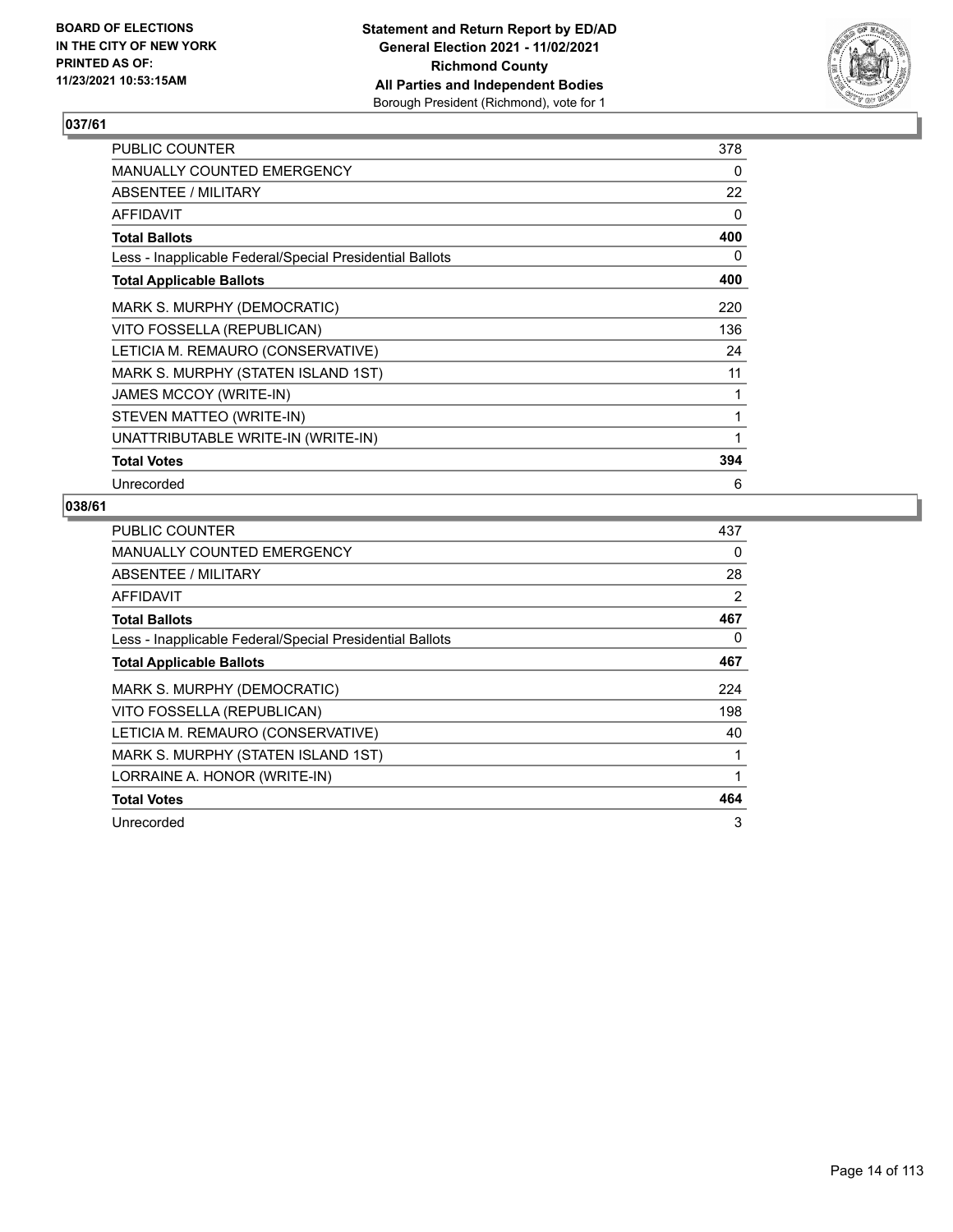

| <b>PUBLIC COUNTER</b>                                    | 422 |
|----------------------------------------------------------|-----|
| <b>MANUALLY COUNTED EMERGENCY</b>                        | 0   |
| ABSENTEE / MILITARY                                      | 8   |
| AFFIDAVIT                                                |     |
| <b>Total Ballots</b>                                     | 431 |
| Less - Inapplicable Federal/Special Presidential Ballots | 0   |
| <b>Total Applicable Ballots</b>                          | 431 |
| MARK S. MURPHY (DEMOCRATIC)                              | 190 |
| VITO FOSSELLA (REPUBLICAN)                               | 204 |
| LETICIA M. REMAURO (CONSERVATIVE)                        | 31  |
| MARK S. MURPHY (STATEN ISLAND 1ST)                       | 4   |
| DOROTHY DAY (WRITE-IN)                                   | 1   |
| STEVEN MATTEO (WRITE-IN)                                 |     |
| <b>Total Votes</b>                                       | 431 |

#### **040/61**

| PUBLIC COUNTER                                           | 434            |
|----------------------------------------------------------|----------------|
| <b>MANUALLY COUNTED EMERGENCY</b>                        | $\Omega$       |
| ABSENTEE / MILITARY                                      | 29             |
| AFFIDAVIT                                                | $\overline{2}$ |
| <b>Total Ballots</b>                                     | 465            |
| Less - Inapplicable Federal/Special Presidential Ballots | 0              |
| <b>Total Applicable Ballots</b>                          | 465            |
| MARK S. MURPHY (DEMOCRATIC)                              | 193            |
| VITO FOSSELLA (REPUBLICAN)                               | 223            |
| LETICIA M. REMAURO (CONSERVATIVE)                        | 38             |
| MARK S. MURPHY (STATEN ISLAND 1ST)                       | 3              |
| <b>Total Votes</b>                                       | 457            |
| Unrecorded                                               | 8              |

| <b>PUBLIC COUNTER</b>                                    | 399      |
|----------------------------------------------------------|----------|
| MANUALLY COUNTED EMERGENCY                               | $\Omega$ |
| ABSENTEE / MILITARY                                      | 16       |
| AFFIDAVIT                                                | 2        |
| <b>Total Ballots</b>                                     | 417      |
| Less - Inapplicable Federal/Special Presidential Ballots | $\Omega$ |
| <b>Total Applicable Ballots</b>                          | 417      |
| MARK S. MURPHY (DEMOCRATIC)                              | 120      |
| VITO FOSSELLA (REPUBLICAN)                               | 252      |
| LETICIA M. REMAURO (CONSERVATIVE)                        | 36       |
| MARK S. MURPHY (STATEN ISLAND 1ST)                       | 6        |
| <b>Total Votes</b>                                       | 414      |
| Unrecorded                                               | 3        |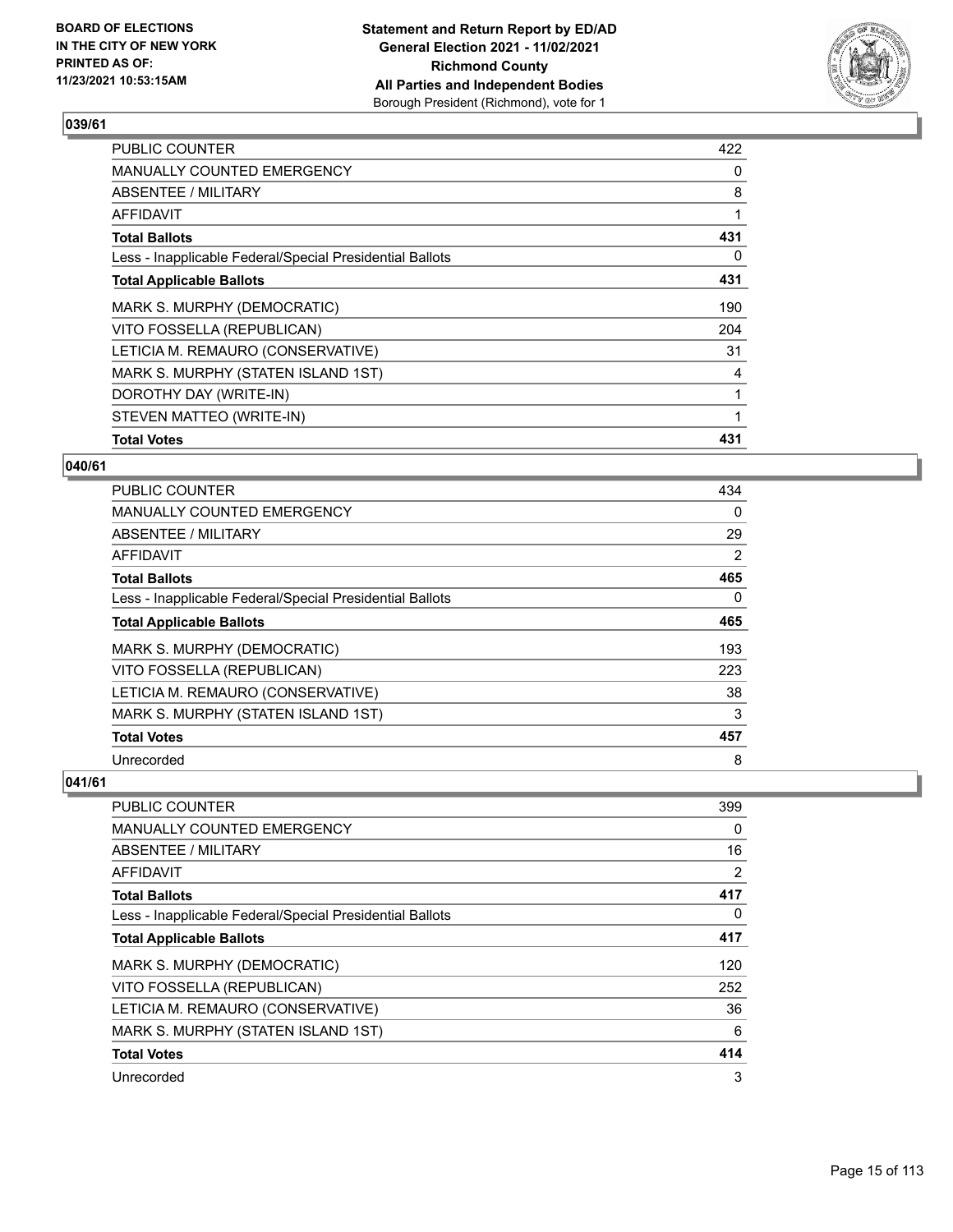

| <b>PUBLIC COUNTER</b>                                    | 544 |
|----------------------------------------------------------|-----|
| <b>MANUALLY COUNTED EMERGENCY</b>                        | 0   |
| ABSENTEE / MILITARY                                      | 29  |
| AFFIDAVIT                                                |     |
| <b>Total Ballots</b>                                     | 574 |
| Less - Inapplicable Federal/Special Presidential Ballots | 0   |
| <b>Total Applicable Ballots</b>                          | 574 |
| MARK S. MURPHY (DEMOCRATIC)                              | 207 |
| VITO FOSSELLA (REPUBLICAN)                               | 323 |
| LETICIA M. REMAURO (CONSERVATIVE)                        | 31  |
| MARK S. MURPHY (STATEN ISLAND 1ST)                       | 11  |
| JERROLD O. KAVANAGH (WRITE-IN)                           |     |
| STEVEN MATTEO (WRITE-IN)                                 |     |
| <b>Total Votes</b>                                       | 574 |

#### **043/61**

| PUBLIC COUNTER                                           | 351      |
|----------------------------------------------------------|----------|
| <b>MANUALLY COUNTED EMERGENCY</b>                        | 0        |
| ABSENTEE / MILITARY                                      | 8        |
| AFFIDAVIT                                                |          |
| <b>Total Ballots</b>                                     | 360      |
| Less - Inapplicable Federal/Special Presidential Ballots | $\Omega$ |
| <b>Total Applicable Ballots</b>                          | 360      |
| MARK S. MURPHY (DEMOCRATIC)                              | 121      |
| VITO FOSSELLA (REPUBLICAN)                               | 205      |
| LETICIA M. REMAURO (CONSERVATIVE)                        | 30       |
| MARK S. MURPHY (STATEN ISLAND 1ST)                       | 3        |
| <b>Total Votes</b>                                       | 359      |
| Unrecorded                                               |          |

| <b>PUBLIC COUNTER</b>                                    | 319      |
|----------------------------------------------------------|----------|
| MANUALLY COUNTED EMERGENCY                               | $\Omega$ |
| ABSENTEE / MILITARY                                      | 25       |
| AFFIDAVIT                                                |          |
| <b>Total Ballots</b>                                     | 345      |
| Less - Inapplicable Federal/Special Presidential Ballots | $\Omega$ |
| <b>Total Applicable Ballots</b>                          | 345      |
| MARK S. MURPHY (DEMOCRATIC)                              | 118      |
| VITO FOSSELLA (REPUBLICAN)                               | 181      |
| LETICIA M. REMAURO (CONSERVATIVE)                        | 32       |
| MARK S. MURPHY (STATEN ISLAND 1ST)                       | 6        |
| <b>Total Votes</b>                                       | 337      |
| Unrecorded                                               | 8        |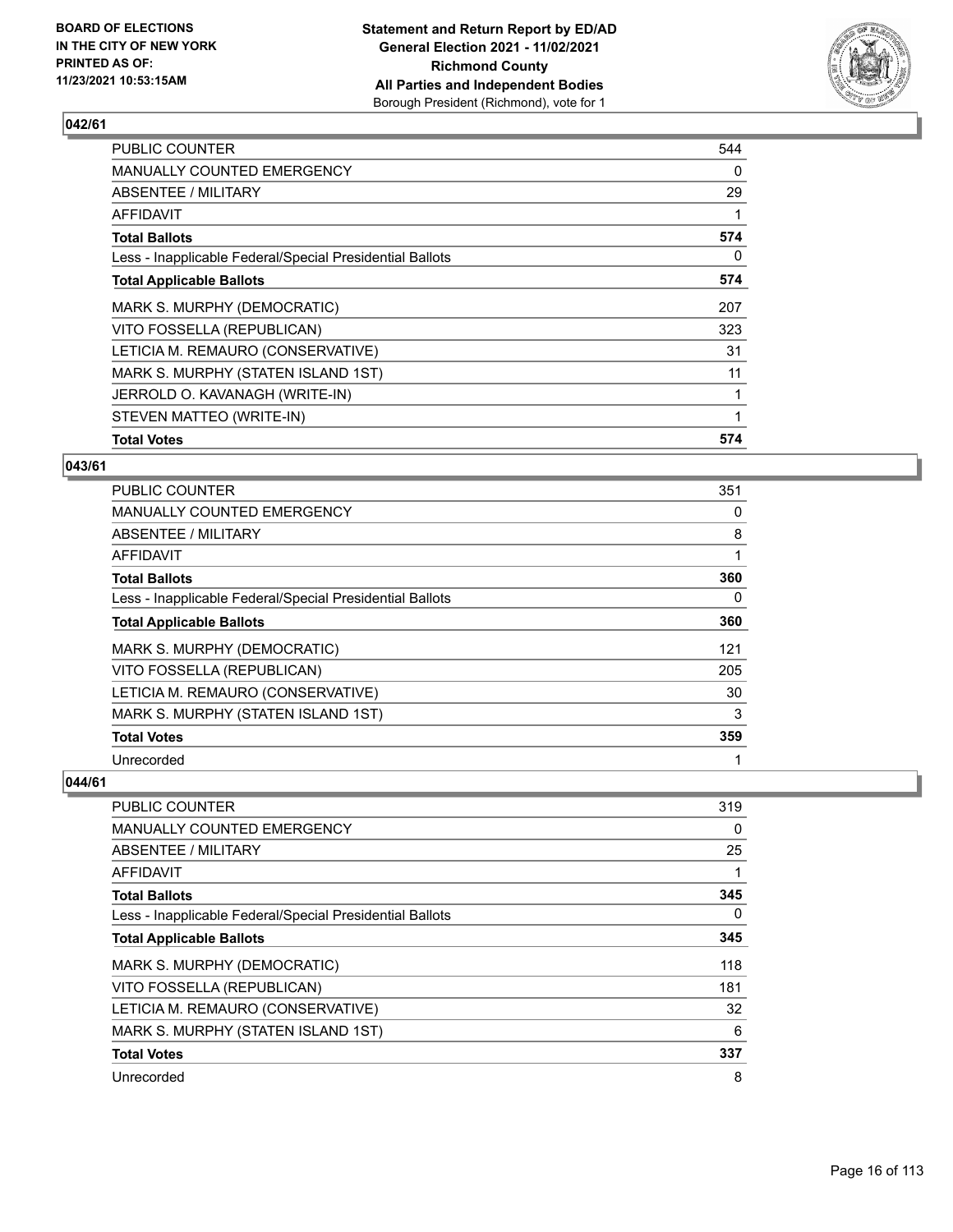

| <b>PUBLIC COUNTER</b>                                    | 410 |
|----------------------------------------------------------|-----|
| <b>MANUALLY COUNTED EMERGENCY</b>                        | 0   |
| ABSENTEE / MILITARY                                      | 20  |
| AFFIDAVIT                                                |     |
| <b>Total Ballots</b>                                     | 431 |
| Less - Inapplicable Federal/Special Presidential Ballots | 0   |
| <b>Total Applicable Ballots</b>                          | 431 |
| MARK S. MURPHY (DEMOCRATIC)                              | 119 |
| VITO FOSSELLA (REPUBLICAN)                               | 261 |
| LETICIA M. REMAURO (CONSERVATIVE)                        | 41  |
| MARK S. MURPHY (STATEN ISLAND 1ST)                       | 6   |
| STEVEN MATTEO (WRITE-IN)                                 | 1   |
| <b>Total Votes</b>                                       | 428 |
| Unrecorded                                               | 3   |

## **046/61**

| <b>PUBLIC COUNTER</b>                                    | 364 |
|----------------------------------------------------------|-----|
| <b>MANUALLY COUNTED EMERGENCY</b>                        | 0   |
| ABSENTEE / MILITARY                                      | 11  |
| AFFIDAVIT                                                | 0   |
| <b>Total Ballots</b>                                     | 375 |
| Less - Inapplicable Federal/Special Presidential Ballots | 0   |
| <b>Total Applicable Ballots</b>                          | 375 |
| MARK S. MURPHY (DEMOCRATIC)                              | 116 |
| VITO FOSSELLA (REPUBLICAN)                               | 223 |
| LETICIA M. REMAURO (CONSERVATIVE)                        | 26  |
| MARK S. MURPHY (STATEN ISLAND 1ST)                       | 6   |
| UNATTRIBUTABLE WRITE-IN (WRITE-IN)                       |     |
| <b>Total Votes</b>                                       | 372 |
| Unrecorded                                               | 3   |

| <b>PUBLIC COUNTER</b>                                    | 436      |
|----------------------------------------------------------|----------|
| <b>MANUALLY COUNTED EMERGENCY</b>                        | 0        |
| ABSENTEE / MILITARY                                      | 16       |
| AFFIDAVIT                                                | 2        |
| <b>Total Ballots</b>                                     | 454      |
| Less - Inapplicable Federal/Special Presidential Ballots | $\Omega$ |
| <b>Total Applicable Ballots</b>                          | 454      |
| MARK S. MURPHY (DEMOCRATIC)                              | 147      |
| VITO FOSSELLA (REPUBLICAN)                               | 256      |
| LETICIA M. REMAURO (CONSERVATIVE)                        | 39       |
| MARK S. MURPHY (STATEN ISLAND 1ST)                       | 5        |
| STEVE KUTZA (WRITE-IN)                                   | 1        |
| <b>Total Votes</b>                                       | 448      |
| Unrecorded                                               | 6        |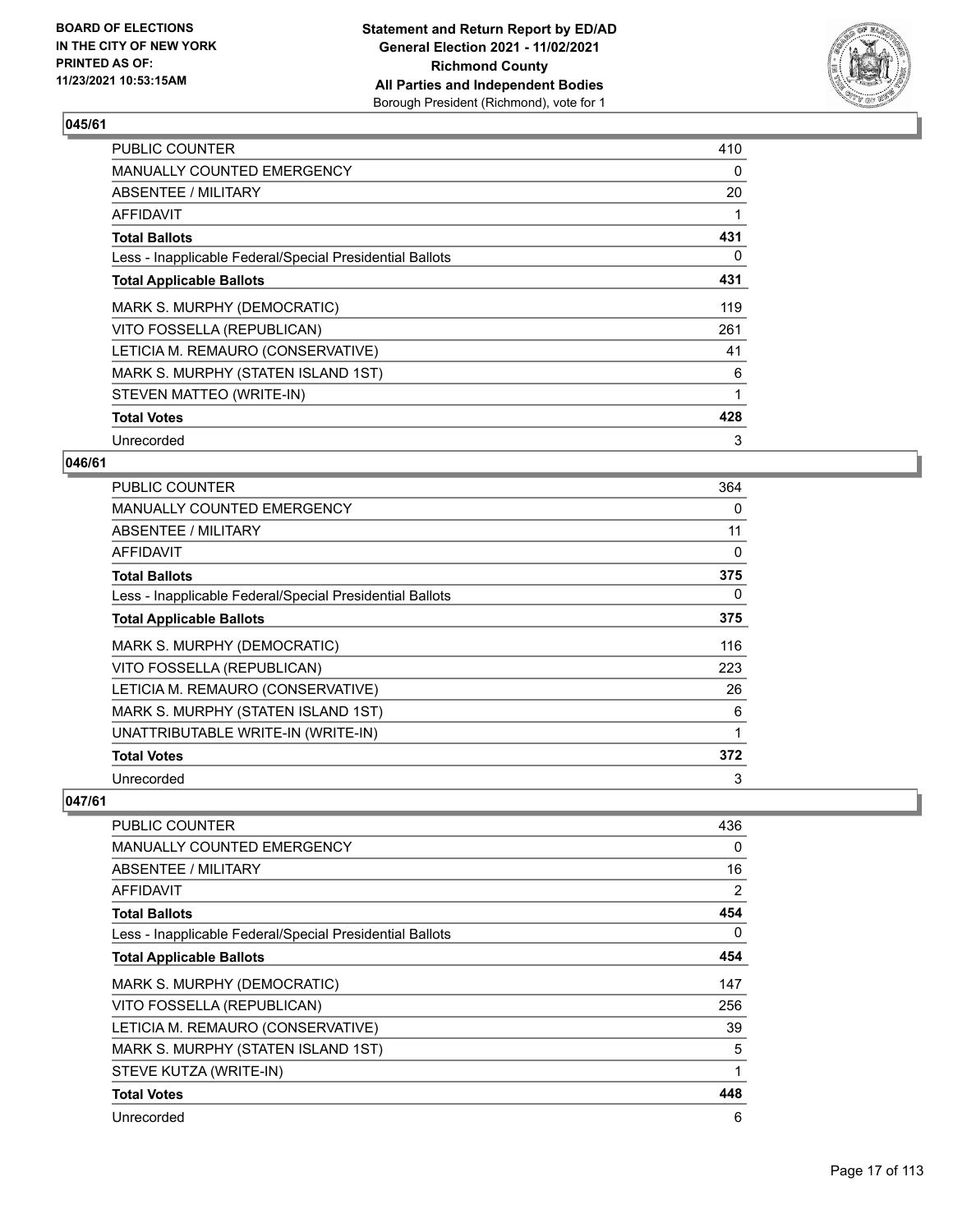

| <b>PUBLIC COUNTER</b>                                    | 478 |
|----------------------------------------------------------|-----|
| <b>MANUALLY COUNTED EMERGENCY</b>                        | 0   |
| ABSENTEE / MILITARY                                      | 19  |
| AFFIDAVIT                                                | 4   |
| <b>Total Ballots</b>                                     | 501 |
| Less - Inapplicable Federal/Special Presidential Ballots | 0   |
| <b>Total Applicable Ballots</b>                          | 501 |
| MARK S. MURPHY (DEMOCRATIC)                              | 100 |
| VITO FOSSELLA (REPUBLICAN)                               | 337 |
| LETICIA M. REMAURO (CONSERVATIVE)                        | 49  |
| MARK S. MURPHY (STATEN ISLAND 1ST)                       | 7   |
| STEVEN MATTEO (WRITE-IN)                                 | 2   |
| <b>Total Votes</b>                                       | 495 |
| Unrecorded                                               | 6   |

## **049/61**

| <b>PUBLIC COUNTER</b>                                    | 144 |
|----------------------------------------------------------|-----|
| <b>MANUALLY COUNTED EMERGENCY</b>                        | 0   |
| ABSENTEE / MILITARY                                      | 3   |
| AFFIDAVIT                                                | 0   |
| <b>Total Ballots</b>                                     | 147 |
| Less - Inapplicable Federal/Special Presidential Ballots | 0   |
| <b>Total Applicable Ballots</b>                          | 147 |
| MARK S. MURPHY (DEMOCRATIC)                              | 108 |
| VITO FOSSELLA (REPUBLICAN)                               | 28  |
| LETICIA M. REMAURO (CONSERVATIVE)                        | 3   |
| MARK S. MURPHY (STATEN ISLAND 1ST)                       | 3   |
| <b>Total Votes</b>                                       | 142 |
| Unrecorded                                               | 5   |

| PUBLIC COUNTER                                           | 163 |
|----------------------------------------------------------|-----|
| <b>MANUALLY COUNTED EMERGENCY</b>                        | 0   |
| ABSENTEE / MILITARY                                      | 7   |
| AFFIDAVIT                                                | 0   |
| <b>Total Ballots</b>                                     | 170 |
| Less - Inapplicable Federal/Special Presidential Ballots | 0   |
| <b>Total Applicable Ballots</b>                          | 170 |
| MARK S. MURPHY (DEMOCRATIC)                              | 118 |
| VITO FOSSELLA (REPUBLICAN)                               | 33  |
| LETICIA M. REMAURO (CONSERVATIVE)                        | 8   |
| MARK S. MURPHY (STATEN ISLAND 1ST)                       | 4   |
| CESAR A. VARGAS (WRITE-IN)                               | 2   |
| <b>Total Votes</b>                                       | 165 |
| Unrecorded                                               | 5   |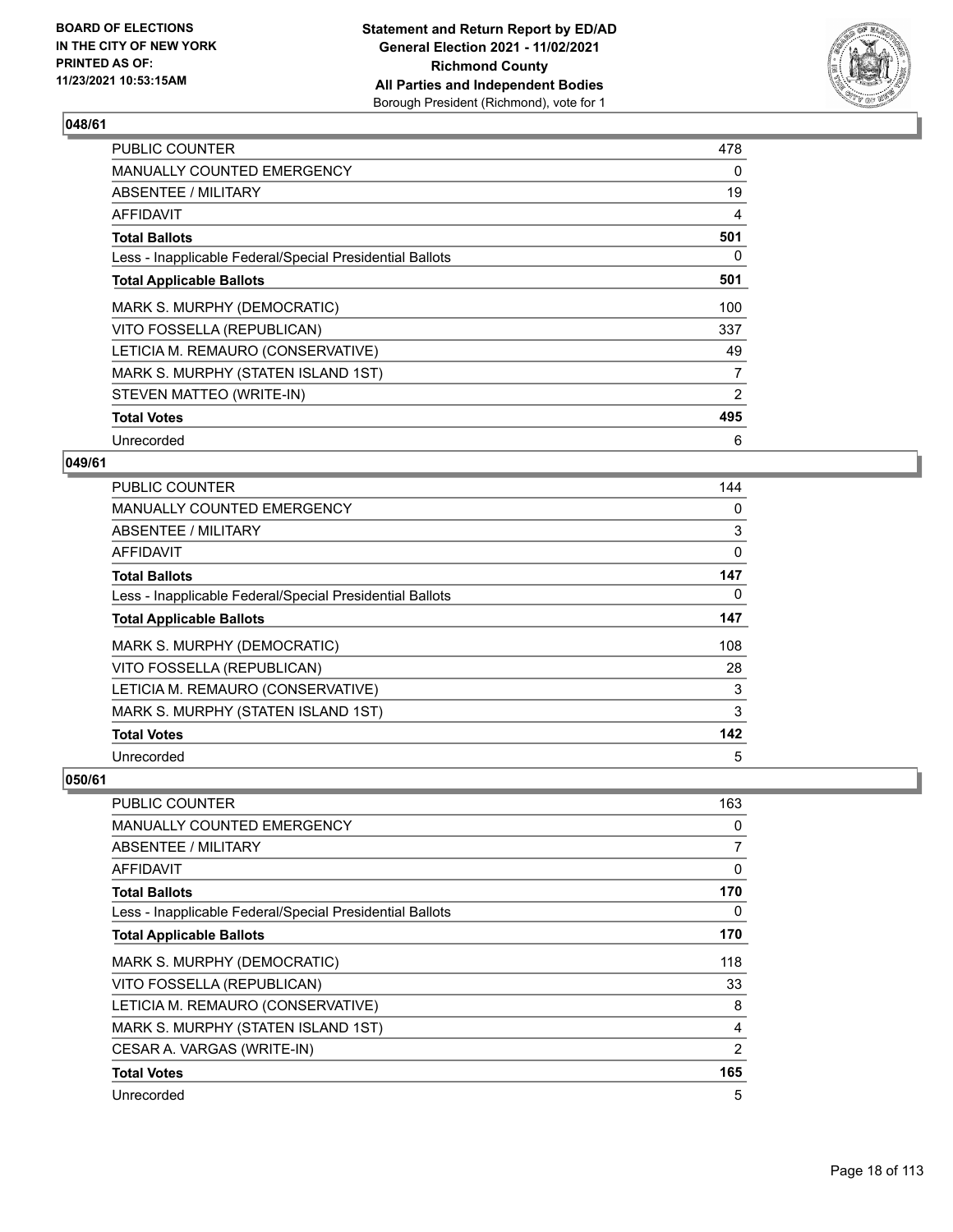

| <b>PUBLIC COUNTER</b>                                    | 290 |
|----------------------------------------------------------|-----|
| MANUALLY COUNTED EMERGENCY                               | 0   |
| ABSENTEE / MILITARY                                      | 21  |
| AFFIDAVIT                                                | 0   |
| <b>Total Ballots</b>                                     | 311 |
| Less - Inapplicable Federal/Special Presidential Ballots | 0   |
| <b>Total Applicable Ballots</b>                          | 311 |
| MARK S. MURPHY (DEMOCRATIC)                              | 208 |
| VITO FOSSELLA (REPUBLICAN)                               | 83  |
| LETICIA M. REMAURO (CONSERVATIVE)                        | 11  |
| MARK S. MURPHY (STATEN ISLAND 1ST)                       | 6   |
| <b>Total Votes</b>                                       | 308 |
| Unrecorded                                               | 3   |

## **052/61**

| <b>PUBLIC COUNTER</b>                                    | 278 |
|----------------------------------------------------------|-----|
| <b>MANUALLY COUNTED EMERGENCY</b>                        | 0   |
| ABSENTEE / MILITARY                                      | 29  |
| AFFIDAVIT                                                |     |
| <b>Total Ballots</b>                                     | 308 |
| Less - Inapplicable Federal/Special Presidential Ballots | 0   |
| <b>Total Applicable Ballots</b>                          | 308 |
| MARK S. MURPHY (DEMOCRATIC)                              | 156 |
| VITO FOSSELLA (REPUBLICAN)                               | 115 |
| LETICIA M. REMAURO (CONSERVATIVE)                        | 16  |
| MARK S. MURPHY (STATEN ISLAND 1ST)                       | 7   |
| <b>Total Votes</b>                                       | 294 |
| Unrecorded                                               | 14  |

| PUBLIC COUNTER                                           | 187      |
|----------------------------------------------------------|----------|
| <b>MANUALLY COUNTED EMERGENCY</b>                        | $\Omega$ |
| ABSENTEE / MILITARY                                      | 12       |
| AFFIDAVIT                                                | 2        |
| <b>Total Ballots</b>                                     | 201      |
| Less - Inapplicable Federal/Special Presidential Ballots | 0        |
| <b>Total Applicable Ballots</b>                          | 201      |
| MARK S. MURPHY (DEMOCRATIC)                              | 168      |
| VITO FOSSELLA (REPUBLICAN)                               | 12       |
| LETICIA M. REMAURO (CONSERVATIVE)                        | 8        |
| MARK S. MURPHY (STATEN ISLAND 1ST)                       | 7        |
| <b>Total Votes</b>                                       | 195      |
| Unrecorded                                               | 6        |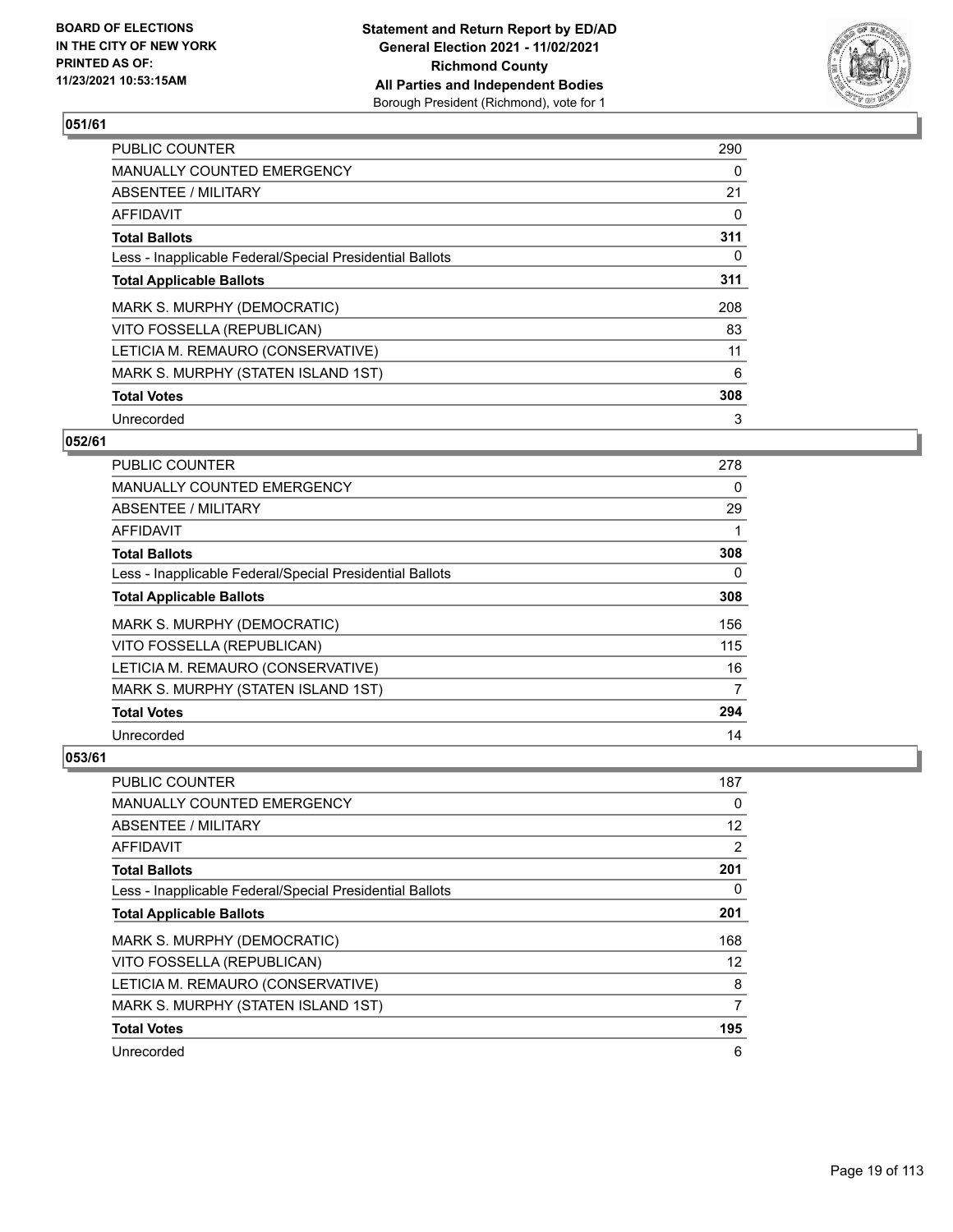

| <b>PUBLIC COUNTER</b>                                    | 132      |
|----------------------------------------------------------|----------|
| MANUALLY COUNTED EMERGENCY                               | $\Omega$ |
| ABSENTEE / MILITARY                                      | 78       |
| <b>AFFIDAVIT</b>                                         | 2        |
| <b>Total Ballots</b>                                     | 212      |
| Less - Inapplicable Federal/Special Presidential Ballots | 0        |
| <b>Total Applicable Ballots</b>                          | 212      |
| MARK S. MURPHY (DEMOCRATIC)                              | 130      |
| VITO FOSSELLA (REPUBLICAN)                               | 40       |
| LETICIA M. REMAURO (CONSERVATIVE)                        | 9        |
| MARK S. MURPHY (STATEN ISLAND 1ST)                       | 9        |
| <b>Total Votes</b>                                       | 188      |
| Unrecorded                                               | 24       |

## **055/61**

| PUBLIC COUNTER                                           | 216 |
|----------------------------------------------------------|-----|
| <b>MANUALLY COUNTED EMERGENCY</b>                        | 0   |
| ABSENTEE / MILITARY                                      | 9   |
| AFFIDAVIT                                                |     |
| <b>Total Ballots</b>                                     | 226 |
| Less - Inapplicable Federal/Special Presidential Ballots | 0   |
| <b>Total Applicable Ballots</b>                          | 226 |
| MARK S. MURPHY (DEMOCRATIC)                              | 187 |
| VITO FOSSELLA (REPUBLICAN)                               | 25  |
| LETICIA M. REMAURO (CONSERVATIVE)                        | 3   |
| MARK S. MURPHY (STATEN ISLAND 1ST)                       | 6   |
| <b>Total Votes</b>                                       | 221 |
| Unrecorded                                               | 5   |

| <b>PUBLIC COUNTER</b>                                    | 214 |
|----------------------------------------------------------|-----|
| <b>MANUALLY COUNTED EMERGENCY</b>                        | 0   |
| ABSENTEE / MILITARY                                      | 20  |
| AFFIDAVIT                                                | 1   |
| <b>Total Ballots</b>                                     | 235 |
| Less - Inapplicable Federal/Special Presidential Ballots | 0   |
| <b>Total Applicable Ballots</b>                          | 235 |
| MARK S. MURPHY (DEMOCRATIC)                              | 168 |
| VITO FOSSELLA (REPUBLICAN)                               | 42  |
| LETICIA M. REMAURO (CONSERVATIVE)                        | 10  |
| MARK S. MURPHY (STATEN ISLAND 1ST)                       | 7   |
| <b>Total Votes</b>                                       | 227 |
| Unrecorded                                               | 8   |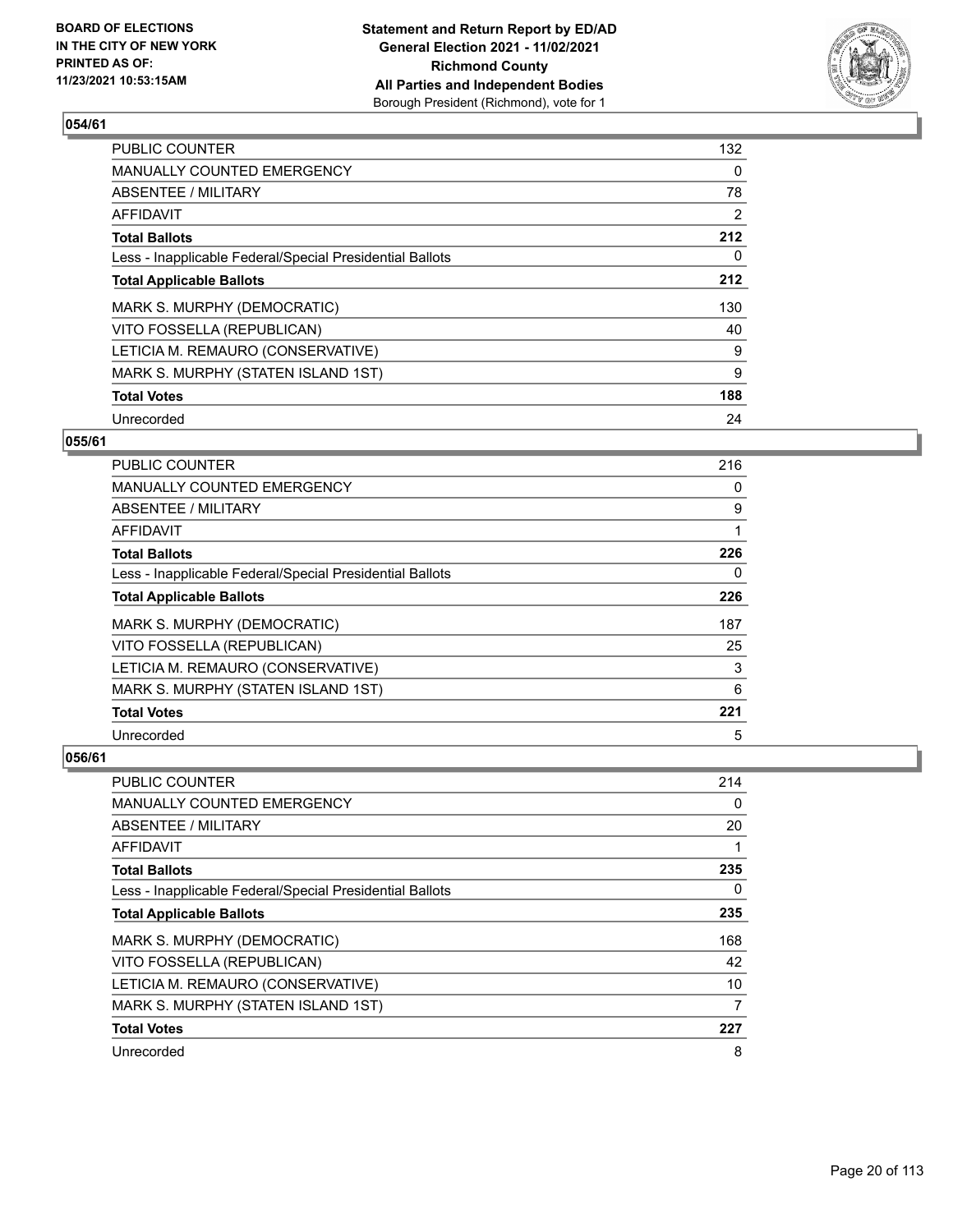

| <b>PUBLIC COUNTER</b>                                    | 298            |
|----------------------------------------------------------|----------------|
| <b>MANUALLY COUNTED EMERGENCY</b>                        | 0              |
| ABSENTEE / MILITARY                                      | 23             |
| AFFIDAVIT                                                |                |
| <b>Total Ballots</b>                                     | 322            |
| Less - Inapplicable Federal/Special Presidential Ballots | 0              |
| <b>Total Applicable Ballots</b>                          | 322            |
| MARK S. MURPHY (DEMOCRATIC)                              | 187            |
| VITO FOSSELLA (REPUBLICAN)                               | 113            |
| LETICIA M. REMAURO (CONSERVATIVE)                        | 12             |
| MARK S. MURPHY (STATEN ISLAND 1ST)                       | 7              |
| UNATTRIBUTABLE WRITE-IN (WRITE-IN)                       |                |
| <b>Total Votes</b>                                       | 320            |
| Unrecorded                                               | $\overline{2}$ |

## **058/61**

| <b>PUBLIC COUNTER</b>                                    | 168      |
|----------------------------------------------------------|----------|
| <b>MANUALLY COUNTED EMERGENCY</b>                        | 0        |
| ABSENTEE / MILITARY                                      | 9        |
| AFFIDAVIT                                                | 0        |
| <b>Total Ballots</b>                                     | 177      |
| Less - Inapplicable Federal/Special Presidential Ballots | $\Omega$ |
| <b>Total Applicable Ballots</b>                          | 177      |
| MARK S. MURPHY (DEMOCRATIC)                              | 164      |
| VITO FOSSELLA (REPUBLICAN)                               | 2        |
| LETICIA M. REMAURO (CONSERVATIVE)                        | 3        |
| MARK S. MURPHY (STATEN ISLAND 1ST)                       | 3        |
| <b>Total Votes</b>                                       | 172      |
| Unrecorded                                               | 5        |

| PUBLIC COUNTER                                           | 222      |
|----------------------------------------------------------|----------|
| MANUALLY COUNTED EMERGENCY                               | $\Omega$ |
| ABSENTEE / MILITARY                                      | 23       |
| AFFIDAVIT                                                | 0        |
| <b>Total Ballots</b>                                     | 245      |
| Less - Inapplicable Federal/Special Presidential Ballots | $\Omega$ |
| <b>Total Applicable Ballots</b>                          | 245      |
| MARK S. MURPHY (DEMOCRATIC)                              | 199      |
| VITO FOSSELLA (REPUBLICAN)                               | 33       |
| LETICIA M. REMAURO (CONSERVATIVE)                        | 4        |
| MARK S. MURPHY (STATEN ISLAND 1ST)                       | 5        |
| <b>Total Votes</b>                                       | 241      |
| Unrecorded                                               | 4        |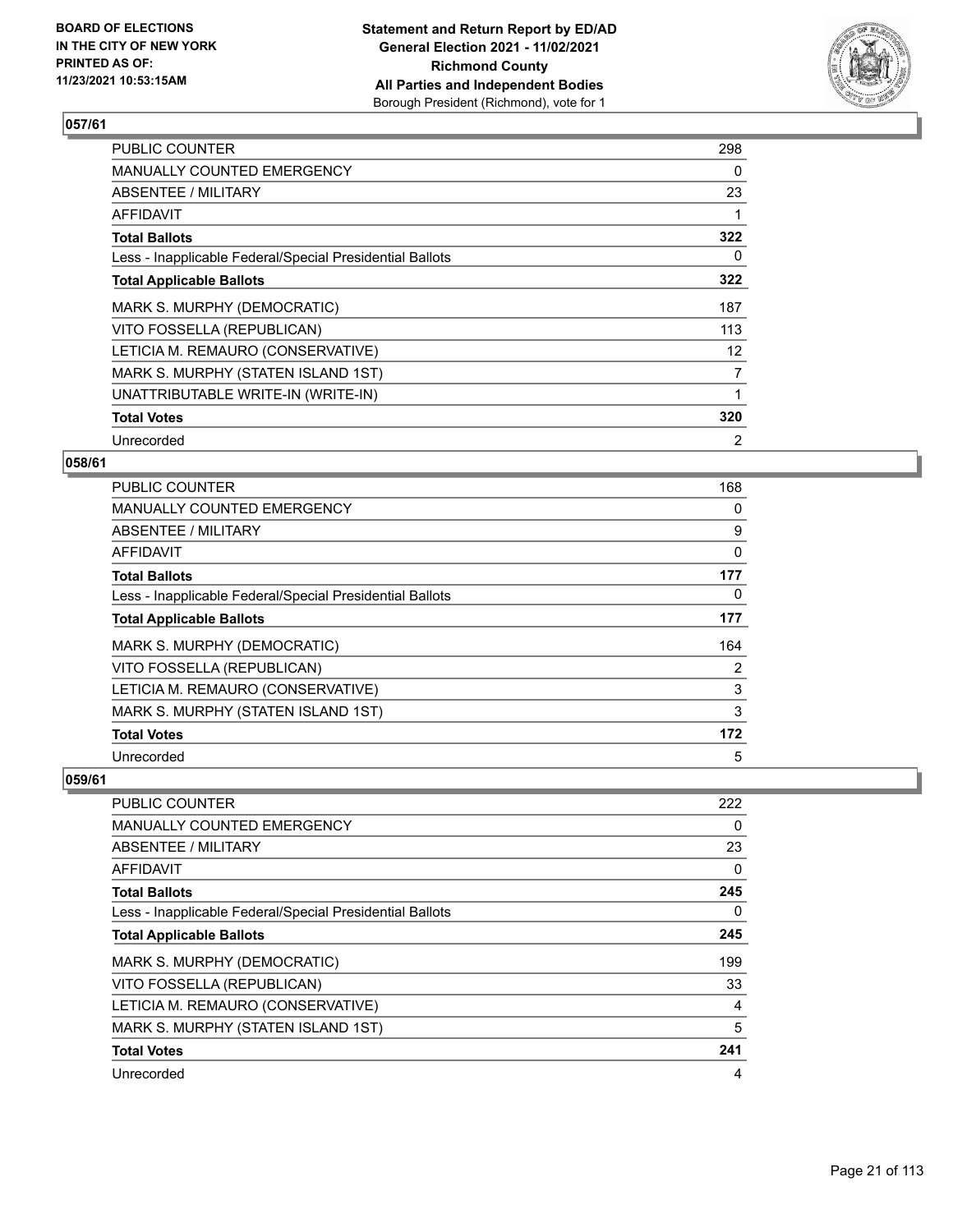

| <b>PUBLIC COUNTER</b>                                    | 182 |
|----------------------------------------------------------|-----|
| <b>MANUALLY COUNTED EMERGENCY</b>                        | 0   |
| <b>ABSENTEE / MILITARY</b>                               | 11  |
| <b>AFFIDAVIT</b>                                         | 0   |
| <b>Total Ballots</b>                                     | 193 |
| Less - Inapplicable Federal/Special Presidential Ballots | 0   |
| <b>Total Applicable Ballots</b>                          | 193 |
| MARK S. MURPHY (DEMOCRATIC)                              | 104 |
| VITO FOSSELLA (REPUBLICAN)                               | 70  |
| LETICIA M. REMAURO (CONSERVATIVE)                        | 5   |
| MARK S. MURPHY (STATEN ISLAND 1ST)                       | 9   |
| <b>Total Votes</b>                                       | 188 |
| Unrecorded                                               | 5   |

## **061/61**

| PUBLIC COUNTER                                           | 218 |
|----------------------------------------------------------|-----|
| <b>MANUALLY COUNTED EMERGENCY</b>                        | 0   |
| ABSENTEE / MILITARY                                      | 7   |
| AFFIDAVIT                                                | 0   |
| <b>Total Ballots</b>                                     | 225 |
| Less - Inapplicable Federal/Special Presidential Ballots | 0   |
| <b>Total Applicable Ballots</b>                          | 225 |
| MARK S. MURPHY (DEMOCRATIC)                              | 197 |
| VITO FOSSELLA (REPUBLICAN)                               | 16  |
| LETICIA M. REMAURO (CONSERVATIVE)                        | 8   |
| MARK S. MURPHY (STATEN ISLAND 1ST)                       | 1   |
| <b>Total Votes</b>                                       | 222 |
| Unrecorded                                               | 3   |

| <b>PUBLIC COUNTER</b>                                    | 278      |
|----------------------------------------------------------|----------|
| <b>MANUALLY COUNTED EMERGENCY</b>                        | 0        |
| ABSENTEE / MILITARY                                      | 8        |
| AFFIDAVIT                                                | 4        |
| <b>Total Ballots</b>                                     | 290      |
| Less - Inapplicable Federal/Special Presidential Ballots | $\Omega$ |
| <b>Total Applicable Ballots</b>                          | 290      |
| MARK S. MURPHY (DEMOCRATIC)                              | 112      |
| VITO FOSSELLA (REPUBLICAN)                               | 139      |
| LETICIA M. REMAURO (CONSERVATIVE)                        | 25       |
| MARK S. MURPHY (STATEN ISLAND 1ST)                       | 8        |
| <b>Total Votes</b>                                       | 284      |
| Unrecorded                                               | 6        |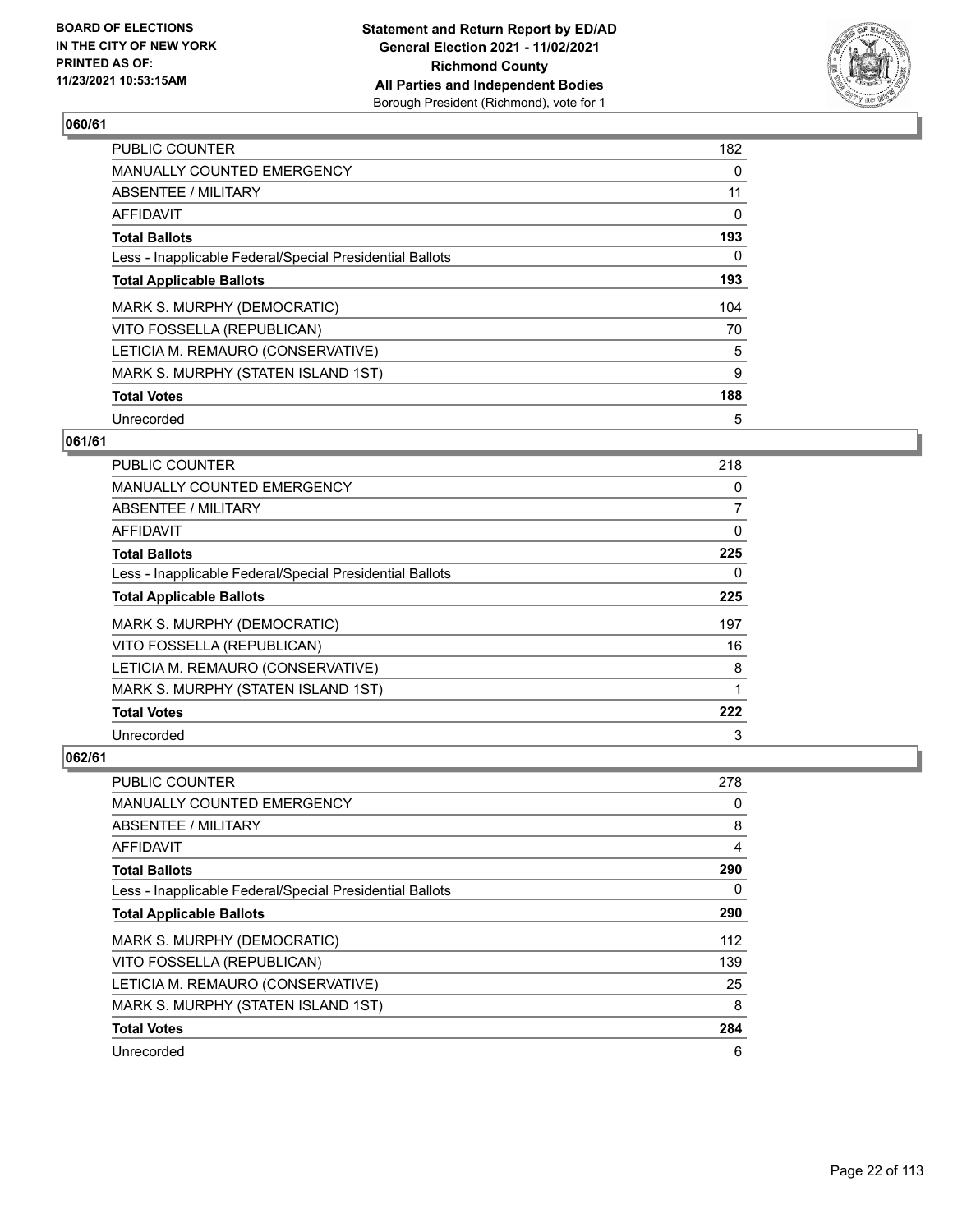

| <b>PUBLIC COUNTER</b>                                    | 86             |
|----------------------------------------------------------|----------------|
| <b>MANUALLY COUNTED EMERGENCY</b>                        | 0              |
| <b>ABSENTEE / MILITARY</b>                               | 10             |
| <b>AFFIDAVIT</b>                                         | 2              |
| <b>Total Ballots</b>                                     | 98             |
| Less - Inapplicable Federal/Special Presidential Ballots | 0              |
| <b>Total Applicable Ballots</b>                          | 98             |
| MARK S. MURPHY (DEMOCRATIC)                              | 39             |
| VITO FOSSELLA (REPUBLICAN)                               | 52             |
| LETICIA M. REMAURO (CONSERVATIVE)                        | $\overline{2}$ |
| MARK S. MURPHY (STATEN ISLAND 1ST)                       | $\overline{2}$ |
| <b>Total Votes</b>                                       | 95             |
| Unrecorded                                               | 3              |

## **064/61**

| PUBLIC COUNTER                                           | 102 <sub>2</sub> |
|----------------------------------------------------------|------------------|
| MANUALLY COUNTED EMERGENCY                               | 0                |
| ABSENTEE / MILITARY                                      | 14               |
| AFFIDAVIT                                                | 2                |
| <b>Total Ballots</b>                                     | 118              |
| Less - Inapplicable Federal/Special Presidential Ballots | 0                |
| <b>Total Applicable Ballots</b>                          | 118              |
| MARK S. MURPHY (DEMOCRATIC)                              | 84               |
| VITO FOSSELLA (REPUBLICAN)                               | 26               |
| LETICIA M. REMAURO (CONSERVATIVE)                        | 2                |
| MARK S. MURPHY (STATEN ISLAND 1ST)                       | 3                |
| <b>Total Votes</b>                                       | 115              |
| Unrecorded                                               | 3                |

| <b>PUBLIC COUNTER</b>                                    | 305 |
|----------------------------------------------------------|-----|
| <b>MANUALLY COUNTED EMERGENCY</b>                        | 0   |
| ABSENTEE / MILITARY                                      | 22  |
| <b>AFFIDAVIT</b>                                         |     |
| <b>Total Ballots</b>                                     | 328 |
| Less - Inapplicable Federal/Special Presidential Ballots | 0   |
| <b>Total Applicable Ballots</b>                          | 328 |
| MARK S. MURPHY (DEMOCRATIC)                              | 236 |
| VITO FOSSELLA (REPUBLICAN)                               | 49  |
| LETICIA M. REMAURO (CONSERVATIVE)                        | 19  |
| MARK S. MURPHY (STATEN ISLAND 1ST)                       | 8   |
| ANDREW YANG (WRITE-IN)                                   | 1   |
| BRANDON P. STRADFORD (WRITE-IN)                          | 1   |
| CESAR A. VARGAS (WRITE-IN)                               | 1   |
| <b>Total Votes</b>                                       | 315 |
| Unrecorded                                               | 13  |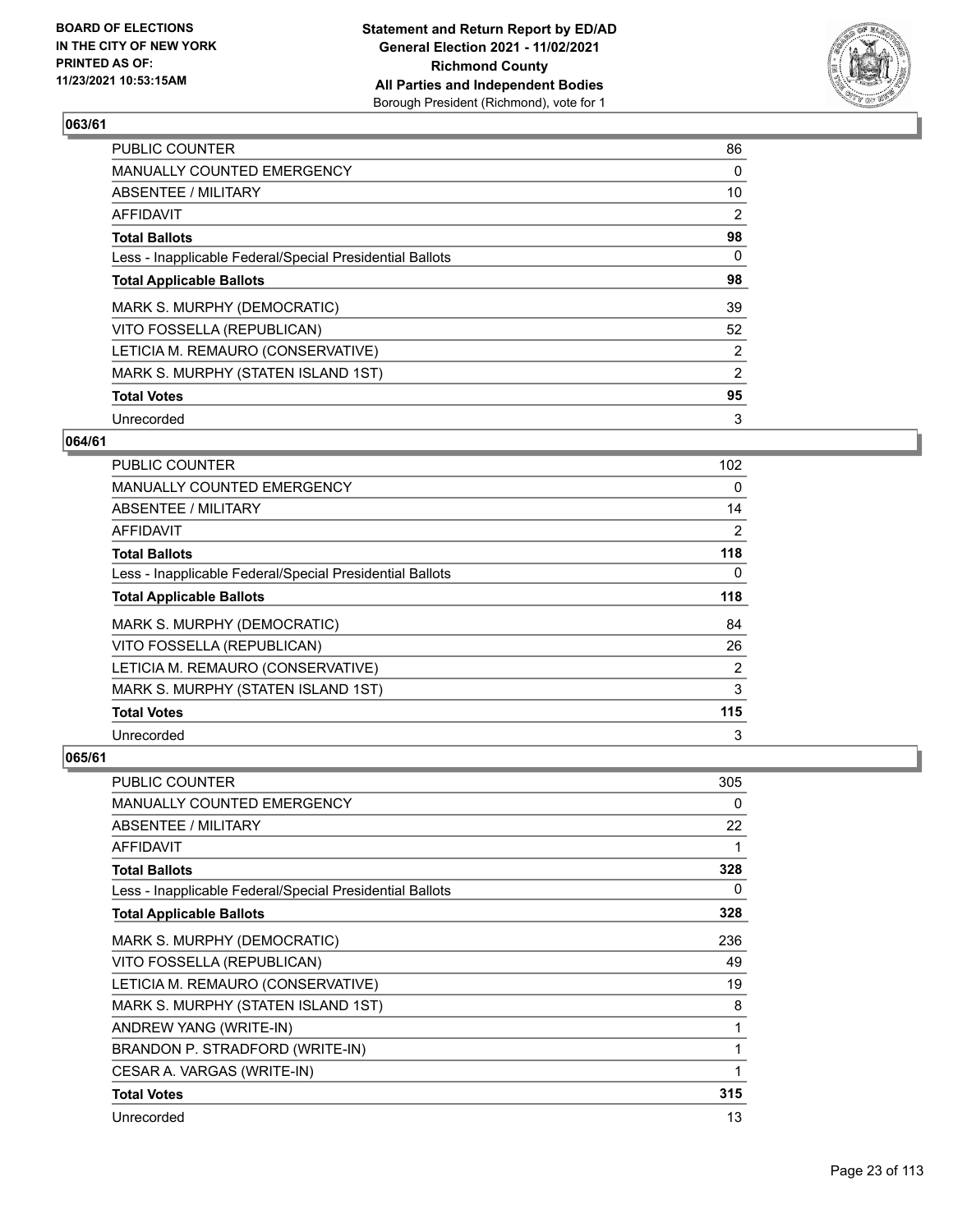

| <b>PUBLIC COUNTER</b>                                    | 228            |
|----------------------------------------------------------|----------------|
| <b>MANUALLY COUNTED EMERGENCY</b>                        | 0              |
| ABSENTEE / MILITARY                                      | 17             |
| AFFIDAVIT                                                | 0              |
| <b>Total Ballots</b>                                     | 245            |
| Less - Inapplicable Federal/Special Presidential Ballots | 0              |
| <b>Total Applicable Ballots</b>                          | 245            |
| MARK S. MURPHY (DEMOCRATIC)                              | 170            |
| VITO FOSSELLA (REPUBLICAN)                               | 61             |
| LETICIA M. REMAURO (CONSERVATIVE)                        | 10             |
| MARK S. MURPHY (STATEN ISLAND 1ST)                       | $\overline{2}$ |
| LORRAINE A. HONOR (WRITE-IN)                             | 1              |
| <b>Total Votes</b>                                       | 244            |
| Unrecorded                                               |                |

## **067/61**

| <b>PUBLIC COUNTER</b>                                    | 260 |
|----------------------------------------------------------|-----|
| MANUALLY COUNTED EMERGENCY                               | 0   |
| <b>ABSENTEE / MILITARY</b>                               | 20  |
| AFFIDAVIT                                                |     |
| <b>Total Ballots</b>                                     | 281 |
| Less - Inapplicable Federal/Special Presidential Ballots | 0   |
| <b>Total Applicable Ballots</b>                          | 281 |
| MARK S. MURPHY (DEMOCRATIC)                              | 169 |
| VITO FOSSELLA (REPUBLICAN)                               | 89  |
| LETICIA M. REMAURO (CONSERVATIVE)                        | 10  |
| MARK S. MURPHY (STATEN ISLAND 1ST)                       | 5   |
| <b>Total Votes</b>                                       | 273 |
| Unrecorded                                               | 8   |

| PUBLIC COUNTER                                           | 239 |
|----------------------------------------------------------|-----|
| <b>MANUALLY COUNTED EMERGENCY</b>                        | 0   |
| ABSENTEE / MILITARY                                      | 16  |
| <b>AFFIDAVIT</b>                                         |     |
| <b>Total Ballots</b>                                     | 256 |
| Less - Inapplicable Federal/Special Presidential Ballots | 0   |
| <b>Total Applicable Ballots</b>                          | 256 |
| MARK S. MURPHY (DEMOCRATIC)                              | 180 |
| VITO FOSSELLA (REPUBLICAN)                               | 49  |
| LETICIA M. REMAURO (CONSERVATIVE)                        | 10  |
| MARK S. MURPHY (STATEN ISLAND 1ST)                       | 10  |
| SCOTT J. LOBAIDO (WRITE-IN)                              |     |
| <b>Total Votes</b>                                       | 250 |
| Unrecorded                                               | 6   |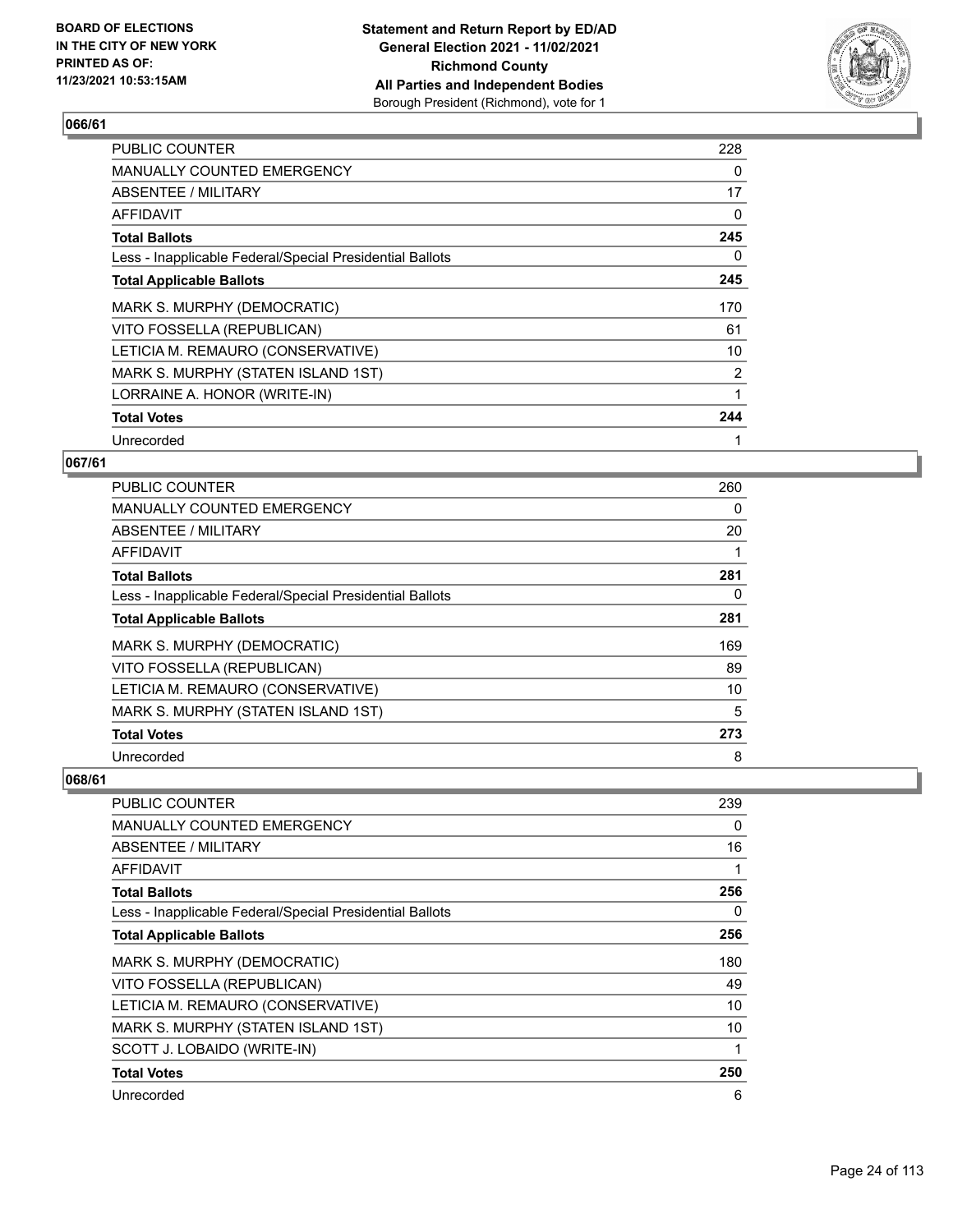

| <b>PUBLIC COUNTER</b>                                    | 210 |
|----------------------------------------------------------|-----|
| <b>MANUALLY COUNTED EMERGENCY</b>                        | 0   |
| ABSENTEE / MILITARY                                      | 13  |
| <b>AFFIDAVIT</b>                                         | 0   |
| <b>Total Ballots</b>                                     | 223 |
| Less - Inapplicable Federal/Special Presidential Ballots | 0   |
| <b>Total Applicable Ballots</b>                          | 223 |
| MARK S. MURPHY (DEMOCRATIC)                              | 141 |
| VITO FOSSELLA (REPUBLICAN)                               | 62  |
| LETICIA M. REMAURO (CONSERVATIVE)                        | 9   |
| MARK S. MURPHY (STATEN ISLAND 1ST)                       | 4   |
| RANTI OGUNLEYE (WRITE-IN)                                |     |
| <b>Total Votes</b>                                       | 217 |
| Unrecorded                                               | 6   |

## **070/61**

| <b>PUBLIC COUNTER</b>                                    | 140 |
|----------------------------------------------------------|-----|
| <b>MANUALLY COUNTED EMERGENCY</b>                        | 0   |
| ABSENTEE / MILITARY                                      | 9   |
| AFFIDAVIT                                                | 0   |
| <b>Total Ballots</b>                                     | 149 |
| Less - Inapplicable Federal/Special Presidential Ballots | 0   |
| <b>Total Applicable Ballots</b>                          | 149 |
| MARK S. MURPHY (DEMOCRATIC)                              | 125 |
| VITO FOSSELLA (REPUBLICAN)                               | 12  |
| LETICIA M. REMAURO (CONSERVATIVE)                        | 3   |
| MARK S. MURPHY (STATEN ISLAND 1ST)                       | 6   |
| <b>Total Votes</b>                                       | 146 |
| Unrecorded                                               | 3   |

| <b>PUBLIC COUNTER</b>                                    | 332      |
|----------------------------------------------------------|----------|
| <b>MANUALLY COUNTED EMERGENCY</b>                        | $\Omega$ |
| ABSENTEE / MILITARY                                      | 25       |
| AFFIDAVIT                                                | 0        |
| <b>Total Ballots</b>                                     | 357      |
| Less - Inapplicable Federal/Special Presidential Ballots | $\Omega$ |
| <b>Total Applicable Ballots</b>                          | 357      |
| MARK S. MURPHY (DEMOCRATIC)                              | 145      |
| VITO FOSSELLA (REPUBLICAN)                               | 180      |
| LETICIA M. REMAURO (CONSERVATIVE)                        | 21       |
| MARK S. MURPHY (STATEN ISLAND 1ST)                       | 5        |
| <b>Total Votes</b>                                       | 351      |
| Unrecorded                                               | 6        |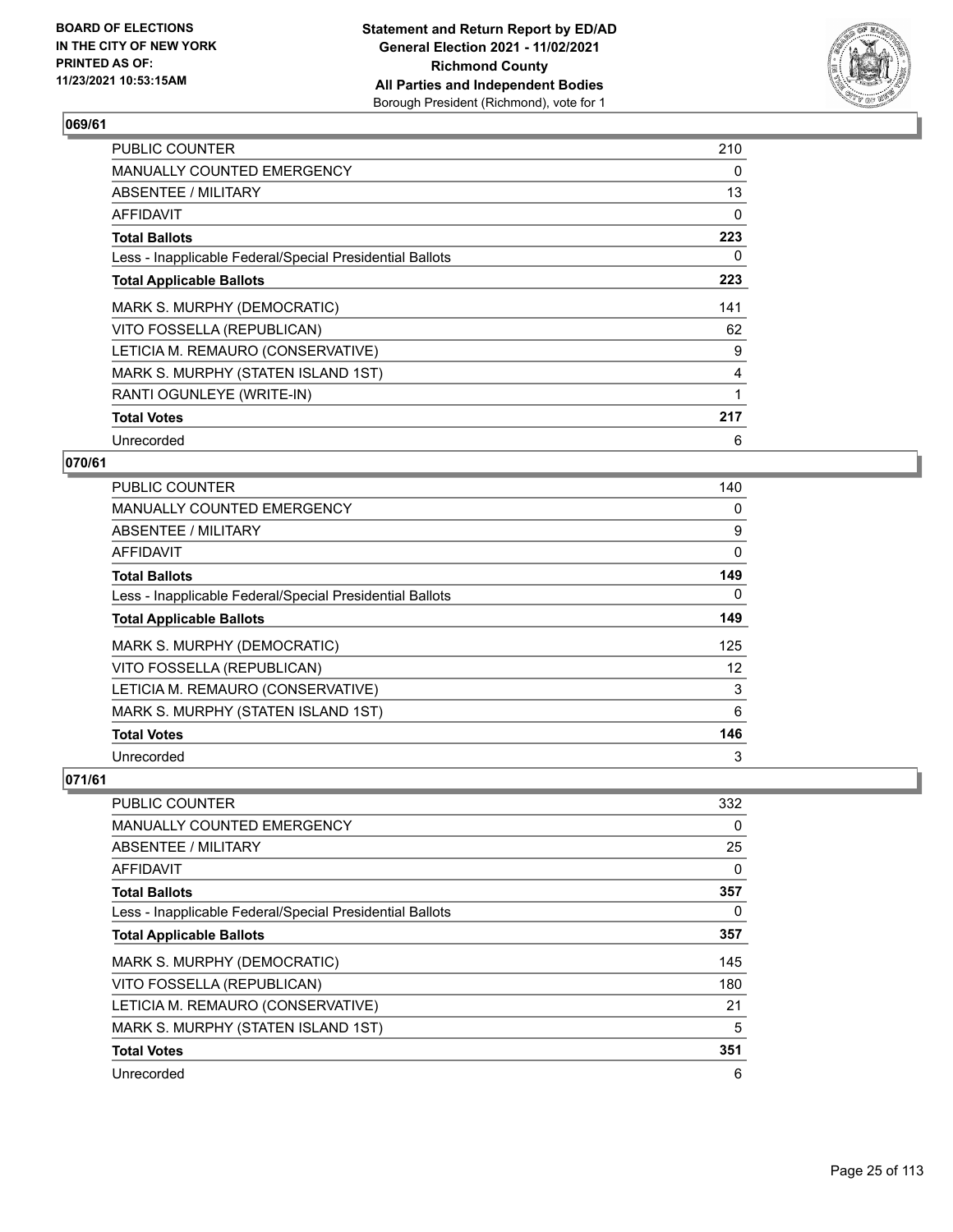

| <b>PUBLIC COUNTER</b>                                    | 307 |
|----------------------------------------------------------|-----|
| MANUALLY COUNTED EMERGENCY                               | 0   |
| ABSENTEE / MILITARY                                      | 16  |
| <b>AFFIDAVIT</b>                                         |     |
| <b>Total Ballots</b>                                     | 324 |
| Less - Inapplicable Federal/Special Presidential Ballots | 0   |
| <b>Total Applicable Ballots</b>                          | 324 |
| MARK S. MURPHY (DEMOCRATIC)                              | 153 |
| VITO FOSSELLA (REPUBLICAN)                               | 139 |
| LETICIA M. REMAURO (CONSERVATIVE)                        | 19  |
| MARK S. MURPHY (STATEN ISLAND 1ST)                       | 9   |
| <b>Total Votes</b>                                       | 320 |
| Unrecorded                                               | 4   |

## **073/61**

| PUBLIC COUNTER                                           | 235      |
|----------------------------------------------------------|----------|
| <b>MANUALLY COUNTED EMERGENCY</b>                        | $\Omega$ |
| ABSENTEE / MILITARY                                      | 8        |
| <b>AFFIDAVIT</b>                                         | 0        |
| <b>Total Ballots</b>                                     | 243      |
| Less - Inapplicable Federal/Special Presidential Ballots | 0        |
| <b>Total Applicable Ballots</b>                          | 243      |
| MARK S. MURPHY (DEMOCRATIC)                              | 209      |
| VITO FOSSELLA (REPUBLICAN)                               | 21       |
| LETICIA M. REMAURO (CONSERVATIVE)                        | 2        |
| MARK S. MURPHY (STATEN ISLAND 1ST)                       | 4        |
| <b>Total Votes</b>                                       | 236      |
| Unrecorded                                               |          |

| PUBLIC COUNTER                                           | 138 |
|----------------------------------------------------------|-----|
| <b>MANUALLY COUNTED EMERGENCY</b>                        | 0   |
| ABSENTEE / MILITARY                                      | 8   |
| AFFIDAVIT                                                | 0   |
| <b>Total Ballots</b>                                     | 146 |
| Less - Inapplicable Federal/Special Presidential Ballots | 0   |
| <b>Total Applicable Ballots</b>                          | 146 |
| MARK S. MURPHY (DEMOCRATIC)                              | 96  |
| VITO FOSSELLA (REPUBLICAN)                               | 35  |
| LETICIA M. REMAURO (CONSERVATIVE)                        | 6   |
| MARK S. MURPHY (STATEN ISLAND 1ST)                       | 3   |
| <b>Total Votes</b>                                       | 140 |
| Unrecorded                                               | 6   |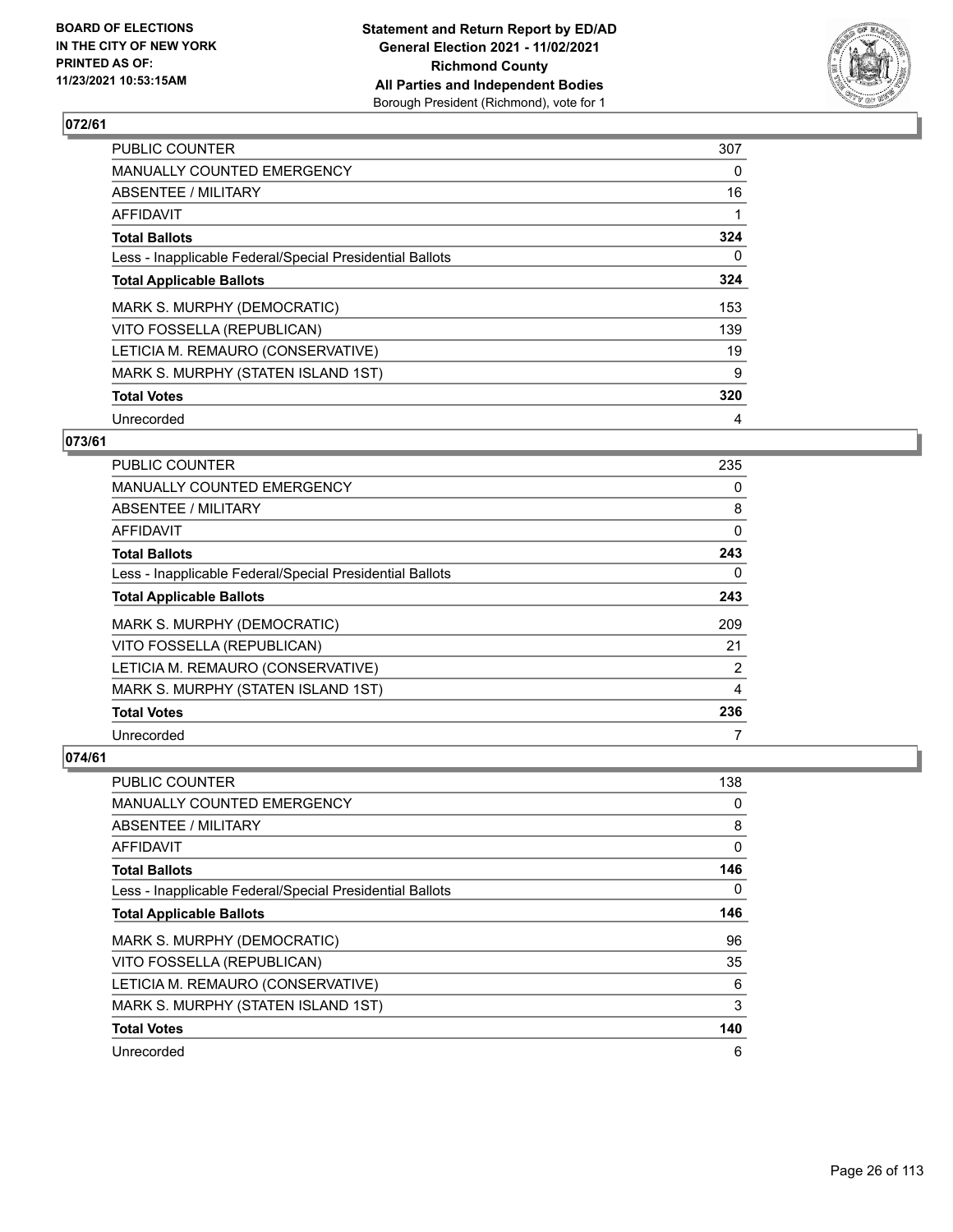

| <b>PUBLIC COUNTER</b>                                    | 204 |
|----------------------------------------------------------|-----|
| <b>MANUALLY COUNTED EMERGENCY</b>                        | 0   |
| ABSENTEE / MILITARY                                      | 16  |
| AFFIDAVIT                                                |     |
| <b>Total Ballots</b>                                     | 221 |
| Less - Inapplicable Federal/Special Presidential Ballots | 0   |
| <b>Total Applicable Ballots</b>                          | 221 |
| MARK S. MURPHY (DEMOCRATIC)                              | 141 |
| VITO FOSSELLA (REPUBLICAN)                               | 56  |
| LETICIA M. REMAURO (CONSERVATIVE)                        | 15  |
| MARK S. MURPHY (STATEN ISLAND 1ST)                       | 3   |
| LORRAINE A. HONOR (WRITE-IN)                             | 2   |
| <b>Total Votes</b>                                       | 217 |
| Unrecorded                                               | 4   |

## **076/61**

| <b>PUBLIC COUNTER</b>                                    | 285 |
|----------------------------------------------------------|-----|
| MANUALLY COUNTED EMERGENCY                               | 0   |
| ABSENTEE / MILITARY                                      | 16  |
| AFFIDAVIT                                                | 4   |
| <b>Total Ballots</b>                                     | 305 |
| Less - Inapplicable Federal/Special Presidential Ballots | 0   |
| <b>Total Applicable Ballots</b>                          | 305 |
| MARK S. MURPHY (DEMOCRATIC)                              | 161 |
| VITO FOSSELLA (REPUBLICAN)                               | 107 |
| LETICIA M. REMAURO (CONSERVATIVE)                        | 17  |
| MARK S. MURPHY (STATEN ISLAND 1ST)                       | 9   |
| <b>Total Votes</b>                                       | 294 |
| Unrecorded                                               | 11  |

| PUBLIC COUNTER                                           | 154            |
|----------------------------------------------------------|----------------|
| <b>MANUALLY COUNTED EMERGENCY</b>                        | 0              |
| ABSENTEE / MILITARY                                      | 8              |
| <b>AFFIDAVIT</b>                                         | 0              |
| <b>Total Ballots</b>                                     | 162            |
| Less - Inapplicable Federal/Special Presidential Ballots | 0              |
| <b>Total Applicable Ballots</b>                          | 162            |
| MARK S. MURPHY (DEMOCRATIC)                              | 139            |
| VITO FOSSELLA (REPUBLICAN)                               | 14             |
| LETICIA M. REMAURO (CONSERVATIVE)                        | 2              |
| MARK S. MURPHY (STATEN ISLAND 1ST)                       | $\overline{2}$ |
| STEVEN MATTEO (WRITE-IN)                                 | 2              |
| <b>Total Votes</b>                                       | 159            |
| Unrecorded                                               | 3              |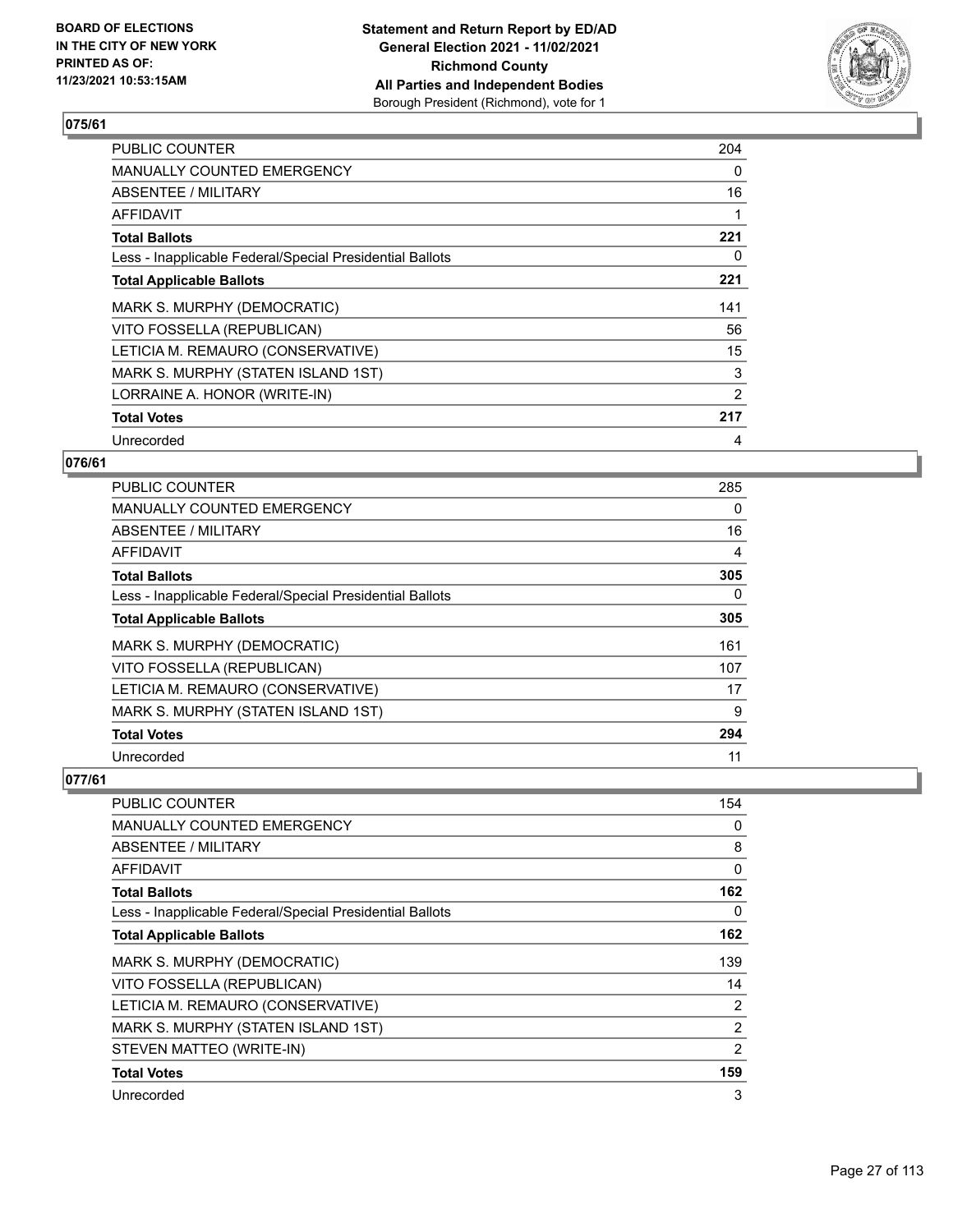

| <b>PUBLIC COUNTER</b>                                    | 93  |
|----------------------------------------------------------|-----|
| <b>MANUALLY COUNTED EMERGENCY</b>                        | 0   |
| ABSENTEE / MILITARY                                      | 12  |
| AFFIDAVIT                                                | 3   |
| <b>Total Ballots</b>                                     | 108 |
| Less - Inapplicable Federal/Special Presidential Ballots | 0   |
| <b>Total Applicable Ballots</b>                          | 108 |
| MARK S. MURPHY (DEMOCRATIC)                              | 77  |
| VITO FOSSELLA (REPUBLICAN)                               | 21  |
| LETICIA M. REMAURO (CONSERVATIVE)                        | 3   |
| MARK S. MURPHY (STATEN ISLAND 1ST)                       | 3   |
| <b>Total Votes</b>                                       | 104 |
| Unrecorded                                               | 4   |

| PUBLIC COUNTER                                           | 0 |
|----------------------------------------------------------|---|
| <b>MANUALLY COUNTED EMERGENCY</b>                        | 0 |
| ABSENTEE / MILITARY                                      | 0 |
| <b>AFFIDAVIT</b>                                         | 0 |
| <b>Total Ballots</b>                                     | 0 |
| Less - Inapplicable Federal/Special Presidential Ballots | 0 |
| <b>Total Applicable Ballots</b>                          | 0 |
| MARK S. MURPHY (DEMOCRATIC)                              | 0 |
| VITO FOSSELLA (REPUBLICAN)                               | 0 |
| LETICIA M. REMAURO (CONSERVATIVE)                        | 0 |
| MARK S. MURPHY (STATEN ISLAND 1ST)                       | 0 |
| <b>Total Votes</b>                                       | 0 |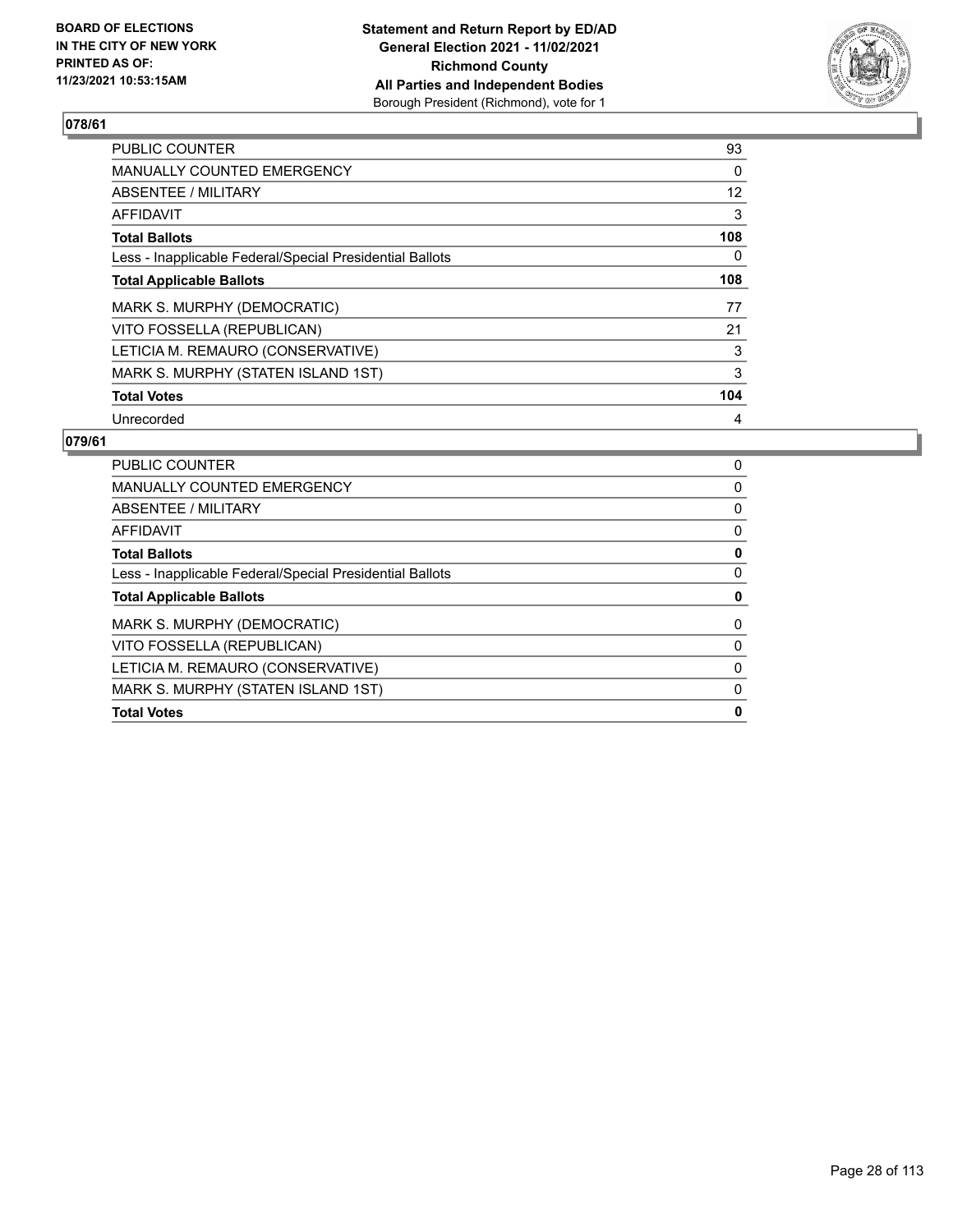

| PUBLIC COUNTER                                           | 473 |
|----------------------------------------------------------|-----|
| <b>MANUALLY COUNTED EMERGENCY</b>                        | 0   |
| ABSENTEE / MILITARY                                      | 13  |
| <b>AFFIDAVIT</b>                                         | 2   |
| <b>Total Ballots</b>                                     | 488 |
| Less - Inapplicable Federal/Special Presidential Ballots | 0   |
| <b>Total Applicable Ballots</b>                          | 488 |
| MARK S. MURPHY (DEMOCRATIC)                              | 51  |
| VITO FOSSELLA (REPUBLICAN)                               | 372 |
| LETICIA M. REMAURO (CONSERVATIVE)                        | 43  |
| MARK S. MURPHY (STATEN ISLAND 1ST)                       | 7   |
| <b>Total Votes</b>                                       | 473 |
| Unrecorded                                               | 15  |

## **002/62**

| <b>PUBLIC COUNTER</b>                                    | 539            |
|----------------------------------------------------------|----------------|
| <b>MANUALLY COUNTED EMERGENCY</b>                        | 0              |
| ABSENTEE / MILITARY                                      | 19             |
| AFFIDAVIT                                                |                |
| <b>Total Ballots</b>                                     | 559            |
| Less - Inapplicable Federal/Special Presidential Ballots | $\Omega$       |
| <b>Total Applicable Ballots</b>                          | 559            |
| MARK S. MURPHY (DEMOCRATIC)                              | 84             |
| VITO FOSSELLA (REPUBLICAN)                               | 420            |
| LETICIA M. REMAURO (CONSERVATIVE)                        | 43             |
| MARK S. MURPHY (STATEN ISLAND 1ST)                       | $\overline{2}$ |
| <b>Total Votes</b>                                       | 549            |
| Unrecorded                                               | 10             |

| <b>PUBLIC COUNTER</b>                                    | 411      |
|----------------------------------------------------------|----------|
| <b>MANUALLY COUNTED EMERGENCY</b>                        | 0        |
| ABSENTEE / MILITARY                                      | 13       |
| AFFIDAVIT                                                |          |
| <b>Total Ballots</b>                                     | 425      |
| Less - Inapplicable Federal/Special Presidential Ballots | $\Omega$ |
| <b>Total Applicable Ballots</b>                          | 425      |
| MARK S. MURPHY (DEMOCRATIC)                              | 50       |
| VITO FOSSELLA (REPUBLICAN)                               | 327      |
| LETICIA M. REMAURO (CONSERVATIVE)                        | 40       |
| MARK S. MURPHY (STATEN ISLAND 1ST)                       | 2        |
| <b>Total Votes</b>                                       | 419      |
| Unrecorded                                               | 6        |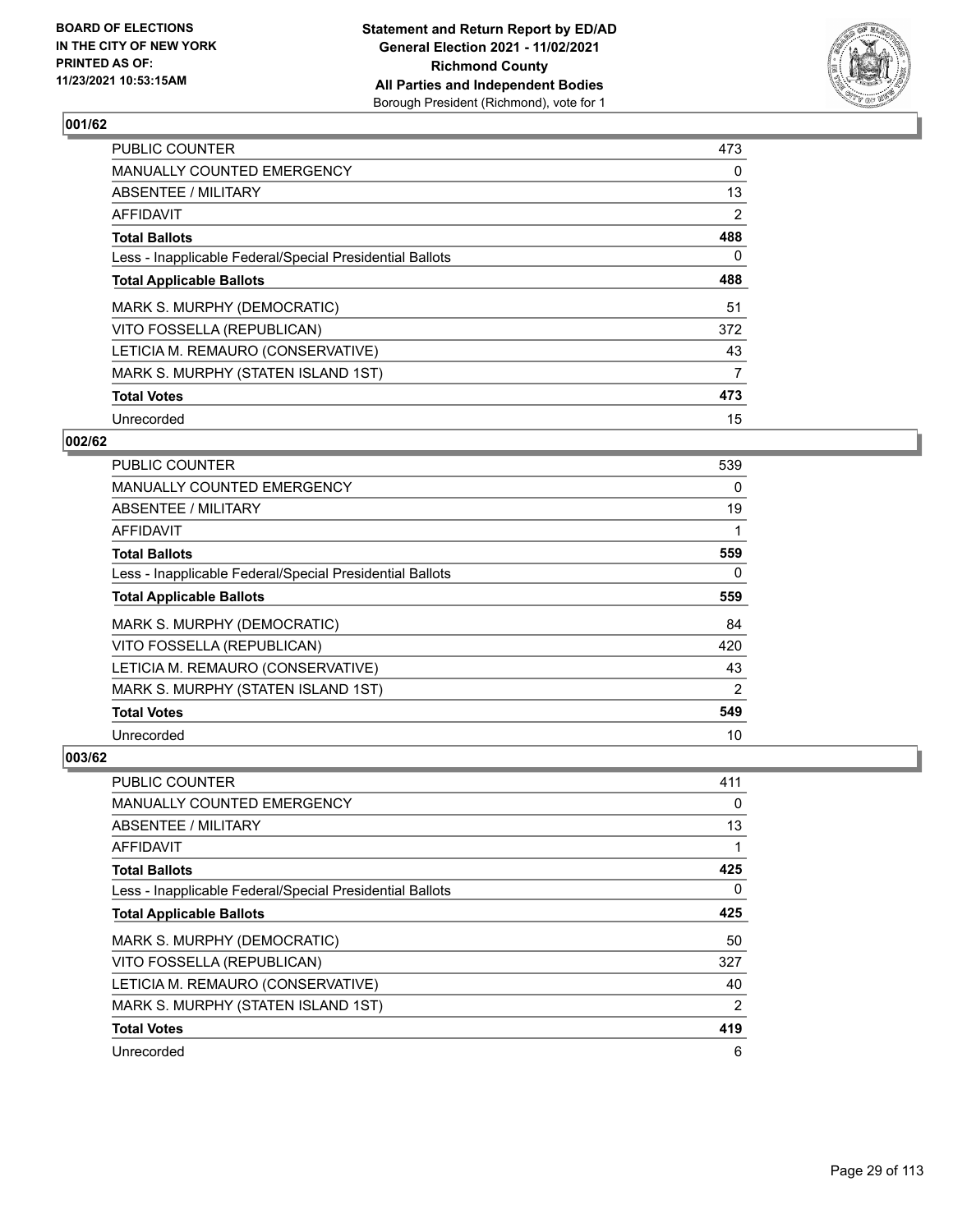

| PUBLIC COUNTER                                           | 458 |
|----------------------------------------------------------|-----|
| <b>MANUALLY COUNTED EMERGENCY</b>                        | 0   |
| ABSENTEE / MILITARY                                      | 16  |
| <b>AFFIDAVIT</b>                                         | 9   |
| <b>Total Ballots</b>                                     | 483 |
| Less - Inapplicable Federal/Special Presidential Ballots | 0   |
| <b>Total Applicable Ballots</b>                          | 483 |
| MARK S. MURPHY (DEMOCRATIC)                              | 70  |
| VITO FOSSELLA (REPUBLICAN)                               | 351 |
| LETICIA M. REMAURO (CONSERVATIVE)                        | 50  |
| MARK S. MURPHY (STATEN ISLAND 1ST)                       | 4   |
| LORRAINE A. HONOR (WRITE-IN)                             |     |
| STEVEN MATTEO (WRITE-IN)                                 | 1   |
| <b>Total Votes</b>                                       | 477 |
| Unrecorded                                               | 6   |

#### **005/62**

| <b>PUBLIC COUNTER</b>                                    | 505 |
|----------------------------------------------------------|-----|
| MANUALLY COUNTED EMERGENCY                               | 0   |
| ABSENTEE / MILITARY                                      | 9   |
| AFFIDAVIT                                                | 5   |
| <b>Total Ballots</b>                                     | 519 |
| Less - Inapplicable Federal/Special Presidential Ballots | 0   |
| <b>Total Applicable Ballots</b>                          | 519 |
| MARK S. MURPHY (DEMOCRATIC)                              | 40  |
| VITO FOSSELLA (REPUBLICAN)                               | 422 |
| LETICIA M. REMAURO (CONSERVATIVE)                        | 43  |
| MARK S. MURPHY (STATEN ISLAND 1ST)                       | 4   |
| <b>Total Votes</b>                                       | 509 |
| Unrecorded                                               | 10  |

| <b>PUBLIC COUNTER</b>                                    | 370      |
|----------------------------------------------------------|----------|
| <b>MANUALLY COUNTED EMERGENCY</b>                        | 0        |
| ABSENTEE / MILITARY                                      | 17       |
| AFFIDAVIT                                                | 5        |
| <b>Total Ballots</b>                                     | 392      |
| Less - Inapplicable Federal/Special Presidential Ballots | $\Omega$ |
| <b>Total Applicable Ballots</b>                          | 392      |
| MARK S. MURPHY (DEMOCRATIC)                              | 77       |
| VITO FOSSELLA (REPUBLICAN)                               | 256      |
| LETICIA M. REMAURO (CONSERVATIVE)                        | 51       |
| MARK S. MURPHY (STATEN ISLAND 1ST)                       | 7        |
| <b>Total Votes</b>                                       | 391      |
| Unrecorded                                               |          |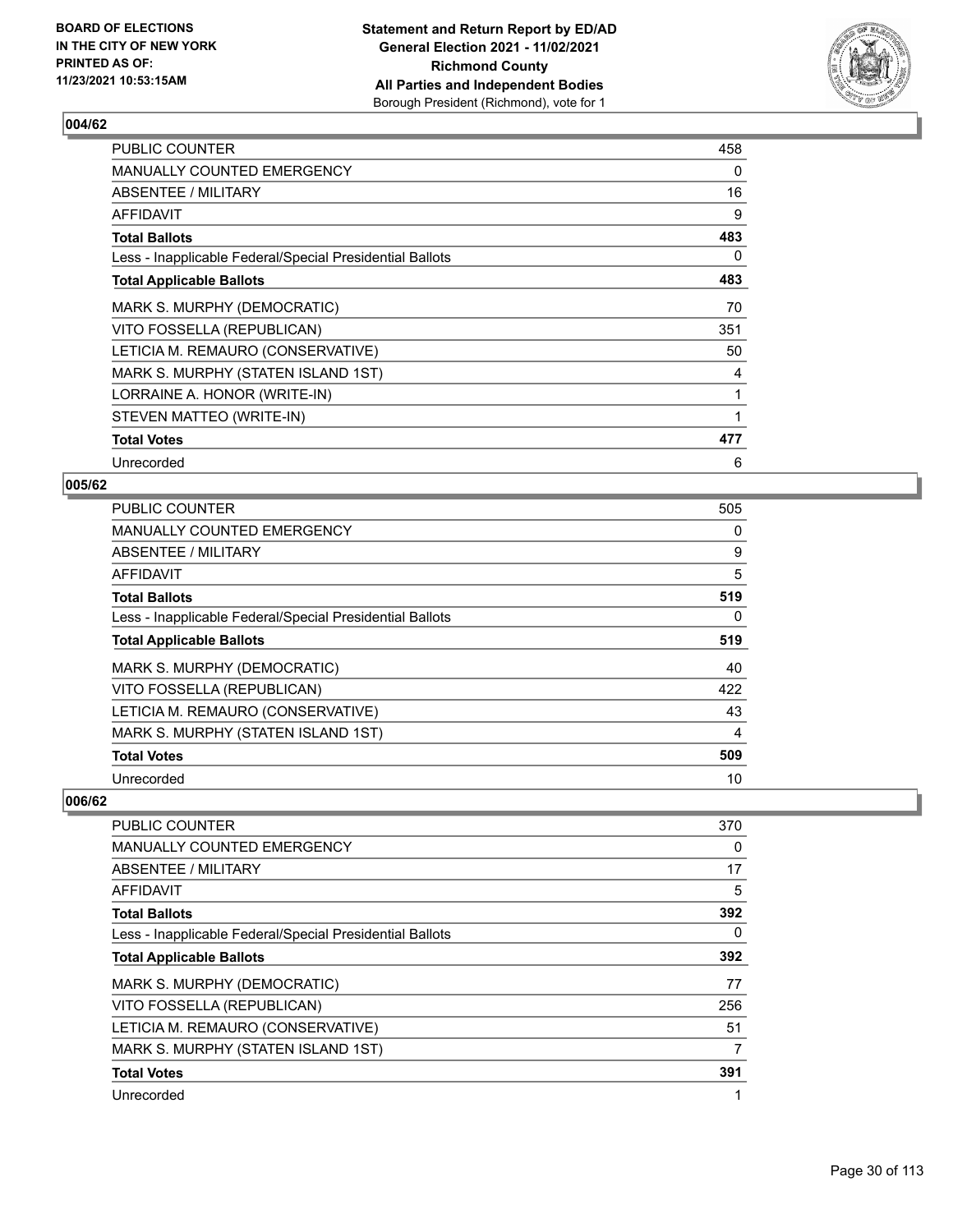

| <b>PUBLIC COUNTER</b>                                    | 454 |
|----------------------------------------------------------|-----|
| <b>MANUALLY COUNTED EMERGENCY</b>                        | 0   |
| ABSENTEE / MILITARY                                      | 12  |
| AFFIDAVIT                                                | 11  |
| <b>Total Ballots</b>                                     | 477 |
| Less - Inapplicable Federal/Special Presidential Ballots | 0   |
| <b>Total Applicable Ballots</b>                          | 477 |
| MARK S. MURPHY (DEMOCRATIC)                              | 70  |
| VITO FOSSELLA (REPUBLICAN)                               | 338 |
| LETICIA M. REMAURO (CONSERVATIVE)                        | 53  |
| MARK S. MURPHY (STATEN ISLAND 1ST)                       | 11  |
| STEVEN MATTEO (WRITE-IN)                                 |     |
| <b>Total Votes</b>                                       | 473 |
| Unrecorded                                               | 4   |

## **008/62**

| PUBLIC COUNTER                                           | 403            |
|----------------------------------------------------------|----------------|
| <b>MANUALLY COUNTED EMERGENCY</b>                        | $\Omega$       |
| ABSENTEE / MILITARY                                      | 12             |
| AFFIDAVIT                                                | 3              |
| <b>Total Ballots</b>                                     | 418            |
| Less - Inapplicable Federal/Special Presidential Ballots | 0              |
| <b>Total Applicable Ballots</b>                          | 418            |
| MARK S. MURPHY (DEMOCRATIC)                              | 61             |
| VITO FOSSELLA (REPUBLICAN)                               | 289            |
| LETICIA M. REMAURO (CONSERVATIVE)                        | 59             |
| MARK S. MURPHY (STATEN ISLAND 1ST)                       | $\overline{2}$ |
| <b>Total Votes</b>                                       | 411            |
| Unrecorded                                               | 7              |

| <b>PUBLIC COUNTER</b>                                    | 253      |
|----------------------------------------------------------|----------|
| <b>MANUALLY COUNTED EMERGENCY</b>                        | $\Omega$ |
| ABSENTEE / MILITARY                                      | 4        |
| AFFIDAVIT                                                | 0        |
| <b>Total Ballots</b>                                     | 257      |
| Less - Inapplicable Federal/Special Presidential Ballots | 0        |
| <b>Total Applicable Ballots</b>                          | 257      |
| MARK S. MURPHY (DEMOCRATIC)                              | 46       |
| VITO FOSSELLA (REPUBLICAN)                               | 185      |
| LETICIA M. REMAURO (CONSERVATIVE)                        | 17       |
| MARK S. MURPHY (STATEN ISLAND 1ST)                       |          |
| <b>Total Votes</b>                                       | 249      |
| Unrecorded                                               | 8        |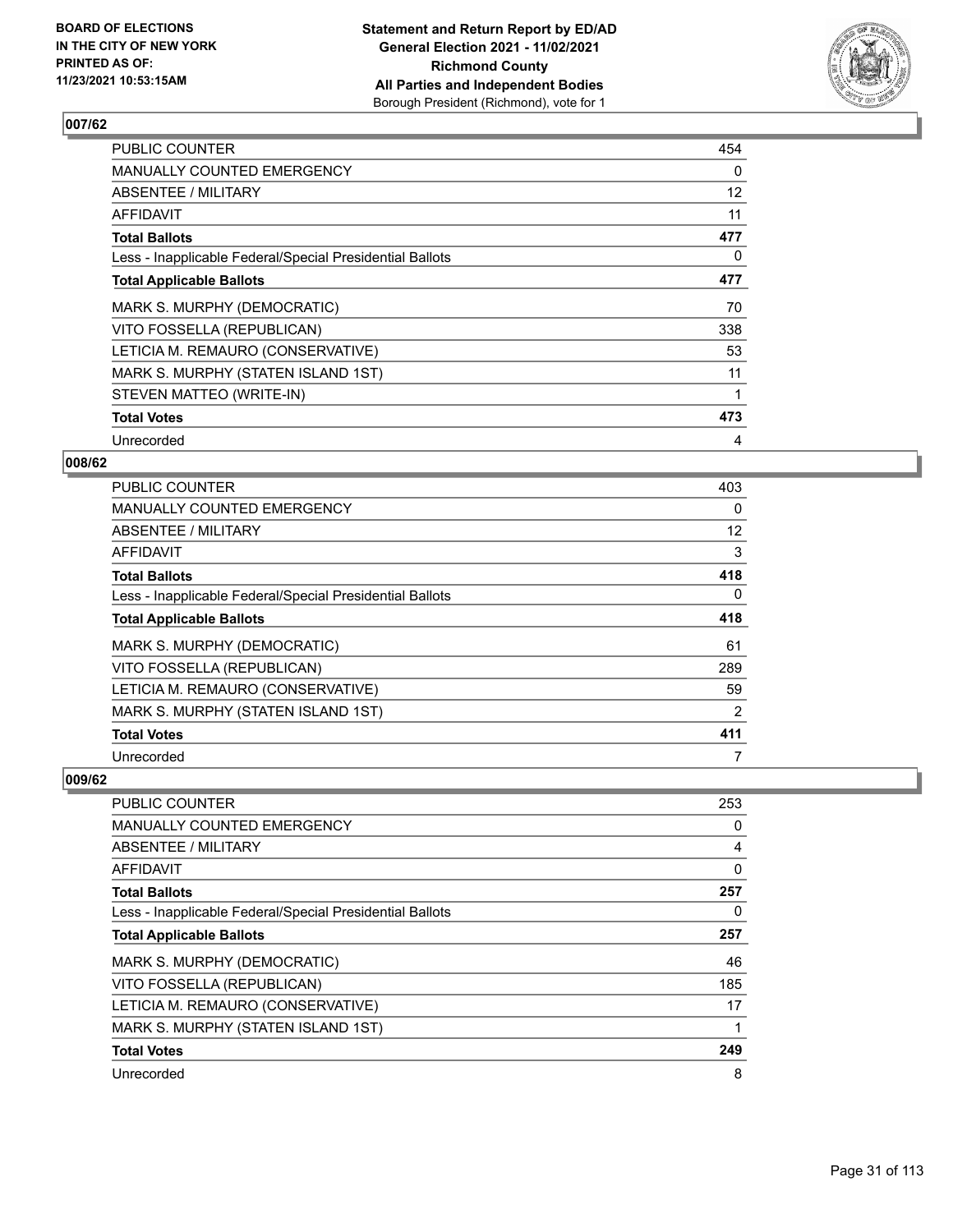

| <b>PUBLIC COUNTER</b>                                    | 310           |
|----------------------------------------------------------|---------------|
| <b>MANUALLY COUNTED EMERGENCY</b>                        | 0             |
| <b>ABSENTEE / MILITARY</b>                               | 8             |
| <b>AFFIDAVIT</b>                                         | 3             |
| <b>Total Ballots</b>                                     | 321           |
| Less - Inapplicable Federal/Special Presidential Ballots | 0             |
| <b>Total Applicable Ballots</b>                          | 321           |
| MARK S. MURPHY (DEMOCRATIC)                              | 37            |
| VITO FOSSELLA (REPUBLICAN)                               | 255           |
| LETICIA M. REMAURO (CONSERVATIVE)                        | 22            |
| MARK S. MURPHY (STATEN ISLAND 1ST)                       | $\mathcal{P}$ |
| <b>Total Votes</b>                                       | 316           |
| Unrecorded                                               | 5             |

## **011/62**

| PUBLIC COUNTER                                           | 444      |
|----------------------------------------------------------|----------|
| <b>MANUALLY COUNTED EMERGENCY</b>                        | 0        |
| ABSENTEE / MILITARY                                      | 16       |
| <b>AFFIDAVIT</b>                                         |          |
| <b>Total Ballots</b>                                     | 461      |
| Less - Inapplicable Federal/Special Presidential Ballots | 0        |
| <b>Total Applicable Ballots</b>                          | 461      |
| MARK S. MURPHY (DEMOCRATIC)                              | 67       |
| VITO FOSSELLA (REPUBLICAN)                               | 359      |
| LETICIA M. REMAURO (CONSERVATIVE)                        | 26       |
| MARK S. MURPHY (STATEN ISLAND 1ST)                       | $\Omega$ |
| <b>Total Votes</b>                                       | 452      |
| Unrecorded                                               | 9        |

| <b>PUBLIC COUNTER</b>                                    | 301 |
|----------------------------------------------------------|-----|
| MANUALLY COUNTED EMERGENCY                               | 0   |
| ABSENTEE / MILITARY                                      | 14  |
| AFFIDAVIT                                                |     |
| <b>Total Ballots</b>                                     | 316 |
| Less - Inapplicable Federal/Special Presidential Ballots | 0   |
| <b>Total Applicable Ballots</b>                          | 316 |
| MARK S. MURPHY (DEMOCRATIC)                              | 53  |
| VITO FOSSELLA (REPUBLICAN)                               | 234 |
| LETICIA M. REMAURO (CONSERVATIVE)                        | 21  |
| MARK S. MURPHY (STATEN ISLAND 1ST)                       | 2   |
| <b>Total Votes</b>                                       | 310 |
| Unrecorded                                               | 6   |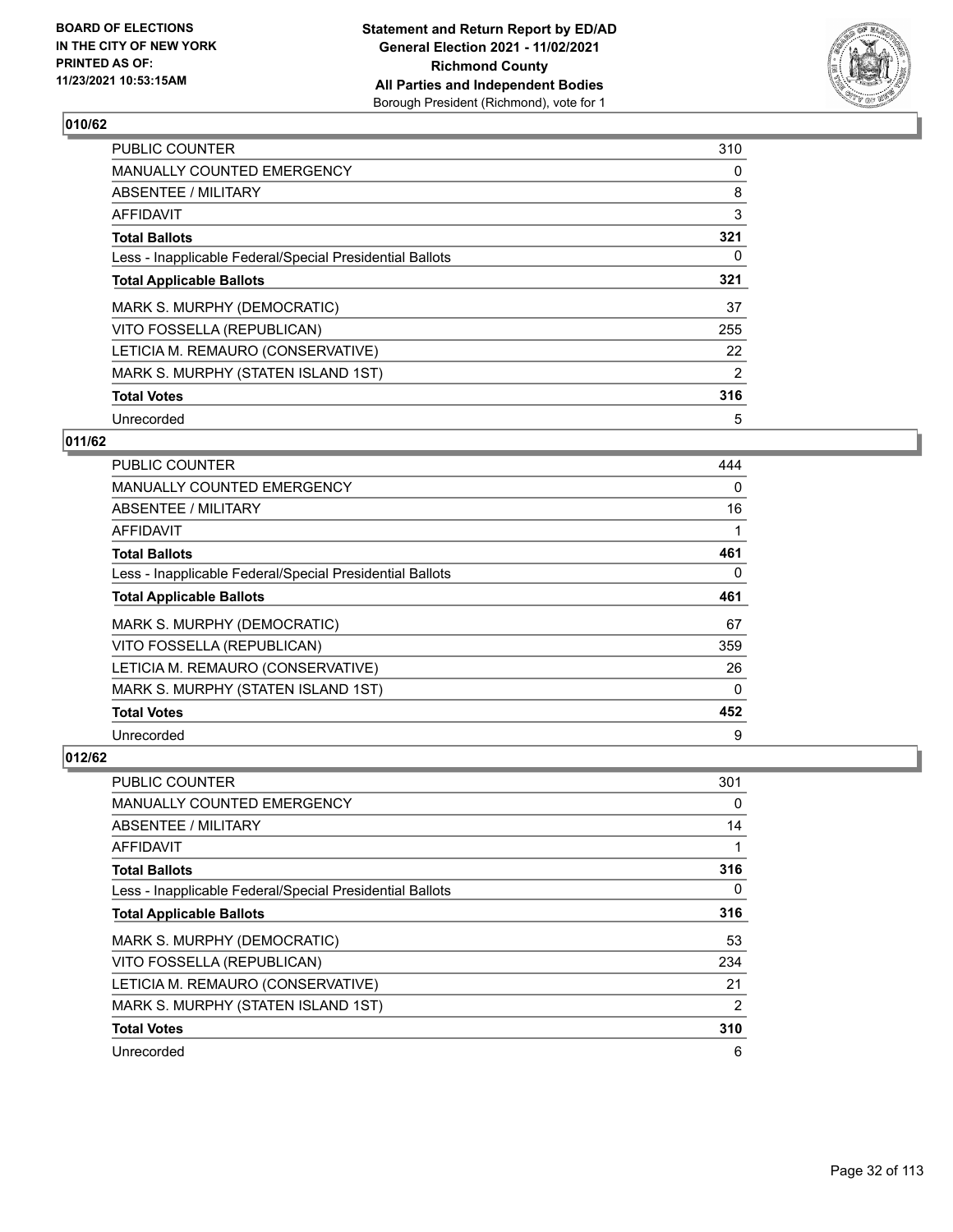

| <b>PUBLIC COUNTER</b>                                    | 429 |
|----------------------------------------------------------|-----|
| <b>MANUALLY COUNTED EMERGENCY</b>                        | 0   |
| ABSENTEE / MILITARY                                      | 18  |
| <b>AFFIDAVIT</b>                                         |     |
| <b>Total Ballots</b>                                     | 448 |
| Less - Inapplicable Federal/Special Presidential Ballots | 0   |
| <b>Total Applicable Ballots</b>                          | 448 |
| MARK S. MURPHY (DEMOCRATIC)                              | 72  |
| VITO FOSSELLA (REPUBLICAN)                               | 336 |
| LETICIA M. REMAURO (CONSERVATIVE)                        | 30  |
| MARK S. MURPHY (STATEN ISLAND 1ST)                       | 2   |
| <b>Total Votes</b>                                       | 440 |
| Unrecorded                                               | 8   |

## **014/62**

| PUBLIC COUNTER                                           | 261 |
|----------------------------------------------------------|-----|
| <b>MANUALLY COUNTED EMERGENCY</b>                        | 0   |
| ABSENTEE / MILITARY                                      | 11  |
| AFFIDAVIT                                                |     |
| <b>Total Ballots</b>                                     | 273 |
| Less - Inapplicable Federal/Special Presidential Ballots | 0   |
| <b>Total Applicable Ballots</b>                          | 273 |
| MARK S. MURPHY (DEMOCRATIC)                              | 46  |
| VITO FOSSELLA (REPUBLICAN)                               | 195 |
| LETICIA M. REMAURO (CONSERVATIVE)                        | 24  |
| MARK S. MURPHY (STATEN ISLAND 1ST)                       |     |
| <b>Total Votes</b>                                       | 266 |
| Unrecorded                                               |     |

| PUBLIC COUNTER                                           | 391 |
|----------------------------------------------------------|-----|
| MANUALLY COUNTED EMERGENCY                               | 0   |
| ABSENTEE / MILITARY                                      | 14  |
| AFFIDAVIT                                                | 3   |
| <b>Total Ballots</b>                                     | 408 |
| Less - Inapplicable Federal/Special Presidential Ballots | 0   |
| <b>Total Applicable Ballots</b>                          | 408 |
| MARK S. MURPHY (DEMOCRATIC)                              | 73  |
| VITO FOSSELLA (REPUBLICAN)                               | 283 |
| LETICIA M. REMAURO (CONSERVATIVE)                        | 37  |
| MARK S. MURPHY (STATEN ISLAND 1ST)                       | 5   |
| STEVEN MATTEO (WRITE-IN)                                 | 1   |
| <b>Total Votes</b>                                       | 399 |
| Unrecorded                                               | 9   |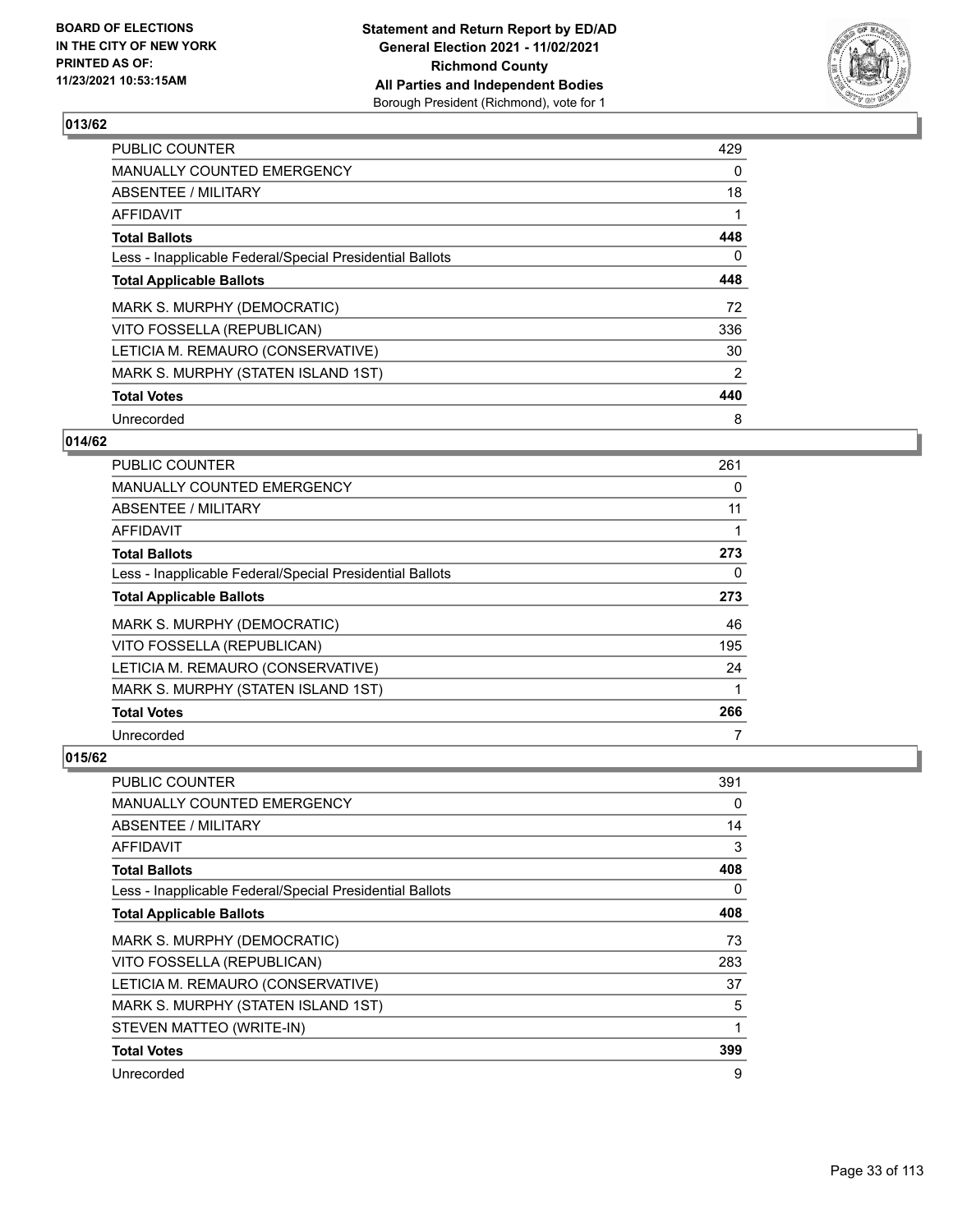

| <b>PUBLIC COUNTER</b>                                    | 391 |
|----------------------------------------------------------|-----|
| <b>MANUALLY COUNTED EMERGENCY</b>                        | 0   |
| ABSENTEE / MILITARY                                      | 15  |
| AFFIDAVIT                                                | 2   |
| <b>Total Ballots</b>                                     | 408 |
| Less - Inapplicable Federal/Special Presidential Ballots | 0   |
| <b>Total Applicable Ballots</b>                          | 408 |
| MARK S. MURPHY (DEMOCRATIC)                              | 82  |
| VITO FOSSELLA (REPUBLICAN)                               | 271 |
| LETICIA M. REMAURO (CONSERVATIVE)                        | 39  |
| MARK S. MURPHY (STATEN ISLAND 1ST)                       | 3   |
| UNATTRIBUTABLE WRITE-IN (WRITE-IN)                       | 2   |
| <b>Total Votes</b>                                       | 397 |
| Unrecorded                                               | 11  |

## **017/62**

| <b>PUBLIC COUNTER</b>                                    | 312 |
|----------------------------------------------------------|-----|
| MANUALLY COUNTED EMERGENCY                               | 0   |
| ABSENTEE / MILITARY                                      | 12  |
| AFFIDAVIT                                                | 0   |
| <b>Total Ballots</b>                                     | 324 |
| Less - Inapplicable Federal/Special Presidential Ballots | 0   |
| <b>Total Applicable Ballots</b>                          | 324 |
| MARK S. MURPHY (DEMOCRATIC)                              | 34  |
| VITO FOSSELLA (REPUBLICAN)                               | 263 |
| LETICIA M. REMAURO (CONSERVATIVE)                        | 20  |
| MARK S. MURPHY (STATEN ISLAND 1ST)                       |     |
| <b>Total Votes</b>                                       | 318 |
| Unrecorded                                               | 6   |

| PUBLIC COUNTER                                           | 369      |
|----------------------------------------------------------|----------|
| <b>MANUALLY COUNTED EMERGENCY</b>                        | $\Omega$ |
| ABSENTEE / MILITARY                                      | 7        |
| AFFIDAVIT                                                | 2        |
| <b>Total Ballots</b>                                     | 378      |
| Less - Inapplicable Federal/Special Presidential Ballots | 0        |
| <b>Total Applicable Ballots</b>                          | 378      |
| MARK S. MURPHY (DEMOCRATIC)                              | 34       |
| VITO FOSSELLA (REPUBLICAN)                               | 307      |
| LETICIA M. REMAURO (CONSERVATIVE)                        | 27       |
| MARK S. MURPHY (STATEN ISLAND 1ST)                       | 3        |
| <b>Total Votes</b>                                       | 371      |
| Unrecorded                                               | 7        |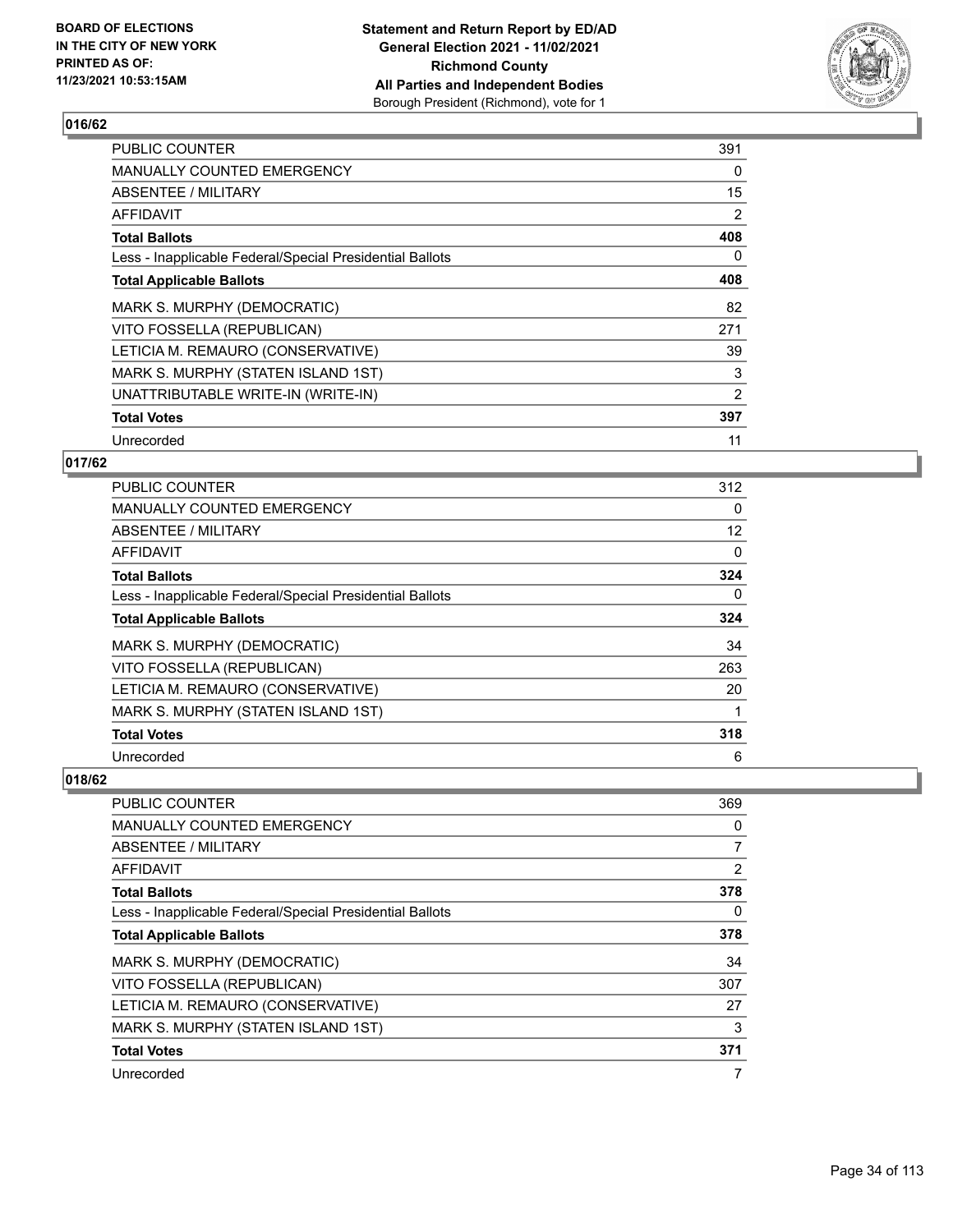

| <b>PUBLIC COUNTER</b>                                    | 351 |
|----------------------------------------------------------|-----|
| <b>MANUALLY COUNTED EMERGENCY</b>                        | 0   |
| ABSENTEE / MILITARY                                      | 18  |
| <b>AFFIDAVIT</b>                                         |     |
| <b>Total Ballots</b>                                     | 370 |
| Less - Inapplicable Federal/Special Presidential Ballots | 0   |
| <b>Total Applicable Ballots</b>                          | 370 |
| MARK S. MURPHY (DEMOCRATIC)                              | 63  |
| VITO FOSSELLA (REPUBLICAN)                               | 271 |
| LETICIA M. REMAURO (CONSERVATIVE)                        | 25  |
| MARK S. MURPHY (STATEN ISLAND 1ST)                       | 3   |
| <b>Total Votes</b>                                       | 362 |
| Unrecorded                                               | 8   |

## **020/62**

| PUBLIC COUNTER                                           | 412            |
|----------------------------------------------------------|----------------|
| <b>MANUALLY COUNTED EMERGENCY</b>                        | $\Omega$       |
| ABSENTEE / MILITARY                                      | 10             |
| AFFIDAVIT                                                | 3              |
| <b>Total Ballots</b>                                     | 425            |
| Less - Inapplicable Federal/Special Presidential Ballots | 0              |
| <b>Total Applicable Ballots</b>                          | 425            |
| MARK S. MURPHY (DEMOCRATIC)                              | 39             |
| VITO FOSSELLA (REPUBLICAN)                               | 343            |
| LETICIA M. REMAURO (CONSERVATIVE)                        | 32             |
| MARK S. MURPHY (STATEN ISLAND 1ST)                       | $\overline{2}$ |
| <b>Total Votes</b>                                       | 416            |
| Unrecorded                                               | 9              |

| PUBLIC COUNTER                                           | 441 |
|----------------------------------------------------------|-----|
| <b>MANUALLY COUNTED EMERGENCY</b>                        | 0   |
| ABSENTEE / MILITARY                                      | 22  |
| AFFIDAVIT                                                | 3   |
| <b>Total Ballots</b>                                     | 466 |
| Less - Inapplicable Federal/Special Presidential Ballots | 0   |
| <b>Total Applicable Ballots</b>                          | 466 |
| MARK S. MURPHY (DEMOCRATIC)                              | 59  |
| VITO FOSSELLA (REPUBLICAN)                               | 347 |
| LETICIA M. REMAURO (CONSERVATIVE)                        | 50  |
| MARK S. MURPHY (STATEN ISLAND 1ST)                       | 4   |
| <b>Total Votes</b>                                       | 460 |
| Unrecorded                                               | 6   |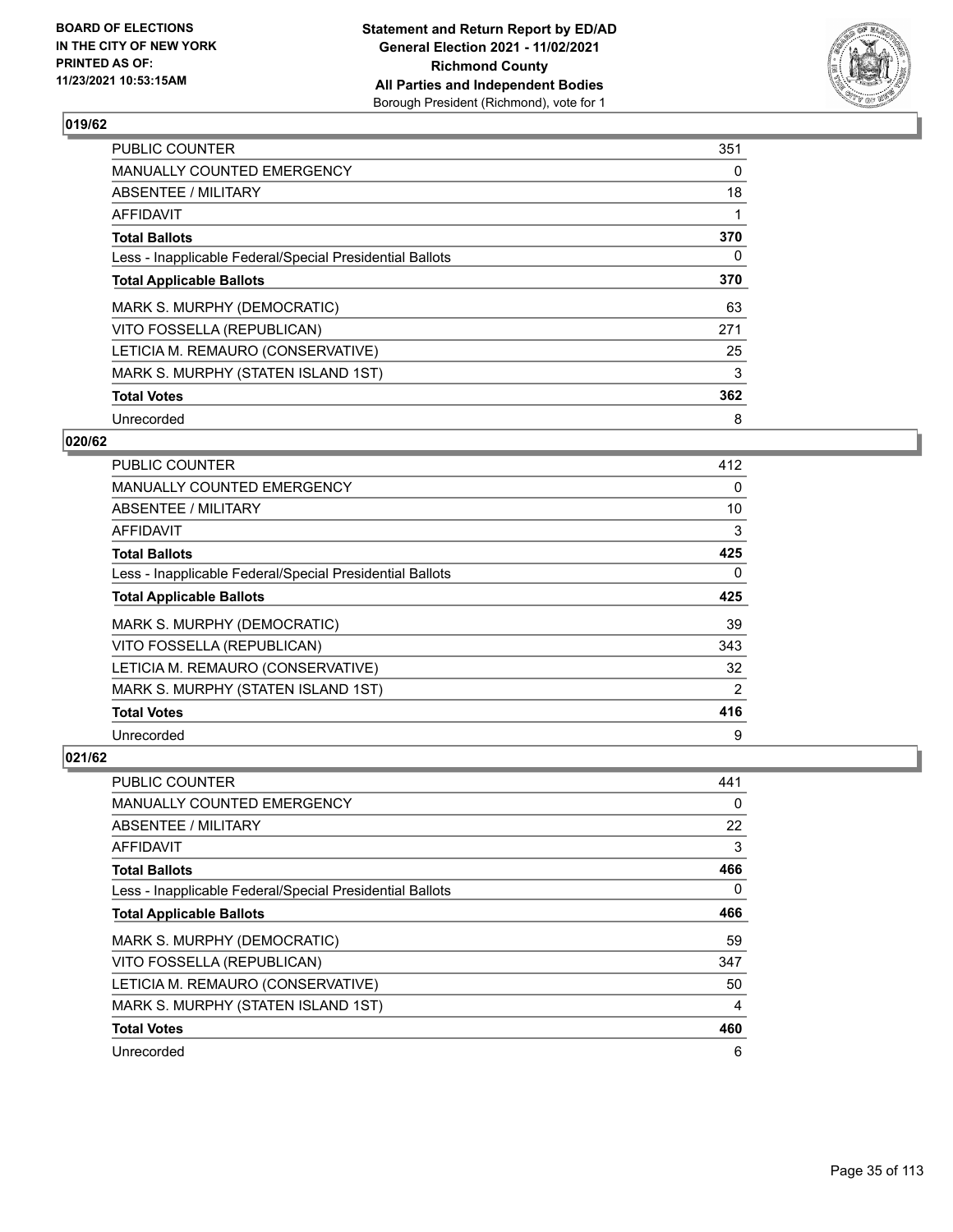

| <b>PUBLIC COUNTER</b>                                    | 395 |
|----------------------------------------------------------|-----|
| <b>MANUALLY COUNTED EMERGENCY</b>                        | 0   |
| ABSENTEE / MILITARY                                      | 17  |
| AFFIDAVIT                                                | 2   |
| <b>Total Ballots</b>                                     | 414 |
| Less - Inapplicable Federal/Special Presidential Ballots | 0   |
| <b>Total Applicable Ballots</b>                          | 414 |
| MARK S. MURPHY (DEMOCRATIC)                              | 54  |
| VITO FOSSELLA (REPUBLICAN)                               | 312 |
| LETICIA M. REMAURO (CONSERVATIVE)                        | 39  |
| MARK S. MURPHY (STATEN ISLAND 1ST)                       | 2   |
| <b>Total Votes</b>                                       | 407 |
| Unrecorded                                               |     |

## **023/62**

| PUBLIC COUNTER                                           | 342      |
|----------------------------------------------------------|----------|
| <b>MANUALLY COUNTED EMERGENCY</b>                        | $\Omega$ |
| ABSENTEE / MILITARY                                      | 16       |
| AFFIDAVIT                                                | 3        |
| <b>Total Ballots</b>                                     | 361      |
| Less - Inapplicable Federal/Special Presidential Ballots | $\Omega$ |
| <b>Total Applicable Ballots</b>                          | 361      |
| MARK S. MURPHY (DEMOCRATIC)                              | 50       |
| VITO FOSSELLA (REPUBLICAN)                               | 273      |
| LETICIA M. REMAURO (CONSERVATIVE)                        | 28       |
| MARK S. MURPHY (STATEN ISLAND 1ST)                       | 4        |
| <b>Total Votes</b>                                       | 355      |
| Unrecorded                                               | 6        |

| PUBLIC COUNTER                                           | 283 |
|----------------------------------------------------------|-----|
| <b>MANUALLY COUNTED EMERGENCY</b>                        | 0   |
| ABSENTEE / MILITARY                                      | 28  |
| AFFIDAVIT                                                | 3   |
| <b>Total Ballots</b>                                     | 314 |
| Less - Inapplicable Federal/Special Presidential Ballots | 0   |
| <b>Total Applicable Ballots</b>                          | 314 |
| MARK S. MURPHY (DEMOCRATIC)                              | 69  |
| VITO FOSSELLA (REPUBLICAN)                               | 205 |
| LETICIA M. REMAURO (CONSERVATIVE)                        | 30  |
| MARK S. MURPHY (STATEN ISLAND 1ST)                       | 1   |
| UNATTRIBUTABLE WRITE-IN (WRITE-IN)                       | 1   |
| <b>Total Votes</b>                                       | 306 |
| Unrecorded                                               | 8   |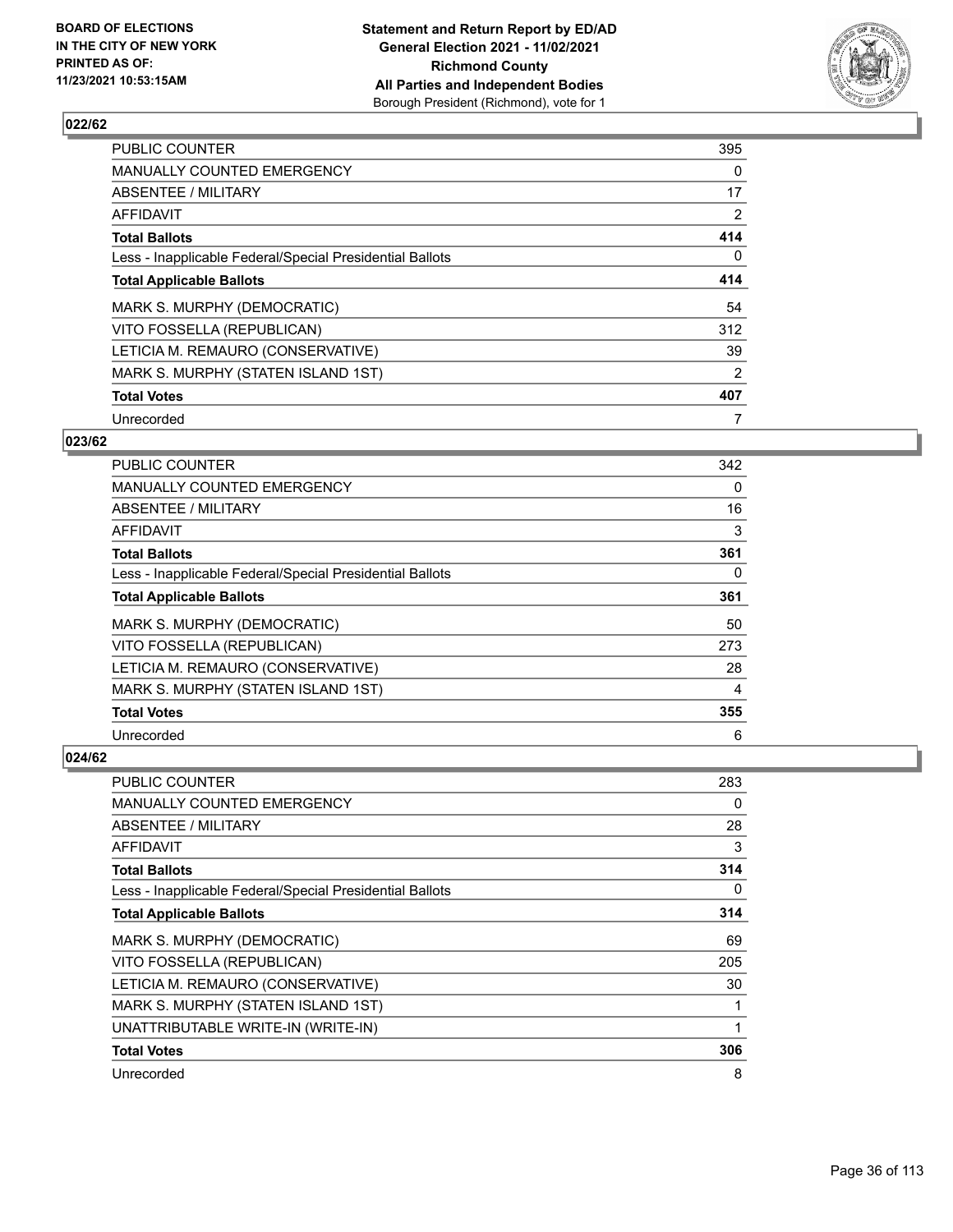

| <b>PUBLIC COUNTER</b>                                    | 408 |
|----------------------------------------------------------|-----|
| MANUALLY COUNTED EMERGENCY                               | 0   |
| ABSENTEE / MILITARY                                      | 19  |
| <b>AFFIDAVIT</b>                                         | 3   |
| <b>Total Ballots</b>                                     | 430 |
| Less - Inapplicable Federal/Special Presidential Ballots | 0   |
| <b>Total Applicable Ballots</b>                          | 430 |
| MARK S. MURPHY (DEMOCRATIC)                              | 52  |
| VITO FOSSELLA (REPUBLICAN)                               | 326 |
| LETICIA M. REMAURO (CONSERVATIVE)                        | 35  |
| MARK S. MURPHY (STATEN ISLAND 1ST)                       | 5   |
| <b>Total Votes</b>                                       | 418 |
| Unrecorded                                               | 12  |

### **026/62**

| PUBLIC COUNTER                                           | 360 |
|----------------------------------------------------------|-----|
| <b>MANUALLY COUNTED EMERGENCY</b>                        | 0   |
| ABSENTEE / MILITARY                                      | 26  |
| AFFIDAVIT                                                |     |
| <b>Total Ballots</b>                                     | 387 |
| Less - Inapplicable Federal/Special Presidential Ballots | 0   |
| <b>Total Applicable Ballots</b>                          | 387 |
| MARK S. MURPHY (DEMOCRATIC)                              | 126 |
| VITO FOSSELLA (REPUBLICAN)                               | 227 |
| LETICIA M. REMAURO (CONSERVATIVE)                        | 23  |
| MARK S. MURPHY (STATEN ISLAND 1ST)                       | 3   |
| <b>Total Votes</b>                                       | 379 |
| Unrecorded                                               | 8   |

| PUBLIC COUNTER                                           | 499 |
|----------------------------------------------------------|-----|
| <b>MANUALLY COUNTED EMERGENCY</b>                        | 0   |
| ABSENTEE / MILITARY                                      | 22  |
| AFFIDAVIT                                                | 1   |
| <b>Total Ballots</b>                                     | 522 |
| Less - Inapplicable Federal/Special Presidential Ballots | 0   |
| <b>Total Applicable Ballots</b>                          | 522 |
| MARK S. MURPHY (DEMOCRATIC)                              | 91  |
| VITO FOSSELLA (REPUBLICAN)                               | 366 |
| LETICIA M. REMAURO (CONSERVATIVE)                        | 48  |
| MARK S. MURPHY (STATEN ISLAND 1ST)                       | 4   |
| <b>Total Votes</b>                                       | 509 |
| Unrecorded                                               | 13  |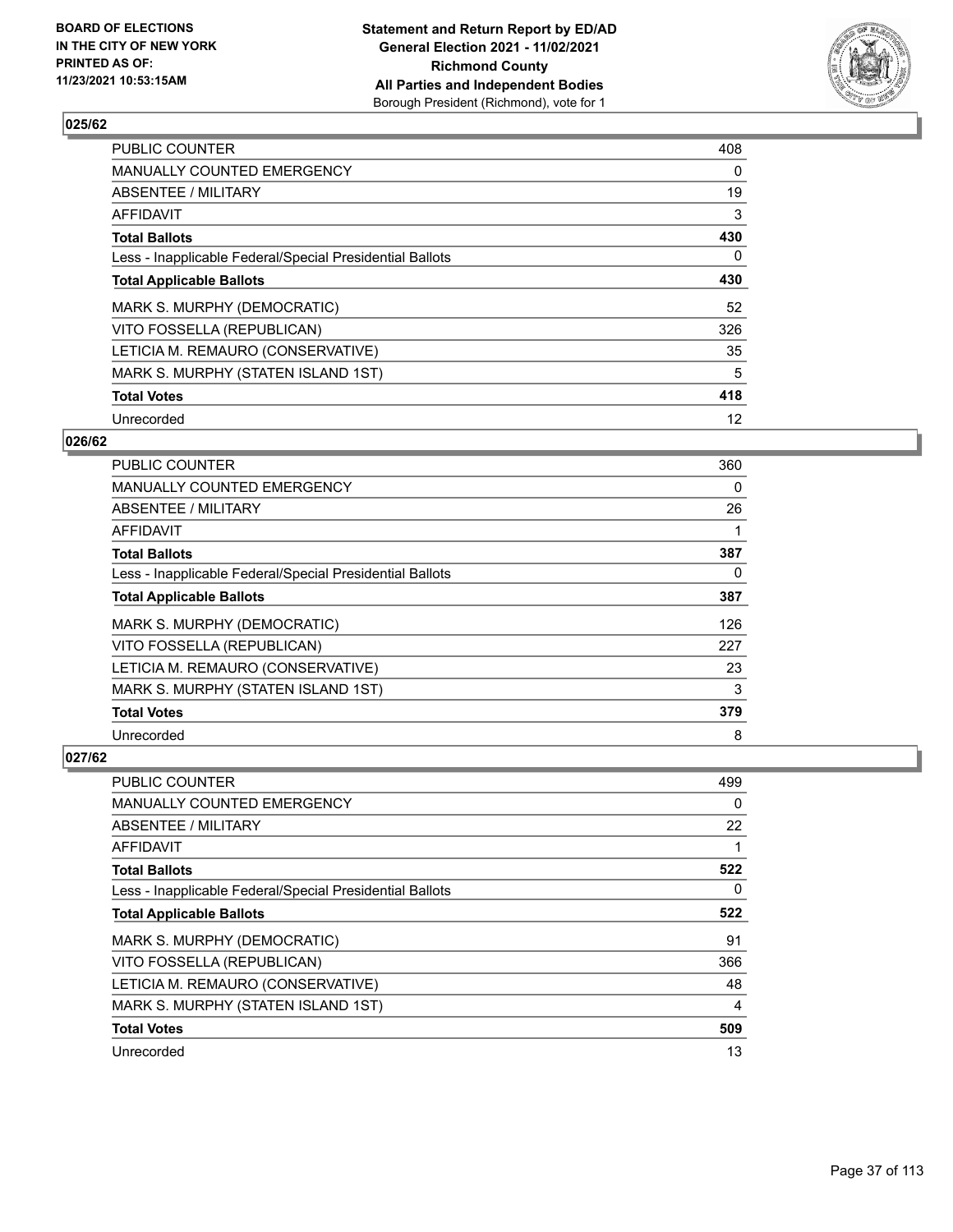

| <b>PUBLIC COUNTER</b>                                    | 421 |
|----------------------------------------------------------|-----|
| <b>MANUALLY COUNTED EMERGENCY</b>                        | 0   |
| ABSENTEE / MILITARY                                      | 17  |
| AFFIDAVIT                                                | 3   |
| <b>Total Ballots</b>                                     | 441 |
| Less - Inapplicable Federal/Special Presidential Ballots | 0   |
| <b>Total Applicable Ballots</b>                          | 441 |
| MARK S. MURPHY (DEMOCRATIC)                              | 79  |
| VITO FOSSELLA (REPUBLICAN)                               | 315 |
| LETICIA M. REMAURO (CONSERVATIVE)                        | 39  |
| MARK S. MURPHY (STATEN ISLAND 1ST)                       | 7   |
| <b>Total Votes</b>                                       | 440 |
| Unrecorded                                               |     |

### **029/62**

| PUBLIC COUNTER                                           | 334      |
|----------------------------------------------------------|----------|
| <b>MANUALLY COUNTED EMERGENCY</b>                        | 0        |
| ABSENTEE / MILITARY                                      | 9        |
| AFFIDAVIT                                                | 3        |
| <b>Total Ballots</b>                                     | 346      |
| Less - Inapplicable Federal/Special Presidential Ballots | $\Omega$ |
| <b>Total Applicable Ballots</b>                          | 346      |
| MARK S. MURPHY (DEMOCRATIC)                              | 47       |
| VITO FOSSELLA (REPUBLICAN)                               | 263      |
| LETICIA M. REMAURO (CONSERVATIVE)                        | 25       |
| MARK S. MURPHY (STATEN ISLAND 1ST)                       | 5        |
| <b>Total Votes</b>                                       | 340      |
| Unrecorded                                               | 6        |

| PUBLIC COUNTER                                           | 445 |
|----------------------------------------------------------|-----|
| <b>MANUALLY COUNTED EMERGENCY</b>                        |     |
| ABSENTEE / MILITARY                                      | 14  |
| AFFIDAVIT                                                | 3   |
| <b>Total Ballots</b>                                     | 463 |
| Less - Inapplicable Federal/Special Presidential Ballots | 0   |
| <b>Total Applicable Ballots</b>                          | 463 |
| MARK S. MURPHY (DEMOCRATIC)                              | 72  |
| VITO FOSSELLA (REPUBLICAN)                               | 352 |
| LETICIA M. REMAURO (CONSERVATIVE)                        | 31  |
| MARK S. MURPHY (STATEN ISLAND 1ST)                       | 1   |
| <b>Total Votes</b>                                       | 456 |
| Unrecorded                                               | 7   |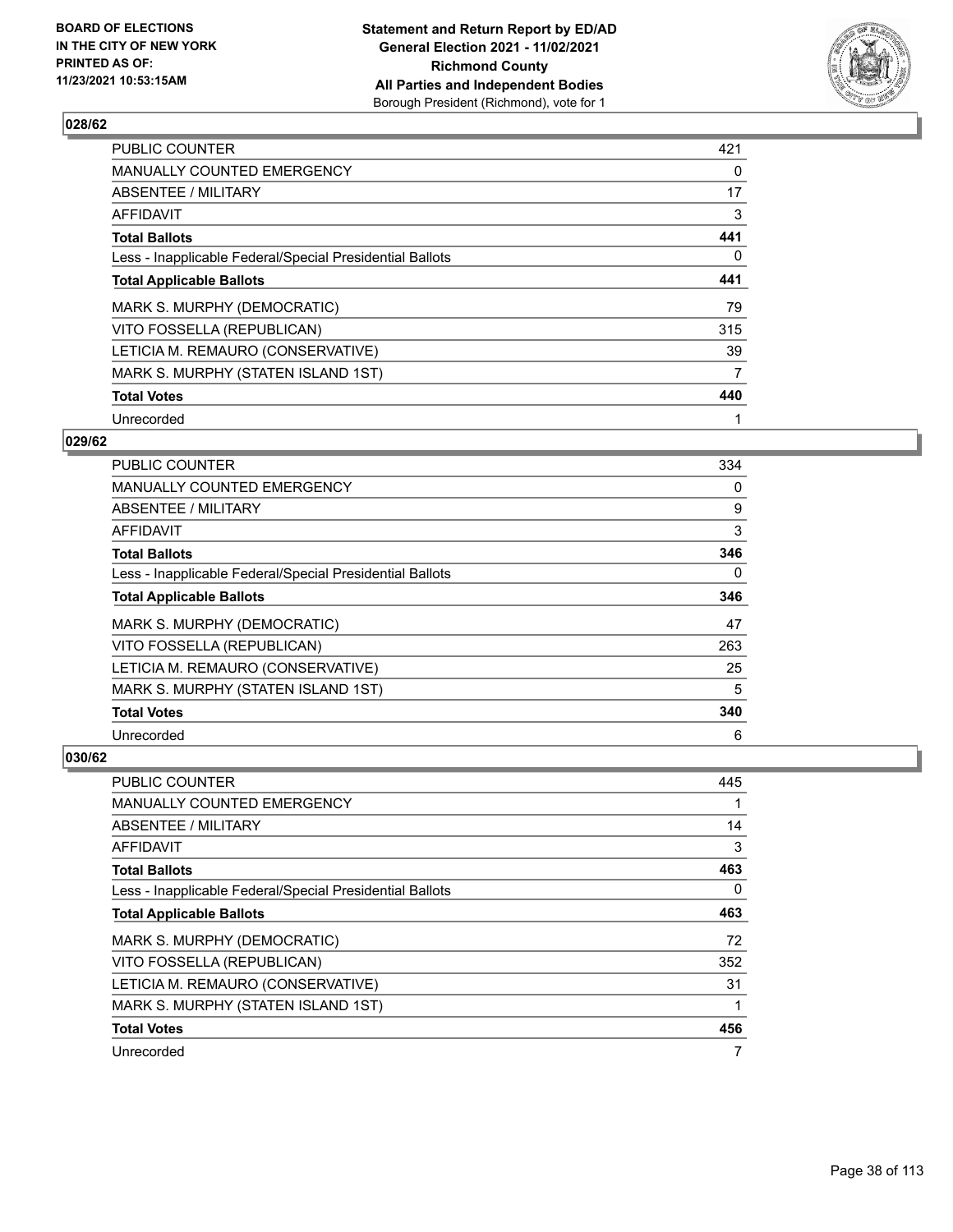

| <b>PUBLIC COUNTER</b>                                    | 438            |
|----------------------------------------------------------|----------------|
| <b>MANUALLY COUNTED EMERGENCY</b>                        |                |
| ABSENTEE / MILITARY                                      | 26             |
| AFFIDAVIT                                                | 2              |
| <b>Total Ballots</b>                                     | 467            |
| Less - Inapplicable Federal/Special Presidential Ballots | 0              |
| <b>Total Applicable Ballots</b>                          | 467            |
| MARK S. MURPHY (DEMOCRATIC)                              | 72             |
| VITO FOSSELLA (REPUBLICAN)                               | 341            |
| LETICIA M. REMAURO (CONSERVATIVE)                        | 46             |
| MARK S. MURPHY (STATEN ISLAND 1ST)                       | $\overline{2}$ |
| STEVEN MATTEO (WRITE-IN)                                 | 1              |
| <b>Total Votes</b>                                       | 462            |
| Unrecorded                                               | 5              |

### **032/62**

| PUBLIC COUNTER                                           | 386      |
|----------------------------------------------------------|----------|
| <b>MANUALLY COUNTED EMERGENCY</b>                        | $\Omega$ |
| ABSENTEE / MILITARY                                      | 15       |
| AFFIDAVIT                                                | 5        |
| <b>Total Ballots</b>                                     | 406      |
| Less - Inapplicable Federal/Special Presidential Ballots | 0        |
| <b>Total Applicable Ballots</b>                          | 406      |
| MARK S. MURPHY (DEMOCRATIC)                              | 55       |
| VITO FOSSELLA (REPUBLICAN)                               | 316      |
| LETICIA M. REMAURO (CONSERVATIVE)                        | 27       |
| MARK S. MURPHY (STATEN ISLAND 1ST)                       | 3        |
| <b>Total Votes</b>                                       | 401      |
| Unrecorded                                               | 5        |

| PUBLIC COUNTER                                           | 406               |
|----------------------------------------------------------|-------------------|
| <b>MANUALLY COUNTED EMERGENCY</b>                        | $\Omega$          |
| ABSENTEE / MILITARY                                      | $12 \overline{ }$ |
| AFFIDAVIT                                                | 2                 |
| <b>Total Ballots</b>                                     | 420               |
| Less - Inapplicable Federal/Special Presidential Ballots | 0                 |
| <b>Total Applicable Ballots</b>                          | 420               |
| MARK S. MURPHY (DEMOCRATIC)                              | 63                |
| VITO FOSSELLA (REPUBLICAN)                               | 312               |
| LETICIA M. REMAURO (CONSERVATIVE)                        | 36                |
| MARK S. MURPHY (STATEN ISLAND 1ST)                       | 3                 |
| <b>Total Votes</b>                                       | 414               |
| Unrecorded                                               | 6                 |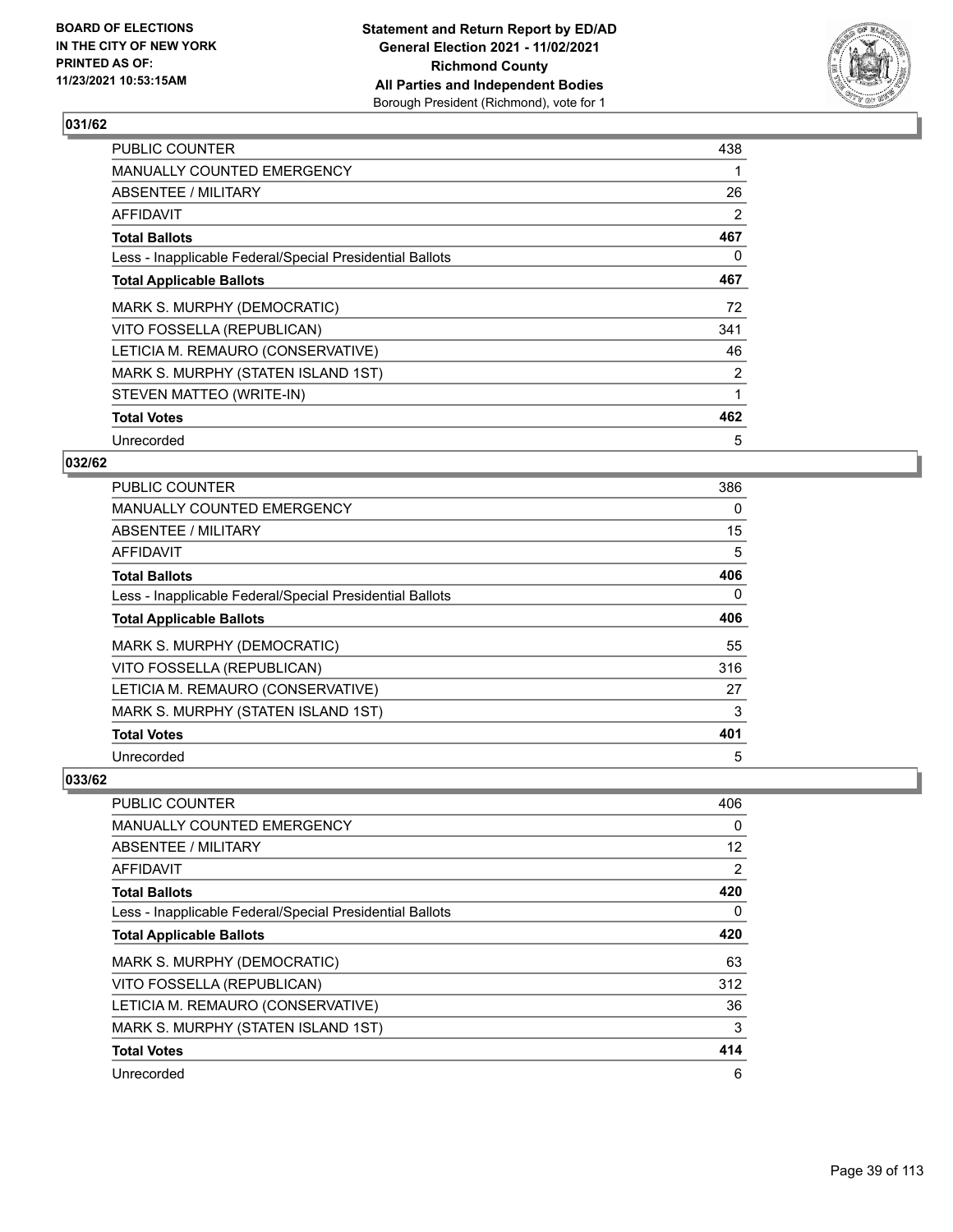

| <b>PUBLIC COUNTER</b>                                    | 458 |
|----------------------------------------------------------|-----|
| MANUALLY COUNTED EMERGENCY                               | 0   |
| ABSENTEE / MILITARY                                      | 14  |
| AFFIDAVIT                                                | 0   |
| <b>Total Ballots</b>                                     | 472 |
| Less - Inapplicable Federal/Special Presidential Ballots | 0   |
| <b>Total Applicable Ballots</b>                          | 472 |
| MARK S. MURPHY (DEMOCRATIC)                              | 68  |
| VITO FOSSELLA (REPUBLICAN)                               | 355 |
| LETICIA M. REMAURO (CONSERVATIVE)                        | 36  |
| MARK S. MURPHY (STATEN ISLAND 1ST)                       | 5   |
| <b>Total Votes</b>                                       | 464 |
| Unrecorded                                               | 8   |

#### **035/62**

| <b>PUBLIC COUNTER</b>                                    | 412            |
|----------------------------------------------------------|----------------|
| MANUALLY COUNTED EMERGENCY                               | 0              |
| ABSENTEE / MILITARY                                      | 7              |
| <b>AFFIDAVIT</b>                                         | 2              |
| <b>Total Ballots</b>                                     | 421            |
| Less - Inapplicable Federal/Special Presidential Ballots | 0              |
| <b>Total Applicable Ballots</b>                          | 421            |
| MARK S. MURPHY (DEMOCRATIC)                              | 50             |
| VITO FOSSELLA (REPUBLICAN)                               | 334            |
| LETICIA M. REMAURO (CONSERVATIVE)                        | 30             |
| MARK S. MURPHY (STATEN ISLAND 1ST)                       | 4              |
| KATHLEEN K. DORMAN (WRITE-IN)                            | 1              |
| <b>Total Votes</b>                                       | 419            |
| Unrecorded                                               | $\overline{2}$ |

| <b>PUBLIC COUNTER</b>                                    | 377 |
|----------------------------------------------------------|-----|
| <b>MANUALLY COUNTED EMERGENCY</b>                        | 0   |
| ABSENTEE / MILITARY                                      | 23  |
| AFFIDAVIT                                                |     |
| <b>Total Ballots</b>                                     | 401 |
| Less - Inapplicable Federal/Special Presidential Ballots | 0   |
| <b>Total Applicable Ballots</b>                          | 401 |
| MARK S. MURPHY (DEMOCRATIC)                              | 62  |
| VITO FOSSELLA (REPUBLICAN)                               | 283 |
| LETICIA M. REMAURO (CONSERVATIVE)                        | 35  |
| MARK S. MURPHY (STATEN ISLAND 1ST)                       | 5   |
| <b>Total Votes</b>                                       | 385 |
| Unrecorded                                               | 16  |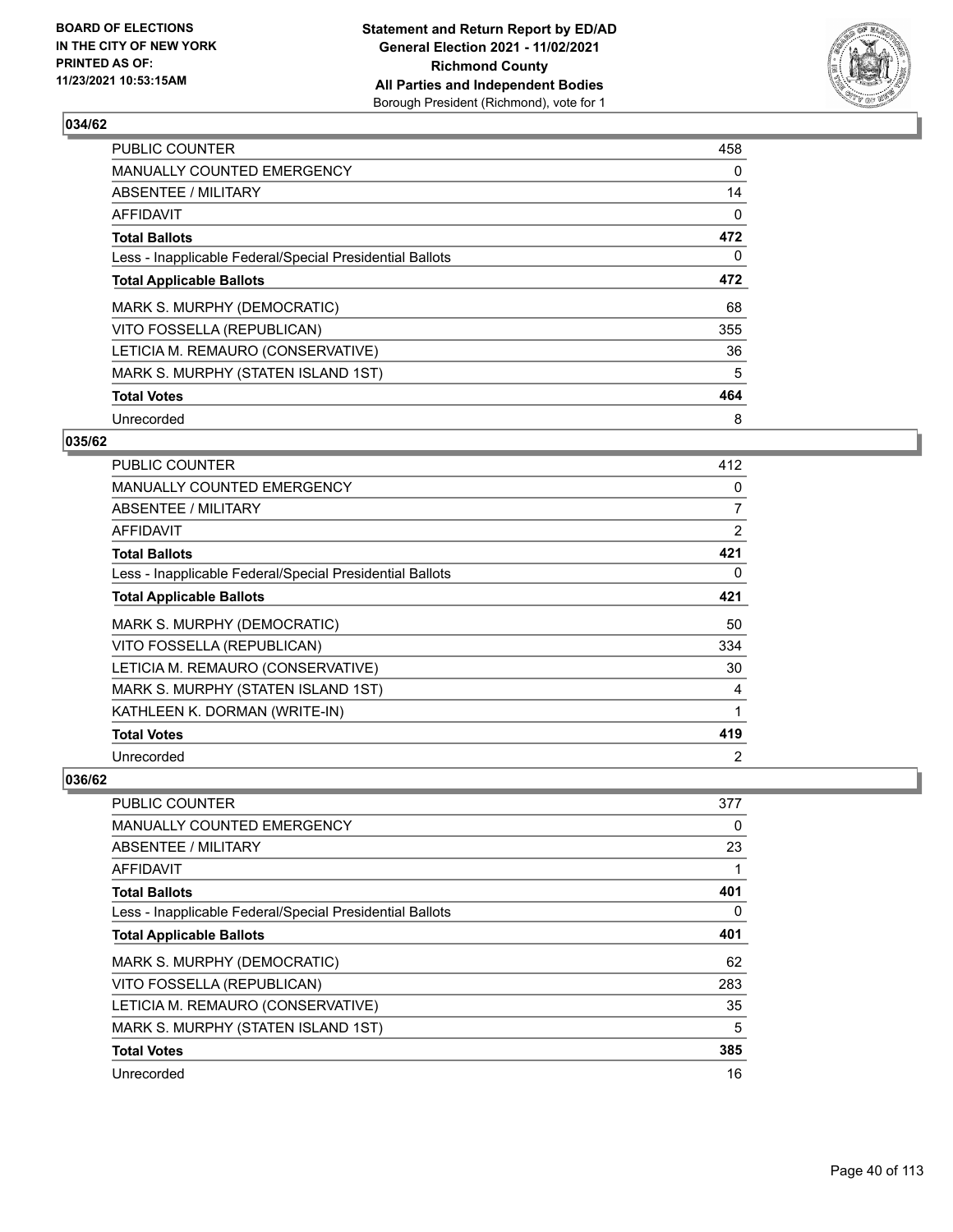

| <b>PUBLIC COUNTER</b>                                    | 445 |
|----------------------------------------------------------|-----|
| <b>MANUALLY COUNTED EMERGENCY</b>                        | 0   |
| ABSENTEE / MILITARY                                      | 23  |
| AFFIDAVIT                                                | 3   |
| <b>Total Ballots</b>                                     | 471 |
| Less - Inapplicable Federal/Special Presidential Ballots | 0   |
| <b>Total Applicable Ballots</b>                          | 471 |
| MARK S. MURPHY (DEMOCRATIC)                              | 69  |
| VITO FOSSELLA (REPUBLICAN)                               | 353 |
| LETICIA M. REMAURO (CONSERVATIVE)                        | 38  |
| MARK S. MURPHY (STATEN ISLAND 1ST)                       | 3   |
| <b>Total Votes</b>                                       | 463 |
| Unrecorded                                               | 8   |

### **038/62**

| <b>PUBLIC COUNTER</b>                                    | 446 |
|----------------------------------------------------------|-----|
| <b>MANUALLY COUNTED EMERGENCY</b>                        | 0   |
| ABSENTEE / MILITARY                                      | 9   |
| AFFIDAVIT                                                | 4   |
| <b>Total Ballots</b>                                     | 459 |
| Less - Inapplicable Federal/Special Presidential Ballots | 0   |
| <b>Total Applicable Ballots</b>                          | 459 |
| MARK S. MURPHY (DEMOCRATIC)                              | 87  |
| VITO FOSSELLA (REPUBLICAN)                               | 326 |
| LETICIA M. REMAURO (CONSERVATIVE)                        | 35  |
| MARK S. MURPHY (STATEN ISLAND 1ST)                       | 2   |
| STEVEN MATTEO (WRITE-IN)                                 | 2   |
| <b>Total Votes</b>                                       | 452 |
| Unrecorded                                               | 7   |

| PUBLIC COUNTER                                           | 454      |
|----------------------------------------------------------|----------|
| MANUALLY COUNTED EMERGENCY                               | $\Omega$ |
| ABSENTEE / MILITARY                                      | 16       |
| AFFIDAVIT                                                | 7        |
| <b>Total Ballots</b>                                     | 477      |
| Less - Inapplicable Federal/Special Presidential Ballots | 0        |
| <b>Total Applicable Ballots</b>                          | 477      |
| MARK S. MURPHY (DEMOCRATIC)                              | 53       |
| VITO FOSSELLA (REPUBLICAN)                               | 365      |
| LETICIA M. REMAURO (CONSERVATIVE)                        | 47       |
| MARK S. MURPHY (STATEN ISLAND 1ST)                       | 7        |
| <b>Total Votes</b>                                       | 472      |
| Unrecorded                                               | 5        |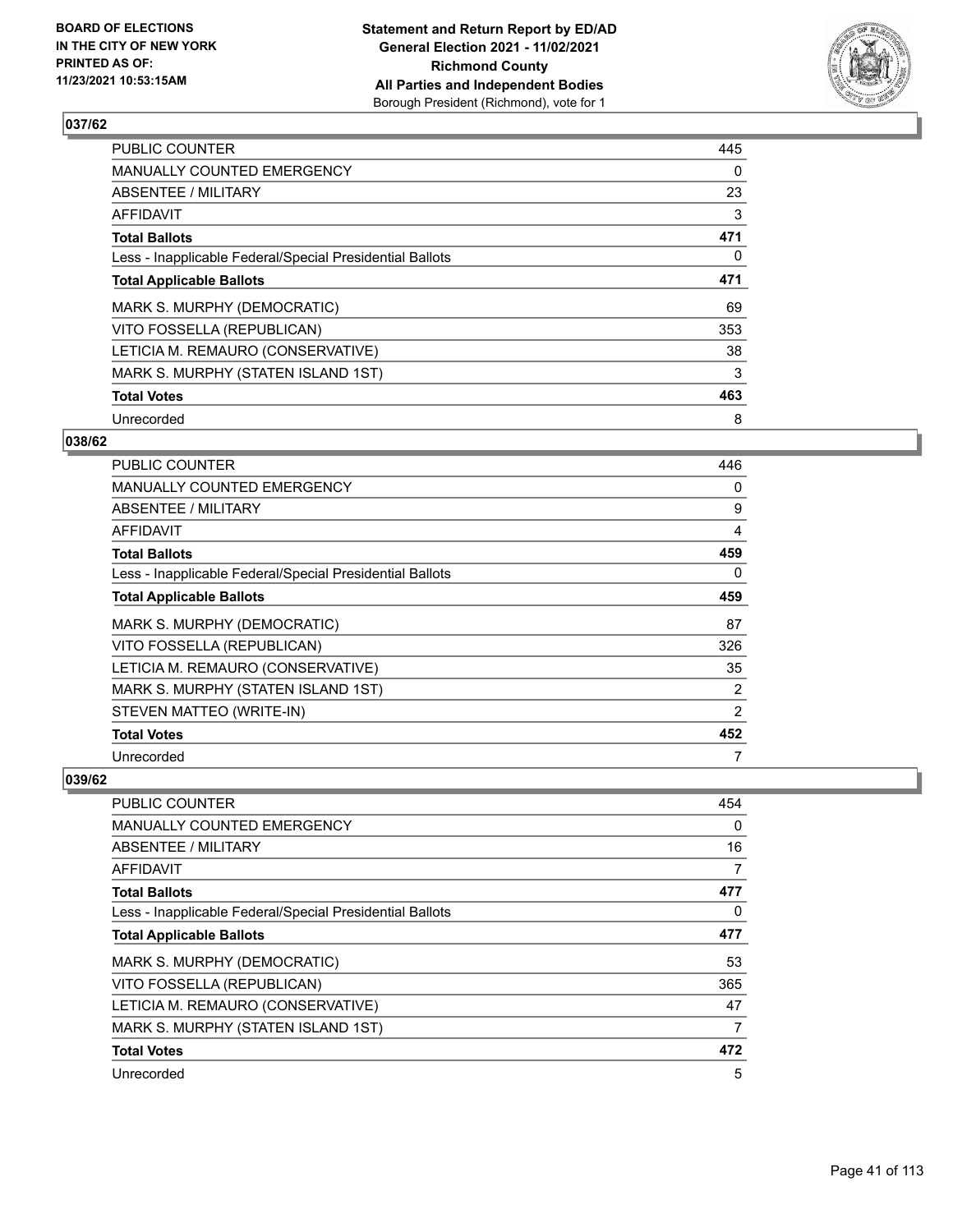

| PUBLIC COUNTER                                           | 449 |
|----------------------------------------------------------|-----|
| <b>MANUALLY COUNTED EMERGENCY</b>                        | 0   |
| ABSENTEE / MILITARY                                      | 32  |
| AFFIDAVIT                                                | 3   |
| <b>Total Ballots</b>                                     | 484 |
| Less - Inapplicable Federal/Special Presidential Ballots | 0   |
| <b>Total Applicable Ballots</b>                          | 484 |
| MARK S. MURPHY (DEMOCRATIC)                              | 70  |
| VITO FOSSELLA (REPUBLICAN)                               | 366 |
| LETICIA M. REMAURO (CONSERVATIVE)                        | 39  |
| MARK S. MURPHY (STATEN ISLAND 1ST)                       | 5   |
| <b>Total Votes</b>                                       | 480 |
| Unrecorded                                               | 4   |

### **041/62**

| <b>PUBLIC COUNTER</b>                                    | 473            |
|----------------------------------------------------------|----------------|
| <b>MANUALLY COUNTED EMERGENCY</b>                        | 0              |
| ABSENTEE / MILITARY                                      | 16             |
| AFFIDAVIT                                                | 3              |
| <b>Total Ballots</b>                                     | 492            |
| Less - Inapplicable Federal/Special Presidential Ballots | 0              |
| <b>Total Applicable Ballots</b>                          | 492            |
| MARK S. MURPHY (DEMOCRATIC)                              | 71             |
| VITO FOSSELLA (REPUBLICAN)                               | 365            |
| LETICIA M. REMAURO (CONSERVATIVE)                        | 48             |
| MARK S. MURPHY (STATEN ISLAND 1ST)                       | $\overline{2}$ |
| <b>Total Votes</b>                                       | 486            |
| Unrecorded                                               | 6              |

| PUBLIC COUNTER                                           | 414            |
|----------------------------------------------------------|----------------|
| MANUALLY COUNTED EMERGENCY                               | 0              |
| ABSENTEE / MILITARY                                      | 26             |
| AFFIDAVIT                                                | 3              |
| <b>Total Ballots</b>                                     | 443            |
| Less - Inapplicable Federal/Special Presidential Ballots | 0              |
| <b>Total Applicable Ballots</b>                          | 443            |
| MARK S. MURPHY (DEMOCRATIC)                              | 80             |
| VITO FOSSELLA (REPUBLICAN)                               | 316            |
| LETICIA M. REMAURO (CONSERVATIVE)                        | 44             |
| MARK S. MURPHY (STATEN ISLAND 1ST)                       | $\overline{2}$ |
| <b>Total Votes</b>                                       | 442            |
| Unrecorded                                               | 1              |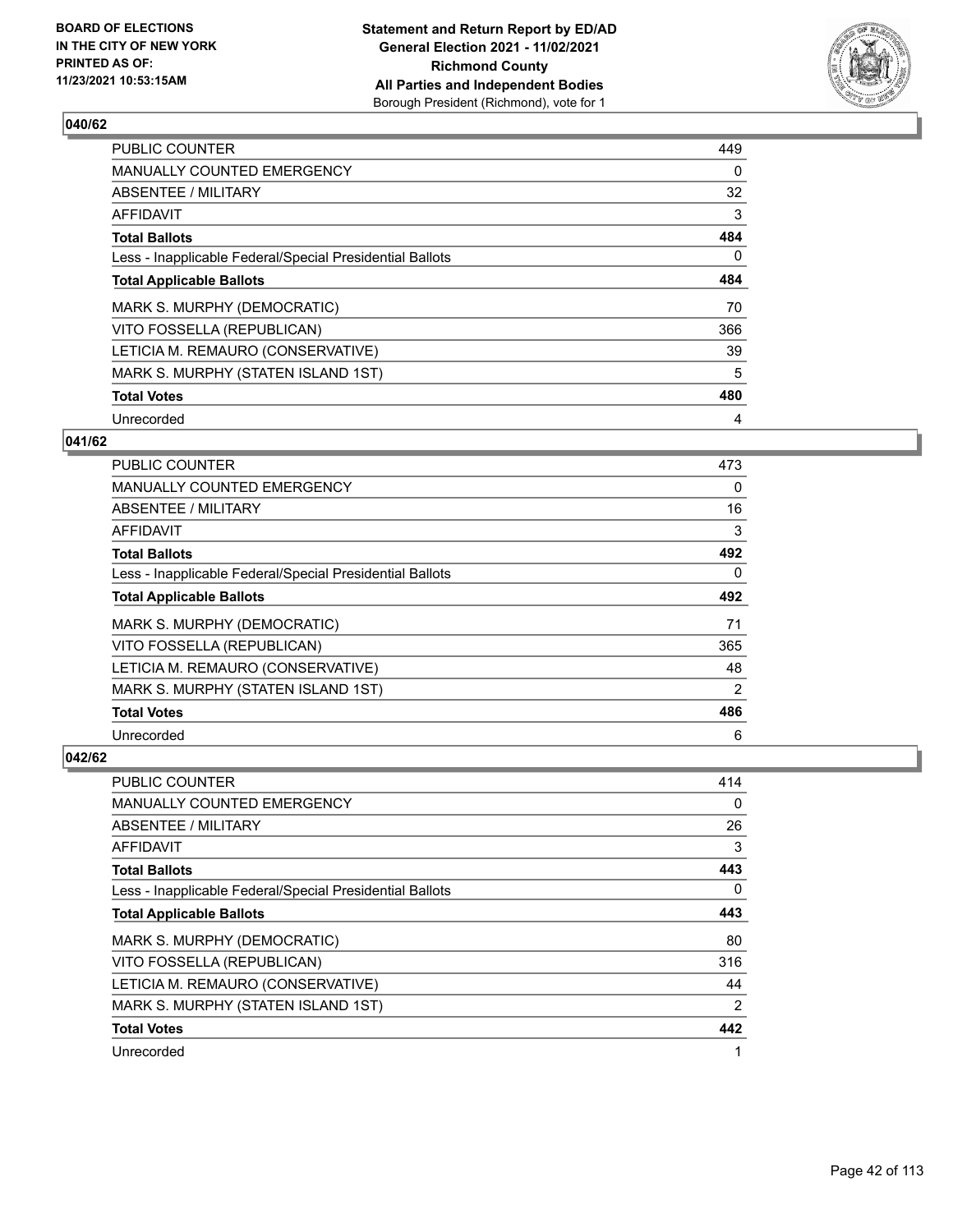

| <b>PUBLIC COUNTER</b>                                    | 469 |
|----------------------------------------------------------|-----|
| <b>MANUALLY COUNTED EMERGENCY</b>                        | 0   |
| ABSENTEE / MILITARY                                      | 13  |
| AFFIDAVIT                                                | 2   |
| <b>Total Ballots</b>                                     | 484 |
| Less - Inapplicable Federal/Special Presidential Ballots | 0   |
| <b>Total Applicable Ballots</b>                          | 484 |
| MARK S. MURPHY (DEMOCRATIC)                              | 79  |
| VITO FOSSELLA (REPUBLICAN)                               | 356 |
| LETICIA M. REMAURO (CONSERVATIVE)                        | 32  |
| MARK S. MURPHY (STATEN ISLAND 1ST)                       | 9   |
| INDRIT DIMNAKU (WRITE-IN)                                | 1   |
| <b>Total Votes</b>                                       | 477 |
| Unrecorded                                               | 7   |

### **044/62**

| PUBLIC COUNTER                                           | 439      |
|----------------------------------------------------------|----------|
| MANUALLY COUNTED EMERGENCY                               | $\Omega$ |
| ABSENTEE / MILITARY                                      | 15       |
| AFFIDAVIT                                                | 1        |
| <b>Total Ballots</b>                                     | 455      |
| Less - Inapplicable Federal/Special Presidential Ballots | $\Omega$ |
| <b>Total Applicable Ballots</b>                          | 455      |
| MARK S. MURPHY (DEMOCRATIC)                              | 74       |
| VITO FOSSELLA (REPUBLICAN)                               | 314      |
| LETICIA M. REMAURO (CONSERVATIVE)                        | 47       |
| MARK S. MURPHY (STATEN ISLAND 1ST)                       | 3        |
| <b>Total Votes</b>                                       | 438      |
| Unrecorded                                               | 17       |

| PUBLIC COUNTER                                           | 392      |
|----------------------------------------------------------|----------|
| <b>MANUALLY COUNTED EMERGENCY</b>                        | $\Omega$ |
| ABSENTEE / MILITARY                                      | 15       |
| <b>AFFIDAVIT</b>                                         | 0        |
| <b>Total Ballots</b>                                     | 407      |
| Less - Inapplicable Federal/Special Presidential Ballots | 0        |
| <b>Total Applicable Ballots</b>                          | 407      |
| MARK S. MURPHY (DEMOCRATIC)                              | 49       |
| VITO FOSSELLA (REPUBLICAN)                               | 316      |
| LETICIA M. REMAURO (CONSERVATIVE)                        | 33       |
| MARK S. MURPHY (STATEN ISLAND 1ST)                       | 4        |
| <b>Total Votes</b>                                       | 402      |
| Unrecorded                                               | 5        |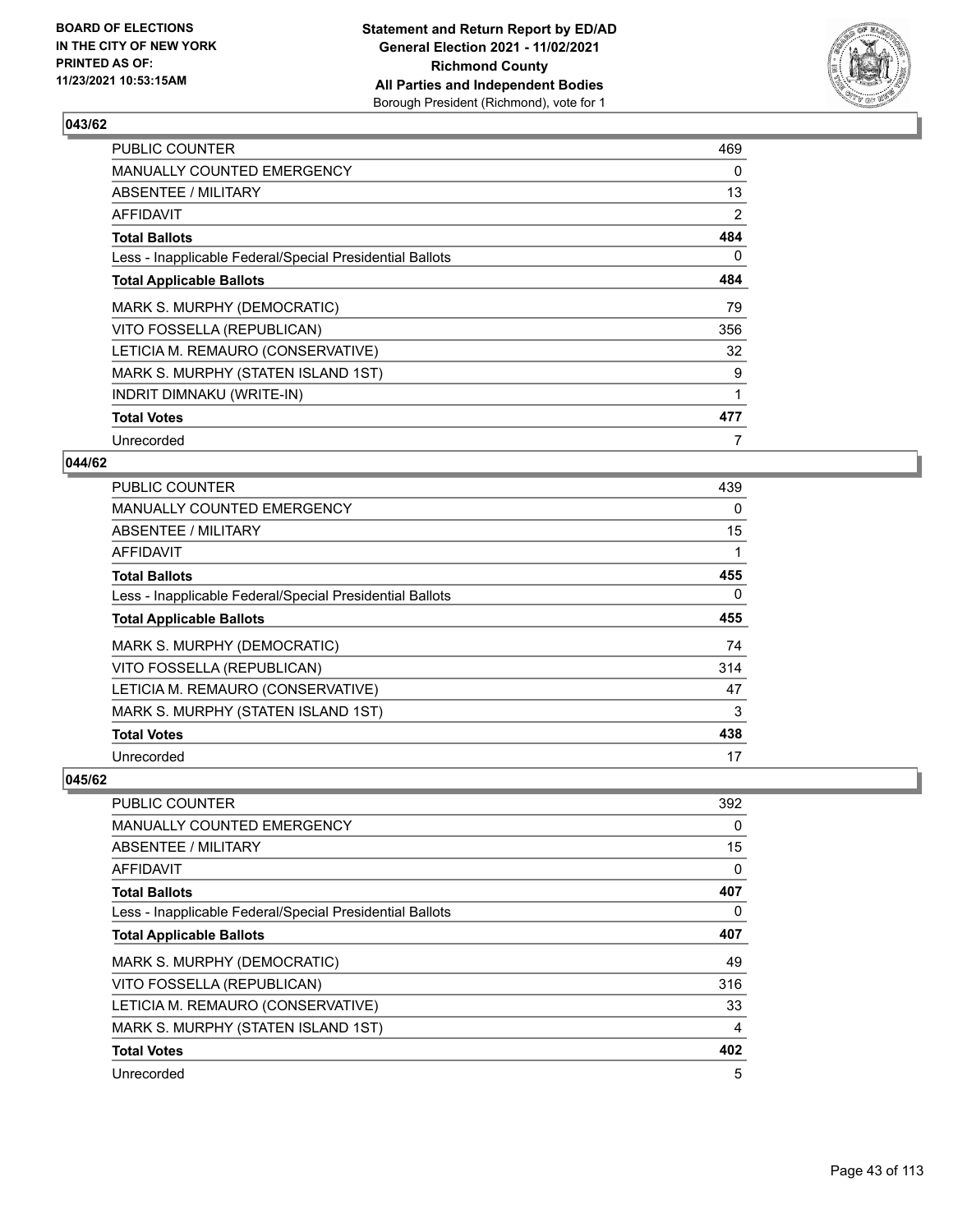

| <b>PUBLIC COUNTER</b>                                    | 450 |
|----------------------------------------------------------|-----|
| <b>MANUALLY COUNTED EMERGENCY</b>                        | 0   |
| ABSENTEE / MILITARY                                      | 18  |
| <b>AFFIDAVIT</b>                                         |     |
| <b>Total Ballots</b>                                     | 469 |
| Less - Inapplicable Federal/Special Presidential Ballots | 0   |
| <b>Total Applicable Ballots</b>                          | 469 |
| MARK S. MURPHY (DEMOCRATIC)                              | 71  |
| VITO FOSSELLA (REPUBLICAN)                               | 349 |
| LETICIA M. REMAURO (CONSERVATIVE)                        | 27  |
| MARK S. MURPHY (STATEN ISLAND 1ST)                       | 3   |
| STEVEN MATTEO (WRITE-IN)                                 | 3   |
|                                                          |     |
| <b>Total Votes</b>                                       | 453 |

| <b>PUBLIC COUNTER</b>                                    | 415 |
|----------------------------------------------------------|-----|
| <b>MANUALLY COUNTED EMERGENCY</b>                        | 0   |
| <b>ABSENTEE / MILITARY</b>                               | 16  |
| <b>AFFIDAVIT</b>                                         | 3   |
| <b>Total Ballots</b>                                     | 434 |
| Less - Inapplicable Federal/Special Presidential Ballots | 0   |
| <b>Total Applicable Ballots</b>                          | 434 |
| MARK S. MURPHY (DEMOCRATIC)                              | 68  |
| VITO FOSSELLA (REPUBLICAN)                               | 291 |
| LETICIA M. REMAURO (CONSERVATIVE)                        | 65  |
| MARK S. MURPHY (STATEN ISLAND 1ST)                       | 3   |
| CESAR A. VARGAS (WRITE-IN)                               | 1   |
| ROBERT MINOGUE (WRITE-IN)                                | 1   |
| <b>Total Votes</b>                                       | 429 |
| Unrecorded                                               | 5   |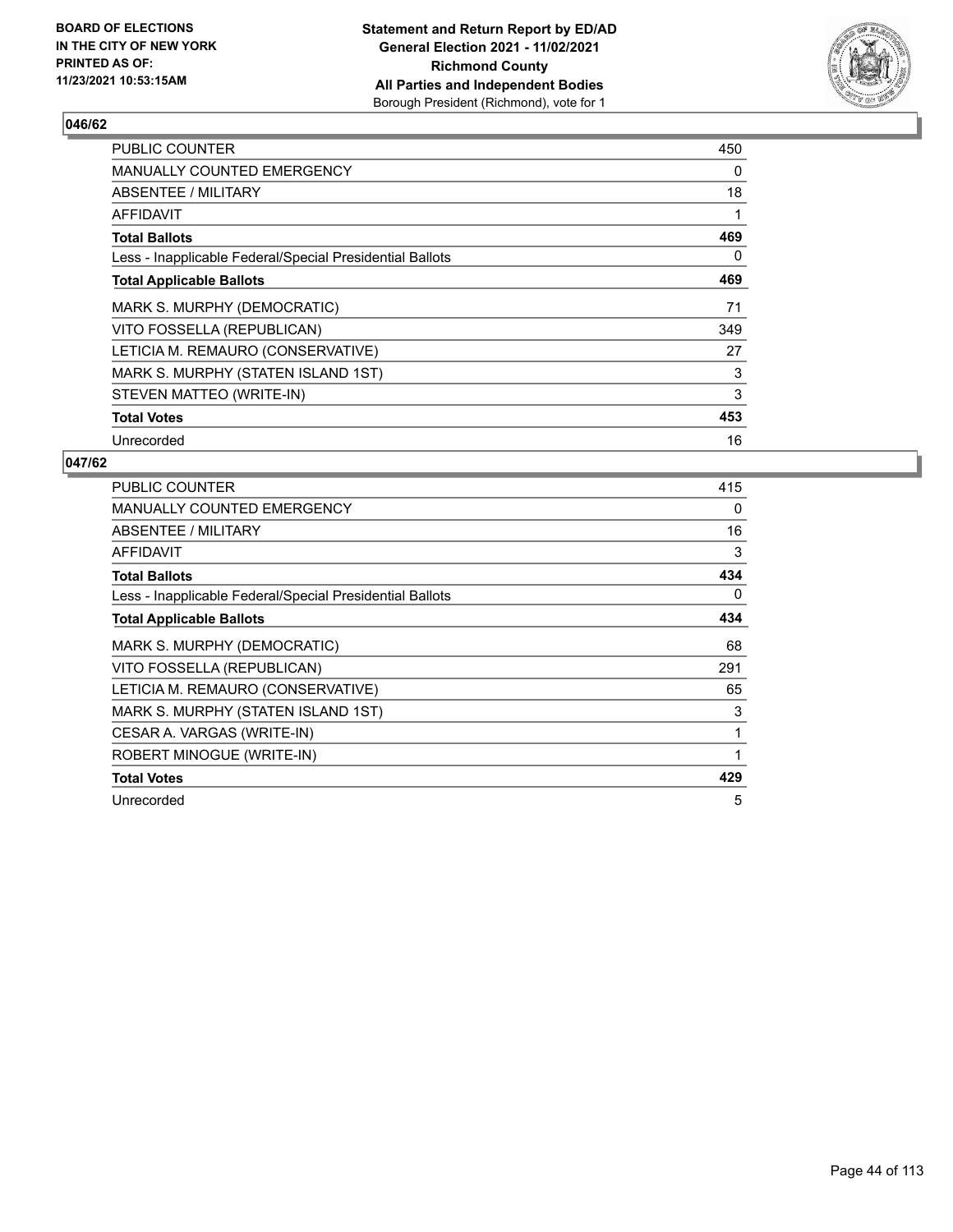

| <b>PUBLIC COUNTER</b>                                    | 353          |
|----------------------------------------------------------|--------------|
| <b>MANUALLY COUNTED EMERGENCY</b>                        | 0            |
| ABSENTEE / MILITARY                                      | 10           |
| AFFIDAVIT                                                | 0            |
| <b>Total Ballots</b>                                     | 363          |
| Less - Inapplicable Federal/Special Presidential Ballots | 0            |
| <b>Total Applicable Ballots</b>                          | 363          |
| MARK S. MURPHY (DEMOCRATIC)                              | 70           |
| VITO FOSSELLA (REPUBLICAN)                               | 254          |
| LETICIA M. REMAURO (CONSERVATIVE)                        | 30           |
| MARK S. MURPHY (STATEN ISLAND 1ST)                       | 5            |
| SUSAN MOLINARI (WRITE-IN)                                | $\mathbf{1}$ |
| UNATTRIBUTABLE WRITE-IN (WRITE-IN)                       | 1            |
| <b>Total Votes</b>                                       | 361          |
| Unrecorded                                               | 2            |

#### **049/62**

| PUBLIC COUNTER                                           | 418 |
|----------------------------------------------------------|-----|
| MANUALLY COUNTED EMERGENCY                               | 0   |
| ABSENTEE / MILITARY                                      | 17  |
| AFFIDAVIT                                                | 0   |
| <b>Total Ballots</b>                                     | 435 |
| Less - Inapplicable Federal/Special Presidential Ballots | 0   |
| <b>Total Applicable Ballots</b>                          | 435 |
| MARK S. MURPHY (DEMOCRATIC)                              | 91  |
| VITO FOSSELLA (REPUBLICAN)                               | 287 |
| LETICIA M. REMAURO (CONSERVATIVE)                        | 50  |
| MARK S. MURPHY (STATEN ISLAND 1ST)                       | 2   |
| <b>Total Votes</b>                                       | 430 |
| Unrecorded                                               | 5   |

| <b>PUBLIC COUNTER</b>                                    | 473 |
|----------------------------------------------------------|-----|
|                                                          |     |
| <b>MANUALLY COUNTED EMERGENCY</b>                        | 0   |
| ABSENTEE / MILITARY                                      | 28  |
| <b>AFFIDAVIT</b>                                         | 5   |
| <b>Total Ballots</b>                                     | 506 |
| Less - Inapplicable Federal/Special Presidential Ballots | 0   |
| <b>Total Applicable Ballots</b>                          | 506 |
| MARK S. MURPHY (DEMOCRATIC)                              | 69  |
| VITO FOSSELLA (REPUBLICAN)                               | 367 |
| LETICIA M. REMAURO (CONSERVATIVE)                        | 54  |
| MARK S. MURPHY (STATEN ISLAND 1ST)                       | 5   |
| KANYE WEST (WRITE-IN)                                    | 1   |
| UNATTRIBUTABLE WRITE-IN (WRITE-IN)                       | 1   |
| <b>Total Votes</b>                                       | 497 |
| Unrecorded                                               | 9   |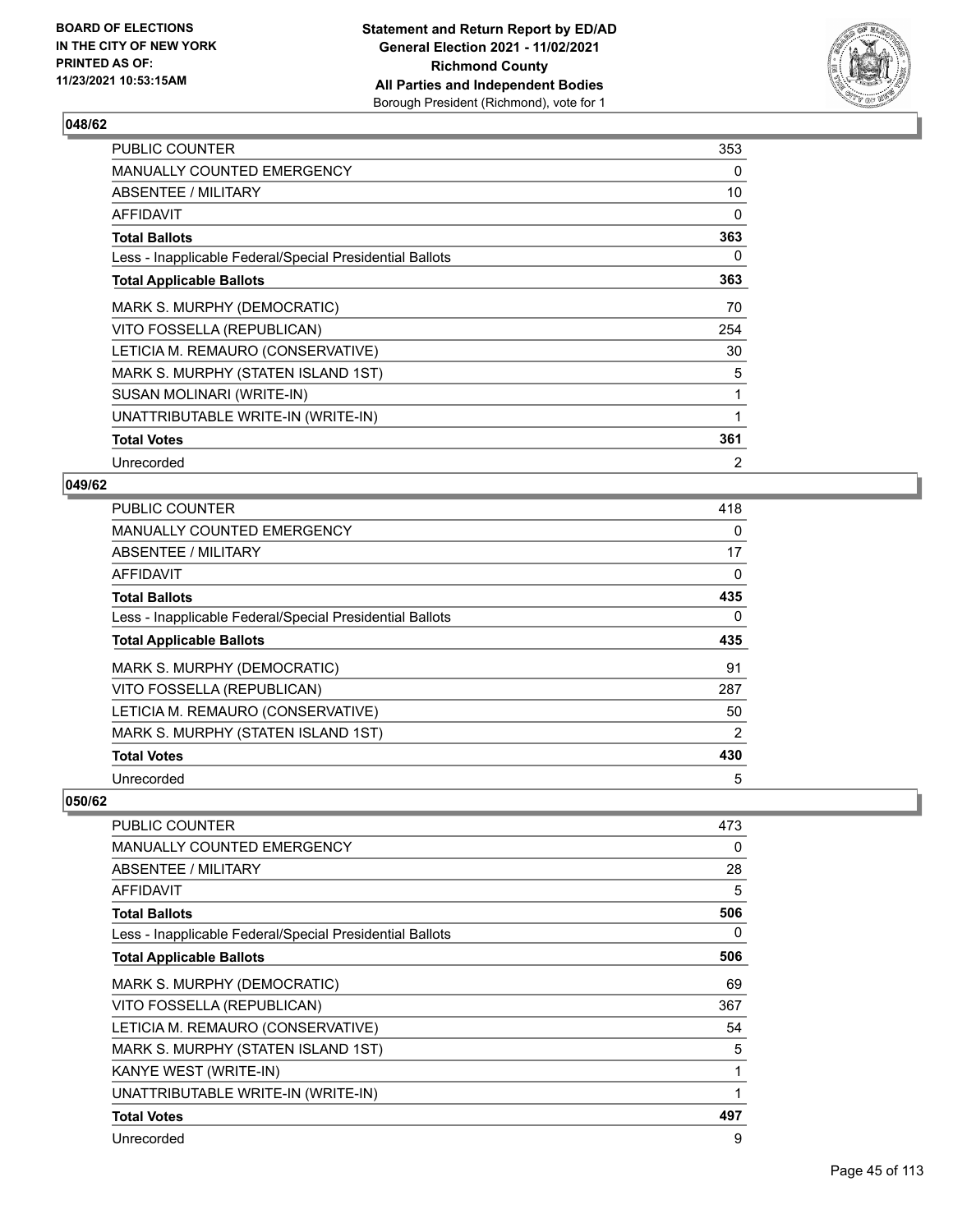

| PUBLIC COUNTER                                           | 406            |
|----------------------------------------------------------|----------------|
| <b>MANUALLY COUNTED EMERGENCY</b>                        | 0              |
| ABSENTEE / MILITARY                                      | 23             |
| <b>AFFIDAVIT</b>                                         | 2              |
| <b>Total Ballots</b>                                     | 431            |
| Less - Inapplicable Federal/Special Presidential Ballots | 0              |
| <b>Total Applicable Ballots</b>                          | 431            |
| MARK S. MURPHY (DEMOCRATIC)                              | 102            |
| VITO FOSSELLA (REPUBLICAN)                               | 285            |
| LETICIA M. REMAURO (CONSERVATIVE)                        | 31             |
| MARK S. MURPHY (STATEN ISLAND 1ST)                       | $\overline{2}$ |
| <b>Total Votes</b>                                       | 420            |
| Unrecorded                                               | 11             |

#### **052/62**

| PUBLIC COUNTER                                           | 463      |
|----------------------------------------------------------|----------|
| <b>MANUALLY COUNTED EMERGENCY</b>                        | $\Omega$ |
| ABSENTEE / MILITARY                                      | 16       |
| AFFIDAVIT                                                | 4        |
| <b>Total Ballots</b>                                     | 483      |
| Less - Inapplicable Federal/Special Presidential Ballots | $\Omega$ |
| <b>Total Applicable Ballots</b>                          | 483      |
| MARK S. MURPHY (DEMOCRATIC)                              | 85       |
| VITO FOSSELLA (REPUBLICAN)                               | 333      |
| LETICIA M. REMAURO (CONSERVATIVE)                        | 56       |
| MARK S. MURPHY (STATEN ISLAND 1ST)                       | 3        |
| <b>Total Votes</b>                                       | 477      |
| Unrecorded                                               | 6        |

| <b>PUBLIC COUNTER</b>                                    | 449            |
|----------------------------------------------------------|----------------|
| <b>MANUALLY COUNTED EMERGENCY</b>                        | 0              |
| ABSENTEE / MILITARY                                      | 20             |
| AFFIDAVIT                                                | $\overline{2}$ |
| <b>Total Ballots</b>                                     | 471            |
| Less - Inapplicable Federal/Special Presidential Ballots | $\Omega$       |
| <b>Total Applicable Ballots</b>                          | 471            |
| MARK S. MURPHY (DEMOCRATIC)                              | 85             |
| VITO FOSSELLA (REPUBLICAN)                               | 343            |
| LETICIA M. REMAURO (CONSERVATIVE)                        | 37             |
| MARK S. MURPHY (STATEN ISLAND 1ST)                       | 4              |
| STEVEN MATTEO (WRITE-IN)                                 | 1              |
| <b>Total Votes</b>                                       | 470            |
| Unrecorded                                               |                |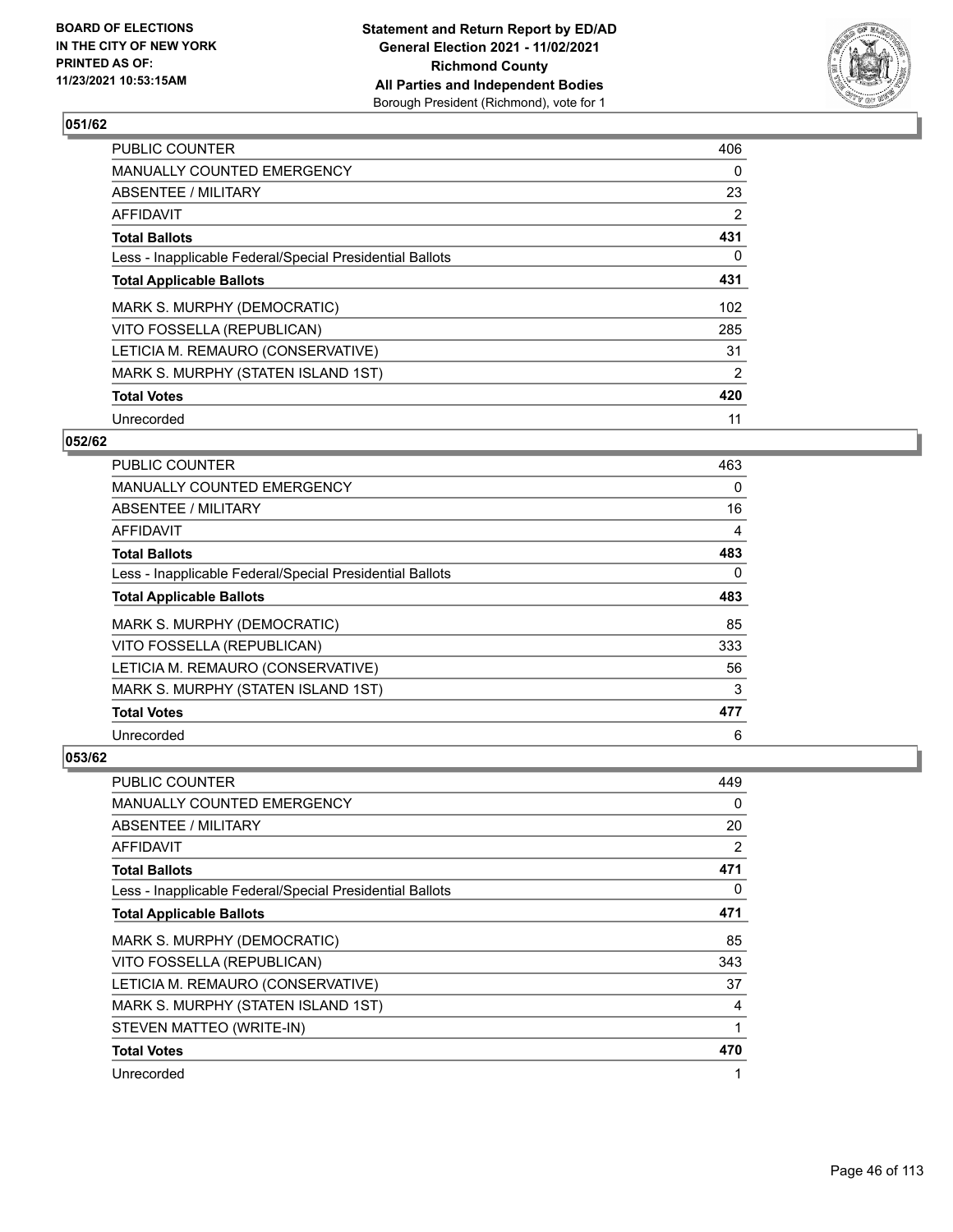

| <b>PUBLIC COUNTER</b>                                    | 387 |
|----------------------------------------------------------|-----|
| <b>MANUALLY COUNTED EMERGENCY</b>                        | 0   |
| ABSENTEE / MILITARY                                      | 22  |
| AFFIDAVIT                                                | 4   |
| <b>Total Ballots</b>                                     | 413 |
| Less - Inapplicable Federal/Special Presidential Ballots | 0   |
| <b>Total Applicable Ballots</b>                          | 413 |
| MARK S. MURPHY (DEMOCRATIC)                              | 71  |
| VITO FOSSELLA (REPUBLICAN)                               | 301 |
| LETICIA M. REMAURO (CONSERVATIVE)                        | 38  |
| MARK S. MURPHY (STATEN ISLAND 1ST)                       | 1   |
| <b>Total Votes</b>                                       | 411 |
| Unrecorded                                               | 2   |

#### **055/62**

| PUBLIC COUNTER                                           | 475 |
|----------------------------------------------------------|-----|
| <b>MANUALLY COUNTED EMERGENCY</b>                        | 0   |
| ABSENTEE / MILITARY                                      | 21  |
| AFFIDAVIT                                                | 1   |
| <b>Total Ballots</b>                                     | 497 |
| Less - Inapplicable Federal/Special Presidential Ballots | 0   |
| <b>Total Applicable Ballots</b>                          | 497 |
| MARK S. MURPHY (DEMOCRATIC)                              | 91  |
| VITO FOSSELLA (REPUBLICAN)                               | 348 |
| LETICIA M. REMAURO (CONSERVATIVE)                        | 39  |
| MARK S. MURPHY (STATEN ISLAND 1ST)                       | 9   |
| UNATTRIBUTABLE WRITE-IN (WRITE-IN)                       | 1   |
| <b>Total Votes</b>                                       | 488 |
| Unrecorded                                               | 9   |

| <b>PUBLIC COUNTER</b>                                    | 372 |
|----------------------------------------------------------|-----|
| MANUALLY COUNTED EMERGENCY                               | 0   |
| ABSENTEE / MILITARY                                      | 18  |
| <b>AFFIDAVIT</b>                                         | 2   |
| <b>Total Ballots</b>                                     | 392 |
| Less - Inapplicable Federal/Special Presidential Ballots | 0   |
| <b>Total Applicable Ballots</b>                          | 392 |
| MARK S. MURPHY (DEMOCRATIC)                              | 83  |
| VITO FOSSELLA (REPUBLICAN)                               | 258 |
| LETICIA M. REMAURO (CONSERVATIVE)                        | 39  |
| MARK S. MURPHY (STATEN ISLAND 1ST)                       | 4   |
| CABRINNA DESALVO (WRITE-IN)                              | 1   |
| <b>Total Votes</b>                                       | 385 |
| Unrecorded                                               | 7   |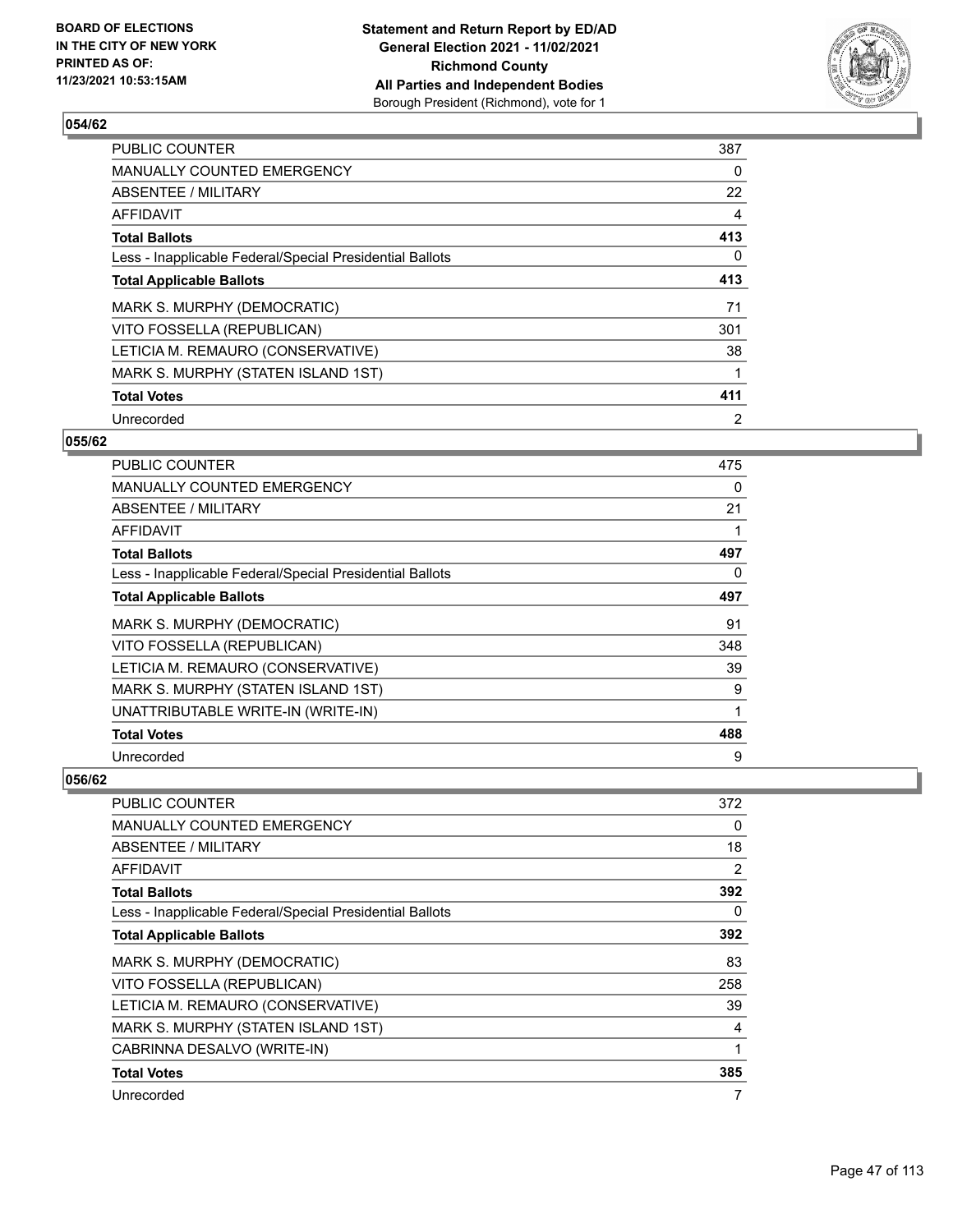

| <b>PUBLIC COUNTER</b>                                    | 407 |
|----------------------------------------------------------|-----|
| <b>MANUALLY COUNTED EMERGENCY</b>                        | 0   |
| ABSENTEE / MILITARY                                      | 14  |
| <b>AFFIDAVIT</b>                                         |     |
| <b>Total Ballots</b>                                     | 422 |
| Less - Inapplicable Federal/Special Presidential Ballots | 0   |
| <b>Total Applicable Ballots</b>                          | 422 |
| MARK S. MURPHY (DEMOCRATIC)                              | 66  |
| VITO FOSSELLA (REPUBLICAN)                               | 308 |
| LETICIA M. REMAURO (CONSERVATIVE)                        | 37  |
| MARK S. MURPHY (STATEN ISLAND 1ST)                       | 4   |
| <b>Total Votes</b>                                       | 415 |
| Unrecorded                                               | 7   |

### **058/62**

| <b>PUBLIC COUNTER</b>                                    | 479      |
|----------------------------------------------------------|----------|
| <b>MANUALLY COUNTED EMERGENCY</b>                        | $\Omega$ |
| ABSENTEE / MILITARY                                      | 8        |
| <b>AFFIDAVIT</b>                                         |          |
| <b>Total Ballots</b>                                     | 488      |
| Less - Inapplicable Federal/Special Presidential Ballots | 0        |
| <b>Total Applicable Ballots</b>                          | 488      |
| MARK S. MURPHY (DEMOCRATIC)                              | 80       |
| VITO FOSSELLA (REPUBLICAN)                               | 349      |
| LETICIA M. REMAURO (CONSERVATIVE)                        | 41       |
| MARK S. MURPHY (STATEN ISLAND 1ST)                       | 4        |
| <b>Total Votes</b>                                       | 474      |
| Unrecorded                                               | 14       |

| PUBLIC COUNTER                                           | 371 |
|----------------------------------------------------------|-----|
| <b>MANUALLY COUNTED EMERGENCY</b>                        | 0   |
| ABSENTEE / MILITARY                                      | 35  |
| AFFIDAVIT                                                | 4   |
| <b>Total Ballots</b>                                     | 410 |
| Less - Inapplicable Federal/Special Presidential Ballots | 0   |
| <b>Total Applicable Ballots</b>                          | 410 |
| MARK S. MURPHY (DEMOCRATIC)                              | 82  |
| VITO FOSSELLA (REPUBLICAN)                               | 276 |
| LETICIA M. REMAURO (CONSERVATIVE)                        | 43  |
| MARK S. MURPHY (STATEN ISLAND 1ST)                       | 2   |
| UNCOUNTED WRITE-IN PER STATUTE (WRITE-IN)                | 1   |
| <b>Total Votes</b>                                       | 404 |
| Unrecorded                                               | 6   |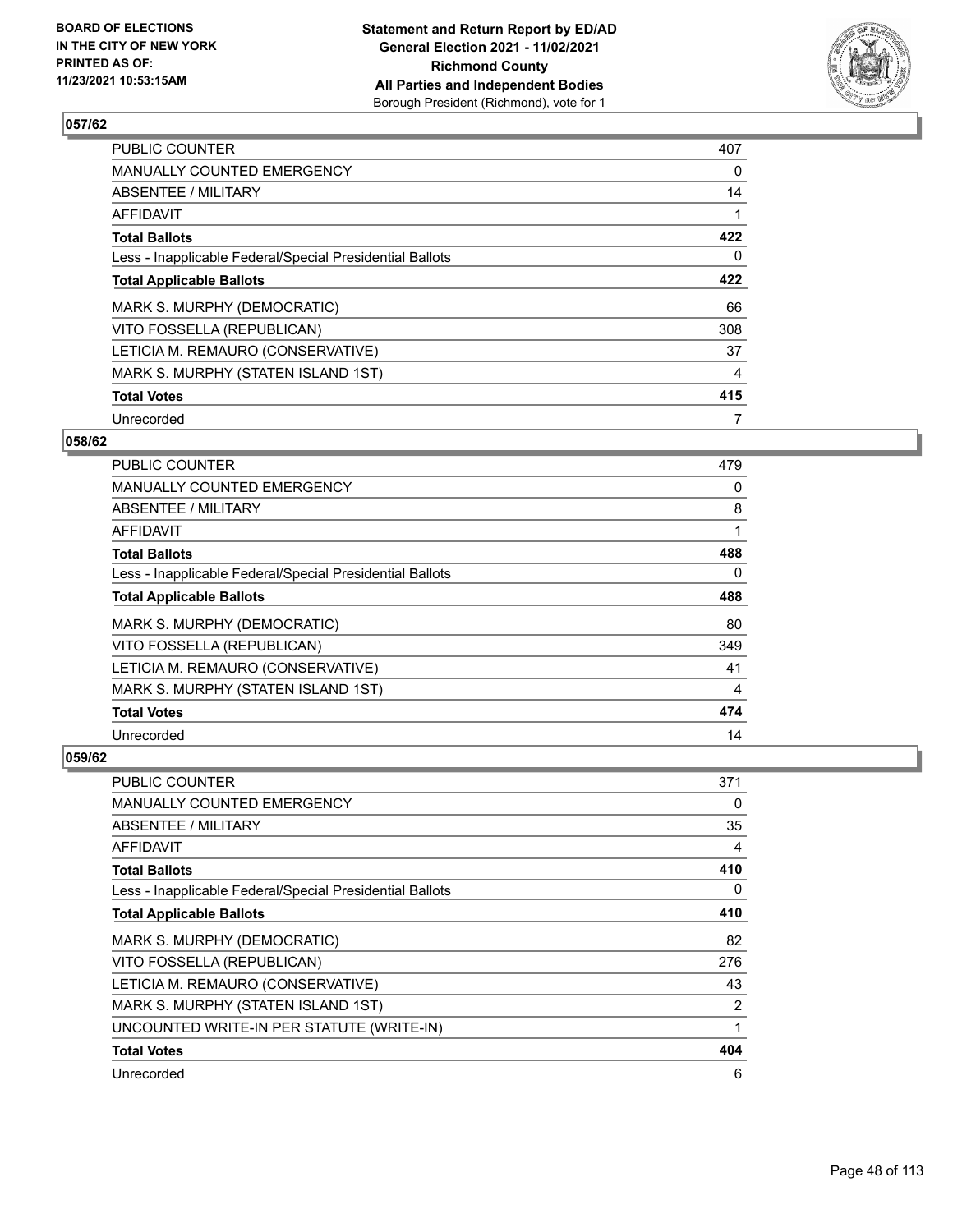

| <b>PUBLIC COUNTER</b>                                    | 460 |
|----------------------------------------------------------|-----|
| <b>MANUALLY COUNTED EMERGENCY</b>                        | 0   |
| ABSENTEE / MILITARY                                      | 13  |
| AFFIDAVIT                                                | 2   |
| <b>Total Ballots</b>                                     | 475 |
| Less - Inapplicable Federal/Special Presidential Ballots | 0   |
| <b>Total Applicable Ballots</b>                          | 475 |
| MARK S. MURPHY (DEMOCRATIC)                              | 81  |
| VITO FOSSELLA (REPUBLICAN)                               | 348 |
| LETICIA M. REMAURO (CONSERVATIVE)                        | 38  |
| MARK S. MURPHY (STATEN ISLAND 1ST)                       | 2   |
| <b>Total Votes</b>                                       | 469 |
| Unrecorded                                               | 6   |

#### **061/62**

| <b>PUBLIC COUNTER</b>                                    | 450      |
|----------------------------------------------------------|----------|
| MANUALLY COUNTED EMERGENCY                               | 0        |
| ABSENTEE / MILITARY                                      | 13       |
| AFFIDAVIT                                                | $\Omega$ |
| <b>Total Ballots</b>                                     | 463      |
| Less - Inapplicable Federal/Special Presidential Ballots | $\Omega$ |
| <b>Total Applicable Ballots</b>                          | 463      |
| MARK S. MURPHY (DEMOCRATIC)                              | 71       |
| VITO FOSSELLA (REPUBLICAN)                               | 343      |
| LETICIA M. REMAURO (CONSERVATIVE)                        | 40       |
| MARK S. MURPHY (STATEN ISLAND 1ST)                       |          |
| <b>Total Votes</b>                                       | 455      |
| Unrecorded                                               | 8        |

| PUBLIC COUNTER                                           | 391 |
|----------------------------------------------------------|-----|
| MANUALLY COUNTED EMERGENCY                               | 0   |
| ABSENTEE / MILITARY                                      | 21  |
| AFFIDAVIT                                                | 2   |
| <b>Total Ballots</b>                                     | 414 |
| Less - Inapplicable Federal/Special Presidential Ballots | 0   |
| <b>Total Applicable Ballots</b>                          | 414 |
| MARK S. MURPHY (DEMOCRATIC)                              | 79  |
| VITO FOSSELLA (REPUBLICAN)                               | 292 |
| LETICIA M. REMAURO (CONSERVATIVE)                        | 28  |
| MARK S. MURPHY (STATEN ISLAND 1ST)                       | 10  |
| <b>Total Votes</b>                                       | 409 |
| Unrecorded                                               | 5   |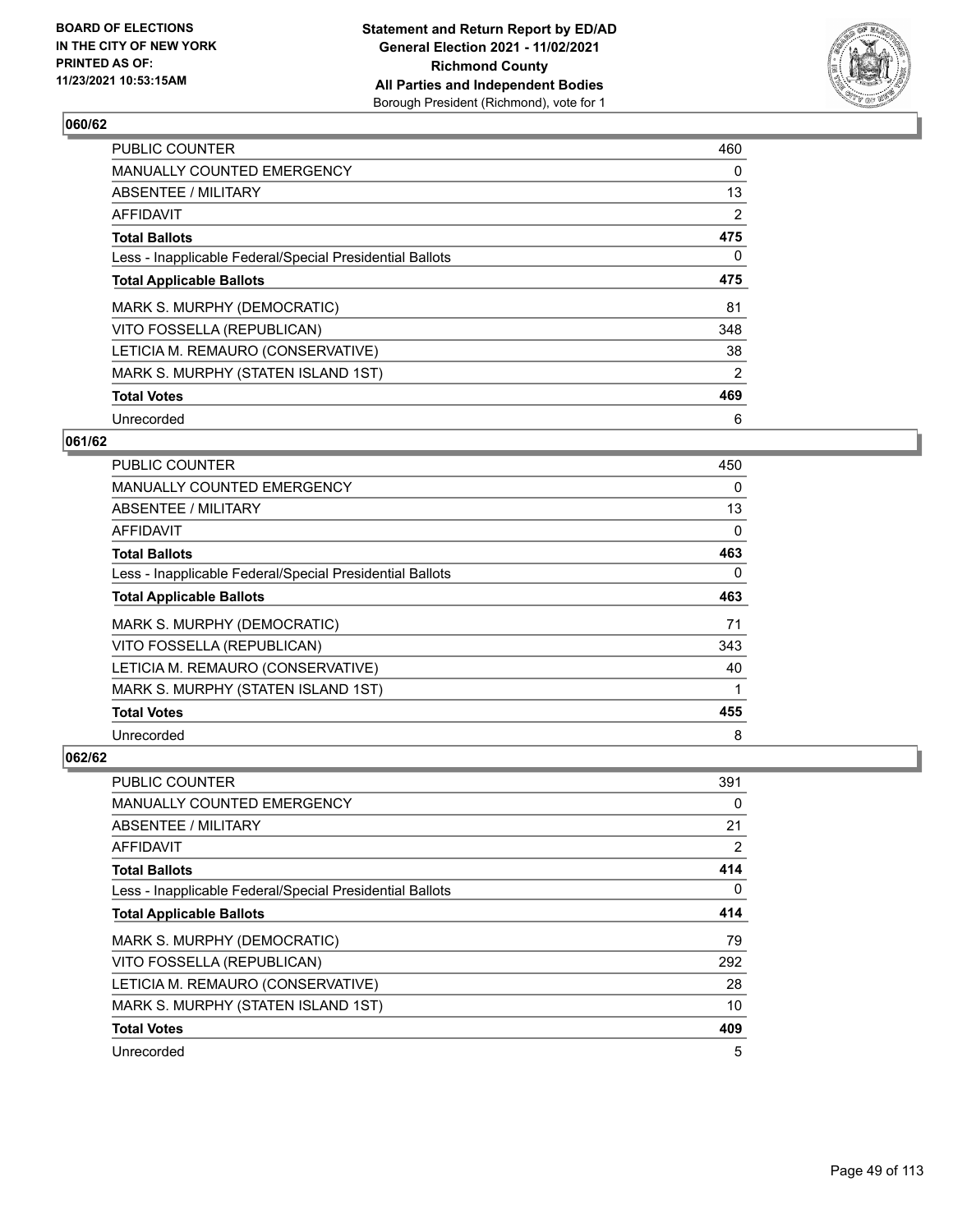

| <b>PUBLIC COUNTER</b>                                    | 282            |
|----------------------------------------------------------|----------------|
| <b>MANUALLY COUNTED EMERGENCY</b>                        | 0              |
| ABSENTEE / MILITARY                                      | 11             |
| AFFIDAVIT                                                |                |
| <b>Total Ballots</b>                                     | 294            |
| Less - Inapplicable Federal/Special Presidential Ballots | 0              |
| <b>Total Applicable Ballots</b>                          | 294            |
| MARK S. MURPHY (DEMOCRATIC)                              | 63             |
| VITO FOSSELLA (REPUBLICAN)                               | 209            |
| LETICIA M. REMAURO (CONSERVATIVE)                        | 15             |
| MARK S. MURPHY (STATEN ISLAND 1ST)                       | $\overline{2}$ |
| UNATTRIBUTABLE WRITE-IN (WRITE-IN)                       | 1              |
| <b>Total Votes</b>                                       | 290            |
| Unrecorded                                               | 4              |

### **064/62**

| <b>PUBLIC COUNTER</b>                                    | 267            |
|----------------------------------------------------------|----------------|
| <b>MANUALLY COUNTED EMERGENCY</b>                        | 0              |
| ABSENTEE / MILITARY                                      | 19             |
| AFFIDAVIT                                                | 0              |
| <b>Total Ballots</b>                                     | 286            |
| Less - Inapplicable Federal/Special Presidential Ballots | 0              |
| <b>Total Applicable Ballots</b>                          | 286            |
| MARK S. MURPHY (DEMOCRATIC)                              | 67             |
| VITO FOSSELLA (REPUBLICAN)                               | 201            |
| LETICIA M. REMAURO (CONSERVATIVE)                        | 11             |
| MARK S. MURPHY (STATEN ISLAND 1ST)                       | $\overline{2}$ |
| <b>Total Votes</b>                                       | 281            |
| Unrecorded                                               | 5              |

| <b>PUBLIC COUNTER</b>                                    | 541 |
|----------------------------------------------------------|-----|
| MANUALLY COUNTED EMERGENCY                               | 0   |
| ABSENTEE / MILITARY                                      | 15  |
| <b>AFFIDAVIT</b>                                         | 2   |
| <b>Total Ballots</b>                                     | 558 |
| Less - Inapplicable Federal/Special Presidential Ballots | 0   |
| <b>Total Applicable Ballots</b>                          | 558 |
| MARK S. MURPHY (DEMOCRATIC)                              | 96  |
| VITO FOSSELLA (REPUBLICAN)                               | 427 |
| LETICIA M. REMAURO (CONSERVATIVE)                        | 23  |
| MARK S. MURPHY (STATEN ISLAND 1ST)                       | 6   |
| MARIA E. MANUEL (WRITE-IN)                               | 1   |
| <b>Total Votes</b>                                       | 553 |
| Unrecorded                                               | 5   |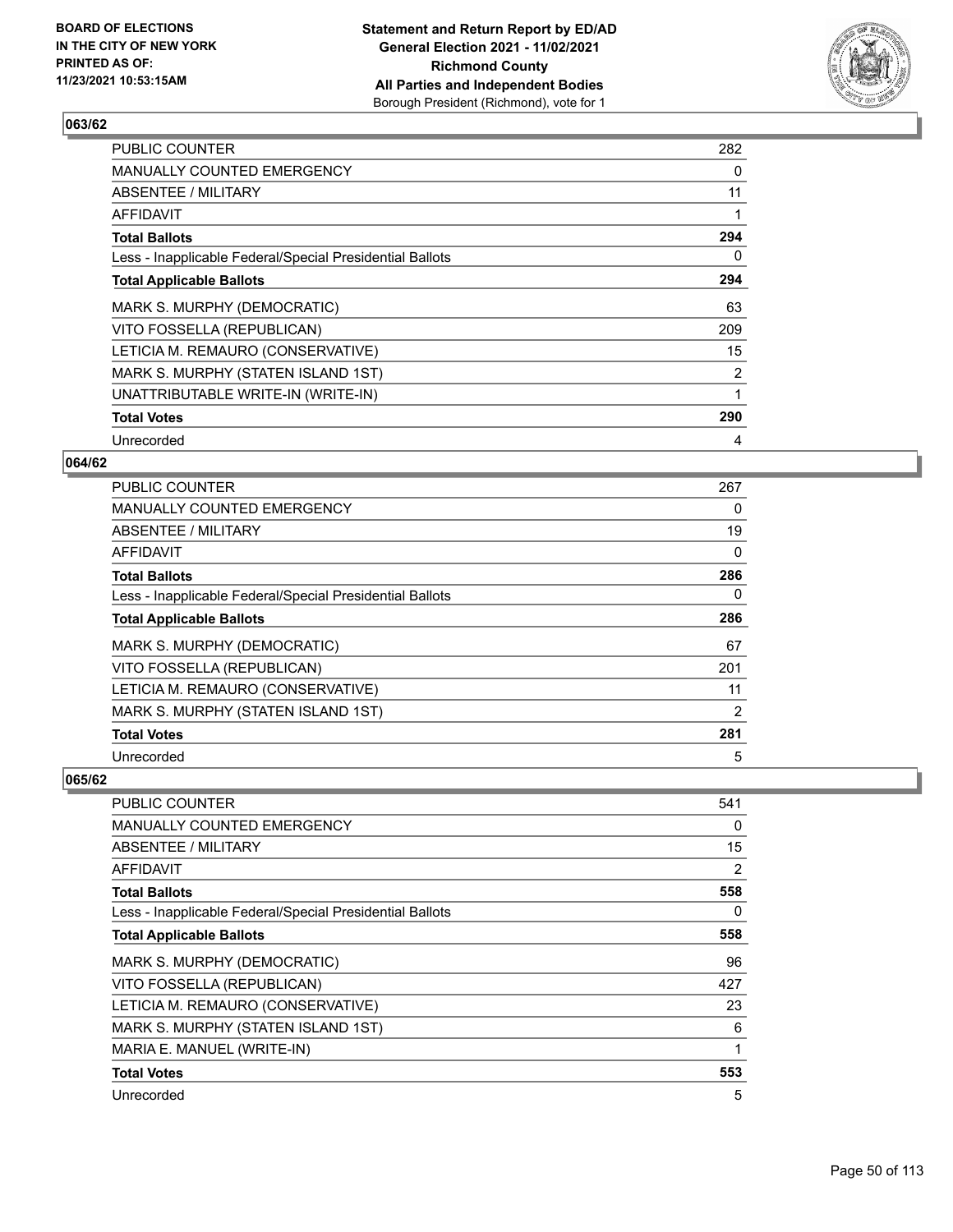

| <b>PUBLIC COUNTER</b>                                    | 468 |
|----------------------------------------------------------|-----|
| <b>MANUALLY COUNTED EMERGENCY</b>                        | 0   |
| ABSENTEE / MILITARY                                      | 21  |
| AFFIDAVIT                                                |     |
| <b>Total Ballots</b>                                     | 490 |
| Less - Inapplicable Federal/Special Presidential Ballots | 0   |
| <b>Total Applicable Ballots</b>                          | 490 |
| MARK S. MURPHY (DEMOCRATIC)                              | 72  |
| VITO FOSSELLA (REPUBLICAN)                               | 369 |
| LETICIA M. REMAURO (CONSERVATIVE)                        | 32  |
| MARK S. MURPHY (STATEN ISLAND 1ST)                       | 11  |
| <b>Total Votes</b>                                       | 484 |
| Unrecorded                                               | 6   |

### **067/62**

| <b>PUBLIC COUNTER</b>                                    | 417      |
|----------------------------------------------------------|----------|
| MANUALLY COUNTED EMERGENCY                               | 0        |
| ABSENTEE / MILITARY                                      | 19       |
| AFFIDAVIT                                                | 0        |
| <b>Total Ballots</b>                                     | 436      |
| Less - Inapplicable Federal/Special Presidential Ballots | $\Omega$ |
| <b>Total Applicable Ballots</b>                          | 436      |
| MARK S. MURPHY (DEMOCRATIC)                              | 88       |
| VITO FOSSELLA (REPUBLICAN)                               | 297      |
| LETICIA M. REMAURO (CONSERVATIVE)                        | 36       |
| MARK S. MURPHY (STATEN ISLAND 1ST)                       | 7        |
| <b>Total Votes</b>                                       | 428      |
| Unrecorded                                               | 8        |

| <b>PUBLIC COUNTER</b>                                    | 399      |
|----------------------------------------------------------|----------|
| MANUALLY COUNTED EMERGENCY                               | 0        |
| ABSENTEE / MILITARY                                      | 19       |
| AFFIDAVIT                                                | 2        |
| <b>Total Ballots</b>                                     | 420      |
| Less - Inapplicable Federal/Special Presidential Ballots | $\Omega$ |
| <b>Total Applicable Ballots</b>                          | 420      |
| MARK S. MURPHY (DEMOCRATIC)                              | 116      |
| VITO FOSSELLA (REPUBLICAN)                               | 265      |
| LETICIA M. REMAURO (CONSERVATIVE)                        | 30       |
| MARK S. MURPHY (STATEN ISLAND 1ST)                       | 3        |
| STEVEN MATTEO (WRITE-IN)                                 | 1        |
| <b>Total Votes</b>                                       | 415      |
| Unrecorded                                               | 5        |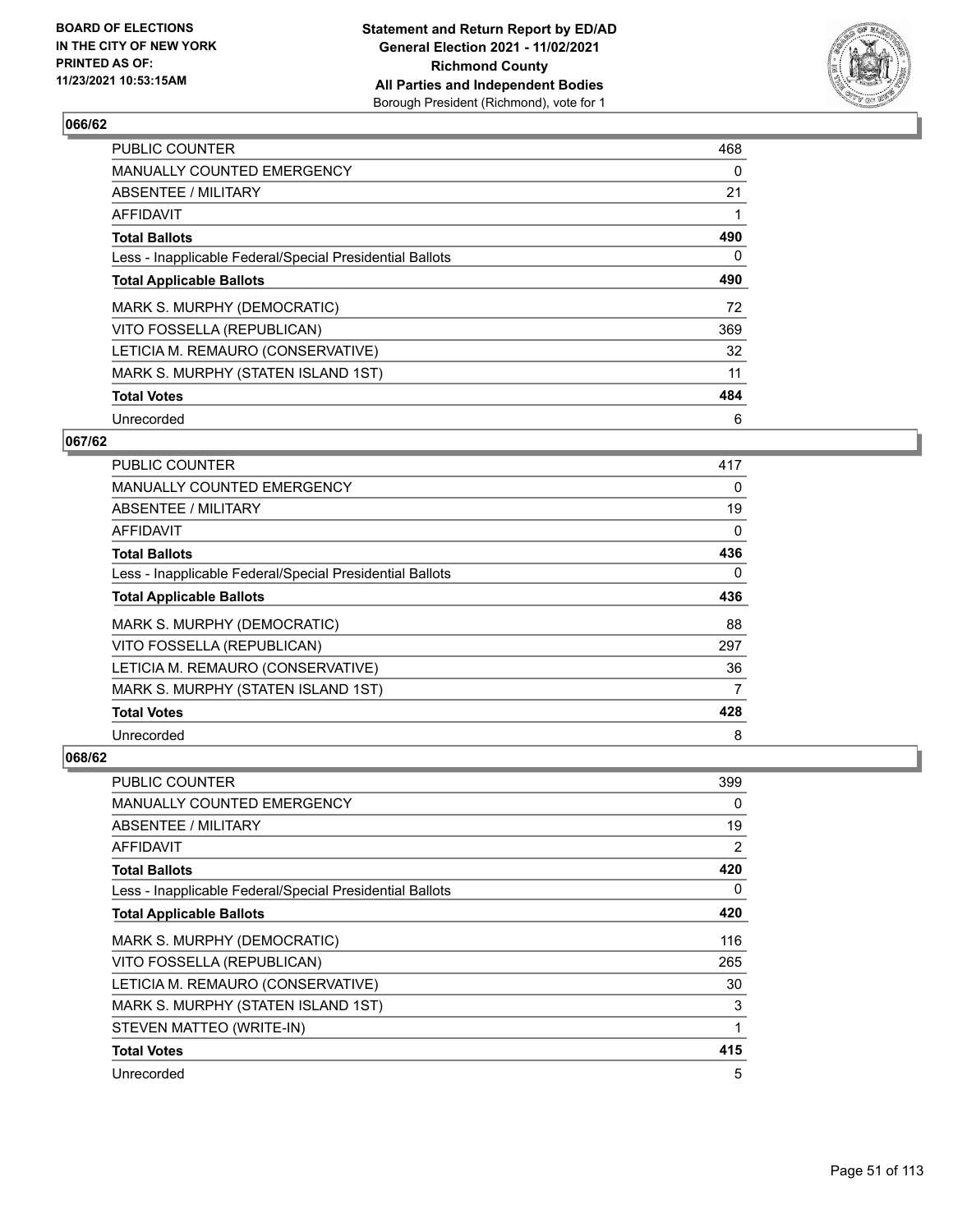

| <b>PUBLIC COUNTER</b>                                    | 363 |
|----------------------------------------------------------|-----|
| <b>MANUALLY COUNTED EMERGENCY</b>                        | 0   |
| ABSENTEE / MILITARY                                      | 25  |
| AFFIDAVIT                                                | 8   |
| <b>Total Ballots</b>                                     | 396 |
| Less - Inapplicable Federal/Special Presidential Ballots | 0   |
| <b>Total Applicable Ballots</b>                          | 396 |
| MARK S. MURPHY (DEMOCRATIC)                              | 83  |
| VITO FOSSELLA (REPUBLICAN)                               | 267 |
| LETICIA M. REMAURO (CONSERVATIVE)                        | 39  |
| MARK S. MURPHY (STATEN ISLAND 1ST)                       | 4   |
| <b>Total Votes</b>                                       | 393 |
| Unrecorded                                               | 3   |

#### **070/62**

| PUBLIC COUNTER                                           | 179      |
|----------------------------------------------------------|----------|
| <b>MANUALLY COUNTED EMERGENCY</b>                        | $\Omega$ |
| ABSENTEE / MILITARY                                      | 13       |
| AFFIDAVIT                                                | 0        |
| <b>Total Ballots</b>                                     | 192      |
| Less - Inapplicable Federal/Special Presidential Ballots | 0        |
| <b>Total Applicable Ballots</b>                          | 192      |
| MARK S. MURPHY (DEMOCRATIC)                              | 51       |
| VITO FOSSELLA (REPUBLICAN)                               | 125      |
| LETICIA M. REMAURO (CONSERVATIVE)                        | 12       |
| MARK S. MURPHY (STATEN ISLAND 1ST)                       |          |
| <b>Total Votes</b>                                       | 189      |
| Unrecorded                                               | 3        |

| <b>PUBLIC COUNTER</b>                                    | 420 |
|----------------------------------------------------------|-----|
| <b>MANUALLY COUNTED EMERGENCY</b>                        | 0   |
| ABSENTEE / MILITARY                                      | 16  |
| AFFIDAVIT                                                | 3   |
| <b>Total Ballots</b>                                     | 439 |
| Less - Inapplicable Federal/Special Presidential Ballots | 0   |
| <b>Total Applicable Ballots</b>                          | 439 |
| MARK S. MURPHY (DEMOCRATIC)                              | 91  |
| VITO FOSSELLA (REPUBLICAN)                               | 298 |
| LETICIA M. REMAURO (CONSERVATIVE)                        | 38  |
| MARK S. MURPHY (STATEN ISLAND 1ST)                       | 6   |
| <b>Total Votes</b>                                       | 433 |
| Unrecorded                                               | 6   |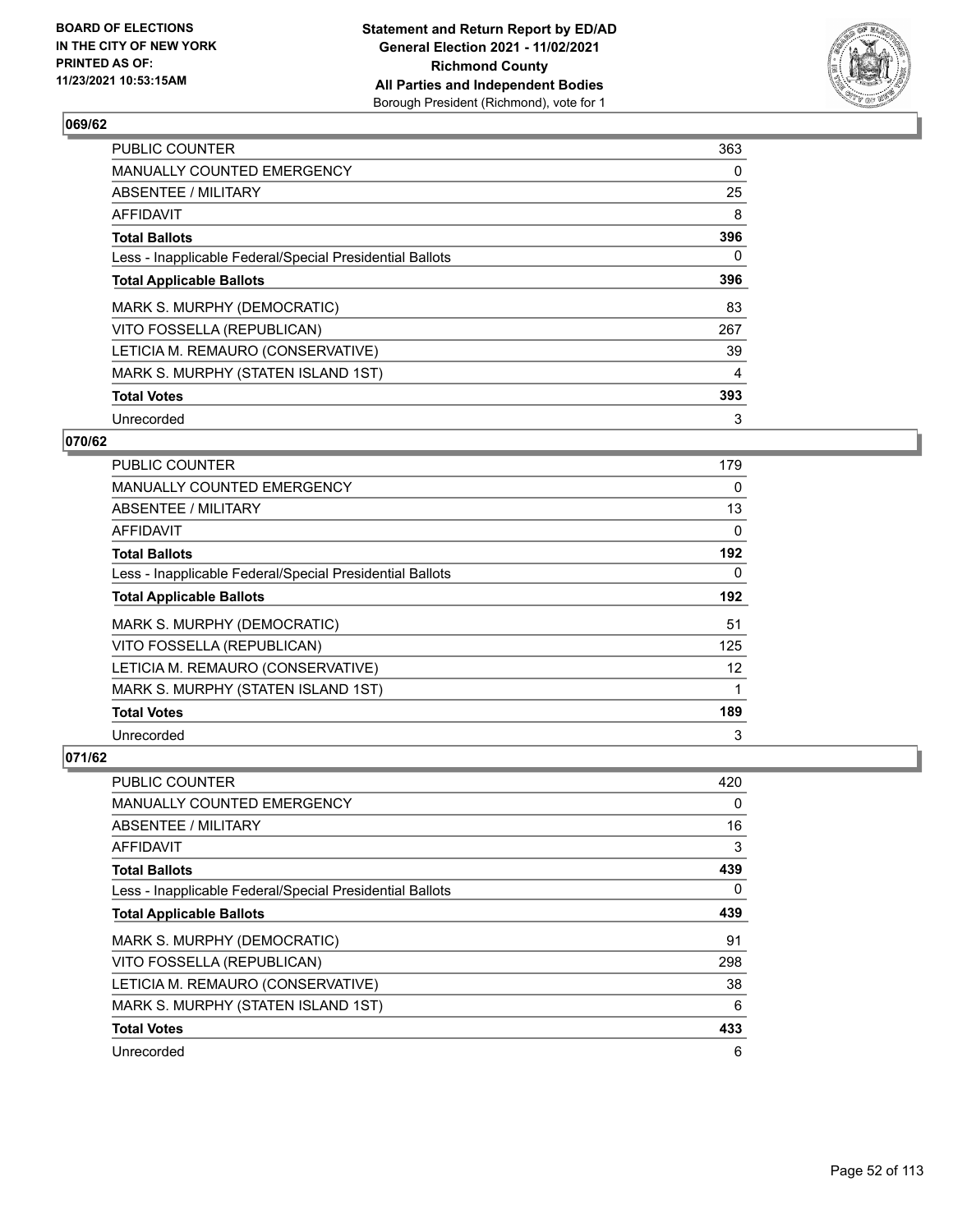

| <b>PUBLIC COUNTER</b>                                    | 369 |
|----------------------------------------------------------|-----|
| <b>MANUALLY COUNTED EMERGENCY</b>                        | 0   |
| ABSENTEE / MILITARY                                      | 8   |
| AFFIDAVIT                                                | 0   |
| <b>Total Ballots</b>                                     | 377 |
| Less - Inapplicable Federal/Special Presidential Ballots | 0   |
| <b>Total Applicable Ballots</b>                          | 377 |
| MARK S. MURPHY (DEMOCRATIC)                              | 82  |
| VITO FOSSELLA (REPUBLICAN)                               | 265 |
| LETICIA M. REMAURO (CONSERVATIVE)                        | 17  |
| MARK S. MURPHY (STATEN ISLAND 1ST)                       | 3   |
| STEVEN MATTEO (WRITE-IN)                                 | 2   |
| <b>Total Votes</b>                                       | 369 |
| Unrecorded                                               | 8   |

### **073/62**

| PUBLIC COUNTER                                           | 398      |
|----------------------------------------------------------|----------|
| MANUALLY COUNTED EMERGENCY                               | 0        |
| ABSENTEE / MILITARY                                      | 31       |
| AFFIDAVIT                                                |          |
| <b>Total Ballots</b>                                     | 430      |
| Less - Inapplicable Federal/Special Presidential Ballots | $\Omega$ |
| <b>Total Applicable Ballots</b>                          | 430      |
| MARK S. MURPHY (DEMOCRATIC)                              | 98       |
| VITO FOSSELLA (REPUBLICAN)                               | 269      |
| LETICIA M. REMAURO (CONSERVATIVE)                        | 45       |
| MARK S. MURPHY (STATEN ISLAND 1ST)                       | 11       |
| <b>Total Votes</b>                                       | 423      |
| Unrecorded                                               | 7        |

| <b>PUBLIC COUNTER</b>                                    | 502 |
|----------------------------------------------------------|-----|
| <b>MANUALLY COUNTED EMERGENCY</b>                        | 0   |
| ABSENTEE / MILITARY                                      | 17  |
| AFFIDAVIT                                                | 0   |
| <b>Total Ballots</b>                                     | 519 |
| Less - Inapplicable Federal/Special Presidential Ballots | 0   |
| <b>Total Applicable Ballots</b>                          | 519 |
| MARK S. MURPHY (DEMOCRATIC)                              | 59  |
| VITO FOSSELLA (REPUBLICAN)                               | 406 |
| LETICIA M. REMAURO (CONSERVATIVE)                        | 42  |
| MARK S. MURPHY (STATEN ISLAND 1ST)                       | 4   |
| ALFRED CERULLO (WRITE-IN)                                | 1   |
| THOMAS COCOLA (WRITE-IN)                                 | 1   |
| UNATTRIBUTABLE WRITE-IN (WRITE-IN)                       | 1   |
| <b>Total Votes</b>                                       | 514 |
| Unrecorded                                               | 5   |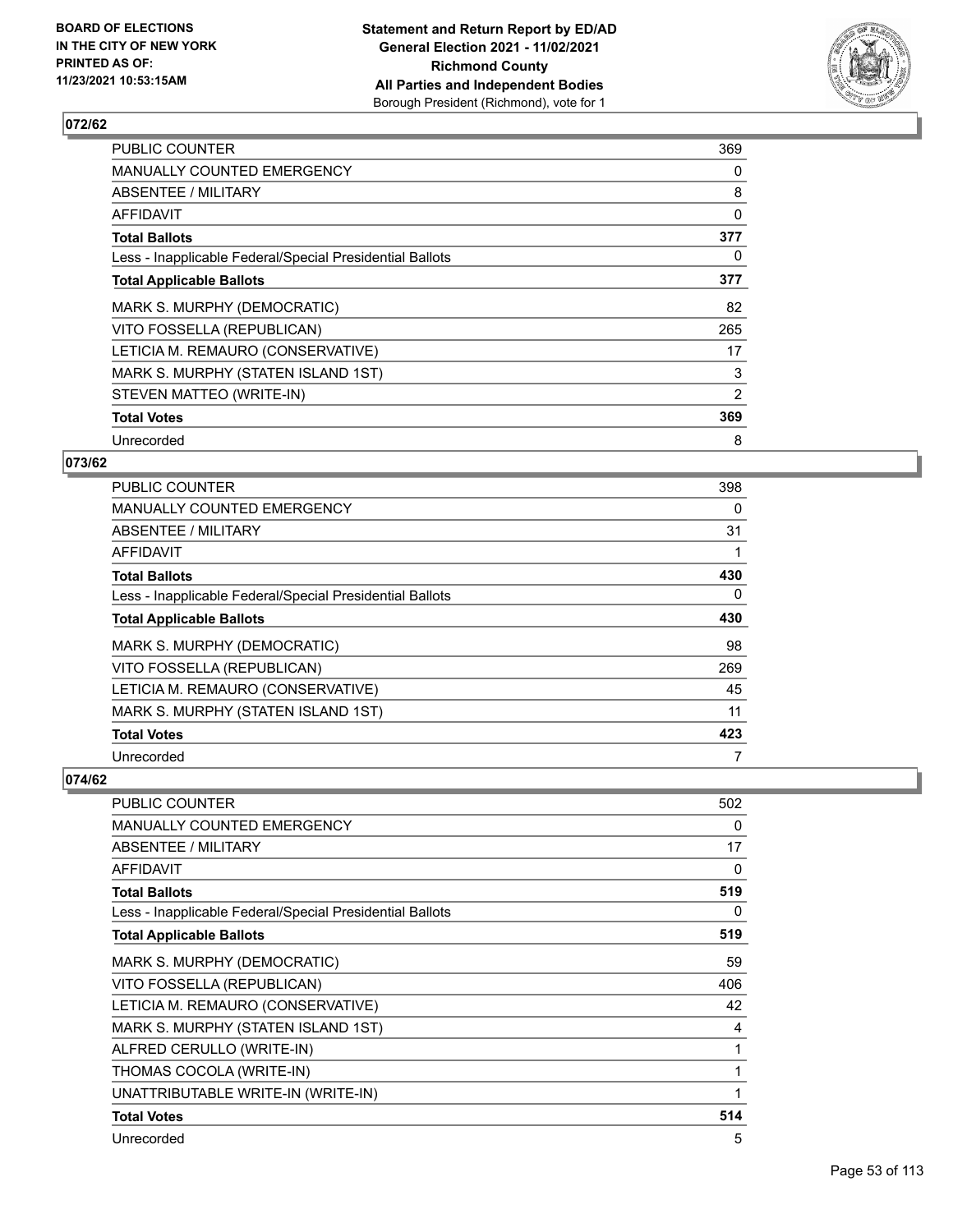

| <b>PUBLIC COUNTER</b>                                    | 411 |
|----------------------------------------------------------|-----|
| <b>MANUALLY COUNTED EMERGENCY</b>                        | 0   |
| ABSENTEE / MILITARY                                      | 19  |
| AFFIDAVIT                                                | 6   |
| <b>Total Ballots</b>                                     | 436 |
| Less - Inapplicable Federal/Special Presidential Ballots | 0   |
| <b>Total Applicable Ballots</b>                          | 436 |
| MARK S. MURPHY (DEMOCRATIC)                              | 57  |
| VITO FOSSELLA (REPUBLICAN)                               | 323 |
| LETICIA M. REMAURO (CONSERVATIVE)                        | 43  |
| MARK S. MURPHY (STATEN ISLAND 1ST)                       | 6   |
| <b>Total Votes</b>                                       | 429 |
| Unrecorded                                               | 7   |

### **076/62**

| <b>PUBLIC COUNTER</b>                                    | 445 |
|----------------------------------------------------------|-----|
| MANUALLY COUNTED EMERGENCY                               | 0   |
| ABSENTEE / MILITARY                                      | 6   |
| <b>AFFIDAVIT</b>                                         | 9   |
| <b>Total Ballots</b>                                     | 460 |
| Less - Inapplicable Federal/Special Presidential Ballots | 0   |
| <b>Total Applicable Ballots</b>                          | 460 |
| MARK S. MURPHY (DEMOCRATIC)                              | 50  |
| VITO FOSSELLA (REPUBLICAN)                               | 360 |
| LETICIA M. REMAURO (CONSERVATIVE)                        | 41  |
| MARK S. MURPHY (STATEN ISLAND 1ST)                       |     |
| JEFFERSON DEAN (WRITE-IN)                                | 1   |
| <b>Total Votes</b>                                       | 453 |
| Unrecorded                                               | 7   |

| <b>PUBLIC COUNTER</b>                                    | 474      |
|----------------------------------------------------------|----------|
| MANUALLY COUNTED EMERGENCY                               | $\Omega$ |
| ABSENTEE / MILITARY                                      | 23       |
| AFFIDAVIT                                                | 2        |
| <b>Total Ballots</b>                                     | 499      |
| Less - Inapplicable Federal/Special Presidential Ballots | $\Omega$ |
| <b>Total Applicable Ballots</b>                          | 499      |
| MARK S. MURPHY (DEMOCRATIC)                              | 49       |
| VITO FOSSELLA (REPUBLICAN)                               | 406      |
| LETICIA M. REMAURO (CONSERVATIVE)                        | 33       |
| MARK S. MURPHY (STATEN ISLAND 1ST)                       |          |
| <b>Total Votes</b>                                       | 489      |
| Unrecorded                                               | 10       |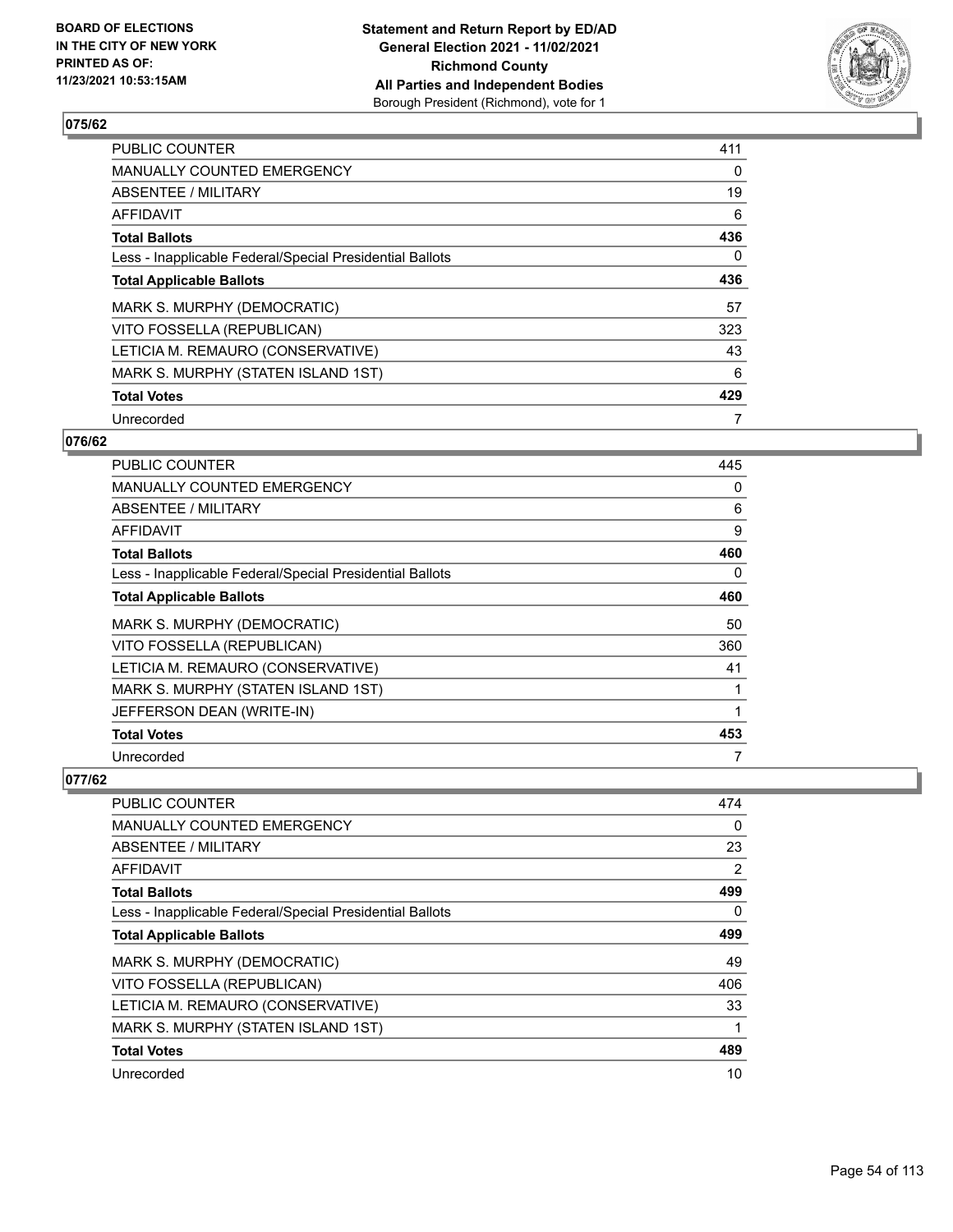

| <b>PUBLIC COUNTER</b>                                    | 447            |
|----------------------------------------------------------|----------------|
| <b>MANUALLY COUNTED EMERGENCY</b>                        | 0              |
| ABSENTEE / MILITARY                                      | 14             |
| <b>AFFIDAVIT</b>                                         | $\overline{2}$ |
| <b>Total Ballots</b>                                     | 463            |
| Less - Inapplicable Federal/Special Presidential Ballots | 0              |
| <b>Total Applicable Ballots</b>                          | 463            |
| MARK S. MURPHY (DEMOCRATIC)                              | 65             |
| VITO FOSSELLA (REPUBLICAN)                               | 355            |
| LETICIA M. REMAURO (CONSERVATIVE)                        | 35             |
| MARK S. MURPHY (STATEN ISLAND 1ST)                       | 2              |
| <b>Total Votes</b>                                       | 457            |
| Unrecorded                                               | 6              |

### **079/62**

| <b>PUBLIC COUNTER</b>                                    | 263      |
|----------------------------------------------------------|----------|
| MANUALLY COUNTED EMERGENCY                               | 0        |
| ABSENTEE / MILITARY                                      | 14       |
| AFFIDAVIT                                                | $\Omega$ |
| <b>Total Ballots</b>                                     | 277      |
| Less - Inapplicable Federal/Special Presidential Ballots | 0        |
| <b>Total Applicable Ballots</b>                          | 277      |
| MARK S. MURPHY (DEMOCRATIC)                              | 36       |
| VITO FOSSELLA (REPUBLICAN)                               | 217      |
| LETICIA M. REMAURO (CONSERVATIVE)                        | 17       |
| MARK S. MURPHY (STATEN ISLAND 1ST)                       | 3        |
| <b>Total Votes</b>                                       | 273      |
| Unrecorded                                               | 4        |

| PUBLIC COUNTER                                           | 461      |
|----------------------------------------------------------|----------|
| MANUALLY COUNTED EMERGENCY                               | $\Omega$ |
| ABSENTEE / MILITARY                                      | 13       |
| AFFIDAVIT                                                | 4        |
| <b>Total Ballots</b>                                     | 478      |
| Less - Inapplicable Federal/Special Presidential Ballots | 0        |
| <b>Total Applicable Ballots</b>                          | 478      |
| MARK S. MURPHY (DEMOCRATIC)                              | 85       |
| VITO FOSSELLA (REPUBLICAN)                               | 327      |
| LETICIA M. REMAURO (CONSERVATIVE)                        | 54       |
| MARK S. MURPHY (STATEN ISLAND 1ST)                       | 8        |
| <b>Total Votes</b>                                       | 474      |
| Unrecorded                                               | 4        |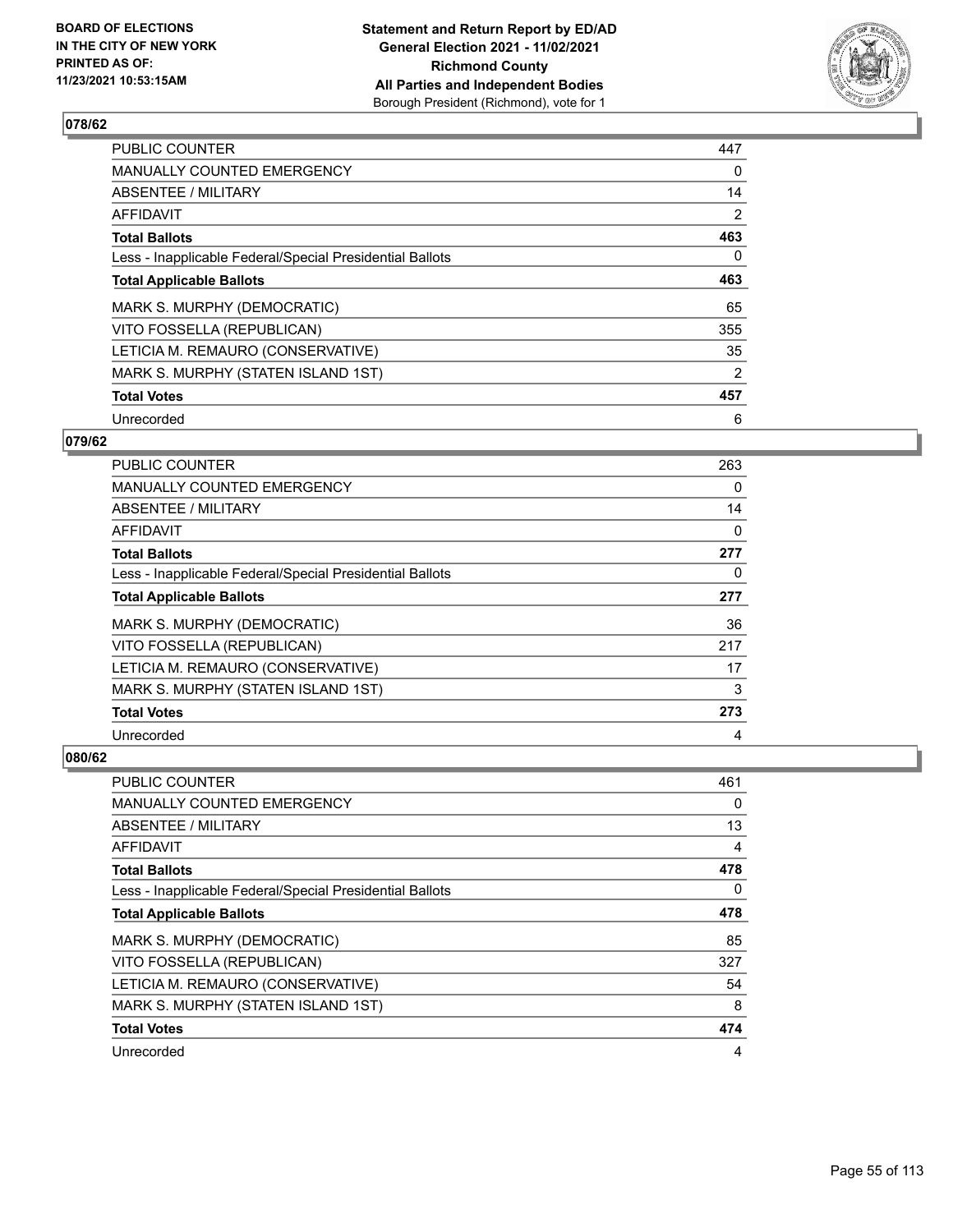

| <b>PUBLIC COUNTER</b>                                    | 479 |
|----------------------------------------------------------|-----|
| <b>MANUALLY COUNTED EMERGENCY</b>                        | 0   |
| ABSENTEE / MILITARY                                      | 28  |
| AFFIDAVIT                                                | 0   |
| <b>Total Ballots</b>                                     | 507 |
| Less - Inapplicable Federal/Special Presidential Ballots | 0   |
| <b>Total Applicable Ballots</b>                          | 507 |
| MARK S. MURPHY (DEMOCRATIC)                              | 66  |
| VITO FOSSELLA (REPUBLICAN)                               | 390 |
| LETICIA M. REMAURO (CONSERVATIVE)                        | 43  |
| MARK S. MURPHY (STATEN ISLAND 1ST)                       | 4   |
| <b>Total Votes</b>                                       | 503 |
| Unrecorded                                               | 4   |

### **082/62**

| <b>PUBLIC COUNTER</b>                                    | 418            |
|----------------------------------------------------------|----------------|
| MANUALLY COUNTED EMERGENCY                               | $\Omega$       |
| ABSENTEE / MILITARY                                      | 23             |
| AFFIDAVIT                                                | 3              |
| <b>Total Ballots</b>                                     | 444            |
| Less - Inapplicable Federal/Special Presidential Ballots | $\Omega$       |
| <b>Total Applicable Ballots</b>                          | 444            |
| MARK S. MURPHY (DEMOCRATIC)                              | 60             |
| VITO FOSSELLA (REPUBLICAN)                               | 336            |
| LETICIA M. REMAURO (CONSERVATIVE)                        | 38             |
| MARK S. MURPHY (STATEN ISLAND 1ST)                       | $\overline{2}$ |
| <b>Total Votes</b>                                       | 436            |
| Unrecorded                                               | 8              |

| PUBLIC COUNTER                                           | 419      |
|----------------------------------------------------------|----------|
| MANUALLY COUNTED EMERGENCY                               | $\Omega$ |
| ABSENTEE / MILITARY                                      |          |
| AFFIDAVIT                                                |          |
| <b>Total Ballots</b>                                     | 427      |
| Less - Inapplicable Federal/Special Presidential Ballots | $\Omega$ |
| <b>Total Applicable Ballots</b>                          | 427      |
| MARK S. MURPHY (DEMOCRATIC)                              | 51       |
| VITO FOSSELLA (REPUBLICAN)                               | 333      |
| LETICIA M. REMAURO (CONSERVATIVE)                        | 39       |
| MARK S. MURPHY (STATEN ISLAND 1ST)                       | 3        |
| AARON JUDGE (WRITE-IN)                                   |          |
| <b>Total Votes</b>                                       | 427      |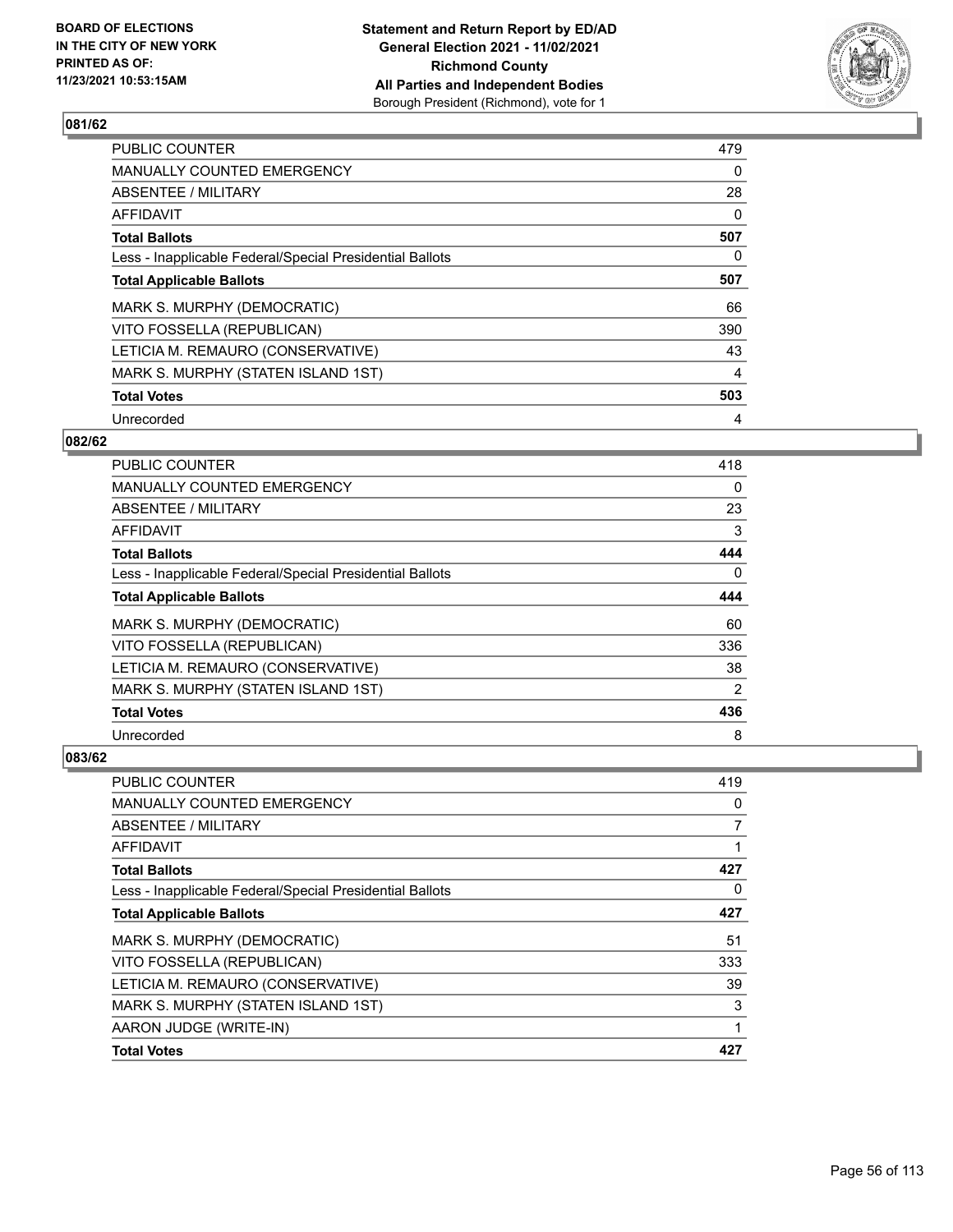

| <b>PUBLIC COUNTER</b>                                    | 477 |
|----------------------------------------------------------|-----|
| <b>MANUALLY COUNTED EMERGENCY</b>                        | 0   |
| ABSENTEE / MILITARY                                      | 21  |
| <b>AFFIDAVIT</b>                                         | 0   |
| <b>Total Ballots</b>                                     | 498 |
| Less - Inapplicable Federal/Special Presidential Ballots | 0   |
| <b>Total Applicable Ballots</b>                          | 498 |
| MARK S. MURPHY (DEMOCRATIC)                              | 59  |
| VITO FOSSELLA (REPUBLICAN)                               | 384 |
| LETICIA M. REMAURO (CONSERVATIVE)                        | 49  |
| MARK S. MURPHY (STATEN ISLAND 1ST)                       | 3   |
| <b>Total Votes</b>                                       | 495 |
| Unrecorded                                               | 3   |

#### **085/62**

| <b>PUBLIC COUNTER</b>                                    | 342 |
|----------------------------------------------------------|-----|
| MANUALLY COUNTED EMERGENCY                               | 0   |
| ABSENTEE / MILITARY                                      | 18  |
| AFFIDAVIT                                                |     |
| <b>Total Ballots</b>                                     | 361 |
| Less - Inapplicable Federal/Special Presidential Ballots | 0   |
| <b>Total Applicable Ballots</b>                          | 361 |
| MARK S. MURPHY (DEMOCRATIC)                              | 77  |
| VITO FOSSELLA (REPUBLICAN)                               | 257 |
| LETICIA M. REMAURO (CONSERVATIVE)                        | 23  |
| MARK S. MURPHY (STATEN ISLAND 1ST)                       | 2   |
| <b>Total Votes</b>                                       | 359 |
| Unrecorded                                               | 2   |

| PUBLIC COUNTER                                           | 389               |
|----------------------------------------------------------|-------------------|
| MANUALLY COUNTED EMERGENCY                               | 0                 |
| ABSENTEE / MILITARY                                      | $12 \overline{ }$ |
| AFFIDAVIT                                                | 0                 |
| <b>Total Ballots</b>                                     | 401               |
| Less - Inapplicable Federal/Special Presidential Ballots | 0                 |
| <b>Total Applicable Ballots</b>                          | 401               |
| MARK S. MURPHY (DEMOCRATIC)                              | 71                |
| VITO FOSSELLA (REPUBLICAN)                               | 262               |
| LETICIA M. REMAURO (CONSERVATIVE)                        | 54                |
| MARK S. MURPHY (STATEN ISLAND 1ST)                       | $\overline{7}$    |
| <b>Total Votes</b>                                       | 394               |
| Unrecorded                                               | 7                 |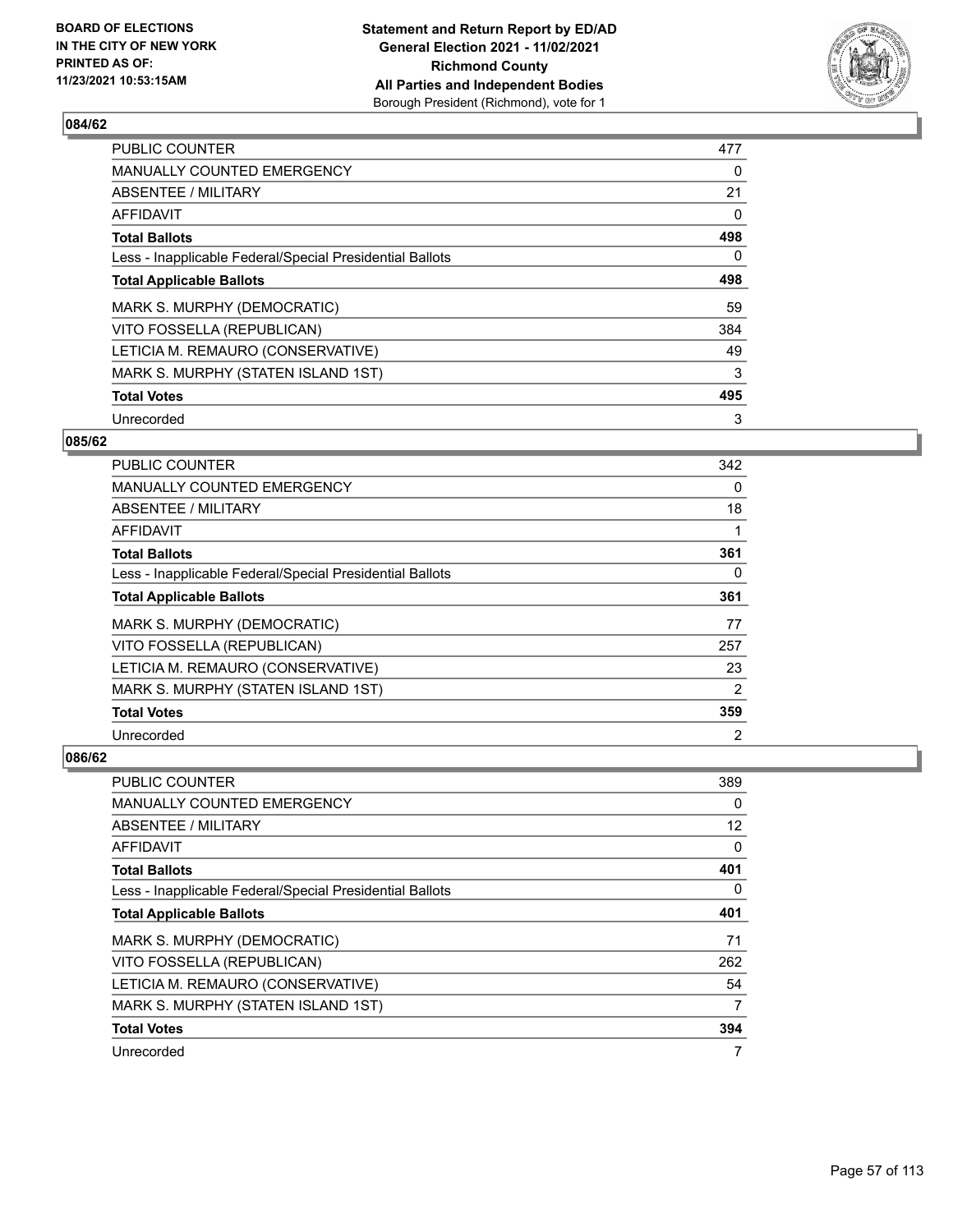

| <b>Total Votes</b>                                       | 0        |
|----------------------------------------------------------|----------|
| MARK S. MURPHY (STATEN ISLAND 1ST)                       | 0        |
| LETICIA M. REMAURO (CONSERVATIVE)                        | $\Omega$ |
| VITO FOSSELLA (REPUBLICAN)                               | $\Omega$ |
| MARK S. MURPHY (DEMOCRATIC)                              | $\Omega$ |
| <b>Total Applicable Ballots</b>                          | 0        |
| Less - Inapplicable Federal/Special Presidential Ballots | $\Omega$ |
| <b>Total Ballots</b>                                     | 0        |
| AFFIDAVIT                                                | $\Omega$ |
| ABSENTEE / MILITARY                                      | 0        |
| MANUALLY COUNTED EMERGENCY                               | 0        |
| PUBLIC COUNTER                                           | 0        |

| <b>PUBLIC COUNTER</b>                                    | 0 |
|----------------------------------------------------------|---|
| <b>MANUALLY COUNTED EMERGENCY</b>                        | 0 |
| ABSENTEE / MILITARY                                      | 0 |
| <b>AFFIDAVIT</b>                                         | 0 |
| <b>Total Ballots</b>                                     | 0 |
| Less - Inapplicable Federal/Special Presidential Ballots | 0 |
| <b>Total Applicable Ballots</b>                          | 0 |
| MARK S. MURPHY (DEMOCRATIC)                              | 0 |
| VITO FOSSELLA (REPUBLICAN)                               | 0 |
| LETICIA M. REMAURO (CONSERVATIVE)                        | 0 |
| MARK S. MURPHY (STATEN ISLAND 1ST)                       | 0 |
| <b>Total Votes</b>                                       | 0 |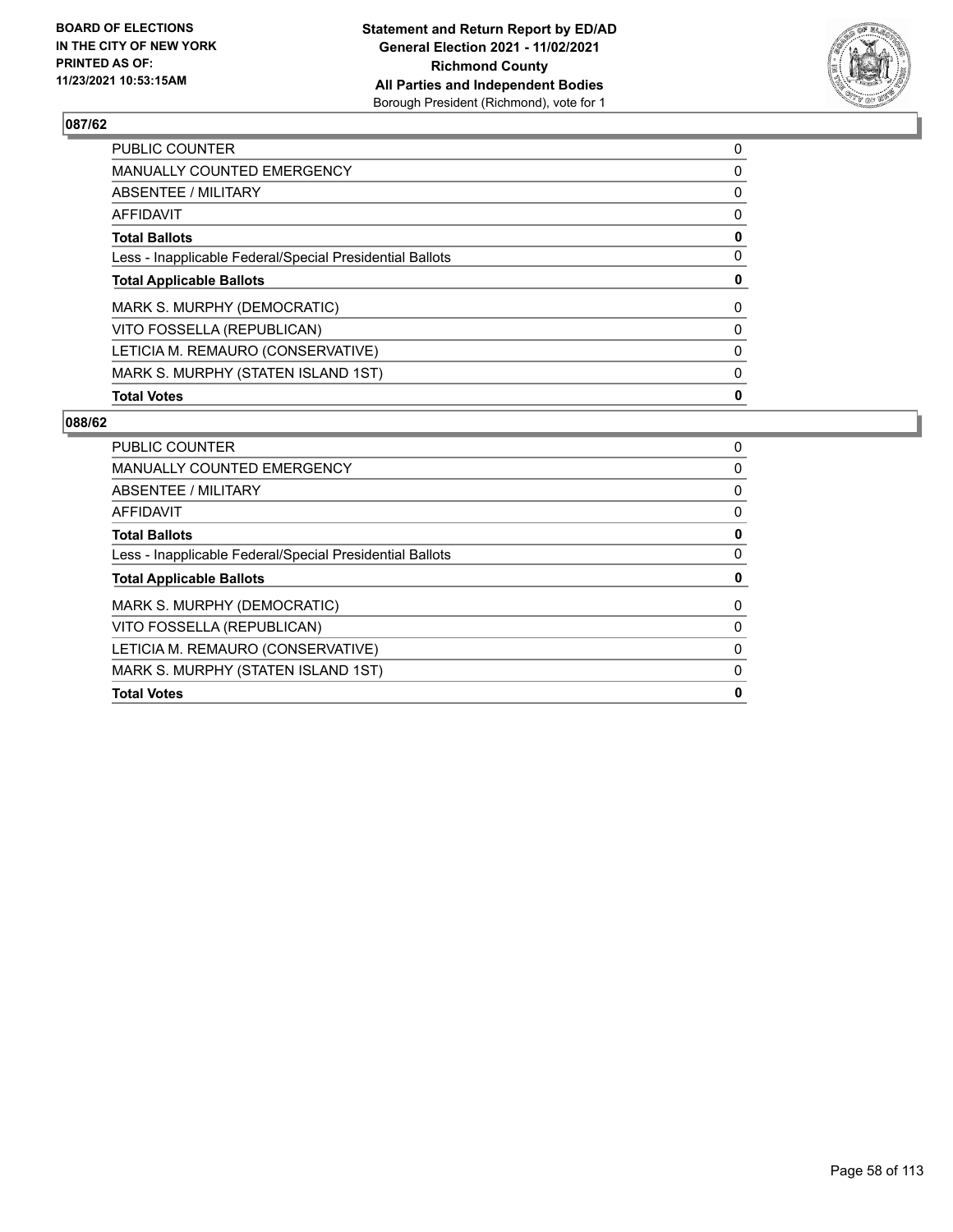

| <b>PUBLIC COUNTER</b>                                    | 409 |
|----------------------------------------------------------|-----|
| <b>MANUALLY COUNTED EMERGENCY</b>                        | 0   |
| ABSENTEE / MILITARY                                      | 20  |
| <b>AFFIDAVIT</b>                                         |     |
| <b>Total Ballots</b>                                     | 430 |
| Less - Inapplicable Federal/Special Presidential Ballots | 0   |
| <b>Total Applicable Ballots</b>                          | 430 |
| MARK S. MURPHY (DEMOCRATIC)                              | 97  |
| VITO FOSSELLA (REPUBLICAN)                               | 284 |
| LETICIA M. REMAURO (CONSERVATIVE)                        | 33  |
| MARK S. MURPHY (STATEN ISLAND 1ST)                       | 6   |
| UNATTRIBUTABLE WRITE-IN (WRITE-IN)                       | 1   |
| <b>Total Votes</b>                                       | 421 |
| Unrecorded                                               | 9   |

### **002/63**

| PUBLIC COUNTER                                           | 359      |
|----------------------------------------------------------|----------|
| <b>MANUALLY COUNTED EMERGENCY</b>                        | 0        |
| ABSENTEE / MILITARY                                      | 23       |
| AFFIDAVIT                                                | 0        |
| <b>Total Ballots</b>                                     | 382      |
| Less - Inapplicable Federal/Special Presidential Ballots | $\Omega$ |
| <b>Total Applicable Ballots</b>                          | 382      |
| MARK S. MURPHY (DEMOCRATIC)                              | 114      |
| VITO FOSSELLA (REPUBLICAN)                               | 221      |
| LETICIA M. REMAURO (CONSERVATIVE)                        | 26       |
| MARK S. MURPHY (STATEN ISLAND 1ST)                       | 12       |
| STEVEN MATTEO (WRITE-IN)                                 |          |
| <b>Total Votes</b>                                       | 374      |
| Unrecorded                                               | 8        |

| <b>PUBLIC COUNTER</b>                                    | 234 |
|----------------------------------------------------------|-----|
| <b>MANUALLY COUNTED EMERGENCY</b>                        | 0   |
| ABSENTEE / MILITARY                                      | 15  |
| AFFIDAVIT                                                | 2   |
| <b>Total Ballots</b>                                     | 251 |
| Less - Inapplicable Federal/Special Presidential Ballots | 0   |
| <b>Total Applicable Ballots</b>                          | 251 |
| MARK S. MURPHY (DEMOCRATIC)                              | 81  |
| VITO FOSSELLA (REPUBLICAN)                               | 134 |
| LETICIA M. REMAURO (CONSERVATIVE)                        | 28  |
| MARK S. MURPHY (STATEN ISLAND 1ST)                       | 5   |
| <b>Total Votes</b>                                       | 248 |
| Unrecorded                                               | 3   |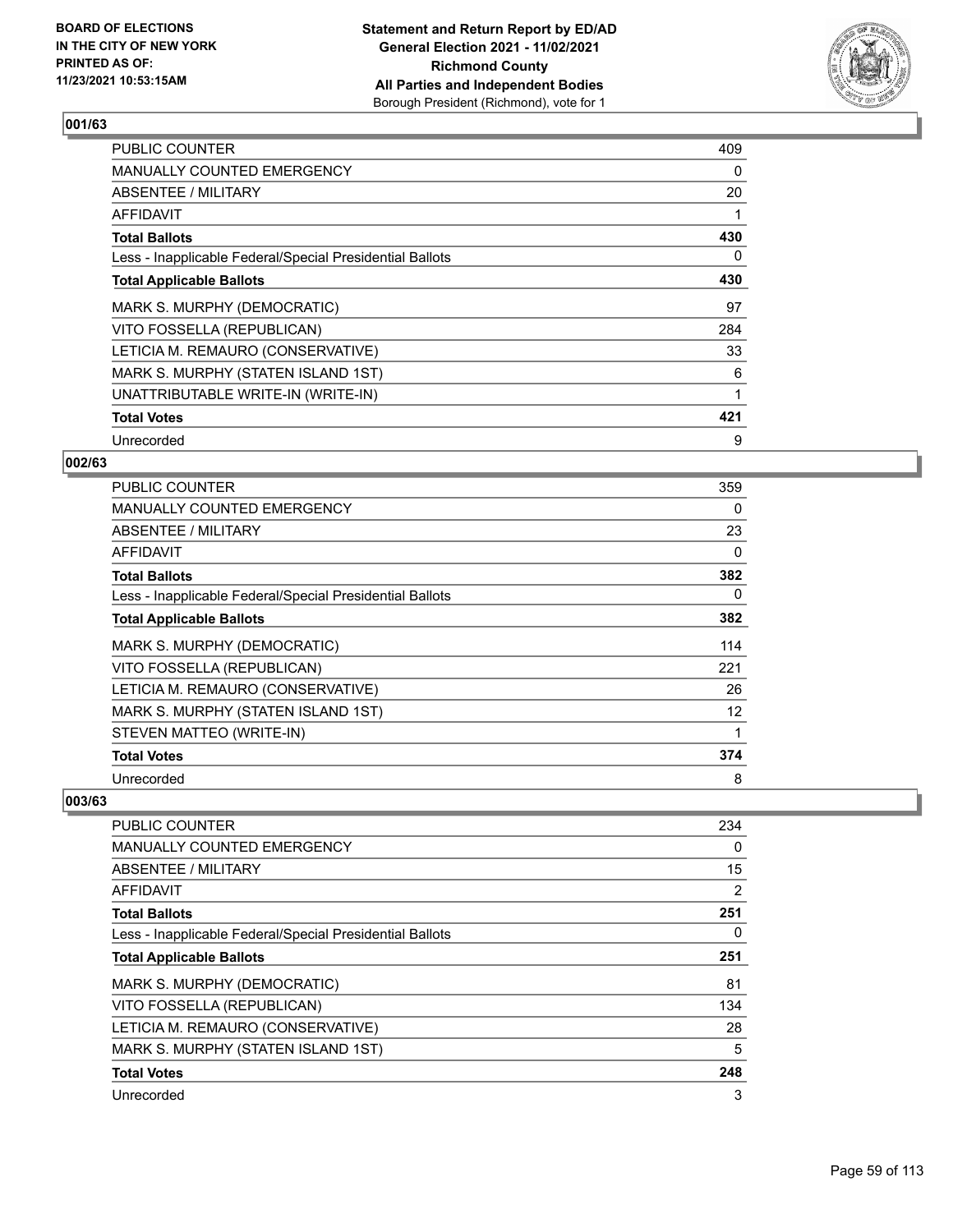

| <b>PUBLIC COUNTER</b>                                    | 399 |
|----------------------------------------------------------|-----|
| <b>MANUALLY COUNTED EMERGENCY</b>                        | 0   |
| ABSENTEE / MILITARY                                      | 42  |
| AFFIDAVIT                                                | 2   |
| <b>Total Ballots</b>                                     | 443 |
| Less - Inapplicable Federal/Special Presidential Ballots | 0   |
| <b>Total Applicable Ballots</b>                          | 443 |
| MARK S. MURPHY (DEMOCRATIC)                              | 85  |
| VITO FOSSELLA (REPUBLICAN)                               | 297 |
| LETICIA M. REMAURO (CONSERVATIVE)                        | 45  |
| MARK S. MURPHY (STATEN ISLAND 1ST)                       | 8   |
| RICHARD CISAK (WRITE-IN)                                 | 2   |
| <b>Total Votes</b>                                       | 437 |
| Unrecorded                                               | 6   |

### **005/63**

| PUBLIC COUNTER                                           | 362      |
|----------------------------------------------------------|----------|
| MANUALLY COUNTED EMERGENCY                               | 0        |
| ABSENTEE / MILITARY                                      | 17       |
| AFFIDAVIT                                                | 1        |
| <b>Total Ballots</b>                                     | 380      |
| Less - Inapplicable Federal/Special Presidential Ballots | $\Omega$ |
| <b>Total Applicable Ballots</b>                          | 380      |
| MARK S. MURPHY (DEMOCRATIC)                              | 76       |
| VITO FOSSELLA (REPUBLICAN)                               | 276      |
| LETICIA M. REMAURO (CONSERVATIVE)                        | 22       |
| MARK S. MURPHY (STATEN ISLAND 1ST)                       | 2        |
| <b>Total Votes</b>                                       | 376      |
| Unrecorded                                               | 4        |

| <b>PUBLIC COUNTER</b>                                    | 338            |
|----------------------------------------------------------|----------------|
| <b>MANUALLY COUNTED EMERGENCY</b>                        | 0              |
| ABSENTEE / MILITARY                                      | 20             |
| AFFIDAVIT                                                | 0              |
| <b>Total Ballots</b>                                     | 358            |
| Less - Inapplicable Federal/Special Presidential Ballots | 0              |
| <b>Total Applicable Ballots</b>                          | 358            |
| MARK S. MURPHY (DEMOCRATIC)                              | 86             |
| VITO FOSSELLA (REPUBLICAN)                               | 240            |
| LETICIA M. REMAURO (CONSERVATIVE)                        | 24             |
| MARK S. MURPHY (STATEN ISLAND 1ST)                       | 3              |
| CESAR A. VARGAS (WRITE-IN)                               | $\overline{2}$ |
| STEVEN MATTEO (WRITE-IN)                                 | 1              |
| <b>Total Votes</b>                                       | 356            |
| Unrecorded                                               | $\overline{2}$ |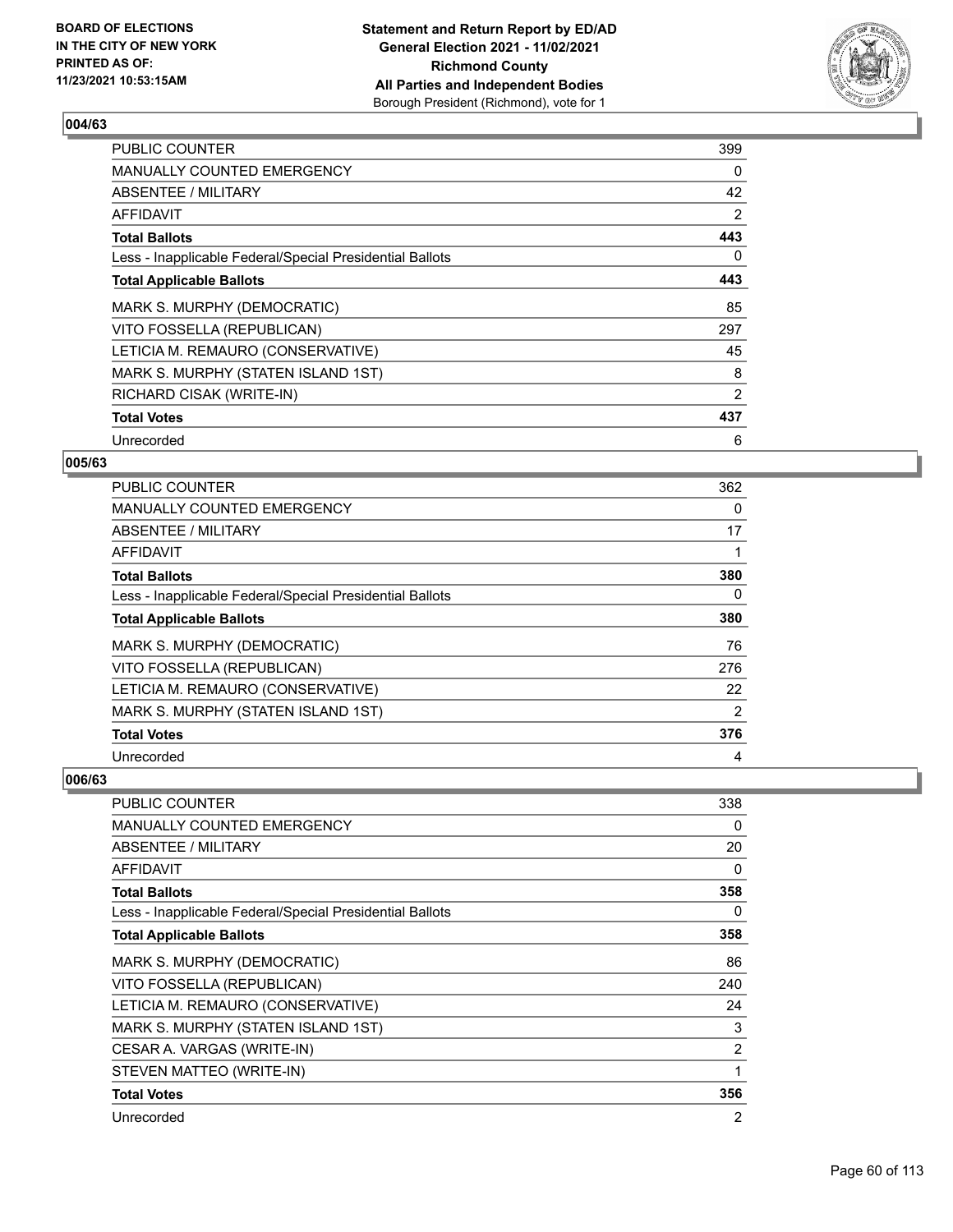

| <b>PUBLIC COUNTER</b>                                    | 270 |
|----------------------------------------------------------|-----|
| <b>MANUALLY COUNTED EMERGENCY</b>                        | 0   |
| ABSENTEE / MILITARY                                      | 11  |
| AFFIDAVIT                                                |     |
| <b>Total Ballots</b>                                     | 282 |
| Less - Inapplicable Federal/Special Presidential Ballots | 0   |
| <b>Total Applicable Ballots</b>                          | 282 |
| MARK S. MURPHY (DEMOCRATIC)                              | 107 |
| VITO FOSSELLA (REPUBLICAN)                               | 146 |
| LETICIA M. REMAURO (CONSERVATIVE)                        | 22  |
| MARK S. MURPHY (STATEN ISLAND 1ST)                       | 4   |
| SOUSKE SEGARA (WRITE-IN)                                 | 1   |
| <b>Total Votes</b>                                       | 280 |
| Unrecorded                                               | 2   |

### **008/63**

| PUBLIC COUNTER                                           | 350      |
|----------------------------------------------------------|----------|
| <b>MANUALLY COUNTED EMERGENCY</b>                        | $\Omega$ |
| ABSENTEE / MILITARY                                      | 17       |
| AFFIDAVIT                                                |          |
| <b>Total Ballots</b>                                     | 368      |
| Less - Inapplicable Federal/Special Presidential Ballots | 0        |
| <b>Total Applicable Ballots</b>                          | 368      |
| MARK S. MURPHY (DEMOCRATIC)                              | 96       |
| VITO FOSSELLA (REPUBLICAN)                               | 230      |
| LETICIA M. REMAURO (CONSERVATIVE)                        | 33       |
| MARK S. MURPHY (STATEN ISLAND 1ST)                       | 3        |
| <b>Total Votes</b>                                       | 362      |
| Unrecorded                                               | 6        |

| PUBLIC COUNTER                                           | 30       |
|----------------------------------------------------------|----------|
| <b>MANUALLY COUNTED EMERGENCY</b>                        | 0        |
| ABSENTEE / MILITARY                                      | 4        |
| AFFIDAVIT                                                | $\Omega$ |
| <b>Total Ballots</b>                                     | 34       |
| Less - Inapplicable Federal/Special Presidential Ballots | $\Omega$ |
| <b>Total Applicable Ballots</b>                          | 34       |
| MARK S. MURPHY (DEMOCRATIC)                              | 9        |
| VITO FOSSELLA (REPUBLICAN)                               | 23       |
| LETICIA M. REMAURO (CONSERVATIVE)                        | 2        |
| MARK S. MURPHY (STATEN ISLAND 1ST)                       | $\Omega$ |
| <b>Total Votes</b>                                       | 34       |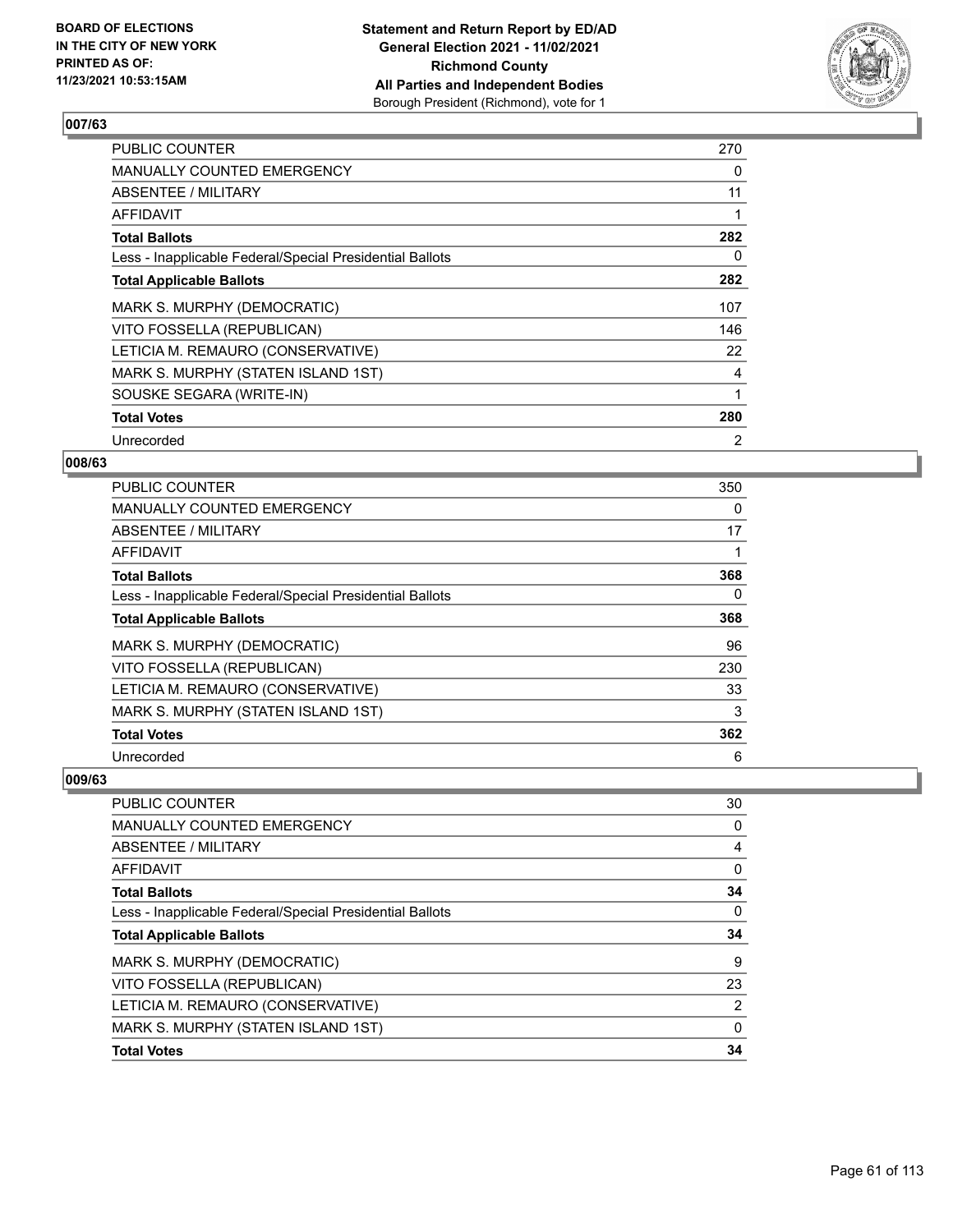

| <b>PUBLIC COUNTER</b>                                    | 167           |
|----------------------------------------------------------|---------------|
| <b>MANUALLY COUNTED EMERGENCY</b>                        | 0             |
| ABSENTEE / MILITARY                                      | 19            |
| AFFIDAVIT                                                | $\Omega$      |
| <b>Total Ballots</b>                                     | 186           |
| Less - Inapplicable Federal/Special Presidential Ballots | 0             |
| <b>Total Applicable Ballots</b>                          | 186           |
| MARK S. MURPHY (DEMOCRATIC)                              | 104           |
| VITO FOSSELLA (REPUBLICAN)                               | 65            |
| LETICIA M. REMAURO (CONSERVATIVE)                        | 14            |
| MARK S. MURPHY (STATEN ISLAND 1ST)                       | 1             |
| <b>Total Votes</b>                                       | 184           |
| Unrecorded                                               | $\mathcal{P}$ |

## **011/63**

| <b>PUBLIC COUNTER</b>                                    | 269      |
|----------------------------------------------------------|----------|
| <b>MANUALLY COUNTED EMERGENCY</b>                        | 0        |
| ABSENTEE / MILITARY                                      | 27       |
| AFFIDAVIT                                                | 0        |
| <b>Total Ballots</b>                                     | 296      |
| Less - Inapplicable Federal/Special Presidential Ballots | $\Omega$ |
| <b>Total Applicable Ballots</b>                          | 296      |
| MARK S. MURPHY (DEMOCRATIC)                              | 107      |
| VITO FOSSELLA (REPUBLICAN)                               | 156      |
| LETICIA M. REMAURO (CONSERVATIVE)                        | 24       |
| MARK S. MURPHY (STATEN ISLAND 1ST)                       | 6        |
| <b>Total Votes</b>                                       | 293      |
| Unrecorded                                               | 3        |

| PUBLIC COUNTER                                           | 258 |
|----------------------------------------------------------|-----|
| <b>MANUALLY COUNTED EMERGENCY</b>                        | 0   |
| <b>ABSENTEE / MILITARY</b>                               | 20  |
| AFFIDAVIT                                                | 0   |
| <b>Total Ballots</b>                                     | 278 |
| Less - Inapplicable Federal/Special Presidential Ballots | 0   |
| <b>Total Applicable Ballots</b>                          | 278 |
| MARK S. MURPHY (DEMOCRATIC)                              | 94  |
| VITO FOSSELLA (REPUBLICAN)                               | 158 |
| LETICIA M. REMAURO (CONSERVATIVE)                        | 14  |
| MARK S. MURPHY (STATEN ISLAND 1ST)                       | 3   |
| STEVEN SYPA (WRITE-IN)                                   | 1   |
| UNATTRIBUTABLE WRITE-IN (WRITE-IN)                       | 1   |
| <b>Total Votes</b>                                       | 271 |
| Unrecorded                                               | 7   |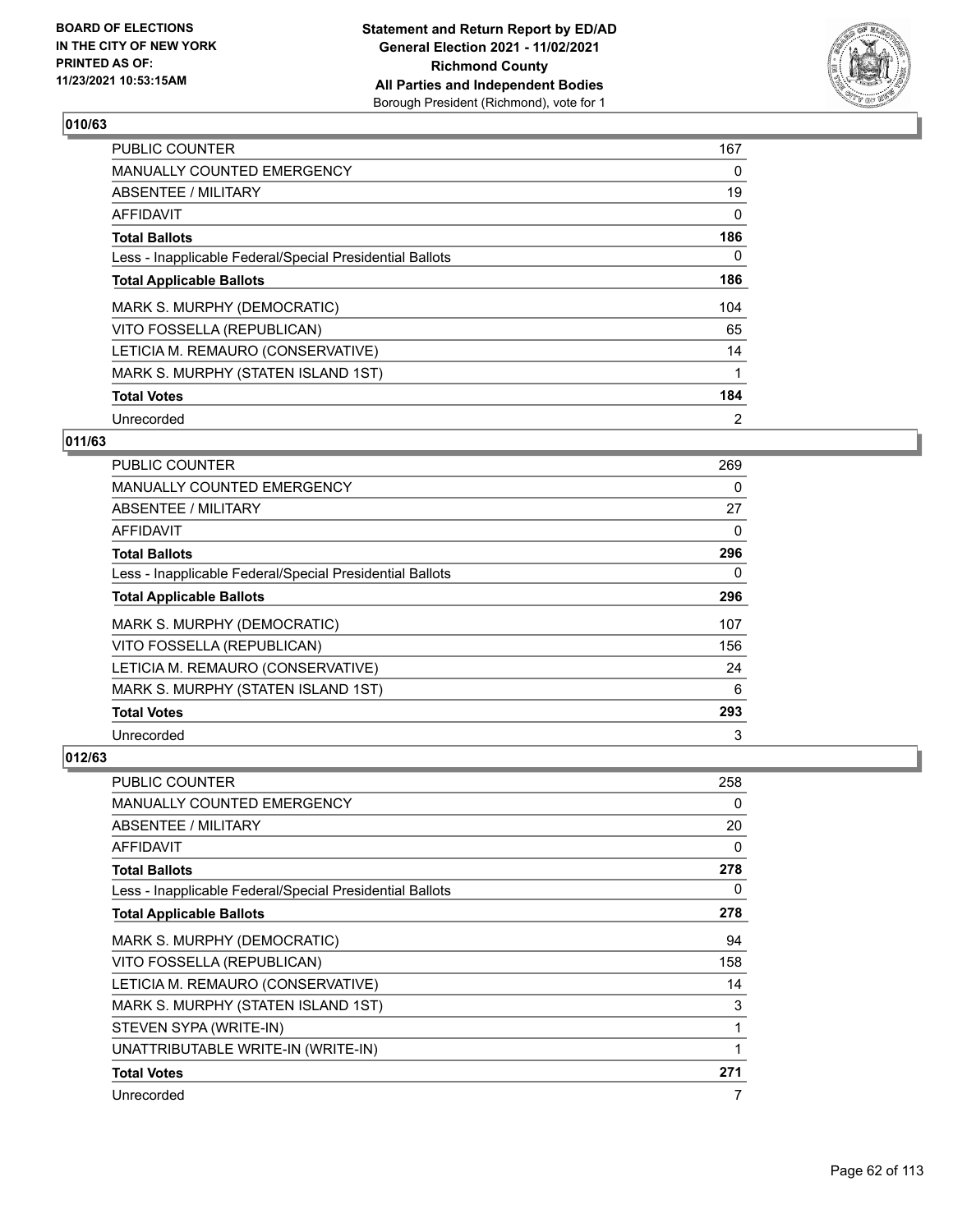

| <b>PUBLIC COUNTER</b>                                    | 284 |
|----------------------------------------------------------|-----|
| <b>MANUALLY COUNTED EMERGENCY</b>                        | 0   |
| ABSENTEE / MILITARY                                      | 30  |
| AFFIDAVIT                                                | 3   |
| <b>Total Ballots</b>                                     | 317 |
| Less - Inapplicable Federal/Special Presidential Ballots | 0   |
| <b>Total Applicable Ballots</b>                          | 317 |
| MARK S. MURPHY (DEMOCRATIC)                              | 135 |
| VITO FOSSELLA (REPUBLICAN)                               | 154 |
| LETICIA M. REMAURO (CONSERVATIVE)                        | 15  |
| MARK S. MURPHY (STATEN ISLAND 1ST)                       | 4   |
| <b>Total Votes</b>                                       | 308 |
| Unrecorded                                               | 9   |

### **014/63**

| <b>PUBLIC COUNTER</b>                                    | 290 |
|----------------------------------------------------------|-----|
| MANUALLY COUNTED EMERGENCY                               | 0   |
| ABSENTEE / MILITARY                                      | 13  |
| <b>AFFIDAVIT</b>                                         | 1   |
| <b>Total Ballots</b>                                     | 304 |
| Less - Inapplicable Federal/Special Presidential Ballots | 0   |
| <b>Total Applicable Ballots</b>                          | 304 |
| MARK S. MURPHY (DEMOCRATIC)                              | 101 |
| VITO FOSSELLA (REPUBLICAN)                               | 175 |
| LETICIA M. REMAURO (CONSERVATIVE)                        | 19  |
| MARK S. MURPHY (STATEN ISLAND 1ST)                       | 2   |
| CHRISTOPHER L. BUDNICKI (WRITE-IN)                       | 2   |
| <b>Total Votes</b>                                       | 299 |
| Unrecorded                                               | 5   |

| PUBLIC COUNTER                                           | 303 |
|----------------------------------------------------------|-----|
| <b>MANUALLY COUNTED EMERGENCY</b>                        | 0   |
| ABSENTEE / MILITARY                                      | 20  |
| AFFIDAVIT                                                | 0   |
| <b>Total Ballots</b>                                     | 323 |
| Less - Inapplicable Federal/Special Presidential Ballots | 0   |
| <b>Total Applicable Ballots</b>                          | 323 |
| MARK S. MURPHY (DEMOCRATIC)                              | 109 |
| VITO FOSSELLA (REPUBLICAN)                               | 190 |
| LETICIA M. REMAURO (CONSERVATIVE)                        | 12  |
| MARK S. MURPHY (STATEN ISLAND 1ST)                       | 4   |
| CESAR A. VARGAS (WRITE-IN)                               |     |
| UNCOUNTED WRITE-IN PER STATUTE (WRITE-IN)                |     |
| <b>Total Votes</b>                                       | 317 |
| Unrecorded                                               | 6   |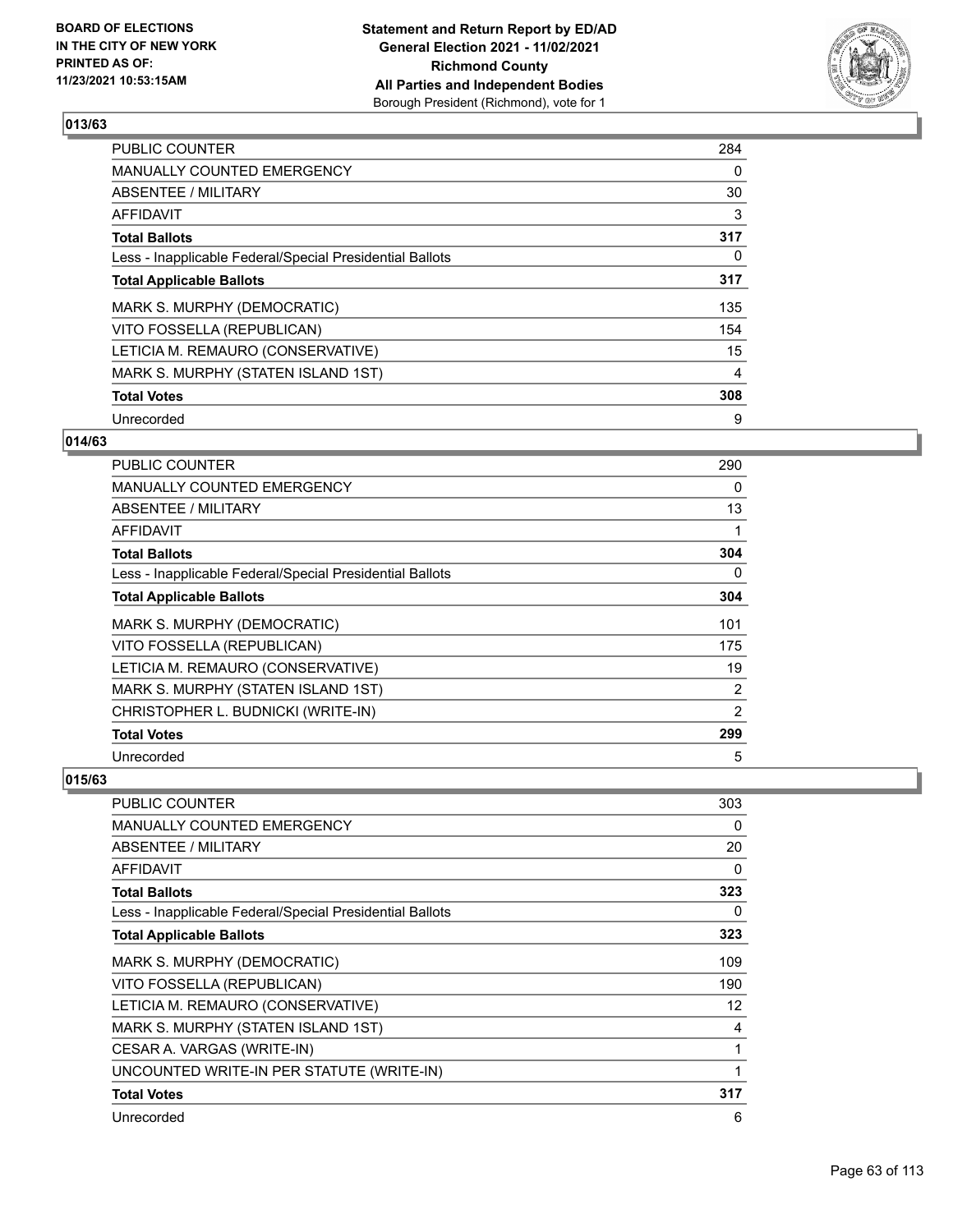

| <b>PUBLIC COUNTER</b>                                    | 221 |
|----------------------------------------------------------|-----|
| <b>MANUALLY COUNTED EMERGENCY</b>                        | 0   |
| ABSENTEE / MILITARY                                      | 6   |
| AFFIDAVIT                                                | 1   |
| <b>Total Ballots</b>                                     | 228 |
| Less - Inapplicable Federal/Special Presidential Ballots | 0   |
| <b>Total Applicable Ballots</b>                          | 228 |
| MARK S. MURPHY (DEMOCRATIC)                              | 70  |
| VITO FOSSELLA (REPUBLICAN)                               | 136 |
| LETICIA M. REMAURO (CONSERVATIVE)                        | 14  |
| MARK S. MURPHY (STATEN ISLAND 1ST)                       | 3   |
| STEVEN MATTEO (WRITE-IN)                                 | 1   |
| <b>Total Votes</b>                                       | 224 |
| Unrecorded                                               | 4   |

### **017/63**

| PUBLIC COUNTER                                           | 122            |
|----------------------------------------------------------|----------------|
| MANUALLY COUNTED EMERGENCY                               | 0              |
| ABSENTEE / MILITARY                                      | 10             |
| AFFIDAVIT                                                | 0              |
| <b>Total Ballots</b>                                     | 132            |
| Less - Inapplicable Federal/Special Presidential Ballots | $\Omega$       |
| <b>Total Applicable Ballots</b>                          | 132            |
| MARK S. MURPHY (DEMOCRATIC)                              | 57             |
| VITO FOSSELLA (REPUBLICAN)                               | 59             |
| LETICIA M. REMAURO (CONSERVATIVE)                        | 7              |
| MARK S. MURPHY (STATEN ISLAND 1ST)                       | 7              |
| <b>Total Votes</b>                                       | 130            |
| Unrecorded                                               | $\overline{2}$ |

| <b>PUBLIC COUNTER</b>                                    | 448 |
|----------------------------------------------------------|-----|
| <b>MANUALLY COUNTED EMERGENCY</b>                        | 0   |
| ABSENTEE / MILITARY                                      | 15  |
| <b>AFFIDAVIT</b>                                         | 2   |
| <b>Total Ballots</b>                                     | 465 |
| Less - Inapplicable Federal/Special Presidential Ballots | 0   |
| <b>Total Applicable Ballots</b>                          | 465 |
| MARK S. MURPHY (DEMOCRATIC)                              | 90  |
| VITO FOSSELLA (REPUBLICAN)                               | 333 |
| LETICIA M. REMAURO (CONSERVATIVE)                        | 29  |
| MARK S. MURPHY (STATEN ISLAND 1ST)                       | 4   |
| STEVEN MATTEO (WRITE-IN)                                 | 1   |
| <b>Total Votes</b>                                       | 457 |
| Unrecorded                                               | 8   |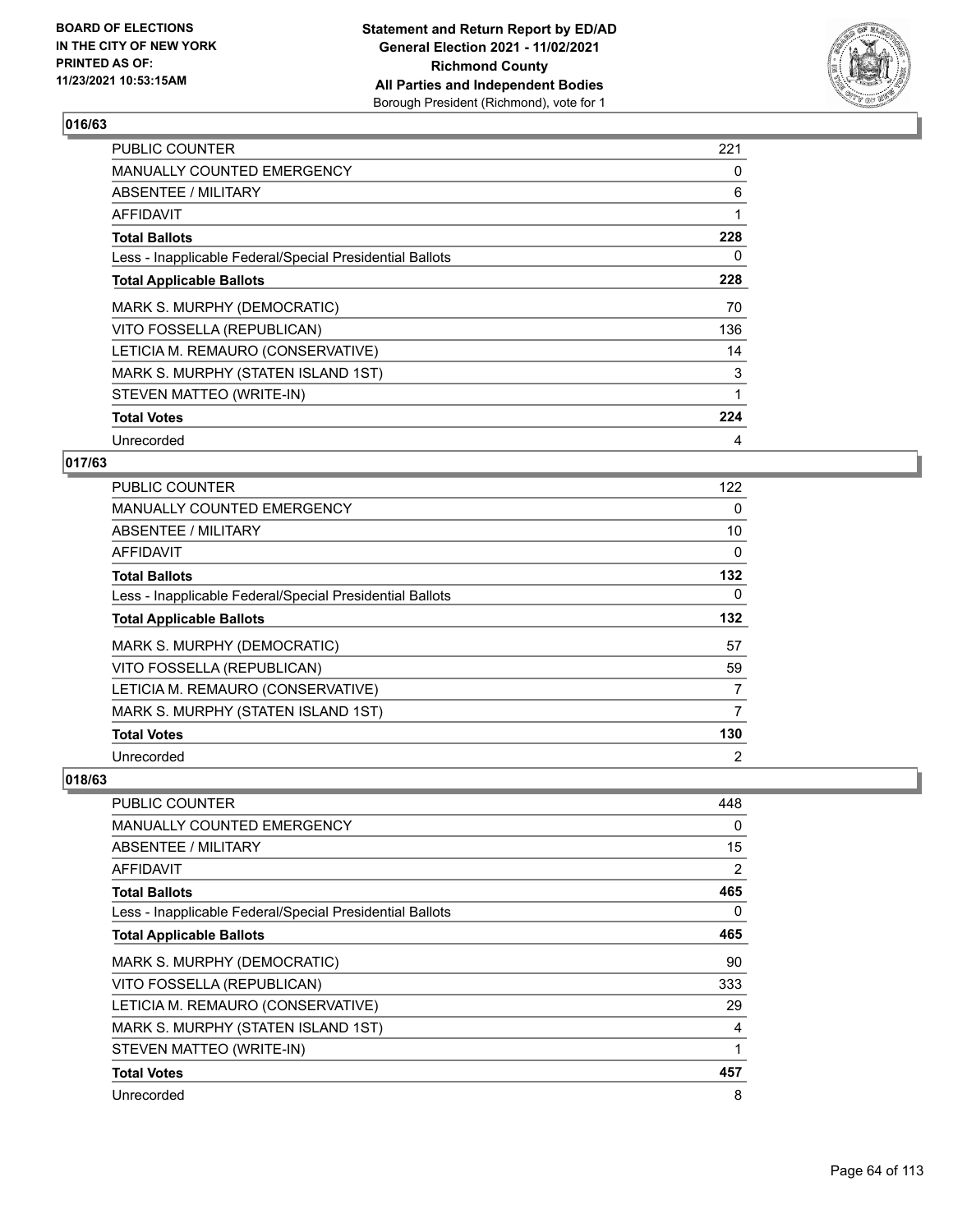

| <b>PUBLIC COUNTER</b>                                    | 252            |
|----------------------------------------------------------|----------------|
| MANUALLY COUNTED EMERGENCY                               | 0              |
| ABSENTEE / MILITARY                                      | 5              |
| AFFIDAVIT                                                | $\overline{2}$ |
| <b>Total Ballots</b>                                     | 259            |
| Less - Inapplicable Federal/Special Presidential Ballots | 0              |
| <b>Total Applicable Ballots</b>                          | 259            |
| MARK S. MURPHY (DEMOCRATIC)                              | 54             |
| VITO FOSSELLA (REPUBLICAN)                               | 169            |
| LETICIA M. REMAURO (CONSERVATIVE)                        | 26             |
| MARK S. MURPHY (STATEN ISLAND 1ST)                       | 8              |
| <b>Total Votes</b>                                       | 257            |
| Unrecorded                                               | $\overline{2}$ |

## **020/63**

| PUBLIC COUNTER                                           | 241 |
|----------------------------------------------------------|-----|
| <b>MANUALLY COUNTED EMERGENCY</b>                        | 0   |
| ABSENTEE / MILITARY                                      | 39  |
| AFFIDAVIT                                                | 0   |
| <b>Total Ballots</b>                                     | 280 |
| Less - Inapplicable Federal/Special Presidential Ballots | 0   |
| <b>Total Applicable Ballots</b>                          | 280 |
| MARK S. MURPHY (DEMOCRATIC)                              | 86  |
| VITO FOSSELLA (REPUBLICAN)                               | 165 |
| LETICIA M. REMAURO (CONSERVATIVE)                        | 17  |
| MARK S. MURPHY (STATEN ISLAND 1ST)                       | 3   |
| <b>Total Votes</b>                                       | 271 |
| Unrecorded                                               | 9   |

| PUBLIC COUNTER                                           | 294 |
|----------------------------------------------------------|-----|
| MANUALLY COUNTED EMERGENCY                               | 0   |
| ABSENTEE / MILITARY                                      | 24  |
| AFFIDAVIT                                                | 1   |
| <b>Total Ballots</b>                                     | 319 |
| Less - Inapplicable Federal/Special Presidential Ballots | 0   |
| <b>Total Applicable Ballots</b>                          | 319 |
| MARK S. MURPHY (DEMOCRATIC)                              | 84  |
| VITO FOSSELLA (REPUBLICAN)                               | 206 |
| LETICIA M. REMAURO (CONSERVATIVE)                        | 22  |
| MARK S. MURPHY (STATEN ISLAND 1ST)                       | 1   |
| ANTHONY AYALA (WRITE-IN)                                 | 1   |
| <b>Total Votes</b>                                       | 314 |
| Unrecorded                                               | 5   |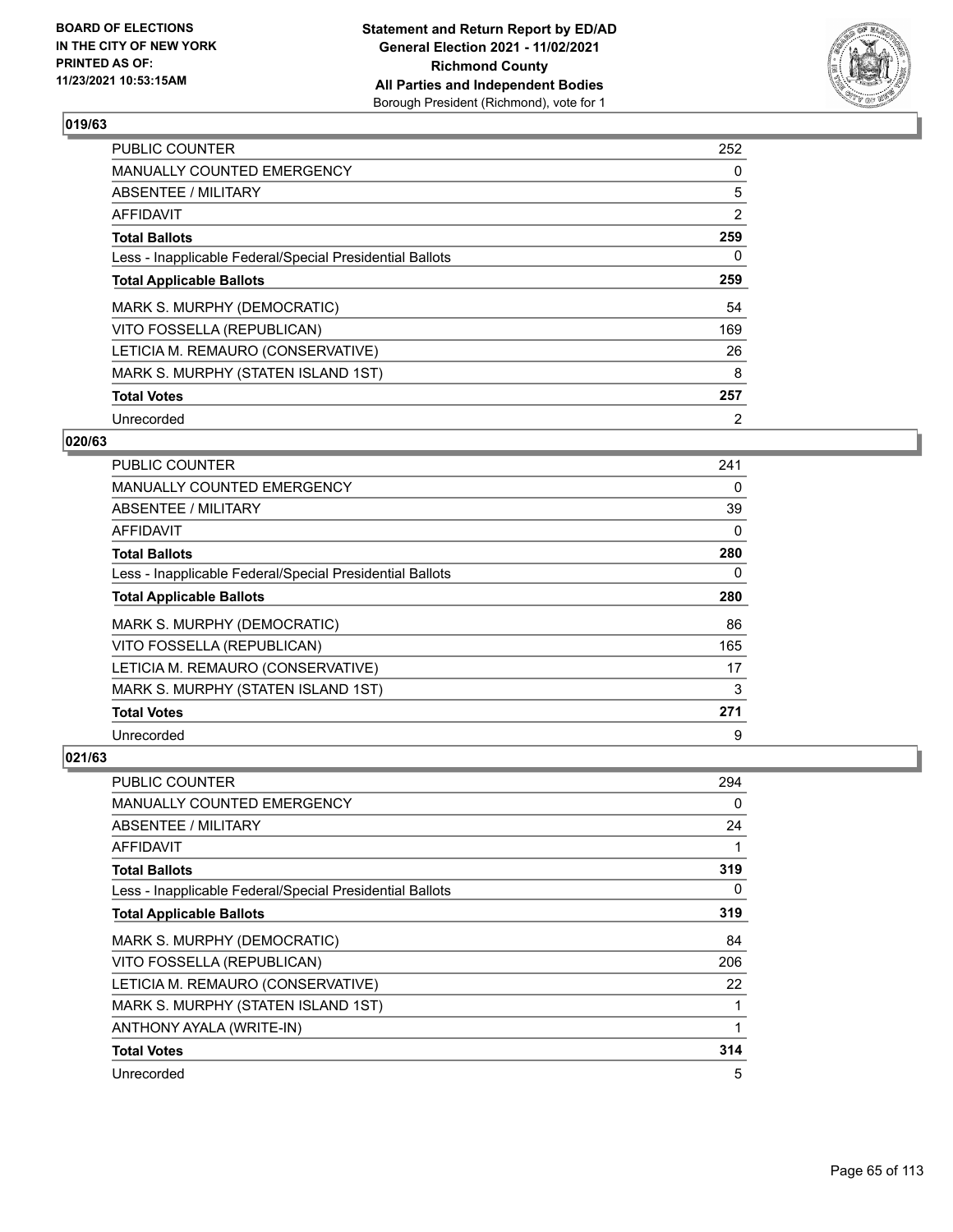

| <b>PUBLIC COUNTER</b>                                    | 321 |
|----------------------------------------------------------|-----|
| <b>MANUALLY COUNTED EMERGENCY</b>                        | 0   |
| ABSENTEE / MILITARY                                      | 10  |
| AFFIDAVIT                                                | 2   |
| <b>Total Ballots</b>                                     | 333 |
| Less - Inapplicable Federal/Special Presidential Ballots | 0   |
| <b>Total Applicable Ballots</b>                          | 333 |
| MARK S. MURPHY (DEMOCRATIC)                              | 87  |
| VITO FOSSELLA (REPUBLICAN)                               | 205 |
| LETICIA M. REMAURO (CONSERVATIVE)                        | 33  |
| MARK S. MURPHY (STATEN ISLAND 1ST)                       | 5   |
| STEVEN MATTEO (WRITE-IN)                                 | 1   |
| <b>Total Votes</b>                                       | 331 |
| Unrecorded                                               | 2   |

### **023/63**

| PUBLIC COUNTER                                           | 282            |
|----------------------------------------------------------|----------------|
| <b>MANUALLY COUNTED EMERGENCY</b>                        | 0              |
| ABSENTEE / MILITARY                                      | 7              |
| AFFIDAVIT                                                | 1              |
| <b>Total Ballots</b>                                     | 290            |
| Less - Inapplicable Federal/Special Presidential Ballots | $\Omega$       |
| <b>Total Applicable Ballots</b>                          | 290            |
| MARK S. MURPHY (DEMOCRATIC)                              | 97             |
| VITO FOSSELLA (REPUBLICAN)                               | 175            |
| LETICIA M. REMAURO (CONSERVATIVE)                        | 11             |
| MARK S. MURPHY (STATEN ISLAND 1ST)                       | 5              |
| <b>Total Votes</b>                                       | 288            |
| Unrecorded                                               | $\overline{2}$ |

| PUBLIC COUNTER                                           | 337 |
|----------------------------------------------------------|-----|
| <b>MANUALLY COUNTED EMERGENCY</b>                        | 0   |
| ABSENTEE / MILITARY                                      | 16  |
| AFFIDAVIT                                                |     |
| <b>Total Ballots</b>                                     | 354 |
| Less - Inapplicable Federal/Special Presidential Ballots | 0   |
| <b>Total Applicable Ballots</b>                          | 354 |
| MARK S. MURPHY (DEMOCRATIC)                              | 132 |
| VITO FOSSELLA (REPUBLICAN)                               | 196 |
| LETICIA M. REMAURO (CONSERVATIVE)                        | 13  |
| MARK S. MURPHY (STATEN ISLAND 1ST)                       | 9   |
| JOHN PEREZ (WRITE-IN)                                    | 1   |
| <b>Total Votes</b>                                       | 351 |
| Unrecorded                                               | 3   |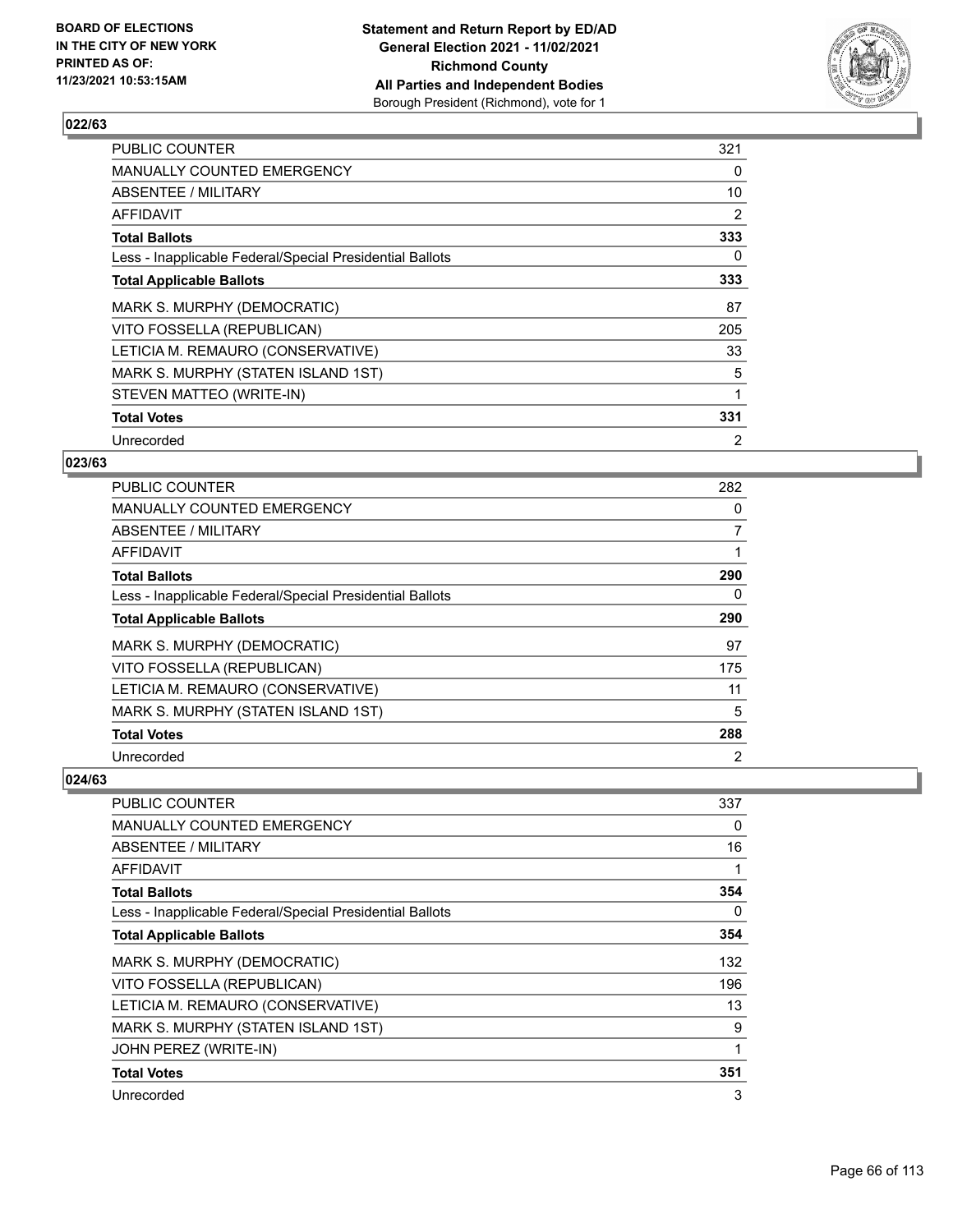

| <b>PUBLIC COUNTER</b>                                    | 267 |
|----------------------------------------------------------|-----|
| <b>MANUALLY COUNTED EMERGENCY</b>                        | 0   |
| ABSENTEE / MILITARY                                      | 6   |
| <b>AFFIDAVIT</b>                                         |     |
| <b>Total Ballots</b>                                     | 274 |
| Less - Inapplicable Federal/Special Presidential Ballots | 0   |
| <b>Total Applicable Ballots</b>                          | 274 |
| MARK S. MURPHY (DEMOCRATIC)                              | 96  |
| VITO FOSSELLA (REPUBLICAN)                               | 160 |
| LETICIA M. REMAURO (CONSERVATIVE)                        | 11  |
| MARK S. MURPHY (STATEN ISLAND 1ST)                       | 4   |
| <b>Total Votes</b>                                       | 271 |
| Unrecorded                                               | 3   |

### **026/63**

| <b>PUBLIC COUNTER</b>                                    | 334 |
|----------------------------------------------------------|-----|
| <b>MANUALLY COUNTED EMERGENCY</b>                        | 0   |
| ABSENTEE / MILITARY                                      | 15  |
| AFFIDAVIT                                                |     |
| <b>Total Ballots</b>                                     | 350 |
| Less - Inapplicable Federal/Special Presidential Ballots | 0   |
| <b>Total Applicable Ballots</b>                          | 350 |
| MARK S. MURPHY (DEMOCRATIC)                              | 113 |
| VITO FOSSELLA (REPUBLICAN)                               | 216 |
| LETICIA M. REMAURO (CONSERVATIVE)                        | 12  |
| MARK S. MURPHY (STATEN ISLAND 1ST)                       | 6   |
| <b>Total Votes</b>                                       | 347 |
| Unrecorded                                               | 3   |

| PUBLIC COUNTER                                           | 318 |
|----------------------------------------------------------|-----|
| <b>MANUALLY COUNTED EMERGENCY</b>                        | 0   |
| ABSENTEE / MILITARY                                      | 26  |
| AFFIDAVIT                                                | 1   |
| <b>Total Ballots</b>                                     | 345 |
| Less - Inapplicable Federal/Special Presidential Ballots | 0   |
| <b>Total Applicable Ballots</b>                          | 345 |
| MARK S. MURPHY (DEMOCRATIC)                              | 87  |
| VITO FOSSELLA (REPUBLICAN)                               | 218 |
| LETICIA M. REMAURO (CONSERVATIVE)                        | 31  |
| MARK S. MURPHY (STATEN ISLAND 1ST)                       | 2   |
| <b>Total Votes</b>                                       | 338 |
| Unrecorded                                               | 7   |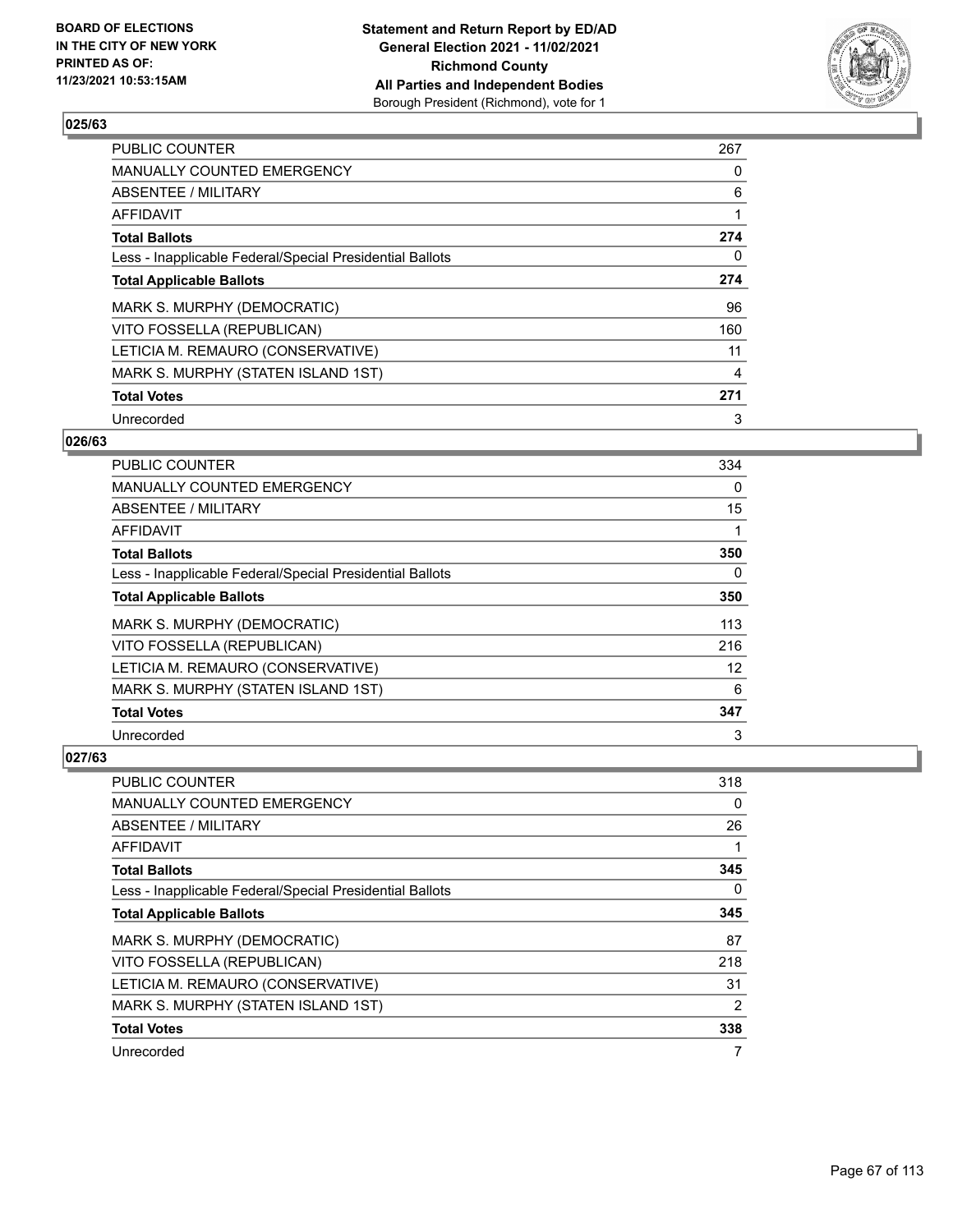

| <b>PUBLIC COUNTER</b>                                    | 281 |
|----------------------------------------------------------|-----|
| MANUALLY COUNTED EMERGENCY                               | 0   |
| <b>ABSENTEE / MILITARY</b>                               | 9   |
| AFFIDAVIT                                                |     |
| <b>Total Ballots</b>                                     | 291 |
| Less - Inapplicable Federal/Special Presidential Ballots | 0   |
| <b>Total Applicable Ballots</b>                          | 291 |
| MARK S. MURPHY (DEMOCRATIC)                              | 63  |
| VITO FOSSELLA (REPUBLICAN)                               | 191 |
| LETICIA M. REMAURO (CONSERVATIVE)                        | 27  |
| MARK S. MURPHY (STATEN ISLAND 1ST)                       | 6   |
| <b>Total Votes</b>                                       | 287 |
| Unrecorded                                               | 4   |

## **029/63**

| <b>PUBLIC COUNTER</b>                                    | 347      |
|----------------------------------------------------------|----------|
| MANUALLY COUNTED EMERGENCY                               | $\Omega$ |
| ABSENTEE / MILITARY                                      | 11       |
| AFFIDAVIT                                                | 2        |
| <b>Total Ballots</b>                                     | 360      |
| Less - Inapplicable Federal/Special Presidential Ballots | 0        |
| <b>Total Applicable Ballots</b>                          | 360      |
| MARK S. MURPHY (DEMOCRATIC)                              | 88       |
| VITO FOSSELLA (REPUBLICAN)                               | 243      |
| LETICIA M. REMAURO (CONSERVATIVE)                        | 21       |
| MARK S. MURPHY (STATEN ISLAND 1ST)                       | 5        |
| <b>Total Votes</b>                                       | 357      |
| Unrecorded                                               | 3        |

| PUBLIC COUNTER                                           | 307 |
|----------------------------------------------------------|-----|
| <b>MANUALLY COUNTED EMERGENCY</b>                        | 0   |
| ABSENTEE / MILITARY                                      | 11  |
| AFFIDAVIT                                                | 1   |
| <b>Total Ballots</b>                                     | 319 |
| Less - Inapplicable Federal/Special Presidential Ballots | 0   |
| <b>Total Applicable Ballots</b>                          | 319 |
| MARK S. MURPHY (DEMOCRATIC)                              | 101 |
| VITO FOSSELLA (REPUBLICAN)                               | 189 |
| LETICIA M. REMAURO (CONSERVATIVE)                        | 20  |
| MARK S. MURPHY (STATEN ISLAND 1ST)                       | 5   |
| STEVEN MATTEO (WRITE-IN)                                 | 1   |
| <b>Total Votes</b>                                       | 316 |
| Unrecorded                                               | 3   |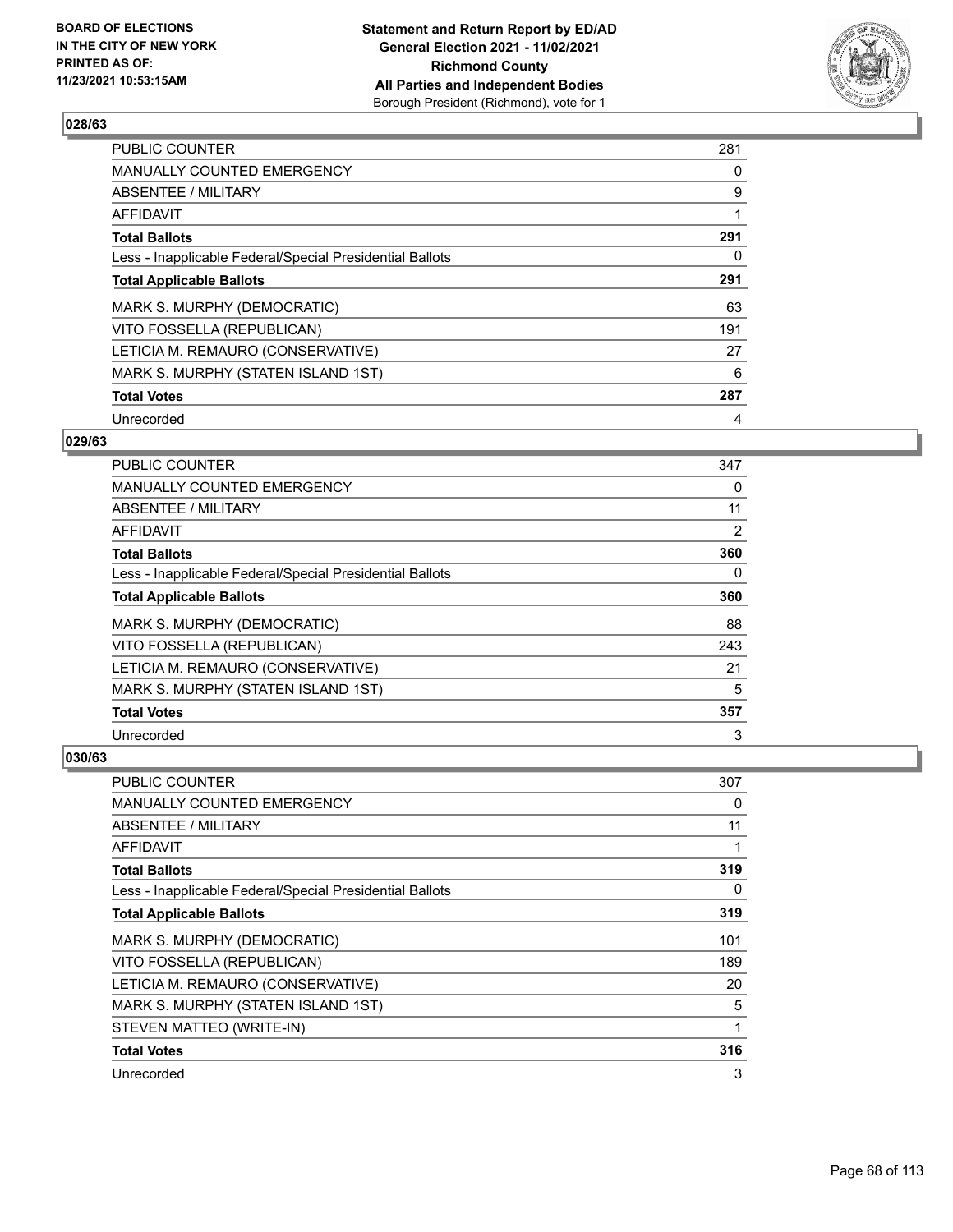

| <b>PUBLIC COUNTER</b>                                    | 320      |
|----------------------------------------------------------|----------|
| <b>MANUALLY COUNTED EMERGENCY</b>                        | $\Omega$ |
| ABSENTEE / MILITARY                                      | 25       |
| AFFIDAVIT                                                |          |
| <b>Total Ballots</b>                                     | 346      |
| Less - Inapplicable Federal/Special Presidential Ballots | 0        |
| <b>Total Applicable Ballots</b>                          | 346      |
| MARK S. MURPHY (DEMOCRATIC)                              | 120      |
| VITO FOSSELLA (REPUBLICAN)                               | 190      |
| LETICIA M. REMAURO (CONSERVATIVE)                        | 22       |
| MARK S. MURPHY (STATEN ISLAND 1ST)                       | 8        |
| CESAR A. VARGAS (WRITE-IN)                               | 1        |
| STEVEN MATTEO (WRITE-IN)                                 | 1        |
| <b>Total Votes</b>                                       | 342      |
| Unrecorded                                               | 4        |

#### **032/63**

| PUBLIC COUNTER                                           | 368 |
|----------------------------------------------------------|-----|
| <b>MANUALLY COUNTED EMERGENCY</b>                        | 0   |
| ABSENTEE / MILITARY                                      | 18  |
| AFFIDAVIT                                                | 0   |
| <b>Total Ballots</b>                                     | 386 |
| Less - Inapplicable Federal/Special Presidential Ballots | 0   |
| <b>Total Applicable Ballots</b>                          | 386 |
| MARK S. MURPHY (DEMOCRATIC)                              | 128 |
| VITO FOSSELLA (REPUBLICAN)                               | 212 |
| LETICIA M. REMAURO (CONSERVATIVE)                        | 37  |
| MARK S. MURPHY (STATEN ISLAND 1ST)                       | 5   |
| JADEN MCNEIL (WRITE-IN)                                  | 1   |
| <b>Total Votes</b>                                       | 383 |
| Unrecorded                                               | 3   |

| PUBLIC COUNTER                                           | 454 |
|----------------------------------------------------------|-----|
| <b>MANUALLY COUNTED EMERGENCY</b>                        | 0   |
| ABSENTEE / MILITARY                                      | 14  |
| <b>AFFIDAVIT</b>                                         | 2   |
| <b>Total Ballots</b>                                     | 470 |
| Less - Inapplicable Federal/Special Presidential Ballots | 0   |
| <b>Total Applicable Ballots</b>                          | 470 |
| MARK S. MURPHY (DEMOCRATIC)                              | 126 |
| VITO FOSSELLA (REPUBLICAN)                               | 311 |
| LETICIA M. REMAURO (CONSERVATIVE)                        | 24  |
| MARK S. MURPHY (STATEN ISLAND 1ST)                       | 8   |
| <b>Total Votes</b>                                       | 469 |
| Unrecorded                                               | 1   |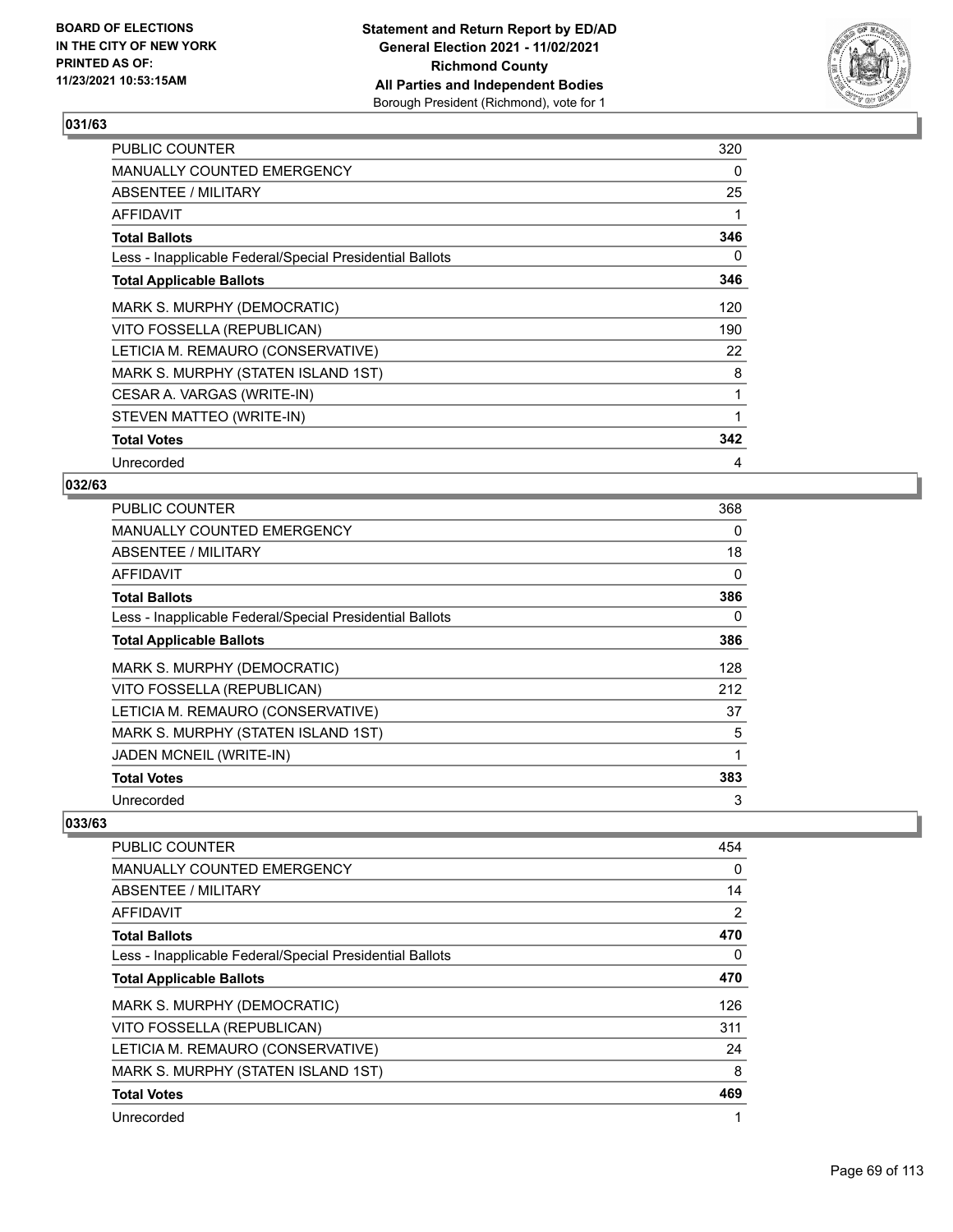

| <b>PUBLIC COUNTER</b>                                    | 397 |
|----------------------------------------------------------|-----|
| MANUALLY COUNTED EMERGENCY                               | 0   |
| <b>ABSENTEE / MILITARY</b>                               | 16  |
| AFFIDAVIT                                                | 0   |
| <b>Total Ballots</b>                                     | 413 |
| Less - Inapplicable Federal/Special Presidential Ballots | 0   |
| <b>Total Applicable Ballots</b>                          | 413 |
| MARK S. MURPHY (DEMOCRATIC)                              | 91  |
| VITO FOSSELLA (REPUBLICAN)                               | 274 |
| LETICIA M. REMAURO (CONSERVATIVE)                        | 38  |
| MARK S. MURPHY (STATEN ISLAND 1ST)                       | 6   |
| <b>Total Votes</b>                                       | 409 |
| Unrecorded                                               | 4   |

### **035/63**

| <b>PUBLIC COUNTER</b>                                    | 461      |
|----------------------------------------------------------|----------|
| MANUALLY COUNTED EMERGENCY                               | $\Omega$ |
| ABSENTEE / MILITARY                                      | 17       |
| AFFIDAVIT                                                | 2        |
| <b>Total Ballots</b>                                     | 480      |
| Less - Inapplicable Federal/Special Presidential Ballots | $\Omega$ |
| <b>Total Applicable Ballots</b>                          | 480      |
| MARK S. MURPHY (DEMOCRATIC)                              | 141      |
| VITO FOSSELLA (REPUBLICAN)                               | 272      |
| LETICIA M. REMAURO (CONSERVATIVE)                        | 54       |
| MARK S. MURPHY (STATEN ISLAND 1ST)                       | 6        |
| <b>Total Votes</b>                                       | 473      |
| Unrecorded                                               | 7        |

| PUBLIC COUNTER                                           | 415 |
|----------------------------------------------------------|-----|
| <b>MANUALLY COUNTED EMERGENCY</b>                        | 0   |
| <b>ABSENTEE / MILITARY</b>                               | 17  |
| AFFIDAVIT                                                | 2   |
| <b>Total Ballots</b>                                     | 434 |
| Less - Inapplicable Federal/Special Presidential Ballots | 0   |
| <b>Total Applicable Ballots</b>                          | 434 |
| MARK S. MURPHY (DEMOCRATIC)                              | 159 |
| VITO FOSSELLA (REPUBLICAN)                               | 213 |
| LETICIA M. REMAURO (CONSERVATIVE)                        | 41  |
| MARK S. MURPHY (STATEN ISLAND 1ST)                       | 12  |
| JAMES S. ODDO (WRITE-IN)                                 | 1   |
| STEVEN MATTEO (WRITE-IN)                                 | 3   |
| <b>Total Votes</b>                                       | 429 |
| Unrecorded                                               | 5   |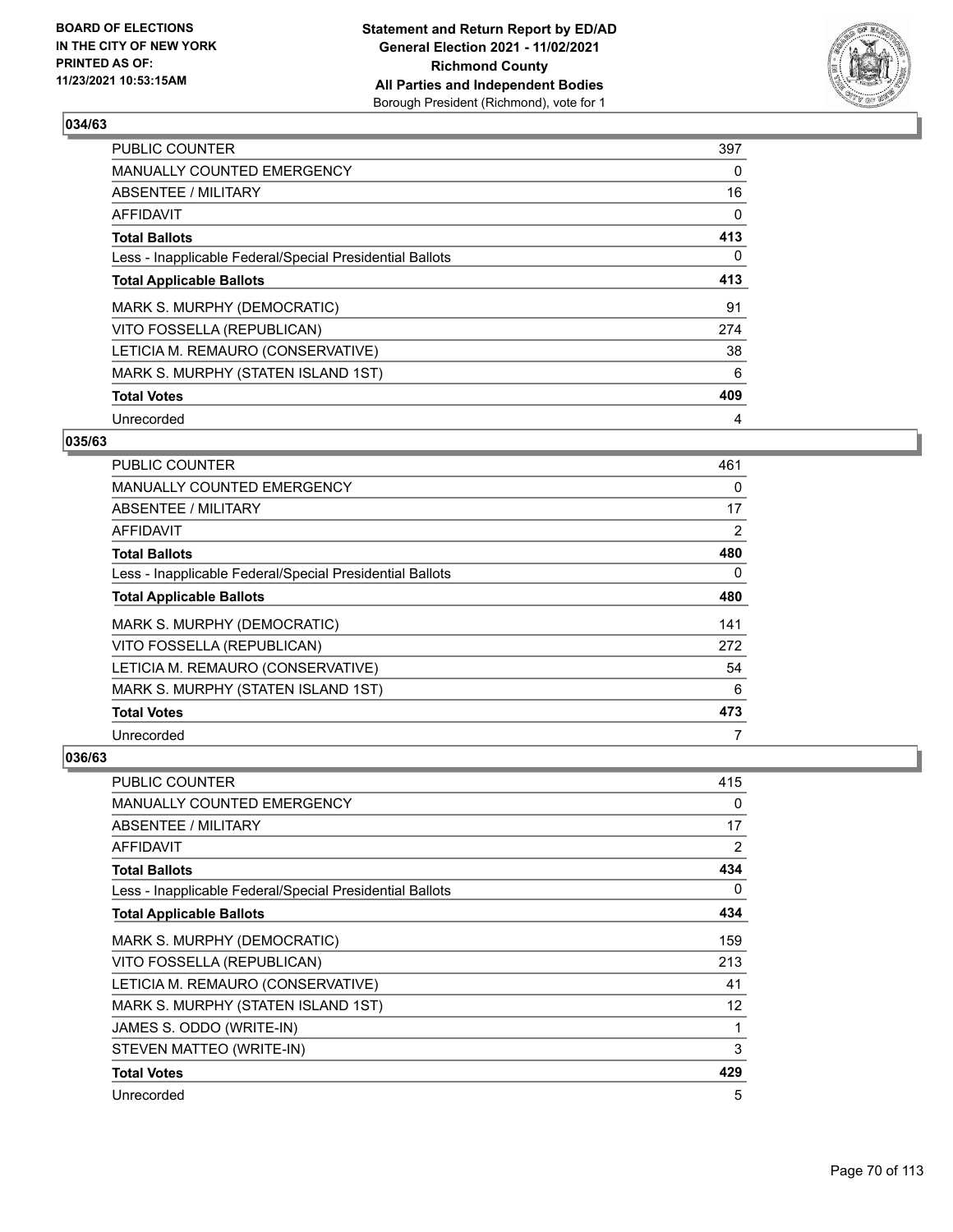

| <b>PUBLIC COUNTER</b>                                    | 287 |
|----------------------------------------------------------|-----|
| <b>MANUALLY COUNTED EMERGENCY</b>                        | 0   |
| ABSENTEE / MILITARY                                      | 16  |
| AFFIDAVIT                                                |     |
| <b>Total Ballots</b>                                     | 304 |
| Less - Inapplicable Federal/Special Presidential Ballots | 0   |
| <b>Total Applicable Ballots</b>                          | 304 |
| MARK S. MURPHY (DEMOCRATIC)                              | 150 |
| VITO FOSSELLA (REPUBLICAN)                               | 130 |
| LETICIA M. REMAURO (CONSERVATIVE)                        | 14  |
| MARK S. MURPHY (STATEN ISLAND 1ST)                       | 4   |
| <b>Total Votes</b>                                       | 298 |
| Unrecorded                                               | 6   |

### **038/63**

| PUBLIC COUNTER                                           | 279      |
|----------------------------------------------------------|----------|
| <b>MANUALLY COUNTED EMERGENCY</b>                        | $\Omega$ |
| ABSENTEE / MILITARY                                      | 19       |
| AFFIDAVIT                                                |          |
| <b>Total Ballots</b>                                     | 299      |
| Less - Inapplicable Federal/Special Presidential Ballots | 0        |
| <b>Total Applicable Ballots</b>                          | 299      |
| MARK S. MURPHY (DEMOCRATIC)                              | 182      |
| VITO FOSSELLA (REPUBLICAN)                               | 89       |
| LETICIA M. REMAURO (CONSERVATIVE)                        | 15       |
| MARK S. MURPHY (STATEN ISLAND 1ST)                       | 6        |
| <b>Total Votes</b>                                       | 292      |
| Unrecorded                                               |          |

| PUBLIC COUNTER                                           | 189      |
|----------------------------------------------------------|----------|
| <b>MANUALLY COUNTED EMERGENCY</b>                        | 0        |
| ABSENTEE / MILITARY                                      | 7        |
| AFFIDAVIT                                                |          |
| <b>Total Ballots</b>                                     | 197      |
| Less - Inapplicable Federal/Special Presidential Ballots | $\Omega$ |
| <b>Total Applicable Ballots</b>                          | 197      |
| MARK S. MURPHY (DEMOCRATIC)                              | 130      |
| VITO FOSSELLA (REPUBLICAN)                               | 58       |
| LETICIA M. REMAURO (CONSERVATIVE)                        | 7        |
| MARK S. MURPHY (STATEN ISLAND 1ST)                       | $\Omega$ |
| <b>Total Votes</b>                                       | 195      |
| Unrecorded                                               | 2        |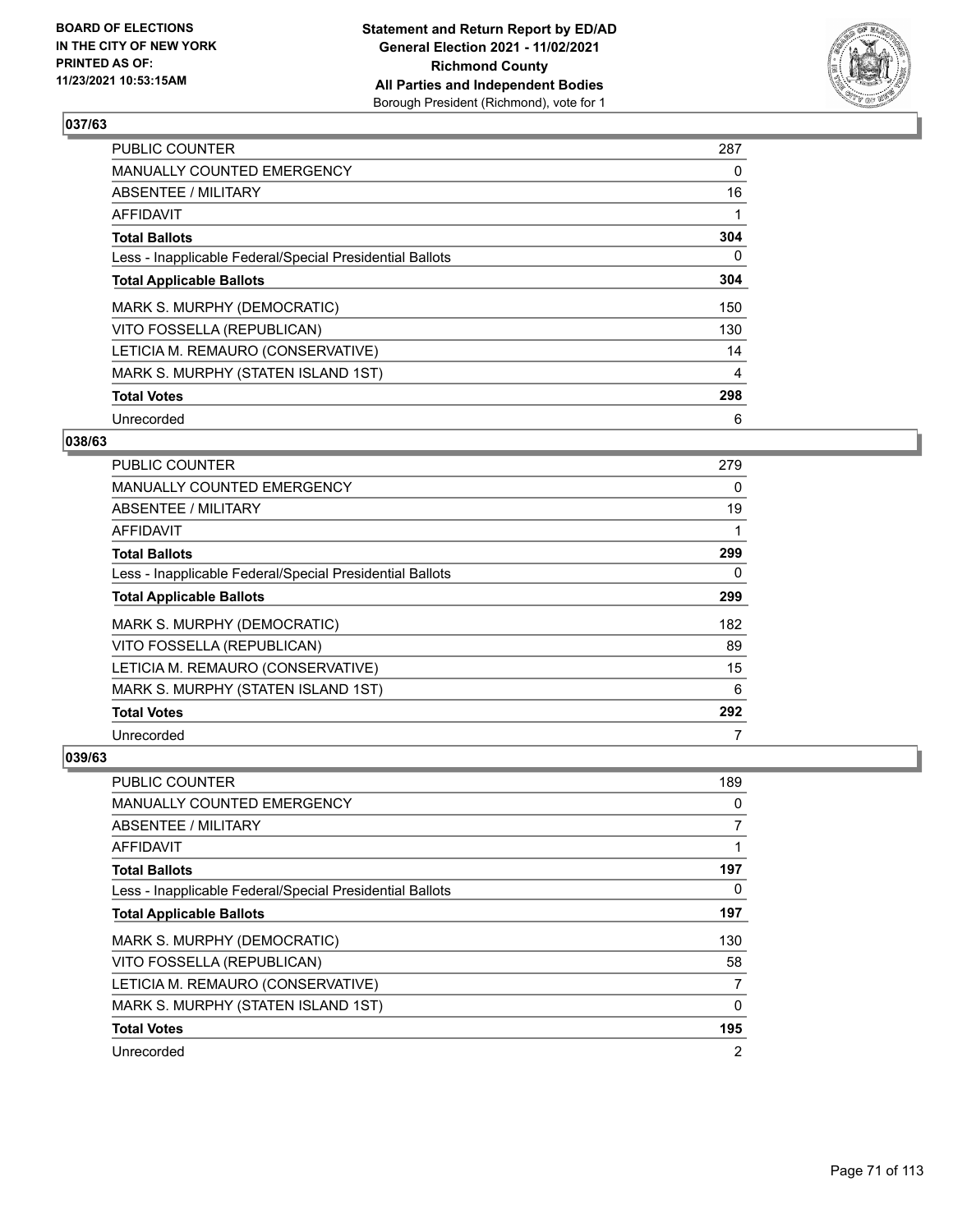

| <b>PUBLIC COUNTER</b>                                    | 158 |
|----------------------------------------------------------|-----|
| MANUALLY COUNTED EMERGENCY                               | 0   |
| ABSENTEE / MILITARY                                      | 7   |
| AFFIDAVIT                                                | 0   |
| <b>Total Ballots</b>                                     | 165 |
| Less - Inapplicable Federal/Special Presidential Ballots | 0   |
| <b>Total Applicable Ballots</b>                          | 165 |
| MARK S. MURPHY (DEMOCRATIC)                              | 105 |
| VITO FOSSELLA (REPUBLICAN)                               | 49  |
| LETICIA M. REMAURO (CONSERVATIVE)                        | 5   |
| MARK S. MURPHY (STATEN ISLAND 1ST)                       | 1   |
| <b>Total Votes</b>                                       | 160 |
| Unrecorded                                               | 5   |

### **041/63**

| <b>PUBLIC COUNTER</b>                                    | 109 |
|----------------------------------------------------------|-----|
| MANUALLY COUNTED EMERGENCY                               | 0   |
| ABSENTEE / MILITARY                                      | 11  |
| <b>AFFIDAVIT</b>                                         | 1   |
| <b>Total Ballots</b>                                     | 121 |
| Less - Inapplicable Federal/Special Presidential Ballots | 0   |
| <b>Total Applicable Ballots</b>                          | 121 |
| MARK S. MURPHY (DEMOCRATIC)                              | 95  |
| VITO FOSSELLA (REPUBLICAN)                               | 9   |
| LETICIA M. REMAURO (CONSERVATIVE)                        | 6   |
| MARK S. MURPHY (STATEN ISLAND 1ST)                       | 3   |
| <b>JOSEPH CHRISTIAN (WRITE-IN)</b>                       | 1   |
| <b>Total Votes</b>                                       | 114 |
| Unrecorded                                               | 7   |

| <b>PUBLIC COUNTER</b>                                    | 131      |
|----------------------------------------------------------|----------|
| MANUALLY COUNTED EMERGENCY                               | $\Omega$ |
| ABSENTEE / MILITARY                                      | 9        |
| AFFIDAVIT                                                |          |
| <b>Total Ballots</b>                                     | 141      |
| Less - Inapplicable Federal/Special Presidential Ballots | $\Omega$ |
| <b>Total Applicable Ballots</b>                          | 141      |
| MARK S. MURPHY (DEMOCRATIC)                              | 119      |
| VITO FOSSELLA (REPUBLICAN)                               | 9        |
| LETICIA M. REMAURO (CONSERVATIVE)                        | 3        |
| MARK S. MURPHY (STATEN ISLAND 1ST)                       | 5        |
| <b>Total Votes</b>                                       | 136      |
| Unrecorded                                               | 5        |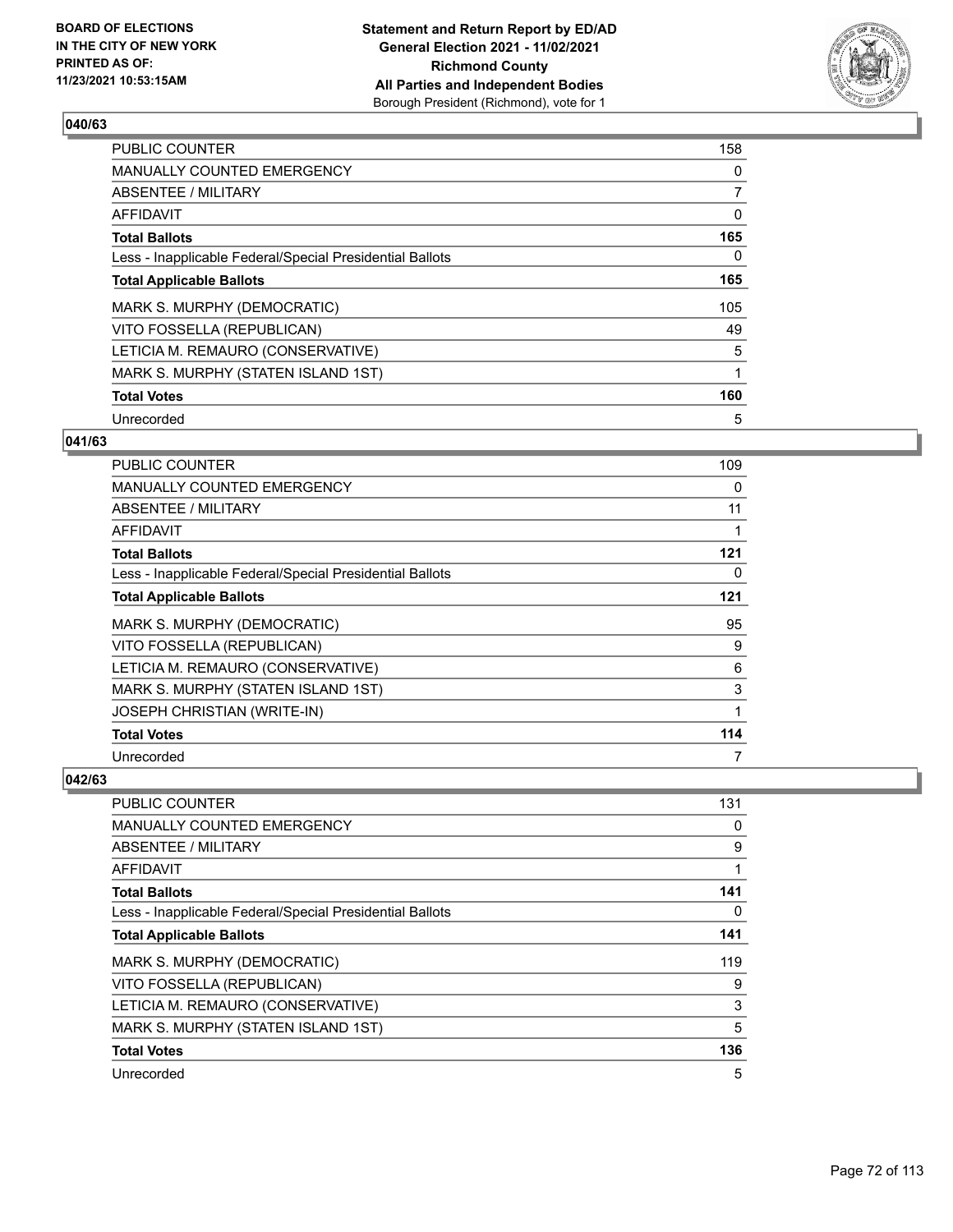

| <b>PUBLIC COUNTER</b>                                    | 240 |
|----------------------------------------------------------|-----|
| <b>MANUALLY COUNTED EMERGENCY</b>                        | 0   |
| ABSENTEE / MILITARY                                      | 16  |
| AFFIDAVIT                                                |     |
| <b>Total Ballots</b>                                     | 257 |
| Less - Inapplicable Federal/Special Presidential Ballots | 0   |
| <b>Total Applicable Ballots</b>                          | 257 |
| MARK S. MURPHY (DEMOCRATIC)                              | 205 |
| VITO FOSSELLA (REPUBLICAN)                               | 37  |
| LETICIA M. REMAURO (CONSERVATIVE)                        | 5   |
| MARK S. MURPHY (STATEN ISLAND 1ST)                       |     |
| BARRY BASTIAN (WRITE-IN)                                 |     |
| MICHAEL MATTEO (WRITE-IN)                                | 1   |
| <b>Total Votes</b>                                       | 250 |
| Unrecorded                                               |     |

## **044/63**

| PUBLIC COUNTER                                           | 256               |
|----------------------------------------------------------|-------------------|
| MANUALLY COUNTED EMERGENCY                               | 0                 |
| ABSENTEE / MILITARY                                      | $12 \overline{ }$ |
| AFFIDAVIT                                                | $\overline{2}$    |
| <b>Total Ballots</b>                                     | 270               |
| Less - Inapplicable Federal/Special Presidential Ballots | 0                 |
| <b>Total Applicable Ballots</b>                          | 270               |
| MARK S. MURPHY (DEMOCRATIC)                              | 213               |
| VITO FOSSELLA (REPUBLICAN)                               | 35                |
| LETICIA M. REMAURO (CONSERVATIVE)                        | 9                 |
| MARK S. MURPHY (STATEN ISLAND 1ST)                       | 3                 |
| <b>Total Votes</b>                                       | 260               |
| Unrecorded                                               | 10                |

| PUBLIC COUNTER                                           | 136      |
|----------------------------------------------------------|----------|
| <b>MANUALLY COUNTED EMERGENCY</b>                        | $\Omega$ |
| <b>ABSENTEE / MILITARY</b>                               | 18       |
| AFFIDAVIT                                                | $\Omega$ |
| <b>Total Ballots</b>                                     | 154      |
| Less - Inapplicable Federal/Special Presidential Ballots | 0        |
| <b>Total Applicable Ballots</b>                          | 154      |
| MARK S. MURPHY (DEMOCRATIC)                              | 122      |
| VITO FOSSELLA (REPUBLICAN)                               | 17       |
| LETICIA M. REMAURO (CONSERVATIVE)                        | 5        |
| MARK S. MURPHY (STATEN ISLAND 1ST)                       | 2        |
| UNATTRIBUTABLE WRITE-IN (WRITE-IN)                       |          |
| <b>Total Votes</b>                                       | 147      |
| Unrecorded                                               | 7        |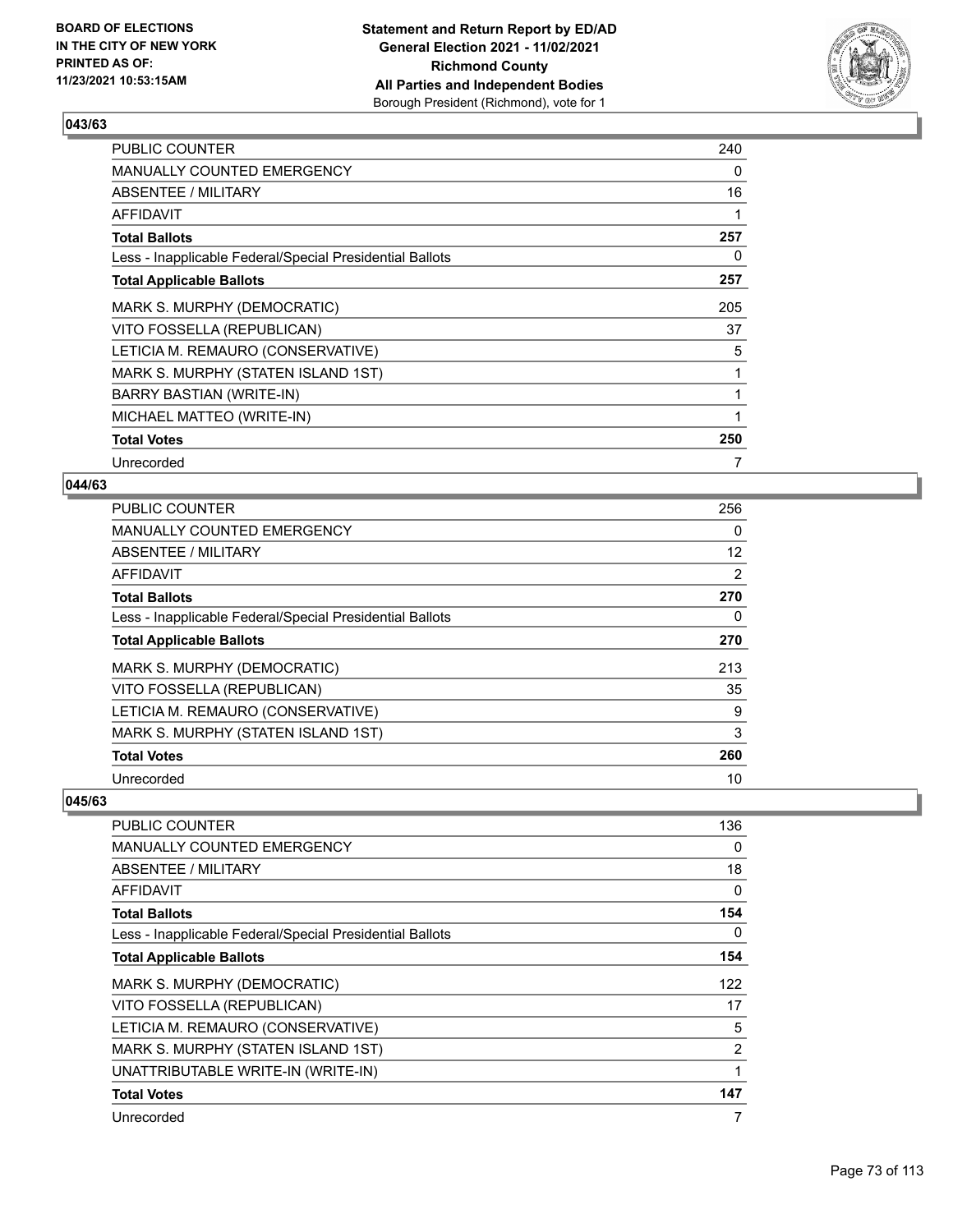

| <b>PUBLIC COUNTER</b>                                    | 429      |
|----------------------------------------------------------|----------|
| MANUALLY COUNTED EMERGENCY                               | $\Omega$ |
| ABSENTEE / MILITARY                                      | 14       |
| AFFIDAVIT                                                | 2        |
| <b>Total Ballots</b>                                     | 445      |
| Less - Inapplicable Federal/Special Presidential Ballots | $\Omega$ |
| <b>Total Applicable Ballots</b>                          | 445      |
| MARK S. MURPHY (DEMOCRATIC)                              | 105      |
| VITO FOSSELLA (REPUBLICAN)                               | 305      |
| LETICIA M. REMAURO (CONSERVATIVE)                        | 22       |
| MARK S. MURPHY (STATEN ISLAND 1ST)                       | 7        |
| CESAR A. VARGAS (WRITE-IN)                               | 1        |
| STEVEN MATTEO (WRITE-IN)                                 | 3        |
| <b>Total Votes</b>                                       | 443      |
| Unrecorded                                               | 2        |

## **047/63**

| <b>PUBLIC COUNTER</b>                                    | 345 |
|----------------------------------------------------------|-----|
| <b>MANUALLY COUNTED EMERGENCY</b>                        | 0   |
| <b>ABSENTEE / MILITARY</b>                               | 20  |
| AFFIDAVIT                                                | 2   |
| <b>Total Ballots</b>                                     | 367 |
| Less - Inapplicable Federal/Special Presidential Ballots | 0   |
| <b>Total Applicable Ballots</b>                          | 367 |
| MARK S. MURPHY (DEMOCRATIC)                              | 77  |
| VITO FOSSELLA (REPUBLICAN)                               | 229 |
| LETICIA M. REMAURO (CONSERVATIVE)                        | 46  |
| MARK S. MURPHY (STATEN ISLAND 1ST)                       | 8   |
| <b>Total Votes</b>                                       | 360 |
| Unrecorded                                               | 7   |

| <b>PUBLIC COUNTER</b>                                    | 416      |
|----------------------------------------------------------|----------|
| <b>MANUALLY COUNTED EMERGENCY</b>                        | 0        |
| ABSENTEE / MILITARY                                      | 25       |
| AFFIDAVIT                                                |          |
| <b>Total Ballots</b>                                     | 442      |
| Less - Inapplicable Federal/Special Presidential Ballots | $\Omega$ |
| <b>Total Applicable Ballots</b>                          | 442      |
| MARK S. MURPHY (DEMOCRATIC)                              | 103      |
| VITO FOSSELLA (REPUBLICAN)                               | 312      |
| LETICIA M. REMAURO (CONSERVATIVE)                        | 23       |
| MARK S. MURPHY (STATEN ISLAND 1ST)                       | 3        |
| <b>Total Votes</b>                                       | 441      |
| Unrecorded                                               |          |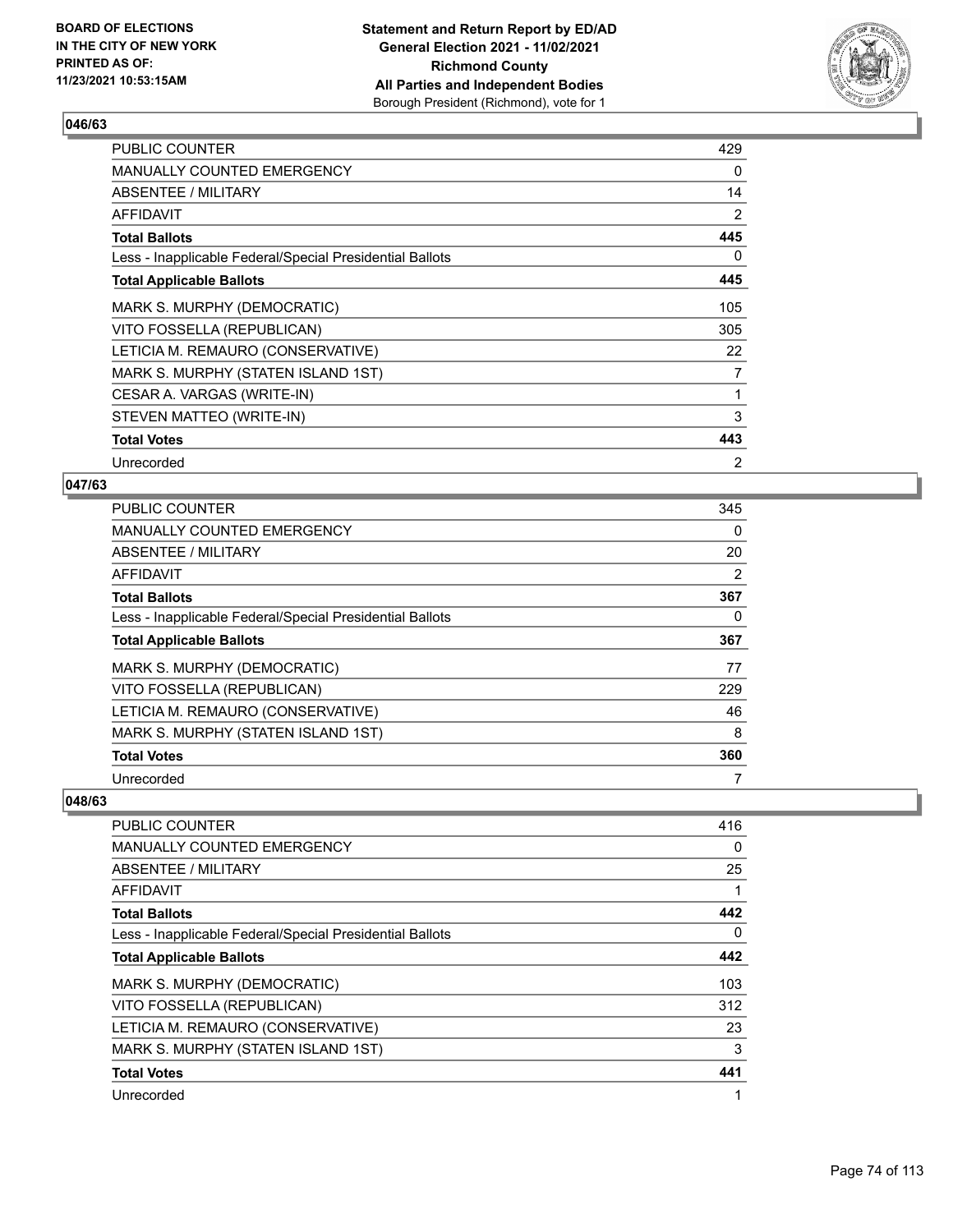

| <b>PUBLIC COUNTER</b>                                    | 467 |
|----------------------------------------------------------|-----|
| <b>MANUALLY COUNTED EMERGENCY</b>                        | 0   |
| ABSENTEE / MILITARY                                      | 21  |
| AFFIDAVIT                                                | 0   |
| <b>Total Ballots</b>                                     | 488 |
| Less - Inapplicable Federal/Special Presidential Ballots | 0   |
| <b>Total Applicable Ballots</b>                          | 488 |
| MARK S. MURPHY (DEMOCRATIC)                              | 108 |
| VITO FOSSELLA (REPUBLICAN)                               | 339 |
| LETICIA M. REMAURO (CONSERVATIVE)                        | 25  |
| MARK S. MURPHY (STATEN ISLAND 1ST)                       | 8   |
| <b>Total Votes</b>                                       | 480 |
| Unrecorded                                               | 8   |

#### **050/63**

| <b>PUBLIC COUNTER</b>                                    | 486      |
|----------------------------------------------------------|----------|
| <b>MANUALLY COUNTED EMERGENCY</b>                        | $\Omega$ |
| ABSENTEE / MILITARY                                      | 17       |
| <b>AFFIDAVIT</b>                                         |          |
| <b>Total Ballots</b>                                     | 504      |
| Less - Inapplicable Federal/Special Presidential Ballots | $\Omega$ |
| <b>Total Applicable Ballots</b>                          | 504      |
| MARK S. MURPHY (DEMOCRATIC)                              | 156      |
| VITO FOSSELLA (REPUBLICAN)                               | 313      |
| LETICIA M. REMAURO (CONSERVATIVE)                        | 18       |
| MARK S. MURPHY (STATEN ISLAND 1ST)                       | 10       |
| <b>Total Votes</b>                                       | 497      |
| Unrecorded                                               |          |

| PUBLIC COUNTER                                           | 418            |
|----------------------------------------------------------|----------------|
| MANUALLY COUNTED EMERGENCY                               | 0              |
| ABSENTEE / MILITARY                                      | 19             |
| AFFIDAVIT                                                | 2              |
| <b>Total Ballots</b>                                     | 439            |
| Less - Inapplicable Federal/Special Presidential Ballots | 0              |
| <b>Total Applicable Ballots</b>                          | 439            |
| MARK S. MURPHY (DEMOCRATIC)                              | 130            |
| VITO FOSSELLA (REPUBLICAN)                               | 263            |
| LETICIA M. REMAURO (CONSERVATIVE)                        | 31             |
| MARK S. MURPHY (STATEN ISLAND 1ST)                       | 5              |
| STEVEN MATTEO (WRITE-IN)                                 | $\overline{2}$ |
| UNATTRIBUTABLE WRITE-IN (WRITE-IN)                       | 1              |
| <b>Total Votes</b>                                       | 432            |
| Unrecorded                                               | 7              |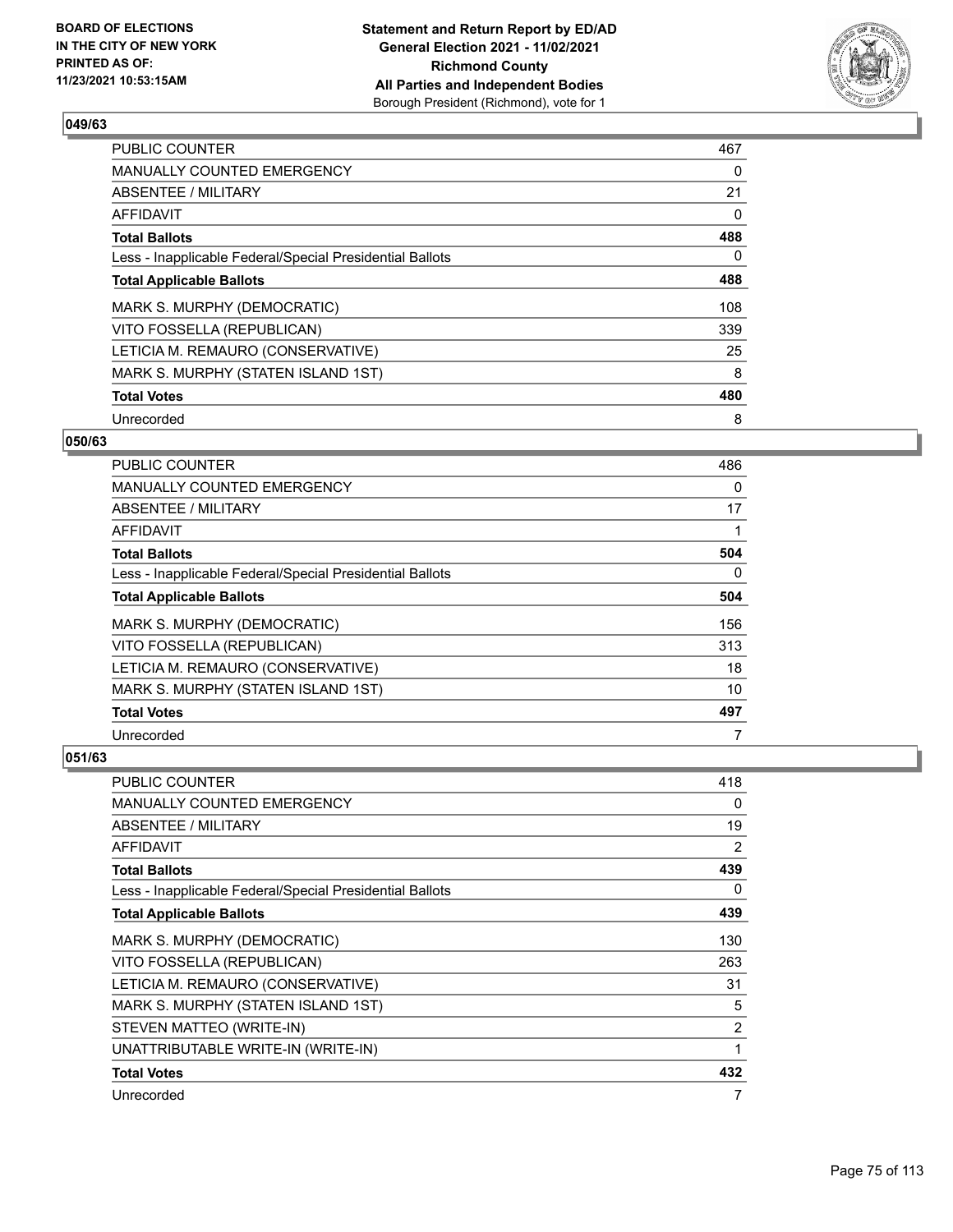

| <b>PUBLIC COUNTER</b>                                    | 261 |
|----------------------------------------------------------|-----|
| <b>MANUALLY COUNTED EMERGENCY</b>                        | 0   |
| ABSENTEE / MILITARY                                      | 7   |
| <b>AFFIDAVIT</b>                                         |     |
| <b>Total Ballots</b>                                     | 269 |
| Less - Inapplicable Federal/Special Presidential Ballots | 0   |
| <b>Total Applicable Ballots</b>                          | 269 |
| MARK S. MURPHY (DEMOCRATIC)                              | 65  |
| VITO FOSSELLA (REPUBLICAN)                               | 173 |
| LETICIA M. REMAURO (CONSERVATIVE)                        | 20  |
| MARK S. MURPHY (STATEN ISLAND 1ST)                       | 6   |
| <b>Total Votes</b>                                       | 264 |
| Unrecorded                                               | 5   |

## **053/63**

| <b>PUBLIC COUNTER</b>                                    | 262 |
|----------------------------------------------------------|-----|
| <b>MANUALLY COUNTED EMERGENCY</b>                        | 0   |
| ABSENTEE / MILITARY                                      | 21  |
| AFFIDAVIT                                                | 5   |
| <b>Total Ballots</b>                                     | 288 |
| Less - Inapplicable Federal/Special Presidential Ballots | 0   |
| <b>Total Applicable Ballots</b>                          | 288 |
| MARK S. MURPHY (DEMOCRATIC)                              | 109 |
| VITO FOSSELLA (REPUBLICAN)                               | 160 |
| LETICIA M. REMAURO (CONSERVATIVE)                        | 12  |
| MARK S. MURPHY (STATEN ISLAND 1ST)                       | 2   |
| UNATTRIBUTABLE WRITE-IN (WRITE-IN)                       | 1   |
| <b>Total Votes</b>                                       | 284 |
| Unrecorded                                               | 4   |

| PUBLIC COUNTER                                           | 222 |
|----------------------------------------------------------|-----|
| <b>MANUALLY COUNTED EMERGENCY</b>                        | 0   |
| ABSENTEE / MILITARY                                      | 51  |
| AFFIDAVIT                                                | 3   |
| <b>Total Ballots</b>                                     | 276 |
| Less - Inapplicable Federal/Special Presidential Ballots | 0   |
| <b>Total Applicable Ballots</b>                          | 276 |
| MARK S. MURPHY (DEMOCRATIC)                              | 117 |
| VITO FOSSELLA (REPUBLICAN)                               | 133 |
| LETICIA M. REMAURO (CONSERVATIVE)                        | 17  |
| MARK S. MURPHY (STATEN ISLAND 1ST)                       | 5   |
| <b>Total Votes</b>                                       | 272 |
| Unrecorded                                               | 4   |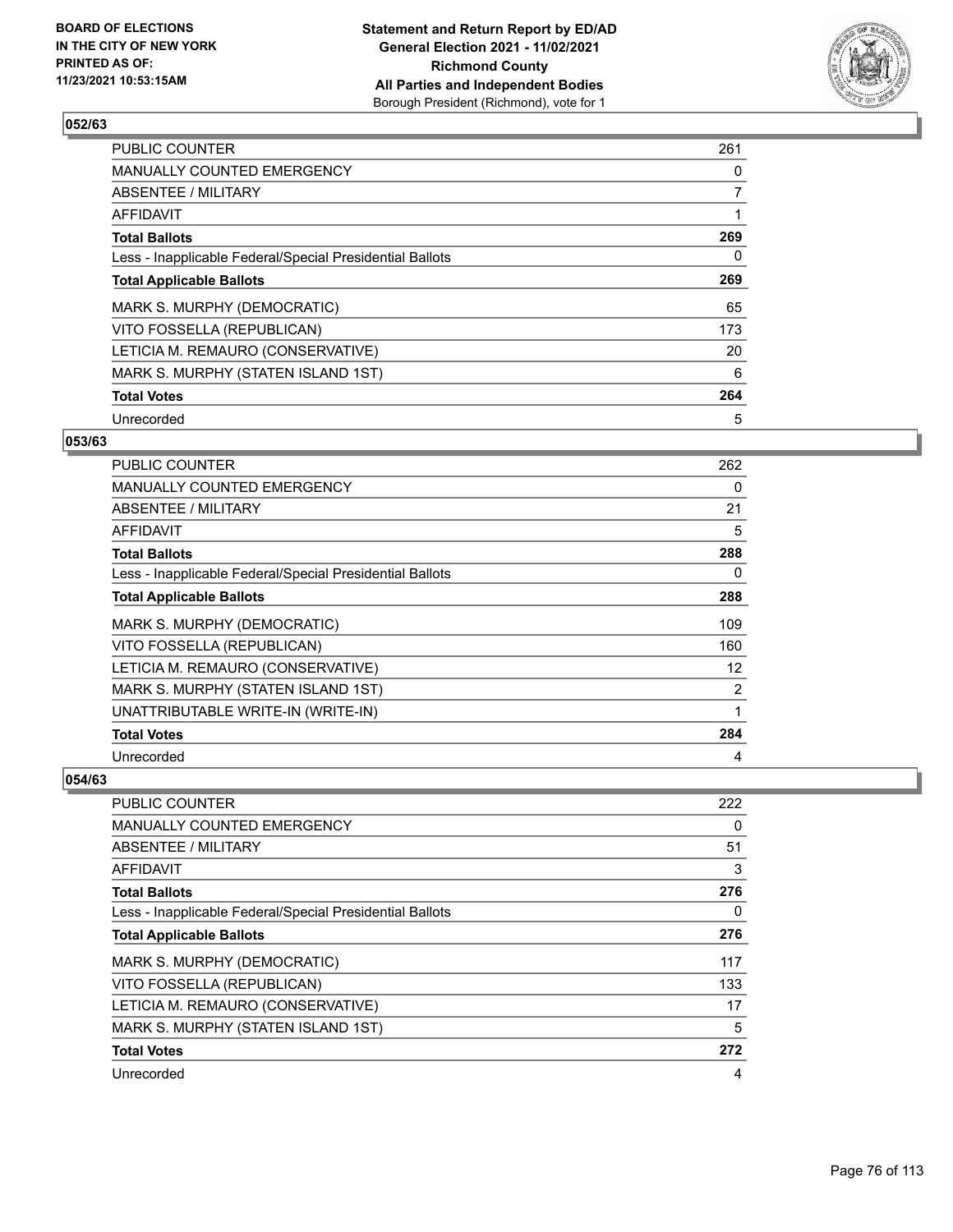

| <b>PUBLIC COUNTER</b>                                    | 250 |
|----------------------------------------------------------|-----|
| <b>MANUALLY COUNTED EMERGENCY</b>                        | 0   |
| ABSENTEE / MILITARY                                      | 30  |
| AFFIDAVIT                                                | 3   |
| <b>Total Ballots</b>                                     | 283 |
| Less - Inapplicable Federal/Special Presidential Ballots | 0   |
| <b>Total Applicable Ballots</b>                          | 283 |
| MARK S. MURPHY (DEMOCRATIC)                              | 107 |
| VITO FOSSELLA (REPUBLICAN)                               | 146 |
| LETICIA M. REMAURO (CONSERVATIVE)                        | 19  |
| MARK S. MURPHY (STATEN ISLAND 1ST)                       | 3   |
| <b>Total Votes</b>                                       | 275 |
| Unrecorded                                               | 8   |

#### **056/63**

| <b>PUBLIC COUNTER</b>                                    | 230            |
|----------------------------------------------------------|----------------|
| <b>MANUALLY COUNTED EMERGENCY</b>                        | 0              |
| ABSENTEE / MILITARY                                      | $\overline{7}$ |
| AFFIDAVIT                                                | 3              |
| <b>Total Ballots</b>                                     | 240            |
| Less - Inapplicable Federal/Special Presidential Ballots | $\Omega$       |
| <b>Total Applicable Ballots</b>                          | 240            |
| MARK S. MURPHY (DEMOCRATIC)                              | 84             |
| VITO FOSSELLA (REPUBLICAN)                               | 136            |
| LETICIA M. REMAURO (CONSERVATIVE)                        | 15             |
| MARK S. MURPHY (STATEN ISLAND 1ST)                       | 2              |
| <b>Total Votes</b>                                       | 237            |
| Unrecorded                                               | 3              |

| <b>PUBLIC COUNTER</b>                                    | 409 |
|----------------------------------------------------------|-----|
| <b>MANUALLY COUNTED EMERGENCY</b>                        | 0   |
| ABSENTEE / MILITARY                                      | 20  |
| AFFIDAVIT                                                | 1   |
| <b>Total Ballots</b>                                     | 430 |
| Less - Inapplicable Federal/Special Presidential Ballots | 0   |
| <b>Total Applicable Ballots</b>                          | 430 |
| MARK S. MURPHY (DEMOCRATIC)                              | 145 |
| VITO FOSSELLA (REPUBLICAN)                               | 261 |
| LETICIA M. REMAURO (CONSERVATIVE)                        | 13  |
| MARK S. MURPHY (STATEN ISLAND 1ST)                       | 7   |
| <b>Total Votes</b>                                       | 426 |
| Unrecorded                                               | 4   |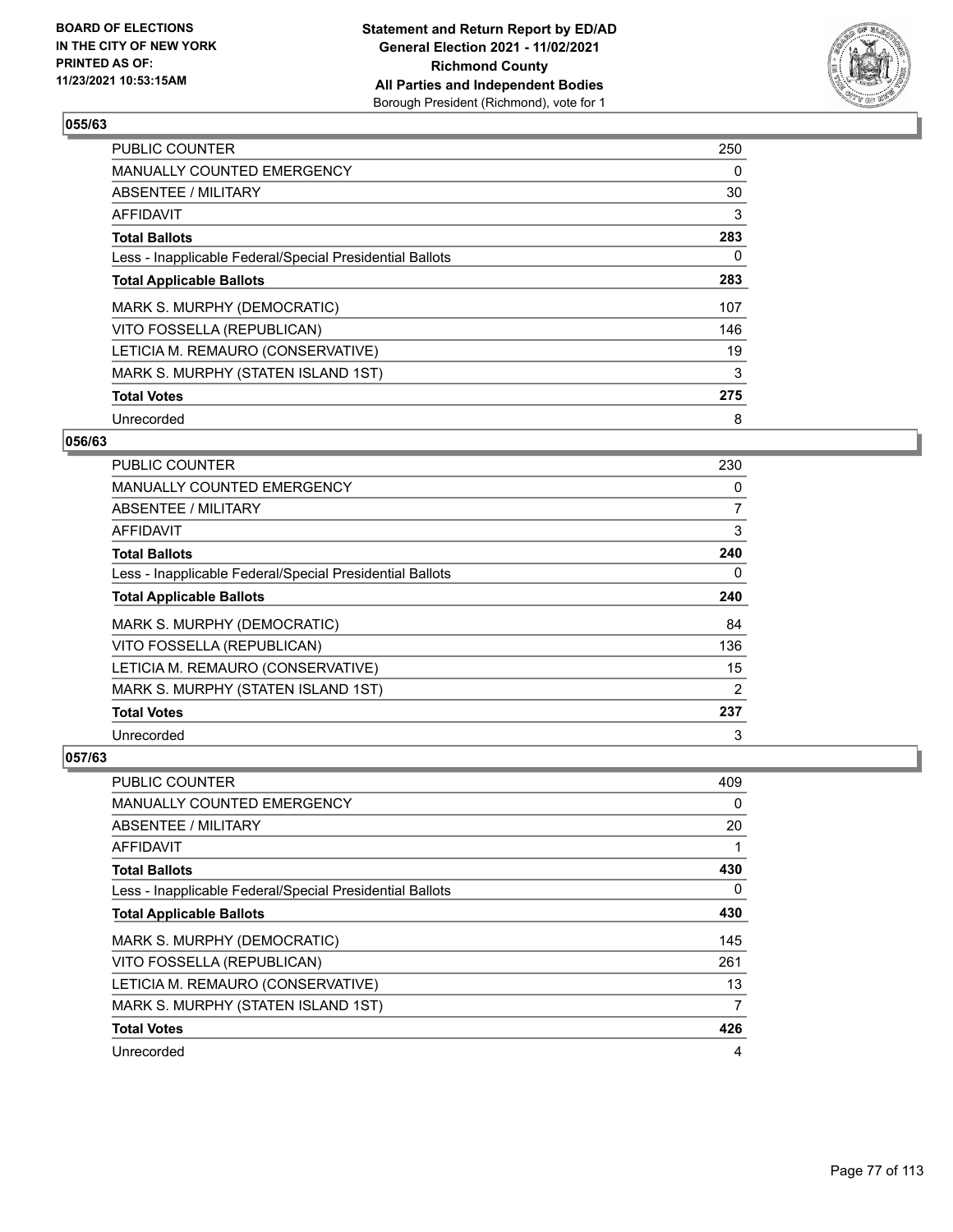

| <b>PUBLIC COUNTER</b>                                    | 332 |
|----------------------------------------------------------|-----|
| <b>MANUALLY COUNTED EMERGENCY</b>                        | 0   |
| ABSENTEE / MILITARY                                      | 17  |
| <b>AFFIDAVIT</b>                                         | 4   |
| <b>Total Ballots</b>                                     | 353 |
| Less - Inapplicable Federal/Special Presidential Ballots | 0   |
| <b>Total Applicable Ballots</b>                          | 353 |
| MARK S. MURPHY (DEMOCRATIC)                              | 113 |
| VITO FOSSELLA (REPUBLICAN)                               | 209 |
| LETICIA M. REMAURO (CONSERVATIVE)                        | 13  |
| MARK S. MURPHY (STATEN ISLAND 1ST)                       | 12  |
| MILDRED ECKART (WRITE-IN)                                |     |
| STEVEN MATTEO (WRITE-IN)                                 | 1   |
| <b>Total Votes</b>                                       | 349 |
| Unrecorded                                               | 4   |

## **059/63**

| PUBLIC COUNTER                                           | 377 |
|----------------------------------------------------------|-----|
| <b>MANUALLY COUNTED EMERGENCY</b>                        | 0   |
| ABSENTEE / MILITARY                                      | 18  |
| AFFIDAVIT                                                |     |
| <b>Total Ballots</b>                                     | 396 |
| Less - Inapplicable Federal/Special Presidential Ballots | 0   |
| <b>Total Applicable Ballots</b>                          | 396 |
| MARK S. MURPHY (DEMOCRATIC)                              | 101 |
| VITO FOSSELLA (REPUBLICAN)                               | 245 |
| LETICIA M. REMAURO (CONSERVATIVE)                        | 36  |
| MARK S. MURPHY (STATEN ISLAND 1ST)                       | 9   |
| <b>Total Votes</b>                                       | 391 |
| Unrecorded                                               | 5   |

| <b>PUBLIC COUNTER</b>                                    | 205      |
|----------------------------------------------------------|----------|
| <b>MANUALLY COUNTED EMERGENCY</b>                        | 0        |
| <b>ABSENTEE / MILITARY</b>                               | 7        |
| AFFIDAVIT                                                | $\Omega$ |
| <b>Total Ballots</b>                                     | 212      |
| Less - Inapplicable Federal/Special Presidential Ballots | 0        |
| <b>Total Applicable Ballots</b>                          | 212      |
| MARK S. MURPHY (DEMOCRATIC)                              | 63       |
| VITO FOSSELLA (REPUBLICAN)                               | 120      |
| LETICIA M. REMAURO (CONSERVATIVE)                        | 24       |
| MARK S. MURPHY (STATEN ISLAND 1ST)                       | 2        |
| CARL J. MCCALEB (WRITE-IN)                               |          |
| <b>Total Votes</b>                                       | 210      |
| Unrecorded                                               | 2        |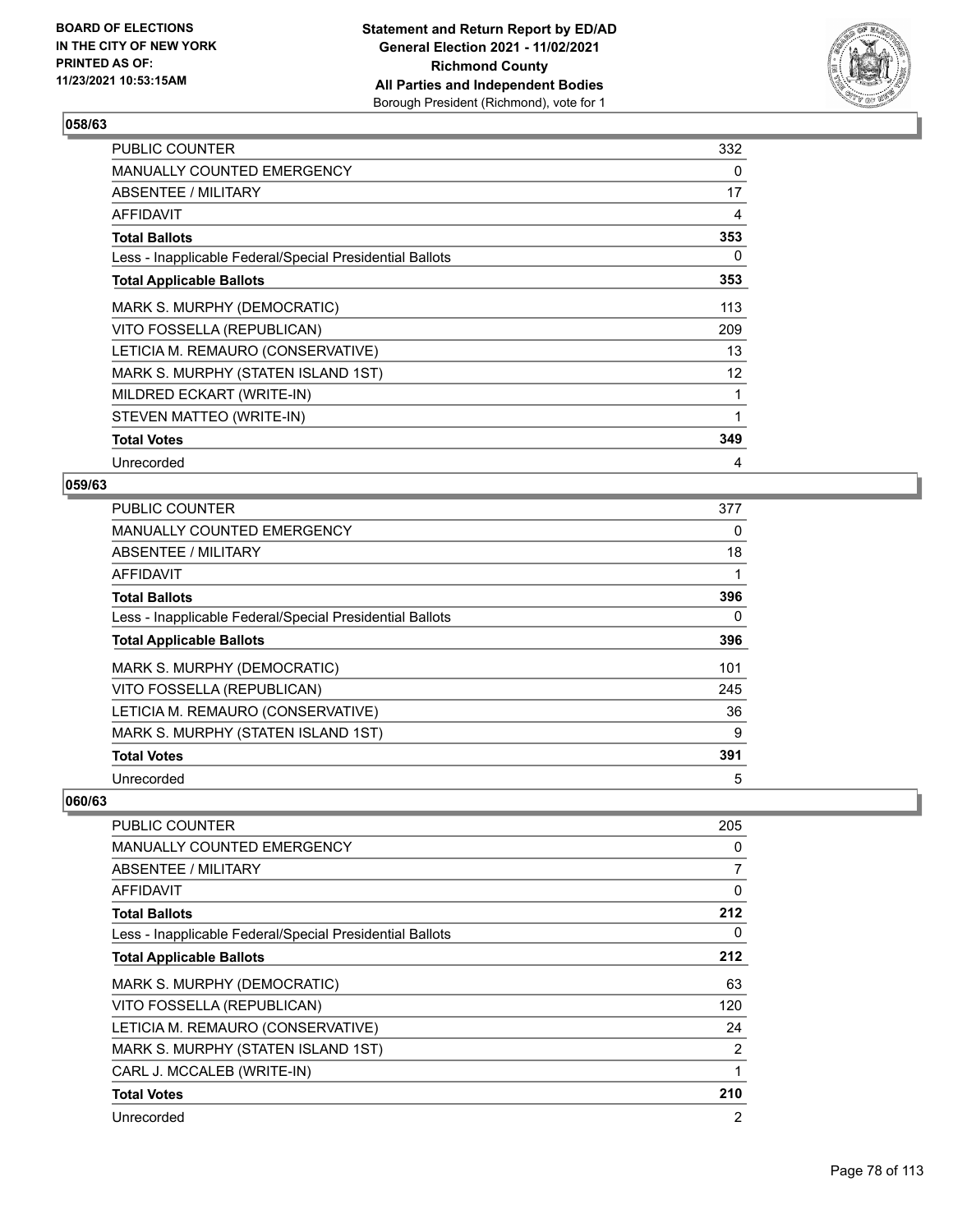

| <b>PUBLIC COUNTER</b>                                    | 320 |
|----------------------------------------------------------|-----|
| <b>MANUALLY COUNTED EMERGENCY</b>                        | 0   |
| ABSENTEE / MILITARY                                      | 35  |
| <b>AFFIDAVIT</b>                                         | 2   |
| <b>Total Ballots</b>                                     | 357 |
| Less - Inapplicable Federal/Special Presidential Ballots | 0   |
| <b>Total Applicable Ballots</b>                          | 357 |
| MARK S. MURPHY (DEMOCRATIC)                              | 151 |
| VITO FOSSELLA (REPUBLICAN)                               | 167 |
| LETICIA M. REMAURO (CONSERVATIVE)                        | 30  |
| MARK S. MURPHY (STATEN ISLAND 1ST)                       | 6   |
| <b>Total Votes</b>                                       | 354 |
| Unrecorded                                               | 3   |

## **062/63**

| <b>PUBLIC COUNTER</b>                                    | 280 |
|----------------------------------------------------------|-----|
| <b>MANUALLY COUNTED EMERGENCY</b>                        | 0   |
| ABSENTEE / MILITARY                                      | 13  |
| <b>AFFIDAVIT</b>                                         | 0   |
| <b>Total Ballots</b>                                     | 293 |
| Less - Inapplicable Federal/Special Presidential Ballots | 0   |
| <b>Total Applicable Ballots</b>                          | 293 |
| MARK S. MURPHY (DEMOCRATIC)                              | 96  |
| VITO FOSSELLA (REPUBLICAN)                               | 173 |
| LETICIA M. REMAURO (CONSERVATIVE)                        | 18  |
| MARK S. MURPHY (STATEN ISLAND 1ST)                       | 4   |
| JAMES S. ODDO (WRITE-IN)                                 | 1   |
| <b>Total Votes</b>                                       | 292 |
| Unrecorded                                               | 1   |

| PUBLIC COUNTER                                           | 450      |
|----------------------------------------------------------|----------|
| <b>MANUALLY COUNTED EMERGENCY</b>                        | $\Omega$ |
| ABSENTEE / MILITARY                                      | 16       |
| AFFIDAVIT                                                | 0        |
| <b>Total Ballots</b>                                     | 466      |
| Less - Inapplicable Federal/Special Presidential Ballots | 0        |
| <b>Total Applicable Ballots</b>                          | 466      |
| MARK S. MURPHY (DEMOCRATIC)                              | 165      |
| VITO FOSSELLA (REPUBLICAN)                               | 249      |
| LETICIA M. REMAURO (CONSERVATIVE)                        | 40       |
| MARK S. MURPHY (STATEN ISLAND 1ST)                       | 5        |
| <b>Total Votes</b>                                       | 459      |
| Unrecorded                                               | 7        |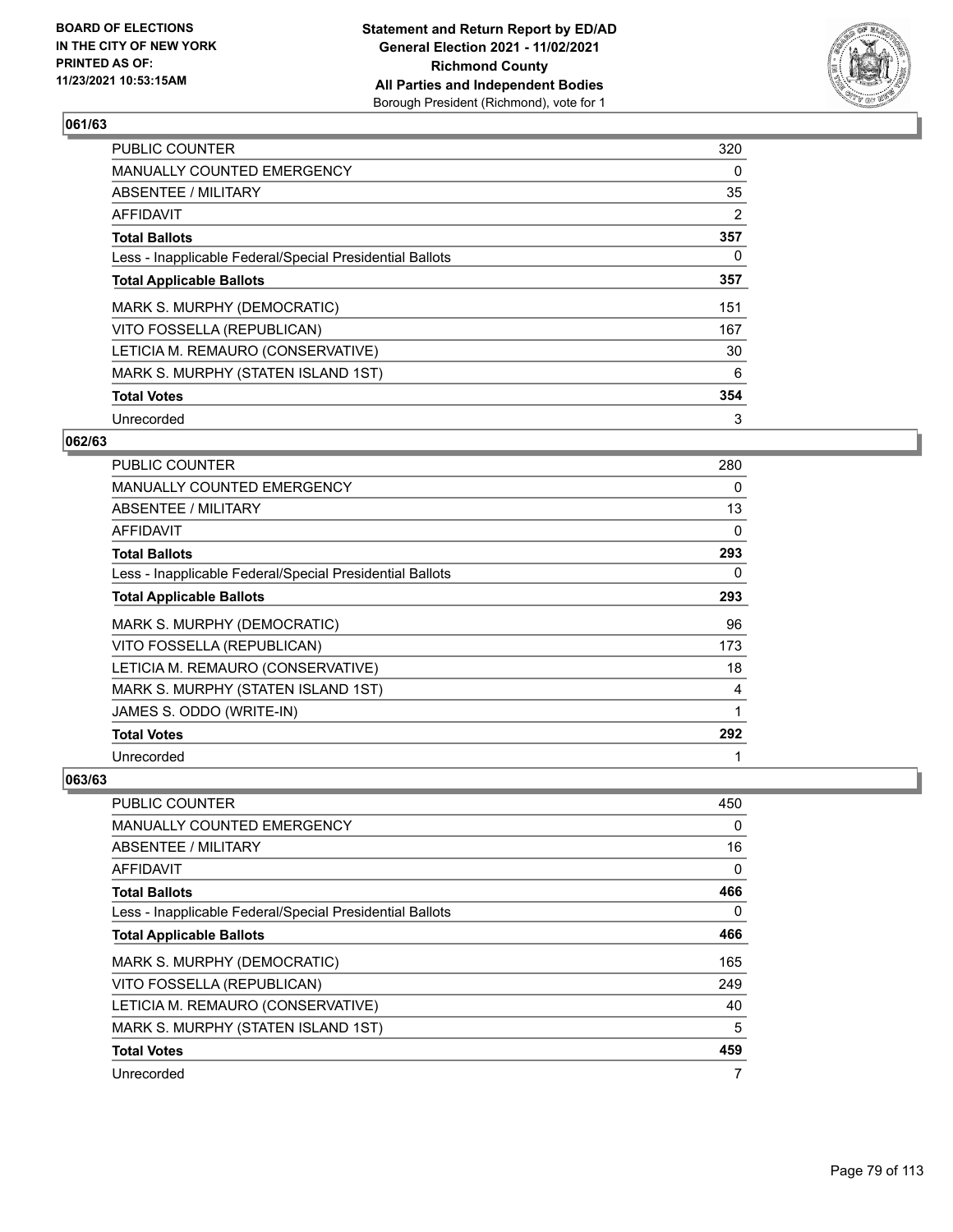

| 451 |
|-----|
| 0   |
| 12  |
| 0   |
| 463 |
| 0   |
| 463 |
| 156 |
| 245 |
| 43  |
| 7   |
| 3   |
| 1   |
| 455 |
| 8   |
|     |

# **065/63**

| PUBLIC COUNTER                                           | 385            |
|----------------------------------------------------------|----------------|
| <b>MANUALLY COUNTED EMERGENCY</b>                        | 0              |
| ABSENTEE / MILITARY                                      | 17             |
| <b>AFFIDAVIT</b>                                         | $\overline{2}$ |
| <b>Total Ballots</b>                                     | 404            |
| Less - Inapplicable Federal/Special Presidential Ballots | $\Omega$       |
| <b>Total Applicable Ballots</b>                          | 404            |
| MARK S. MURPHY (DEMOCRATIC)                              | 134            |
| VITO FOSSELLA (REPUBLICAN)                               | 223            |
| LETICIA M. REMAURO (CONSERVATIVE)                        | 30             |
| MARK S. MURPHY (STATEN ISLAND 1ST)                       | 7              |
| STEVEN MATTEO (WRITE-IN)                                 | 3              |
| <b>Total Votes</b>                                       | 397            |
| Unrecorded                                               |                |

| PUBLIC COUNTER                                           | 418 |
|----------------------------------------------------------|-----|
| <b>MANUALLY COUNTED EMERGENCY</b>                        | 0   |
| ABSENTEE / MILITARY                                      | 9   |
| AFFIDAVIT                                                | 2   |
| <b>Total Ballots</b>                                     | 429 |
| Less - Inapplicable Federal/Special Presidential Ballots | 0   |
| <b>Total Applicable Ballots</b>                          | 429 |
| MARK S. MURPHY (DEMOCRATIC)                              | 141 |
| VITO FOSSELLA (REPUBLICAN)                               | 242 |
| LETICIA M. REMAURO (CONSERVATIVE)                        | 31  |
| MARK S. MURPHY (STATEN ISLAND 1ST)                       | 6   |
| JAMES S. ODDO (WRITE-IN)                                 | 1   |
| <b>Total Votes</b>                                       | 421 |
| Unrecorded                                               | 8   |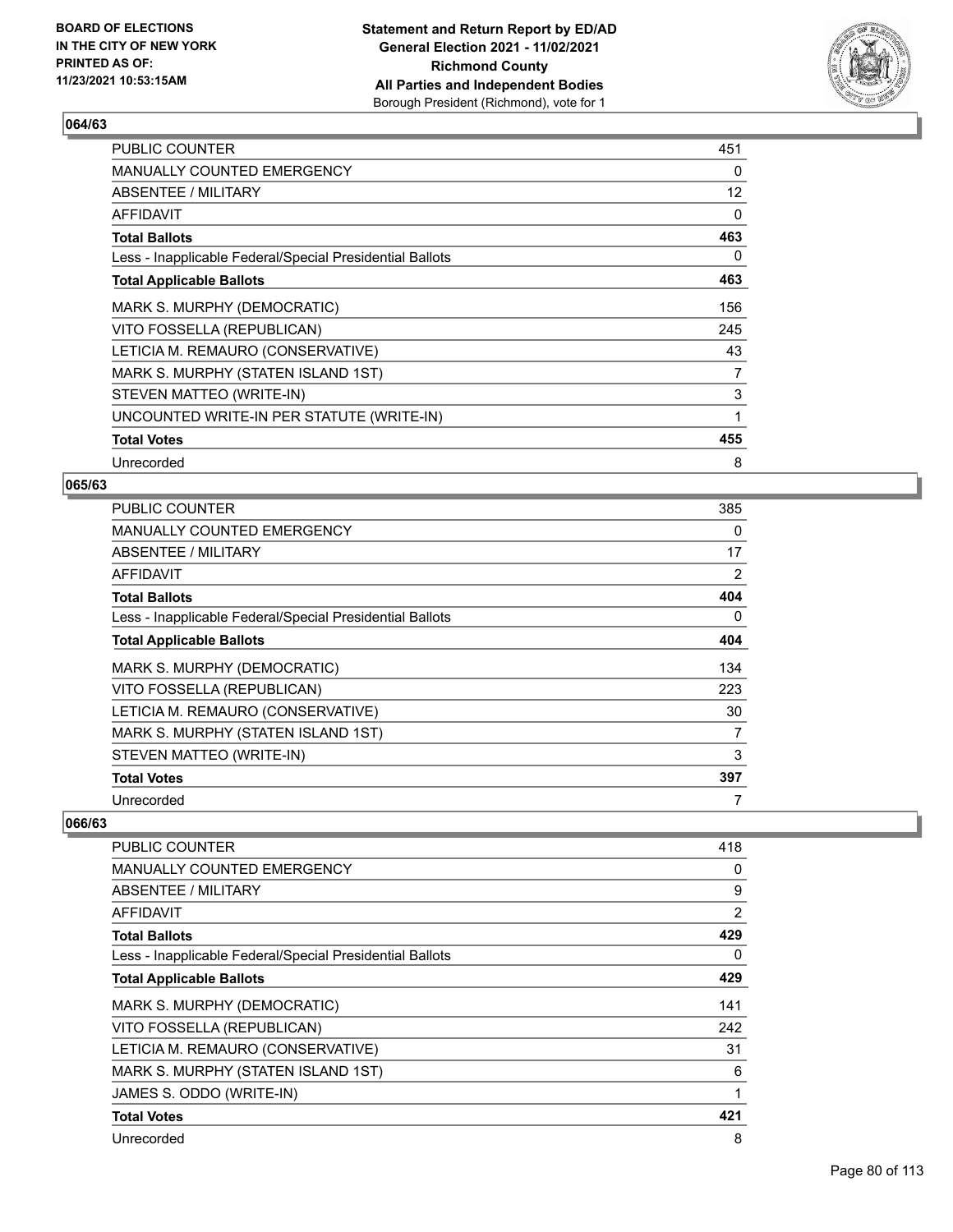

| <b>PUBLIC COUNTER</b>                                    | 468 |
|----------------------------------------------------------|-----|
| <b>MANUALLY COUNTED EMERGENCY</b>                        | 0   |
| ABSENTEE / MILITARY                                      | 13  |
| <b>AFFIDAVIT</b>                                         |     |
| <b>Total Ballots</b>                                     | 482 |
| Less - Inapplicable Federal/Special Presidential Ballots | 0   |
| <b>Total Applicable Ballots</b>                          | 482 |
| MARK S. MURPHY (DEMOCRATIC)                              | 131 |
| VITO FOSSELLA (REPUBLICAN)                               | 273 |
| LETICIA M. REMAURO (CONSERVATIVE)                        | 56  |
| MARK S. MURPHY (STATEN ISLAND 1ST)                       | 14  |
| <b>Total Votes</b>                                       | 474 |
| Unrecorded                                               | 8   |

## **068/63**

| PUBLIC COUNTER                                           | 60             |
|----------------------------------------------------------|----------------|
| <b>MANUALLY COUNTED EMERGENCY</b>                        | $\Omega$       |
| ABSENTEE / MILITARY                                      | 18             |
| AFFIDAVIT                                                | 0              |
| <b>Total Ballots</b>                                     | 78             |
| Less - Inapplicable Federal/Special Presidential Ballots | 0              |
| <b>Total Applicable Ballots</b>                          | 78             |
| MARK S. MURPHY (DEMOCRATIC)                              | 42             |
| VITO FOSSELLA (REPUBLICAN)                               | 28             |
| LETICIA M. REMAURO (CONSERVATIVE)                        | 4              |
| MARK S. MURPHY (STATEN ISLAND 1ST)                       | $\overline{2}$ |
| <b>Total Votes</b>                                       | 76             |
| Unrecorded                                               | $\overline{2}$ |

| <b>PUBLIC COUNTER</b>                                    | 203 |
|----------------------------------------------------------|-----|
| <b>MANUALLY COUNTED EMERGENCY</b>                        | 0   |
| ABSENTEE / MILITARY                                      | 63  |
| AFFIDAVIT                                                | 4   |
| <b>Total Ballots</b>                                     | 270 |
| Less - Inapplicable Federal/Special Presidential Ballots | 0   |
| <b>Total Applicable Ballots</b>                          | 270 |
| MARK S. MURPHY (DEMOCRATIC)                              | 95  |
| VITO FOSSELLA (REPUBLICAN)                               | 150 |
| LETICIA M. REMAURO (CONSERVATIVE)                        | 15  |
| MARK S. MURPHY (STATEN ISLAND 1ST)                       | 7   |
| <b>Total Votes</b>                                       | 267 |
| Unrecorded                                               | 3   |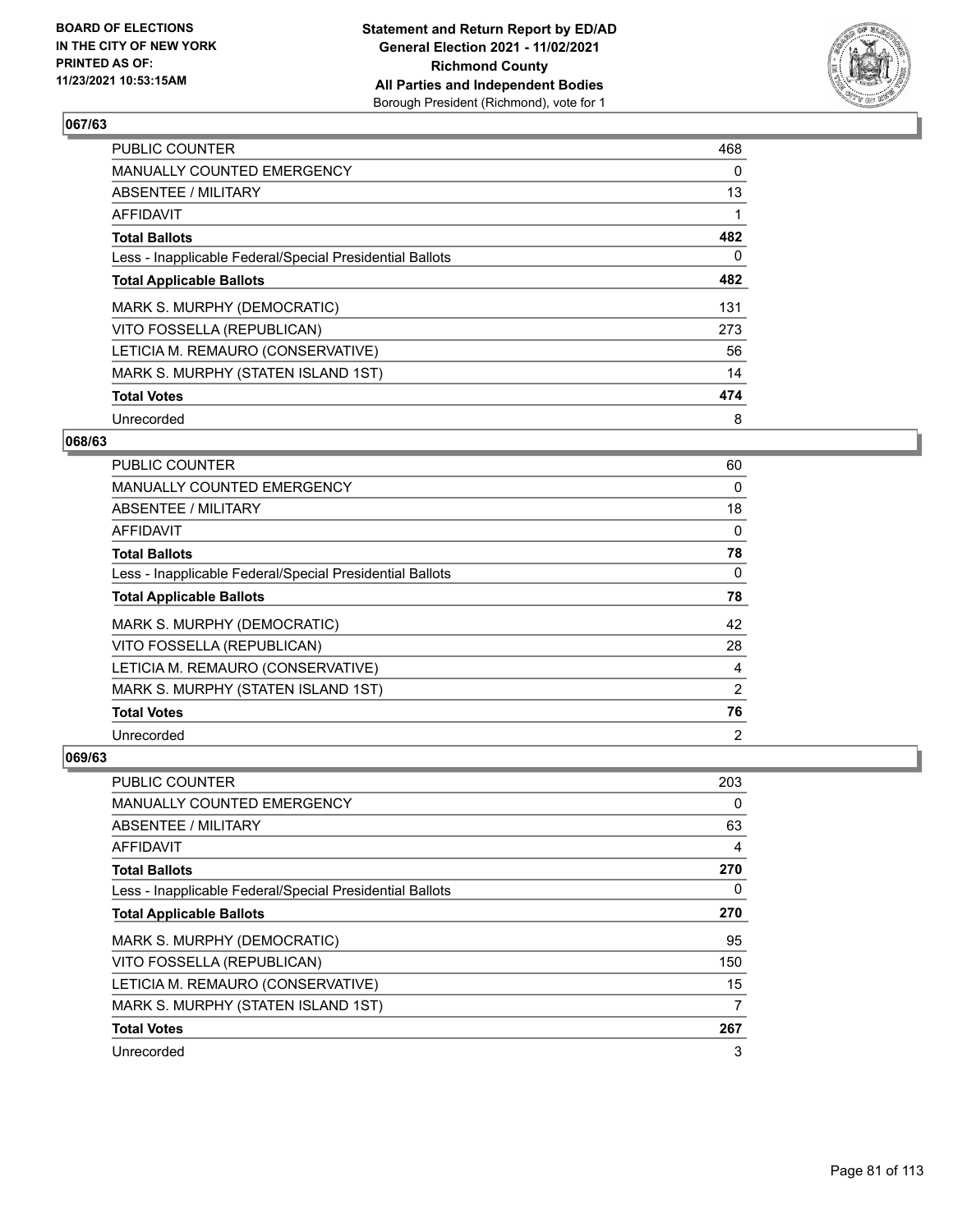

| <b>PUBLIC COUNTER</b>                                    | 206 |
|----------------------------------------------------------|-----|
| MANUALLY COUNTED EMERGENCY                               | 0   |
| ABSENTEE / MILITARY                                      | 16  |
| <b>AFFIDAVIT</b>                                         |     |
| <b>Total Ballots</b>                                     | 223 |
| Less - Inapplicable Federal/Special Presidential Ballots | 0   |
| <b>Total Applicable Ballots</b>                          | 223 |
| MARK S. MURPHY (DEMOCRATIC)                              | 75  |
| VITO FOSSELLA (REPUBLICAN)                               | 135 |
| LETICIA M. REMAURO (CONSERVATIVE)                        | 7   |
| MARK S. MURPHY (STATEN ISLAND 1ST)                       | 3   |
| UNATTRIBUTABLE WRITE-IN (WRITE-IN)                       |     |
| <b>Total Votes</b>                                       | 221 |
| Unrecorded                                               | 2   |

## **071/63**

| PUBLIC COUNTER                                           | 170 |
|----------------------------------------------------------|-----|
| <b>MANUALLY COUNTED EMERGENCY</b>                        | 0   |
| ABSENTEE / MILITARY                                      | 6   |
| AFFIDAVIT                                                | 0   |
| <b>Total Ballots</b>                                     | 176 |
| Less - Inapplicable Federal/Special Presidential Ballots | 0   |
| <b>Total Applicable Ballots</b>                          | 176 |
| MARK S. MURPHY (DEMOCRATIC)                              | 119 |
| VITO FOSSELLA (REPUBLICAN)                               | 40  |
| LETICIA M. REMAURO (CONSERVATIVE)                        | 8   |
| MARK S. MURPHY (STATEN ISLAND 1ST)                       | 2   |
| <b>Total Votes</b>                                       | 169 |
| Unrecorded                                               |     |

| <b>PUBLIC COUNTER</b>                                    | 336            |
|----------------------------------------------------------|----------------|
| <b>MANUALLY COUNTED EMERGENCY</b>                        | $\Omega$       |
| ABSENTEE / MILITARY                                      | 23             |
| AFFIDAVIT                                                | 3              |
| <b>Total Ballots</b>                                     | 362            |
| Less - Inapplicable Federal/Special Presidential Ballots | 0              |
| <b>Total Applicable Ballots</b>                          | 362            |
| MARK S. MURPHY (DEMOCRATIC)                              | 123            |
| VITO FOSSELLA (REPUBLICAN)                               | 198            |
| LETICIA M. REMAURO (CONSERVATIVE)                        | 36             |
| MARK S. MURPHY (STATEN ISLAND 1ST)                       | $\overline{2}$ |
| <b>Total Votes</b>                                       | 359            |
| Unrecorded                                               | 3              |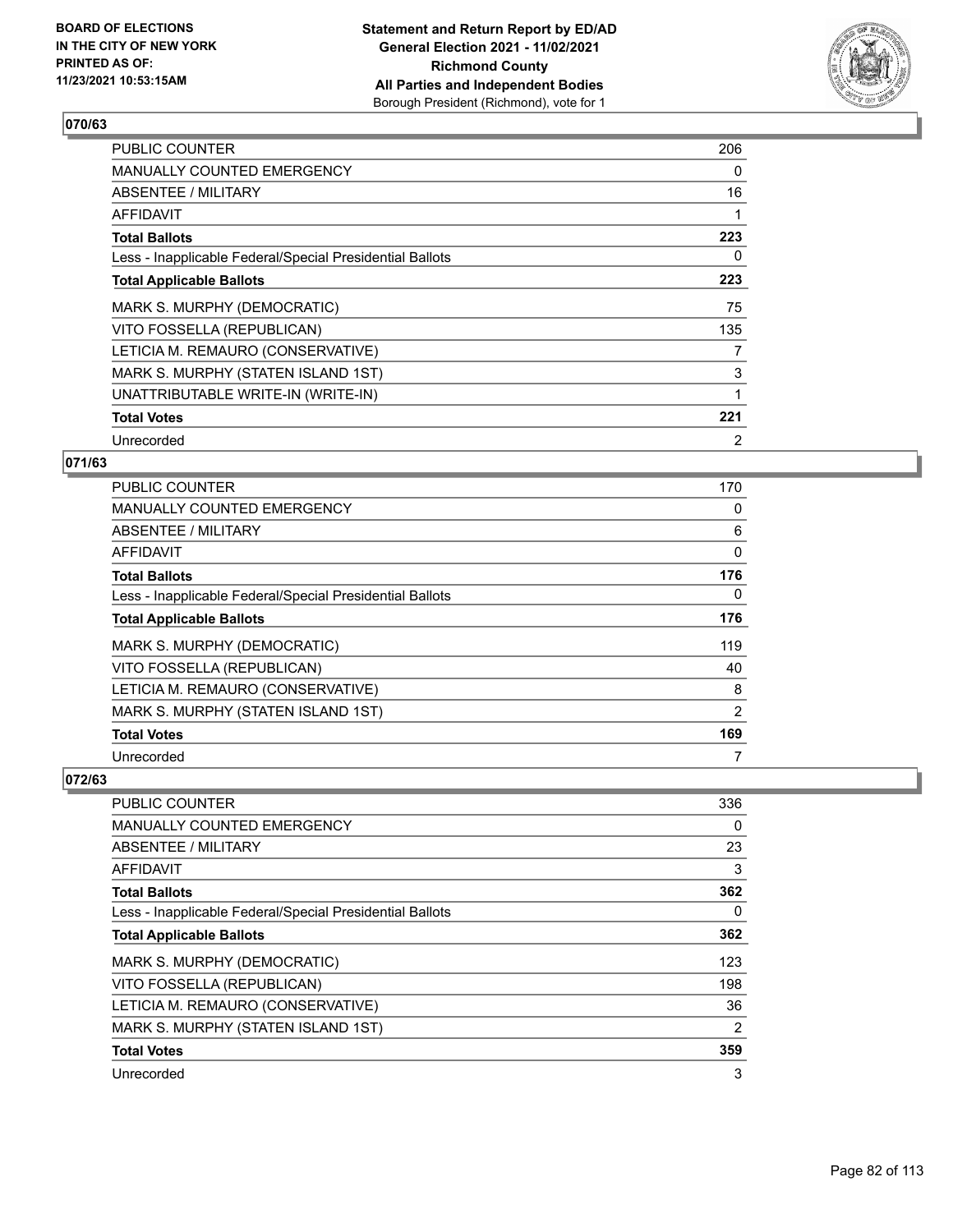

| <b>PUBLIC COUNTER</b>                                    | 307 |
|----------------------------------------------------------|-----|
| <b>MANUALLY COUNTED EMERGENCY</b>                        | 0   |
| ABSENTEE / MILITARY                                      | 21  |
| <b>AFFIDAVIT</b>                                         | 0   |
| <b>Total Ballots</b>                                     | 328 |
| Less - Inapplicable Federal/Special Presidential Ballots | 0   |
| <b>Total Applicable Ballots</b>                          | 328 |
| MARK S. MURPHY (DEMOCRATIC)                              | 83  |
| VITO FOSSELLA (REPUBLICAN)                               | 216 |
| LETICIA M. REMAURO (CONSERVATIVE)                        | 25  |
| MARK S. MURPHY (STATEN ISLAND 1ST)                       | 2   |
| <b>Total Votes</b>                                       | 326 |
| Unrecorded                                               | 2   |

## **074/63**

| PUBLIC COUNTER                                           | 191      |
|----------------------------------------------------------|----------|
| <b>MANUALLY COUNTED EMERGENCY</b>                        | $\Omega$ |
| ABSENTEE / MILITARY                                      | 12       |
| AFFIDAVIT                                                | 0        |
| <b>Total Ballots</b>                                     | 203      |
| Less - Inapplicable Federal/Special Presidential Ballots | 0        |
| <b>Total Applicable Ballots</b>                          | 203      |
| MARK S. MURPHY (DEMOCRATIC)                              | 78       |
| VITO FOSSELLA (REPUBLICAN)                               | 105      |
| LETICIA M. REMAURO (CONSERVATIVE)                        | 13       |
| MARK S. MURPHY (STATEN ISLAND 1ST)                       | 4        |
| <b>Total Votes</b>                                       | 200      |
| Unrecorded                                               | 3        |

| PUBLIC COUNTER                                           | 129            |
|----------------------------------------------------------|----------------|
| <b>MANUALLY COUNTED EMERGENCY</b>                        | 0              |
| ABSENTEE / MILITARY                                      | 15             |
| AFFIDAVIT                                                | 0              |
| <b>Total Ballots</b>                                     | 144            |
| Less - Inapplicable Federal/Special Presidential Ballots | 0              |
| <b>Total Applicable Ballots</b>                          | 144            |
| MARK S. MURPHY (DEMOCRATIC)                              | 86             |
| VITO FOSSELLA (REPUBLICAN)                               | 38             |
| LETICIA M. REMAURO (CONSERVATIVE)                        | 7              |
| MARK S. MURPHY (STATEN ISLAND 1ST)                       | $\overline{2}$ |
| UNATTRIBUTABLE WRITE-IN (WRITE-IN)                       | 1              |
| <b>Total Votes</b>                                       | 134            |
| Unrecorded                                               | 10             |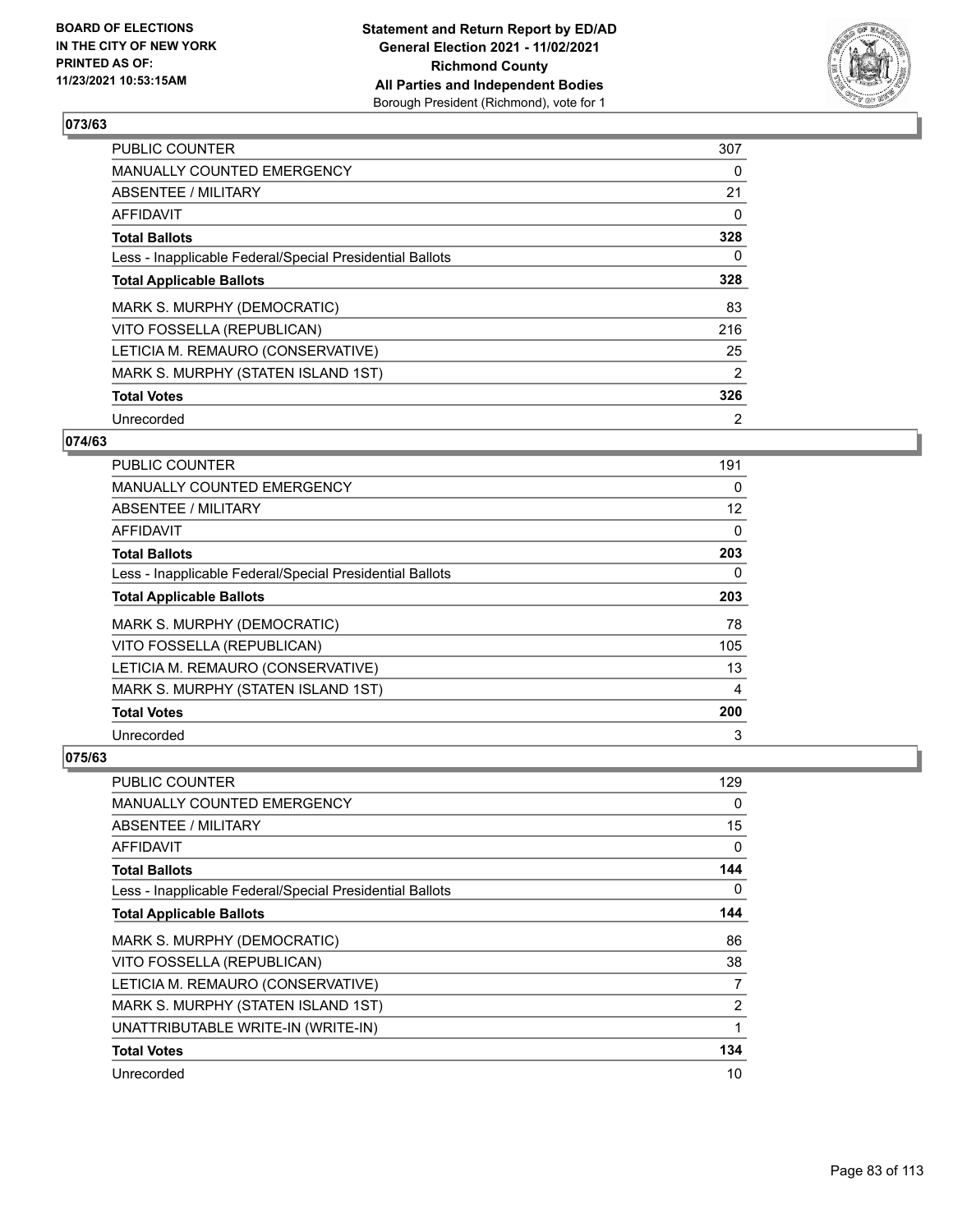

| <b>PUBLIC COUNTER</b>                                    | 397 |
|----------------------------------------------------------|-----|
| MANUALLY COUNTED EMERGENCY                               | 0   |
| ABSENTEE / MILITARY                                      | 25  |
| <b>AFFIDAVIT</b>                                         |     |
| <b>Total Ballots</b>                                     | 423 |
| Less - Inapplicable Federal/Special Presidential Ballots | 0   |
| <b>Total Applicable Ballots</b>                          | 423 |
| MARK S. MURPHY (DEMOCRATIC)                              | 131 |
| VITO FOSSELLA (REPUBLICAN)                               | 247 |
| LETICIA M. REMAURO (CONSERVATIVE)                        | 32  |
| MARK S. MURPHY (STATEN ISLAND 1ST)                       | 8   |
| <b>Total Votes</b>                                       | 418 |
| Unrecorded                                               | 5   |

## **077/63**

| <b>PUBLIC COUNTER</b>                                    | 246            |
|----------------------------------------------------------|----------------|
| <b>MANUALLY COUNTED EMERGENCY</b>                        | 0              |
| ABSENTEE / MILITARY                                      | 31             |
| AFFIDAVIT                                                |                |
| <b>Total Ballots</b>                                     | 278            |
| Less - Inapplicable Federal/Special Presidential Ballots | 0              |
| <b>Total Applicable Ballots</b>                          | 278            |
| MARK S. MURPHY (DEMOCRATIC)                              | 97             |
| VITO FOSSELLA (REPUBLICAN)                               | 162            |
| LETICIA M. REMAURO (CONSERVATIVE)                        | 14             |
| MARK S. MURPHY (STATEN ISLAND 1ST)                       | 3              |
| <b>Total Votes</b>                                       | 276            |
| Unrecorded                                               | $\overline{2}$ |

| PUBLIC COUNTER                                           | 192               |
|----------------------------------------------------------|-------------------|
| <b>MANUALLY COUNTED EMERGENCY</b>                        | 0                 |
| ABSENTEE / MILITARY                                      | $12 \overline{ }$ |
| AFFIDAVIT                                                | 0                 |
| <b>Total Ballots</b>                                     | 204               |
| Less - Inapplicable Federal/Special Presidential Ballots | 0                 |
| <b>Total Applicable Ballots</b>                          | 204               |
| MARK S. MURPHY (DEMOCRATIC)                              | 45                |
| VITO FOSSELLA (REPUBLICAN)                               | 142               |
| LETICIA M. REMAURO (CONSERVATIVE)                        | $12 \overline{ }$ |
| MARK S. MURPHY (STATEN ISLAND 1ST)                       | $\overline{2}$    |
| <b>Total Votes</b>                                       | 201               |
| Unrecorded                                               | 3                 |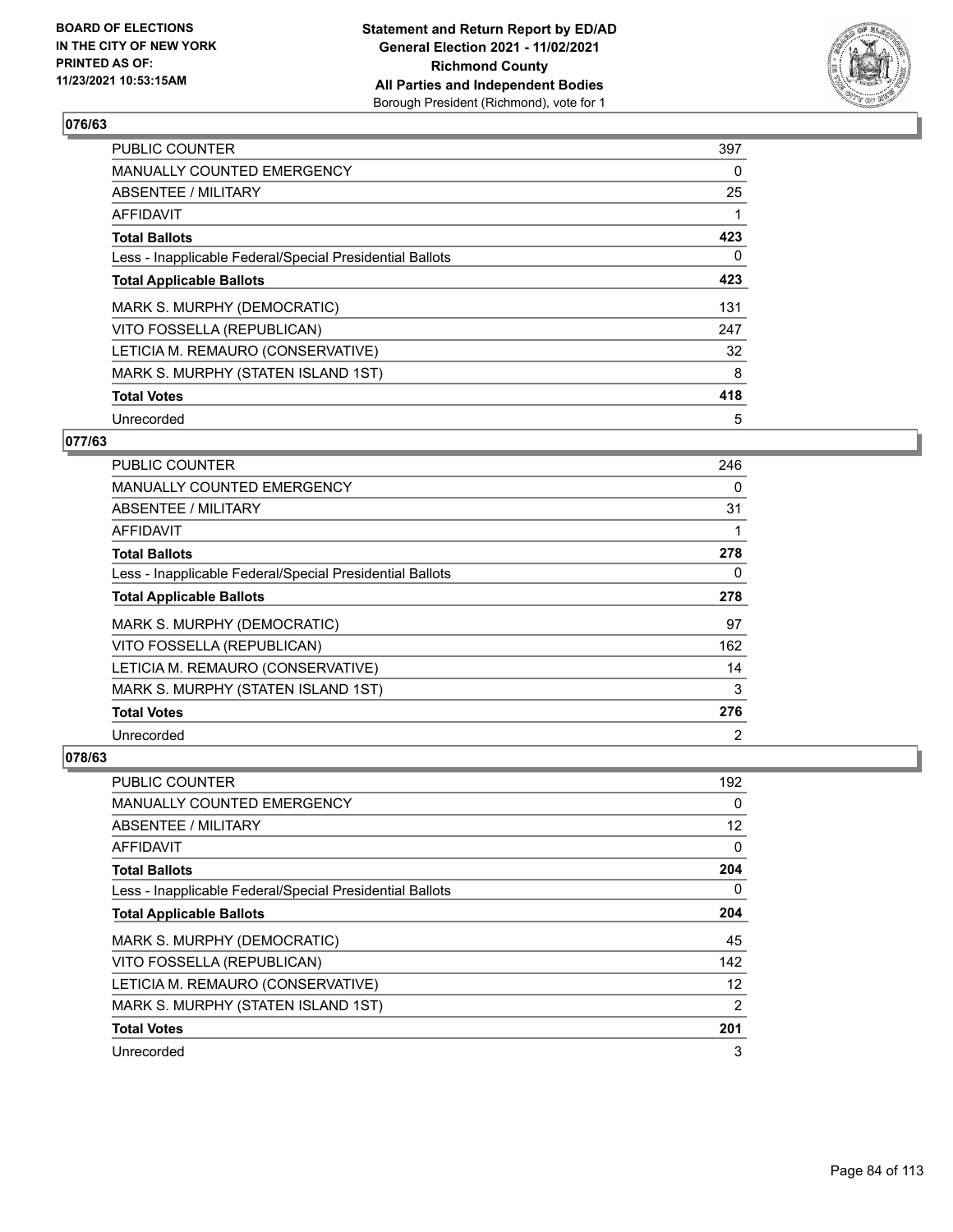

| <b>PUBLIC COUNTER</b>                                    | 287      |
|----------------------------------------------------------|----------|
| <b>MANUALLY COUNTED EMERGENCY</b>                        | 0        |
| ABSENTEE / MILITARY                                      | 20       |
| <b>AFFIDAVIT</b>                                         | $\Omega$ |
| <b>Total Ballots</b>                                     | 307      |
| Less - Inapplicable Federal/Special Presidential Ballots | 0        |
| <b>Total Applicable Ballots</b>                          | 307      |
| MARK S. MURPHY (DEMOCRATIC)                              | 92       |
| VITO FOSSELLA (REPUBLICAN)                               | 192      |
| LETICIA M. REMAURO (CONSERVATIVE)                        | 15       |
| MARK S. MURPHY (STATEN ISLAND 1ST)                       | 5        |
| <b>Total Votes</b>                                       | 304      |
| Unrecorded                                               | 3        |

## **080/63**

| <b>PUBLIC COUNTER</b>                                    | 257 |
|----------------------------------------------------------|-----|
| <b>MANUALLY COUNTED EMERGENCY</b>                        | 0   |
| ABSENTEE / MILITARY                                      | 9   |
| AFFIDAVIT                                                | 1   |
| <b>Total Ballots</b>                                     | 267 |
| Less - Inapplicable Federal/Special Presidential Ballots | 0   |
| <b>Total Applicable Ballots</b>                          | 267 |
| MARK S. MURPHY (DEMOCRATIC)                              | 139 |
| VITO FOSSELLA (REPUBLICAN)                               | 99  |
| LETICIA M. REMAURO (CONSERVATIVE)                        | 18  |
| MARK S. MURPHY (STATEN ISLAND 1ST)                       | 7   |
| UNATTRIBUTABLE WRITE-IN (WRITE-IN)                       | 1   |
| <b>Total Votes</b>                                       | 264 |
| Unrecorded                                               | 3   |

| PUBLIC COUNTER                                           | 229 |
|----------------------------------------------------------|-----|
| <b>MANUALLY COUNTED EMERGENCY</b>                        | 0   |
| ABSENTEE / MILITARY                                      | 7   |
| AFFIDAVIT                                                |     |
| <b>Total Ballots</b>                                     | 237 |
| Less - Inapplicable Federal/Special Presidential Ballots | 0   |
| <b>Total Applicable Ballots</b>                          | 237 |
| MARK S. MURPHY (DEMOCRATIC)                              | 67  |
| VITO FOSSELLA (REPUBLICAN)                               | 144 |
| LETICIA M. REMAURO (CONSERVATIVE)                        | 15  |
| MARK S. MURPHY (STATEN ISLAND 1ST)                       | 4   |
| LORRAINE A. HONOR (WRITE-IN)                             | 1   |
| STEVEN MATTEO (WRITE-IN)                                 | 3   |
| <b>Total Votes</b>                                       | 234 |
| Unrecorded                                               | 3   |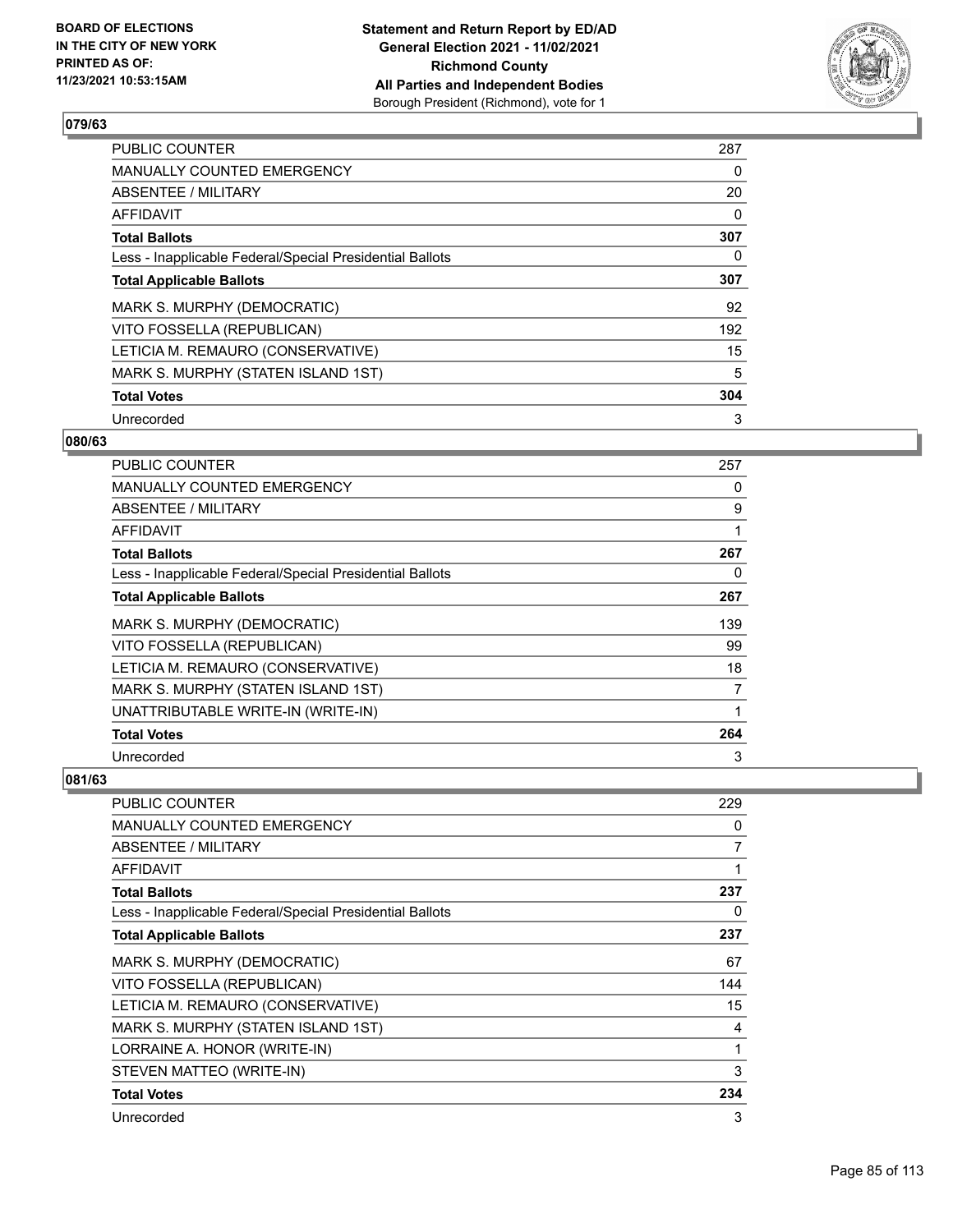

| <b>PUBLIC COUNTER</b>                                    | 201            |
|----------------------------------------------------------|----------------|
| <b>MANUALLY COUNTED EMERGENCY</b>                        | 0              |
| ABSENTEE / MILITARY                                      | 13             |
| <b>AFFIDAVIT</b>                                         | 0              |
| <b>Total Ballots</b>                                     | 214            |
| Less - Inapplicable Federal/Special Presidential Ballots | 0              |
| <b>Total Applicable Ballots</b>                          | 214            |
| MARK S. MURPHY (DEMOCRATIC)                              | 73             |
| VITO FOSSELLA (REPUBLICAN)                               | 115            |
| LETICIA M. REMAURO (CONSERVATIVE)                        | 18             |
| MARK S. MURPHY (STATEN ISLAND 1ST)                       | 6              |
| <b>Total Votes</b>                                       | 212            |
| Unrecorded                                               | $\overline{2}$ |

#### **083/63**

| <b>PUBLIC COUNTER</b>                                    | 194            |
|----------------------------------------------------------|----------------|
| <b>MANUALLY COUNTED EMERGENCY</b>                        | 0              |
| ABSENTEE / MILITARY                                      | 27             |
| AFFIDAVIT                                                |                |
| <b>Total Ballots</b>                                     | 222            |
| Less - Inapplicable Federal/Special Presidential Ballots | 0              |
| <b>Total Applicable Ballots</b>                          | 222            |
| MARK S. MURPHY (DEMOCRATIC)                              | 119            |
| VITO FOSSELLA (REPUBLICAN)                               | 87             |
| LETICIA M. REMAURO (CONSERVATIVE)                        | 10             |
| MARK S. MURPHY (STATEN ISLAND 1ST)                       | 4              |
| <b>Total Votes</b>                                       | 220            |
| Unrecorded                                               | $\overline{2}$ |

| PUBLIC COUNTER                                           | 280 |
|----------------------------------------------------------|-----|
| <b>MANUALLY COUNTED EMERGENCY</b>                        | 0   |
| ABSENTEE / MILITARY                                      | 24  |
| AFFIDAVIT                                                |     |
| <b>Total Ballots</b>                                     | 305 |
| Less - Inapplicable Federal/Special Presidential Ballots | 0   |
| <b>Total Applicable Ballots</b>                          | 305 |
| MARK S. MURPHY (DEMOCRATIC)                              | 103 |
| VITO FOSSELLA (REPUBLICAN)                               | 175 |
| LETICIA M. REMAURO (CONSERVATIVE)                        | 22  |
| MARK S. MURPHY (STATEN ISLAND 1ST)                       | 1   |
| <b>Total Votes</b>                                       | 301 |
| Unrecorded                                               | 4   |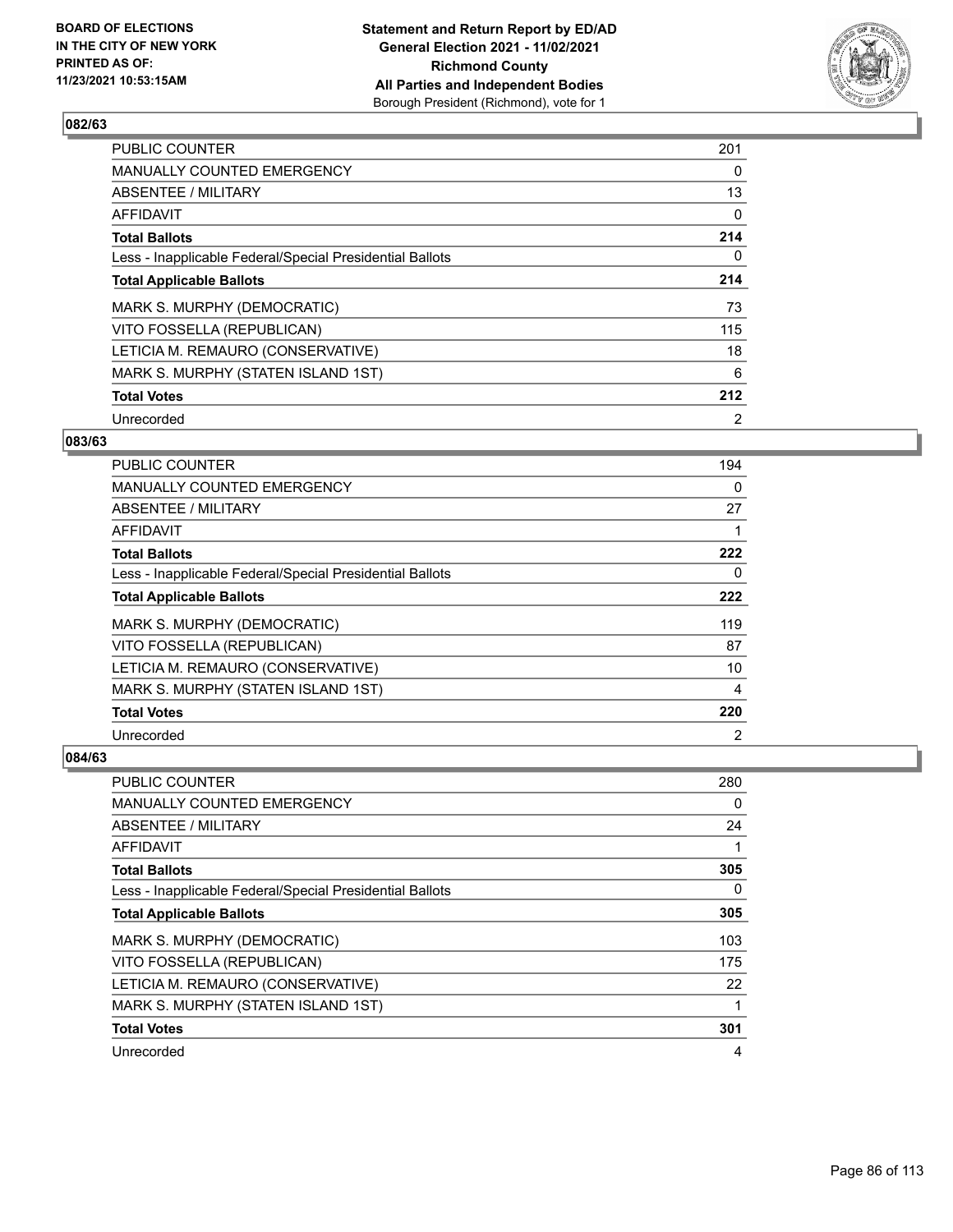

| <b>PUBLIC COUNTER</b>                                    | 307 |
|----------------------------------------------------------|-----|
| <b>MANUALLY COUNTED EMERGENCY</b>                        | 0   |
| ABSENTEE / MILITARY                                      | 3   |
| AFFIDAVIT                                                | 0   |
| <b>Total Ballots</b>                                     | 310 |
| Less - Inapplicable Federal/Special Presidential Ballots | 0   |
| <b>Total Applicable Ballots</b>                          | 310 |
| MARK S. MURPHY (DEMOCRATIC)                              | 57  |
| VITO FOSSELLA (REPUBLICAN)                               | 221 |
| LETICIA M. REMAURO (CONSERVATIVE)                        | 23  |
| MARK S. MURPHY (STATEN ISLAND 1ST)                       | 4   |
| <b>Total Votes</b>                                       | 305 |
| Unrecorded                                               | 5   |

#### **086/63**

| <b>PUBLIC COUNTER</b>                                    | 0        |
|----------------------------------------------------------|----------|
| MANUALLY COUNTED EMERGENCY                               | 0        |
| <b>ABSENTEE / MILITARY</b>                               | 0        |
| AFFIDAVIT                                                | $\Omega$ |
| <b>Total Ballots</b>                                     | 0        |
| Less - Inapplicable Federal/Special Presidential Ballots | 0        |
| <b>Total Applicable Ballots</b>                          | 0        |
| MARK S. MURPHY (DEMOCRATIC)                              | $\Omega$ |
| VITO FOSSELLA (REPUBLICAN)                               | 0        |
| LETICIA M. REMAURO (CONSERVATIVE)                        | 0        |
| MARK S. MURPHY (STATEN ISLAND 1ST)                       | $\Omega$ |
| <b>Total Votes</b>                                       | 0        |

| <b>PUBLIC COUNTER</b>                                    | 0 |
|----------------------------------------------------------|---|
| <b>MANUALLY COUNTED EMERGENCY</b>                        | 0 |
| ABSENTEE / MILITARY                                      | 0 |
| AFFIDAVIT                                                | 0 |
| <b>Total Ballots</b>                                     | 0 |
| Less - Inapplicable Federal/Special Presidential Ballots | 0 |
| <b>Total Applicable Ballots</b>                          | 0 |
| MARK S. MURPHY (DEMOCRATIC)                              | 0 |
| VITO FOSSELLA (REPUBLICAN)                               | 0 |
| LETICIA M. REMAURO (CONSERVATIVE)                        | 0 |
| MARK S. MURPHY (STATEN ISLAND 1ST)                       | 0 |
| <b>Total Votes</b>                                       | 0 |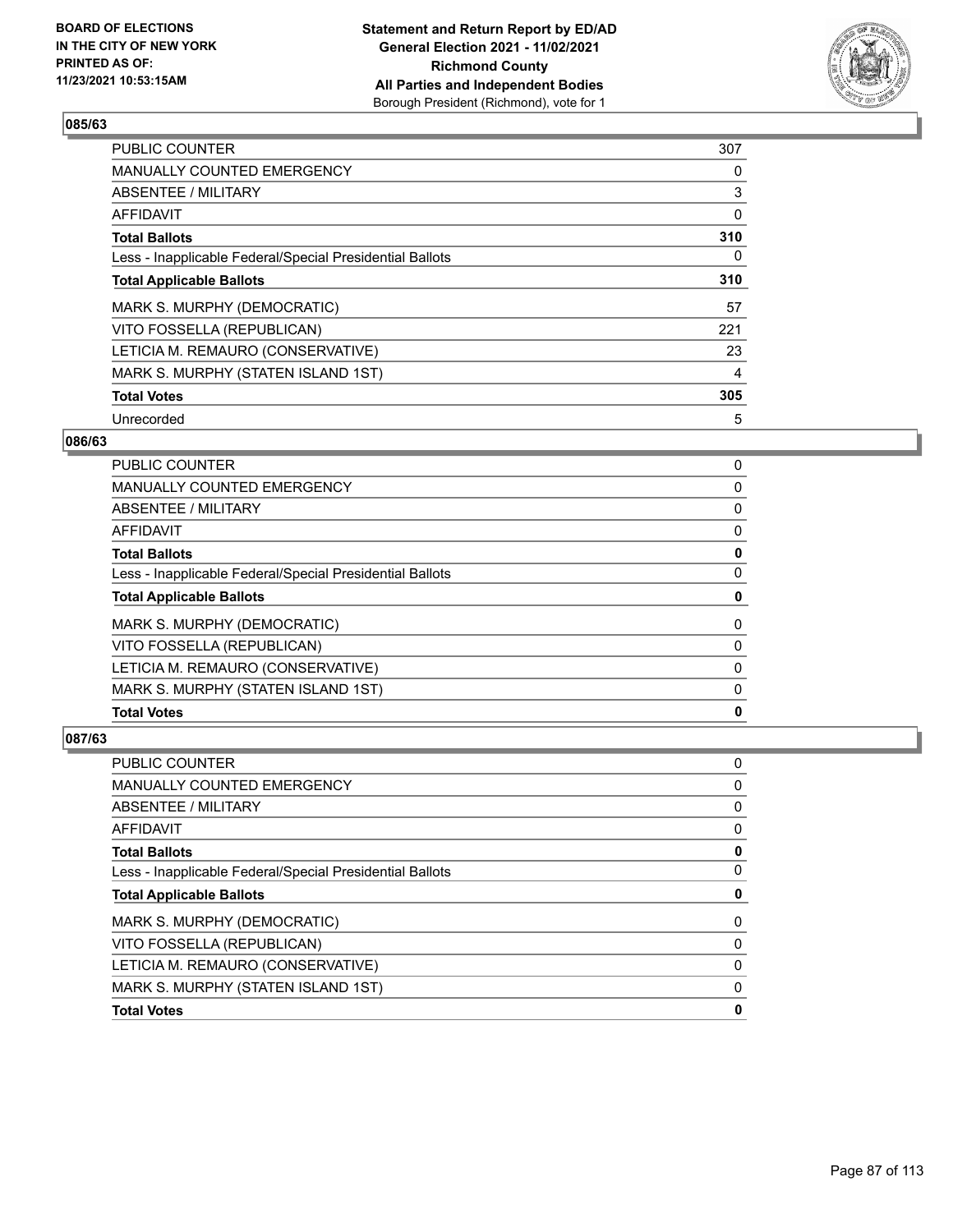

| <b>Total Votes</b>                                       | 0        |
|----------------------------------------------------------|----------|
| MARK S. MURPHY (STATEN ISLAND 1ST)                       | 0        |
| LETICIA M. REMAURO (CONSERVATIVE)                        | $\Omega$ |
| VITO FOSSELLA (REPUBLICAN)                               | 0        |
| MARK S. MURPHY (DEMOCRATIC)                              | $\Omega$ |
| <b>Total Applicable Ballots</b>                          | 0        |
| Less - Inapplicable Federal/Special Presidential Ballots | $\Omega$ |
| <b>Total Ballots</b>                                     | 0        |
| AFFIDAVIT                                                | 0        |
| ABSENTEE / MILITARY                                      | 0        |
| <b>MANUALLY COUNTED EMERGENCY</b>                        | 0        |
| PUBLIC COUNTER                                           | 0        |

## **089/63**

| PUBLIC COUNTER                                           | 0        |
|----------------------------------------------------------|----------|
| <b>MANUALLY COUNTED EMERGENCY</b>                        | 0        |
| <b>ABSENTEE / MILITARY</b>                               | 0        |
| AFFIDAVIT                                                | 0        |
| <b>Total Ballots</b>                                     | 0        |
| Less - Inapplicable Federal/Special Presidential Ballots | 0        |
| <b>Total Applicable Ballots</b>                          | 0        |
| MARK S. MURPHY (DEMOCRATIC)                              | 0        |
| VITO FOSSELLA (REPUBLICAN)                               | 0        |
| LETICIA M. REMAURO (CONSERVATIVE)                        | 0        |
| MARK S. MURPHY (STATEN ISLAND 1ST)                       | $\Omega$ |
| <b>Total Votes</b>                                       | 0        |
|                                                          |          |

| 0 |
|---|
| 0 |
| 0 |
| 0 |
| 0 |
| 0 |
| 0 |
| 0 |
| 0 |
| 0 |
| 0 |
| 0 |
|   |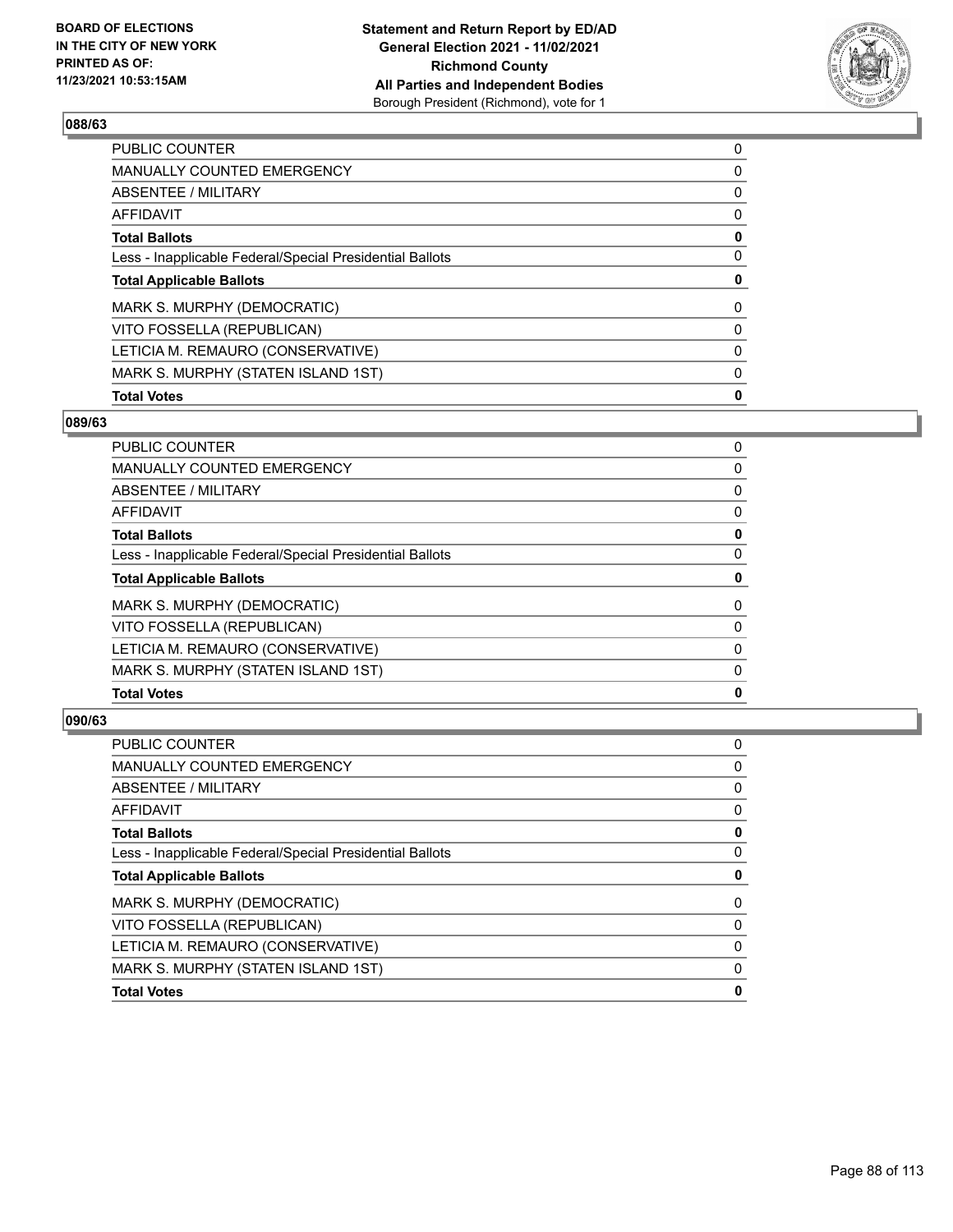

| <b>PUBLIC COUNTER</b>                                    | 348 |
|----------------------------------------------------------|-----|
| <b>MANUALLY COUNTED EMERGENCY</b>                        | 0   |
| ABSENTEE / MILITARY                                      | 9   |
| AFFIDAVIT                                                | 1   |
| <b>Total Ballots</b>                                     | 358 |
| Less - Inapplicable Federal/Special Presidential Ballots | 0   |
| <b>Total Applicable Ballots</b>                          | 358 |
| MARK S. MURPHY (DEMOCRATIC)                              | 47  |
| VITO FOSSELLA (REPUBLICAN)                               | 279 |
| LETICIA M. REMAURO (CONSERVATIVE)                        | 25  |
| MARK S. MURPHY (STATEN ISLAND 1ST)                       | 3   |
| STEVEN MATTEO (WRITE-IN)                                 | 1   |
| <b>Total Votes</b>                                       | 355 |
| Unrecorded                                               | 3   |

## **002/64**

| PUBLIC COUNTER                                           | 430      |
|----------------------------------------------------------|----------|
| <b>MANUALLY COUNTED EMERGENCY</b>                        | $\Omega$ |
| ABSENTEE / MILITARY                                      | 18       |
| AFFIDAVIT                                                | 7        |
| <b>Total Ballots</b>                                     | 455      |
| Less - Inapplicable Federal/Special Presidential Ballots | 0        |
| <b>Total Applicable Ballots</b>                          | 455      |
| MARK S. MURPHY (DEMOCRATIC)                              | 79       |
| VITO FOSSELLA (REPUBLICAN)                               | 331      |
| LETICIA M. REMAURO (CONSERVATIVE)                        | 32       |
| MARK S. MURPHY (STATEN ISLAND 1ST)                       | 7        |
| <b>Total Votes</b>                                       | 449      |
| Unrecorded                                               | 6        |

| PUBLIC COUNTER                                           | 417 |
|----------------------------------------------------------|-----|
| <b>MANUALLY COUNTED EMERGENCY</b>                        | 0   |
| <b>ABSENTEE / MILITARY</b>                               | 17  |
| AFFIDAVIT                                                | 4   |
| <b>Total Ballots</b>                                     | 438 |
| Less - Inapplicable Federal/Special Presidential Ballots | 0   |
| <b>Total Applicable Ballots</b>                          | 438 |
| MARK S. MURPHY (DEMOCRATIC)                              | 65  |
| VITO FOSSELLA (REPUBLICAN)                               | 320 |
| LETICIA M. REMAURO (CONSERVATIVE)                        | 50  |
| MARK S. MURPHY (STATEN ISLAND 1ST)                       |     |
| UNCOUNTED WRITE-IN PER STATUTE (WRITE-IN)                |     |
| <b>Total Votes</b>                                       | 437 |
| Unrecorded                                               |     |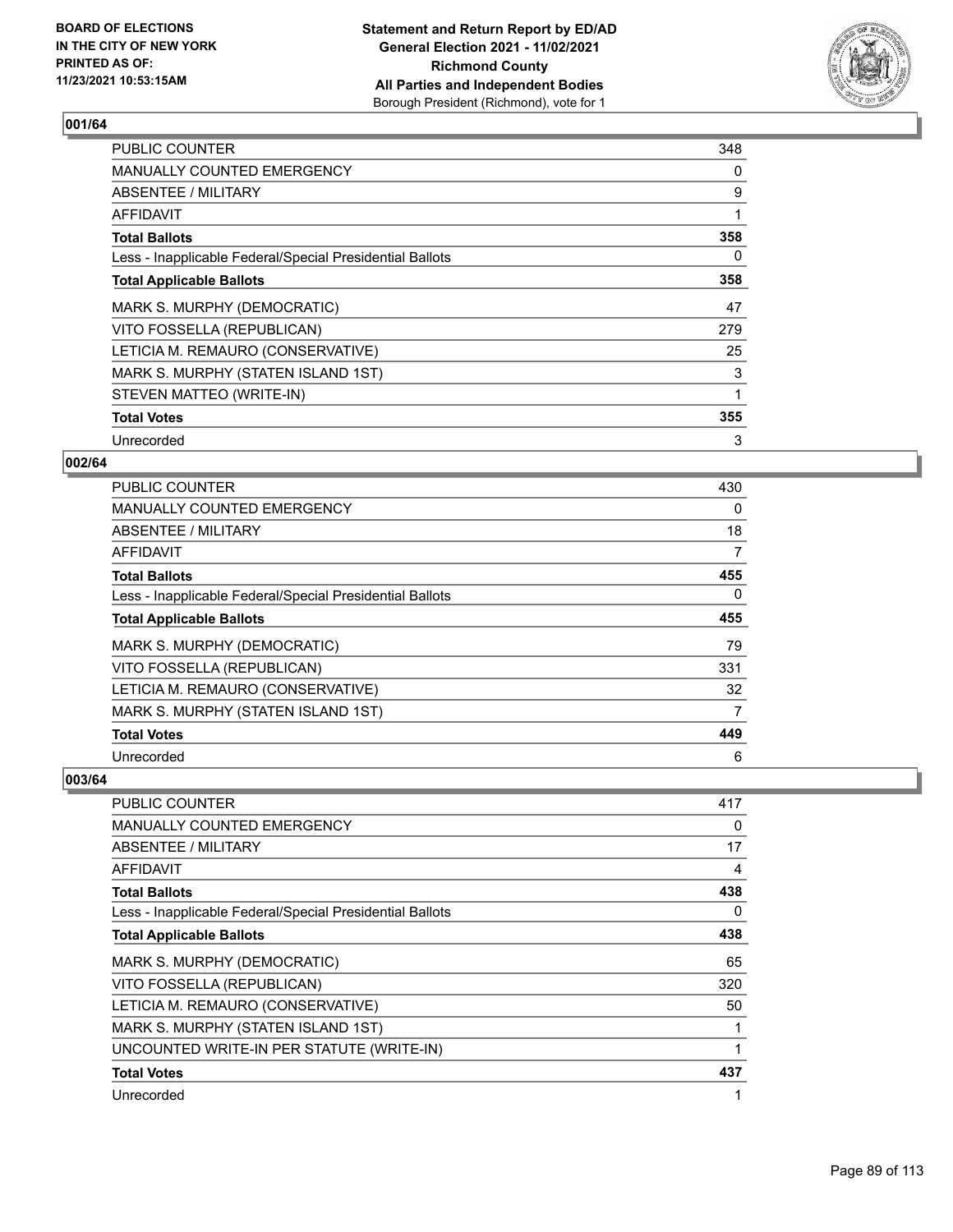

| <b>PUBLIC COUNTER</b>                                    | 363 |
|----------------------------------------------------------|-----|
| MANUALLY COUNTED EMERGENCY                               | 0   |
| ABSENTEE / MILITARY                                      | 18  |
| AFFIDAVIT                                                |     |
| <b>Total Ballots</b>                                     | 382 |
| Less - Inapplicable Federal/Special Presidential Ballots | 0   |
| <b>Total Applicable Ballots</b>                          | 382 |
| MARK S. MURPHY (DEMOCRATIC)                              | 60  |
| VITO FOSSELLA (REPUBLICAN)                               | 284 |
| LETICIA M. REMAURO (CONSERVATIVE)                        | 28  |
| MARK S. MURPHY (STATEN ISLAND 1ST)                       | 5   |
| SARAH PEKRZYUON (WRITE-IN)                               | 1   |
| <b>Total Votes</b>                                       | 378 |
| Unrecorded                                               | 4   |

## **005/64**

| <b>PUBLIC COUNTER</b>                                    | 443 |
|----------------------------------------------------------|-----|
| <b>MANUALLY COUNTED EMERGENCY</b>                        | 0   |
| ABSENTEE / MILITARY                                      | 17  |
| AFFIDAVIT                                                | 2   |
| <b>Total Ballots</b>                                     | 462 |
| Less - Inapplicable Federal/Special Presidential Ballots | 0   |
| <b>Total Applicable Ballots</b>                          | 462 |
| MARK S. MURPHY (DEMOCRATIC)                              | 69  |
| VITO FOSSELLA (REPUBLICAN)                               | 363 |
| LETICIA M. REMAURO (CONSERVATIVE)                        | 23  |
| MARK S. MURPHY (STATEN ISLAND 1ST)                       | 3   |
| <b>Total Votes</b>                                       | 458 |
| Unrecorded                                               | 4   |

| PUBLIC COUNTER                                           | 482      |
|----------------------------------------------------------|----------|
| <b>MANUALLY COUNTED EMERGENCY</b>                        | $\Omega$ |
| ABSENTEE / MILITARY                                      | 15       |
| AFFIDAVIT                                                | 4        |
| <b>Total Ballots</b>                                     | 501      |
| Less - Inapplicable Federal/Special Presidential Ballots | 0        |
| <b>Total Applicable Ballots</b>                          | 501      |
| MARK S. MURPHY (DEMOCRATIC)                              | 66       |
| VITO FOSSELLA (REPUBLICAN)                               | 400      |
| LETICIA M. REMAURO (CONSERVATIVE)                        | 27       |
| MARK S. MURPHY (STATEN ISLAND 1ST)                       | 4        |
| <b>Total Votes</b>                                       | 497      |
| Unrecorded                                               | 4        |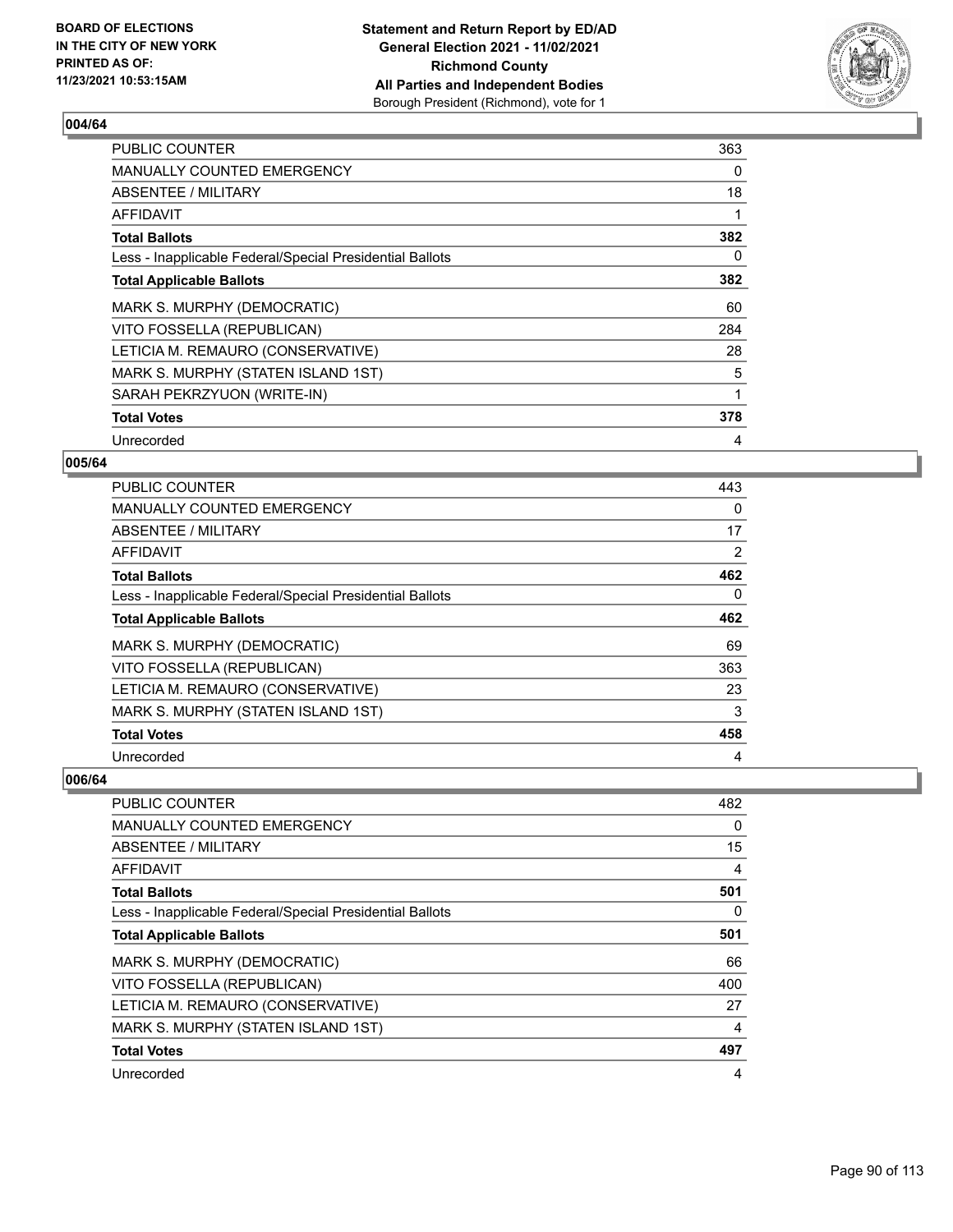

| <b>PUBLIC COUNTER</b>                                    | 495 |
|----------------------------------------------------------|-----|
| <b>MANUALLY COUNTED EMERGENCY</b>                        | 0   |
| ABSENTEE / MILITARY                                      | 20  |
| <b>AFFIDAVIT</b>                                         | 5   |
| <b>Total Ballots</b>                                     | 520 |
| Less - Inapplicable Federal/Special Presidential Ballots | 0   |
| <b>Total Applicable Ballots</b>                          | 520 |
| MARK S. MURPHY (DEMOCRATIC)                              | 93  |
| VITO FOSSELLA (REPUBLICAN)                               | 369 |
| LETICIA M. REMAURO (CONSERVATIVE)                        | 46  |
| MARK S. MURPHY (STATEN ISLAND 1ST)                       | 5   |
| <b>Total Votes</b>                                       | 513 |
| Unrecorded                                               | 7   |

#### **008/64**

| PUBLIC COUNTER                                           | 385      |
|----------------------------------------------------------|----------|
| <b>MANUALLY COUNTED EMERGENCY</b>                        | 0        |
| ABSENTEE / MILITARY                                      | 23       |
| AFFIDAVIT                                                |          |
| <b>Total Ballots</b>                                     | 409      |
| Less - Inapplicable Federal/Special Presidential Ballots | $\Omega$ |
| <b>Total Applicable Ballots</b>                          | 409      |
| MARK S. MURPHY (DEMOCRATIC)                              | 71       |
| VITO FOSSELLA (REPUBLICAN)                               | 293      |
| LETICIA M. REMAURO (CONSERVATIVE)                        | 30       |
| MARK S. MURPHY (STATEN ISLAND 1ST)                       | 9        |
| <b>Total Votes</b>                                       | 403      |
| Unrecorded                                               | 6        |

| PUBLIC COUNTER                                           | 308      |
|----------------------------------------------------------|----------|
| MANUALLY COUNTED EMERGENCY                               | 0        |
| ABSENTEE / MILITARY                                      | 12       |
| AFFIDAVIT                                                |          |
| <b>Total Ballots</b>                                     | 321      |
| Less - Inapplicable Federal/Special Presidential Ballots | $\Omega$ |
| <b>Total Applicable Ballots</b>                          | 321      |
| MARK S. MURPHY (DEMOCRATIC)                              | 54       |
| VITO FOSSELLA (REPUBLICAN)                               | 230      |
| LETICIA M. REMAURO (CONSERVATIVE)                        | 24       |
| MARK S. MURPHY (STATEN ISLAND 1ST)                       | 4        |
| DONALD J. TRUMP JR. (WRITE-IN)                           | 1        |
| <b>Total Votes</b>                                       | 313      |
| Unrecorded                                               | 8        |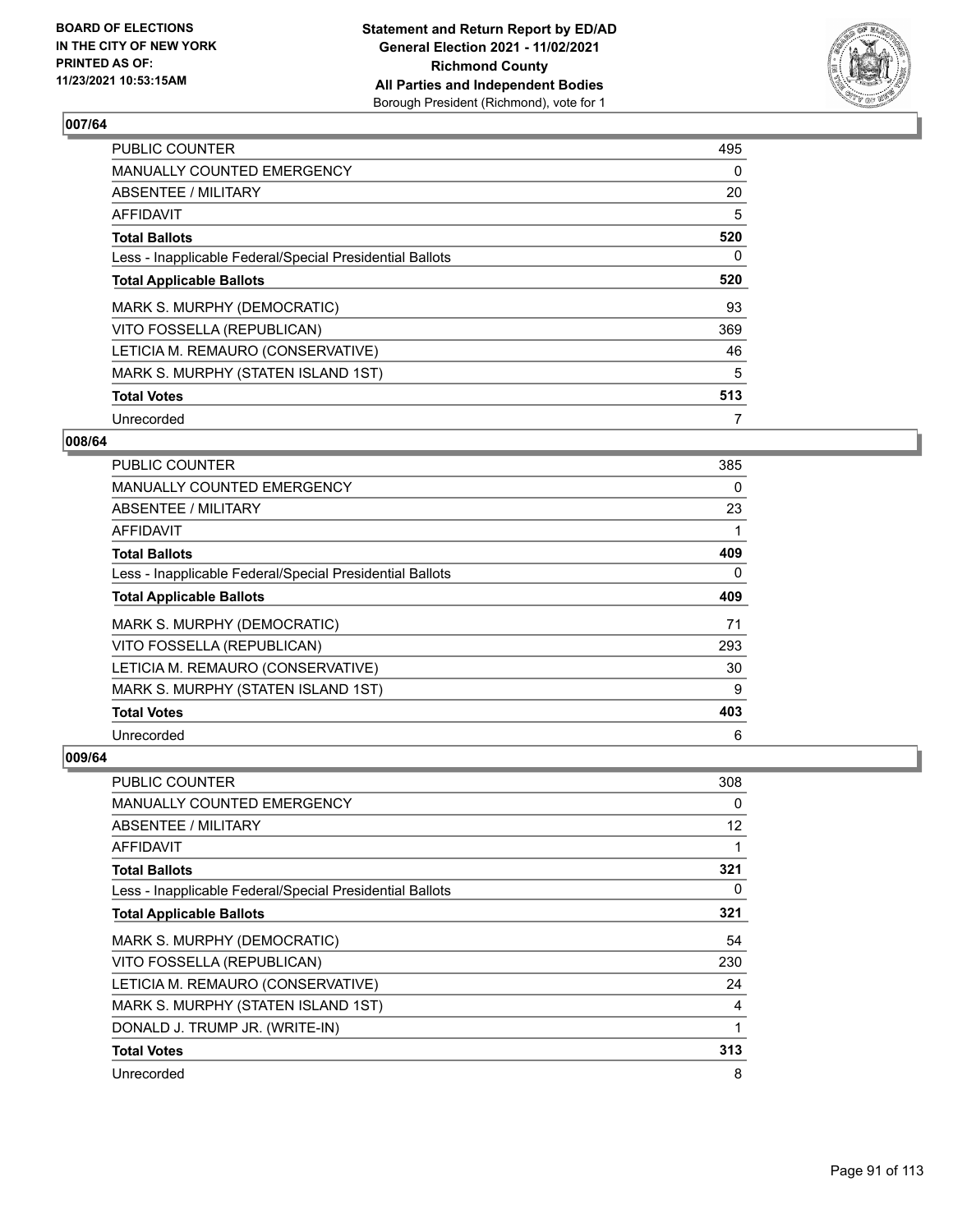

| <b>PUBLIC COUNTER</b>                                    | 315 |
|----------------------------------------------------------|-----|
| MANUALLY COUNTED EMERGENCY                               | 0   |
| ABSENTEE / MILITARY                                      | 19  |
| AFFIDAVIT                                                | 2   |
| <b>Total Ballots</b>                                     | 336 |
| Less - Inapplicable Federal/Special Presidential Ballots | 0   |
| <b>Total Applicable Ballots</b>                          | 336 |
| MARK S. MURPHY (DEMOCRATIC)                              | 56  |
| VITO FOSSELLA (REPUBLICAN)                               | 238 |
| LETICIA M. REMAURO (CONSERVATIVE)                        | 31  |
| MARK S. MURPHY (STATEN ISLAND 1ST)                       | 4   |
| LINDA A. CAPPIELLO (WRITE-IN)                            |     |
| <b>Total Votes</b>                                       | 330 |
| Unrecorded                                               | 6   |

## **011/64**

| PUBLIC COUNTER                                           | 134 |
|----------------------------------------------------------|-----|
| <b>MANUALLY COUNTED EMERGENCY</b>                        | 0   |
| ABSENTEE / MILITARY                                      | 6   |
| AFFIDAVIT                                                | 1   |
| <b>Total Ballots</b>                                     | 141 |
| Less - Inapplicable Federal/Special Presidential Ballots | 0   |
| <b>Total Applicable Ballots</b>                          | 141 |
| MARK S. MURPHY (DEMOCRATIC)                              | 28  |
| VITO FOSSELLA (REPUBLICAN)                               | 93  |
| LETICIA M. REMAURO (CONSERVATIVE)                        | 18  |
| MARK S. MURPHY (STATEN ISLAND 1ST)                       |     |
| <b>Total Votes</b>                                       | 140 |
| Unrecorded                                               |     |

| PUBLIC COUNTER                                           | 295 |
|----------------------------------------------------------|-----|
| <b>MANUALLY COUNTED EMERGENCY</b>                        | 0   |
| ABSENTEE / MILITARY                                      | 14  |
| AFFIDAVIT                                                |     |
| <b>Total Ballots</b>                                     | 310 |
| Less - Inapplicable Federal/Special Presidential Ballots | 0   |
| <b>Total Applicable Ballots</b>                          | 310 |
| MARK S. MURPHY (DEMOCRATIC)                              | 61  |
| VITO FOSSELLA (REPUBLICAN)                               | 213 |
| LETICIA M. REMAURO (CONSERVATIVE)                        | 26  |
| MARK S. MURPHY (STATEN ISLAND 1ST)                       |     |
| STEVE FUENTES (WRITE-IN)                                 |     |
| <b>Total Votes</b>                                       | 302 |
| Unrecorded                                               | 8   |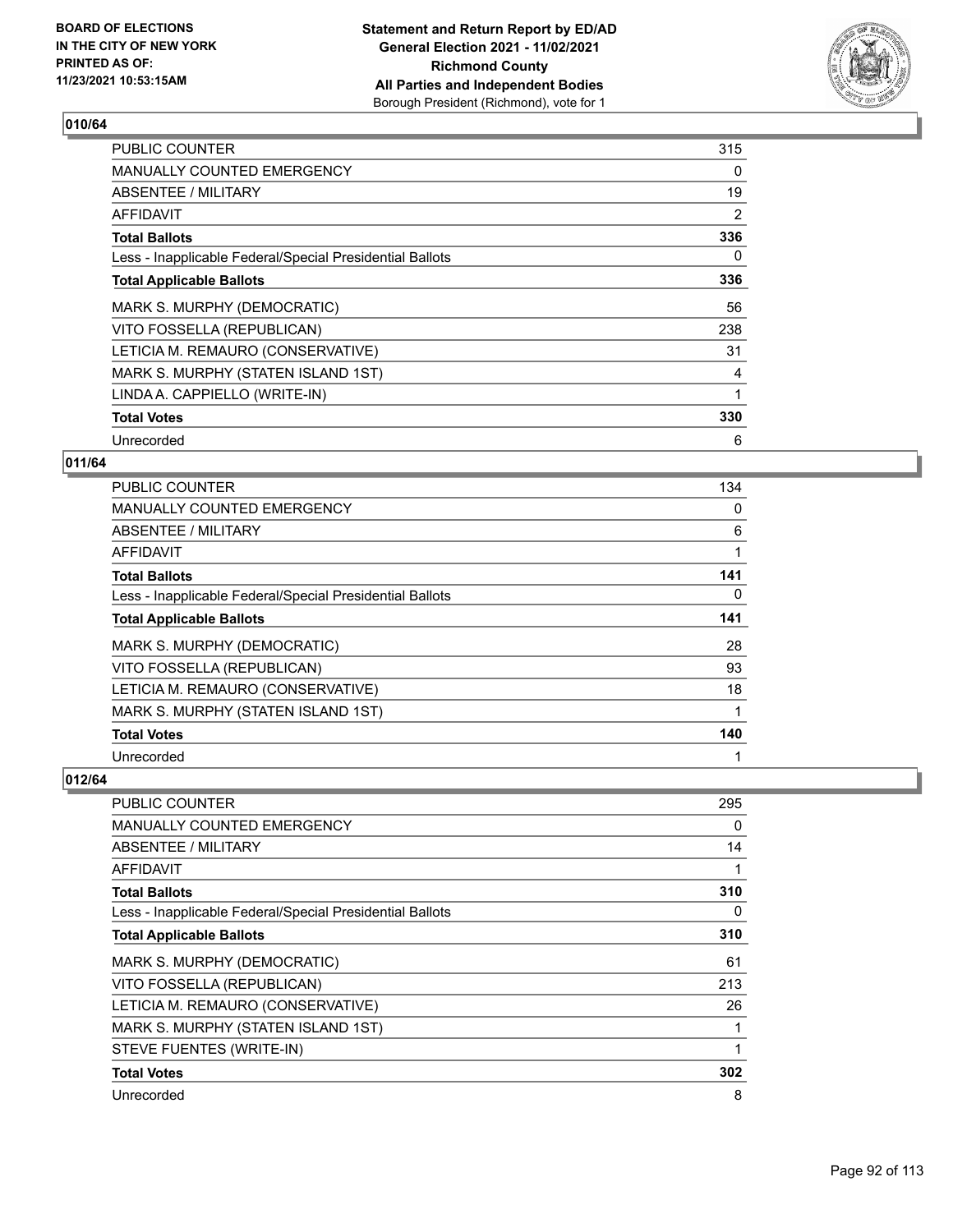

| <b>Total Votes</b>                                       | 131            |
|----------------------------------------------------------|----------------|
| MARK S. MURPHY (STATEN ISLAND 1ST)                       |                |
| LETICIA M. REMAURO (CONSERVATIVE)                        | 7              |
| VITO FOSSELLA (REPUBLICAN)                               | 93             |
| MARK S. MURPHY (DEMOCRATIC)                              | 30             |
| <b>Total Applicable Ballots</b>                          | 131            |
| Less - Inapplicable Federal/Special Presidential Ballots | 0              |
| <b>Total Ballots</b>                                     | 131            |
| AFFIDAVIT                                                | $\Omega$       |
| ABSENTEE / MILITARY                                      | $\overline{7}$ |
| MANUALLY COUNTED EMERGENCY                               | $\Omega$       |
| PUBLIC COUNTER                                           | 124            |

## **014/64**

| PUBLIC COUNTER                                           | 398 |
|----------------------------------------------------------|-----|
| MANUALLY COUNTED EMERGENCY                               | 0   |
| ABSENTEE / MILITARY                                      | 18  |
| AFFIDAVIT                                                | 0   |
| <b>Total Ballots</b>                                     | 416 |
| Less - Inapplicable Federal/Special Presidential Ballots | 0   |
| <b>Total Applicable Ballots</b>                          | 416 |
| MARK S. MURPHY (DEMOCRATIC)                              | 84  |
| VITO FOSSELLA (REPUBLICAN)                               | 285 |
| LETICIA M. REMAURO (CONSERVATIVE)                        | 34  |
| MARK S. MURPHY (STATEN ISLAND 1ST)                       | 7   |
| CHRISTOPHER DAY (WRITE-IN)                               | 1   |
| STEVEN MATTEO (WRITE-IN)                                 | 1   |
| <b>Total Votes</b>                                       | 412 |
| Unrecorded                                               | 4   |

| <b>PUBLIC COUNTER</b>                                    | 446 |
|----------------------------------------------------------|-----|
| <b>MANUALLY COUNTED EMERGENCY</b>                        | 0   |
| ABSENTEE / MILITARY                                      | 22  |
| AFFIDAVIT                                                | 0   |
| <b>Total Ballots</b>                                     | 468 |
| Less - Inapplicable Federal/Special Presidential Ballots | 0   |
| <b>Total Applicable Ballots</b>                          | 468 |
| MARK S. MURPHY (DEMOCRATIC)                              | 94  |
| VITO FOSSELLA (REPUBLICAN)                               | 325 |
| LETICIA M. REMAURO (CONSERVATIVE)                        | 37  |
| MARK S. MURPHY (STATEN ISLAND 1ST)                       | 2   |
| RICHARD NICOTRA (WRITE-IN)                               | 1   |
| STEVEN MATTEO (WRITE-IN)                                 | 3   |
| <b>Total Votes</b>                                       | 462 |
| Unrecorded                                               | 6   |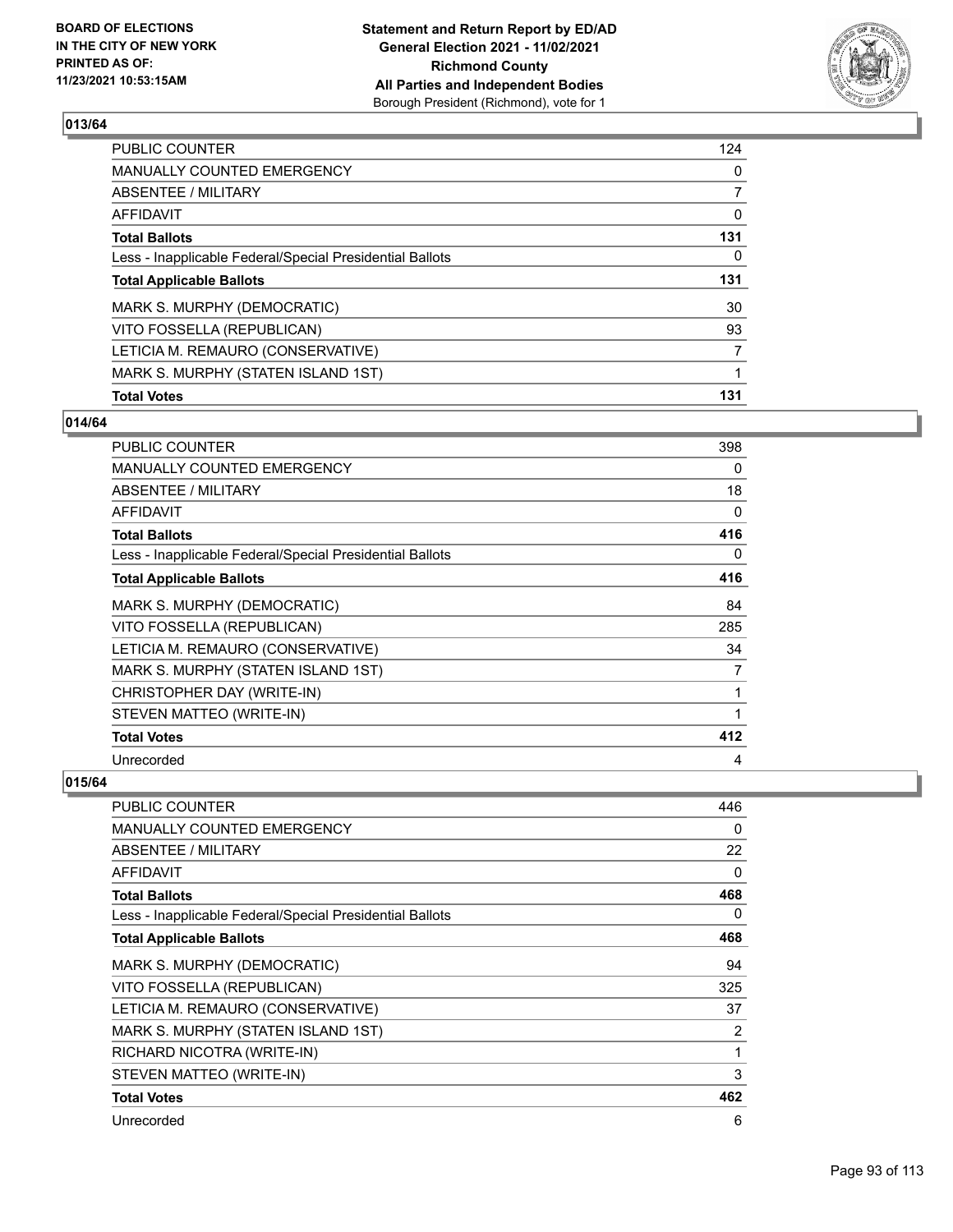

| <b>PUBLIC COUNTER</b>                                    | 374 |
|----------------------------------------------------------|-----|
| <b>MANUALLY COUNTED EMERGENCY</b>                        | 0   |
| ABSENTEE / MILITARY                                      | 20  |
| <b>AFFIDAVIT</b>                                         |     |
| <b>Total Ballots</b>                                     | 395 |
| Less - Inapplicable Federal/Special Presidential Ballots | 0   |
| <b>Total Applicable Ballots</b>                          | 395 |
| MARK S. MURPHY (DEMOCRATIC)                              | 73  |
| VITO FOSSELLA (REPUBLICAN)                               | 282 |
| LETICIA M. REMAURO (CONSERVATIVE)                        | 31  |
| MARK S. MURPHY (STATEN ISLAND 1ST)                       | 5   |
| <b>Total Votes</b>                                       | 391 |
| Unrecorded                                               | 4   |

## **017/64**

| PUBLIC COUNTER                                           | 376 |
|----------------------------------------------------------|-----|
| <b>MANUALLY COUNTED EMERGENCY</b>                        | 0   |
| ABSENTEE / MILITARY                                      | 29  |
| AFFIDAVIT                                                | 0   |
| <b>Total Ballots</b>                                     | 405 |
| Less - Inapplicable Federal/Special Presidential Ballots | 0   |
| <b>Total Applicable Ballots</b>                          | 405 |
| MARK S. MURPHY (DEMOCRATIC)                              | 89  |
| VITO FOSSELLA (REPUBLICAN)                               | 257 |
| LETICIA M. REMAURO (CONSERVATIVE)                        | 45  |
| MARK S. MURPHY (STATEN ISLAND 1ST)                       | 7   |
| <b>Total Votes</b>                                       | 398 |
| Unrecorded                                               |     |

| <b>PUBLIC COUNTER</b>                                    | 312 |
|----------------------------------------------------------|-----|
| <b>MANUALLY COUNTED EMERGENCY</b>                        | 0   |
| ABSENTEE / MILITARY                                      | 13  |
| AFFIDAVIT                                                | 0   |
| <b>Total Ballots</b>                                     | 325 |
| Less - Inapplicable Federal/Special Presidential Ballots | 0   |
| <b>Total Applicable Ballots</b>                          | 325 |
| MARK S. MURPHY (DEMOCRATIC)                              | 67  |
| VITO FOSSELLA (REPUBLICAN)                               | 221 |
| LETICIA M. REMAURO (CONSERVATIVE)                        | 25  |
| MARK S. MURPHY (STATEN ISLAND 1ST)                       | 7   |
| <b>Total Votes</b>                                       | 320 |
| Unrecorded                                               | 5   |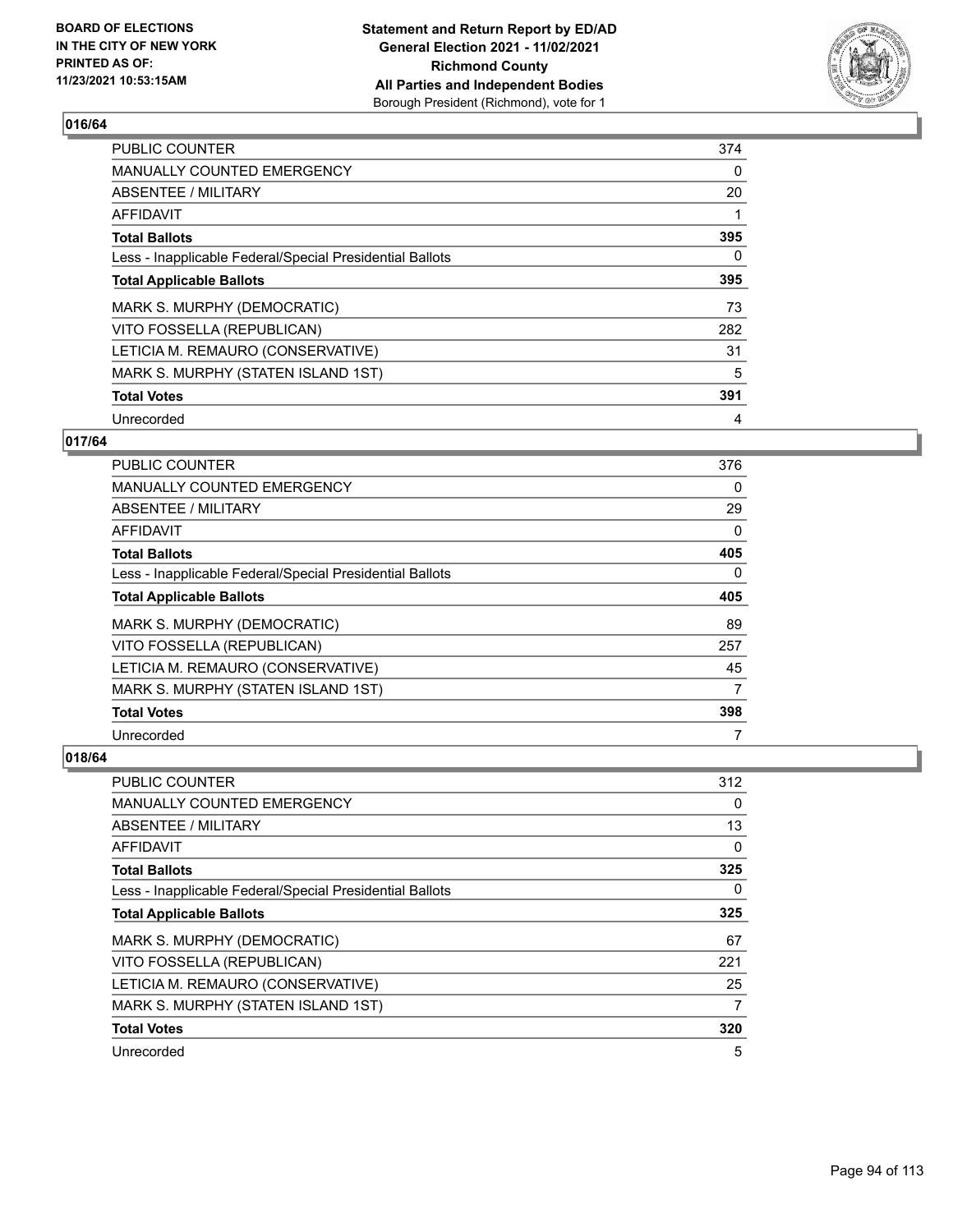

| <b>PUBLIC COUNTER</b>                                    | 207 |
|----------------------------------------------------------|-----|
| <b>MANUALLY COUNTED EMERGENCY</b>                        | 0   |
| ABSENTEE / MILITARY                                      | 50  |
| <b>AFFIDAVIT</b>                                         | 3   |
| <b>Total Ballots</b>                                     | 260 |
| Less - Inapplicable Federal/Special Presidential Ballots | 0   |
| <b>Total Applicable Ballots</b>                          | 260 |
| MARK S. MURPHY (DEMOCRATIC)                              | 124 |
| VITO FOSSELLA (REPUBLICAN)                               | 103 |
| LETICIA M. REMAURO (CONSERVATIVE)                        | 17  |
| MARK S. MURPHY (STATEN ISLAND 1ST)                       | 7   |
| <b>Total Votes</b>                                       | 251 |
| Unrecorded                                               | 9   |

#### **020/64**

| <b>PUBLIC COUNTER</b>                                    | 317          |
|----------------------------------------------------------|--------------|
| MANUALLY COUNTED EMERGENCY                               | 0            |
| <b>ABSENTEE / MILITARY</b>                               | 22           |
| AFFIDAVIT                                                | 2            |
| <b>Total Ballots</b>                                     | 341          |
| Less - Inapplicable Federal/Special Presidential Ballots | 0            |
| <b>Total Applicable Ballots</b>                          | 341          |
| MARK S. MURPHY (DEMOCRATIC)                              | 76           |
| VITO FOSSELLA (REPUBLICAN)                               | 219          |
| LETICIA M. REMAURO (CONSERVATIVE)                        | 40           |
| MARK S. MURPHY (STATEN ISLAND 1ST)                       | 3            |
| UNATTRIBUTABLE WRITE-IN (WRITE-IN)                       | $\mathbf{0}$ |
| <b>Total Votes</b>                                       | 338          |
| Unrecorded                                               | 3            |

| <b>PUBLIC COUNTER</b>                                    | 318      |
|----------------------------------------------------------|----------|
| <b>MANUALLY COUNTED EMERGENCY</b>                        | 0        |
| ABSENTEE / MILITARY                                      | 15       |
| AFFIDAVIT                                                |          |
| <b>Total Ballots</b>                                     | 334      |
| Less - Inapplicable Federal/Special Presidential Ballots | $\Omega$ |
| <b>Total Applicable Ballots</b>                          | 334      |
| MARK S. MURPHY (DEMOCRATIC)                              | 68       |
| VITO FOSSELLA (REPUBLICAN)                               | 223      |
| LETICIA M. REMAURO (CONSERVATIVE)                        | 33       |
| MARK S. MURPHY (STATEN ISLAND 1ST)                       | 6        |
| <b>Total Votes</b>                                       | 330      |
| Unrecorded                                               | 4        |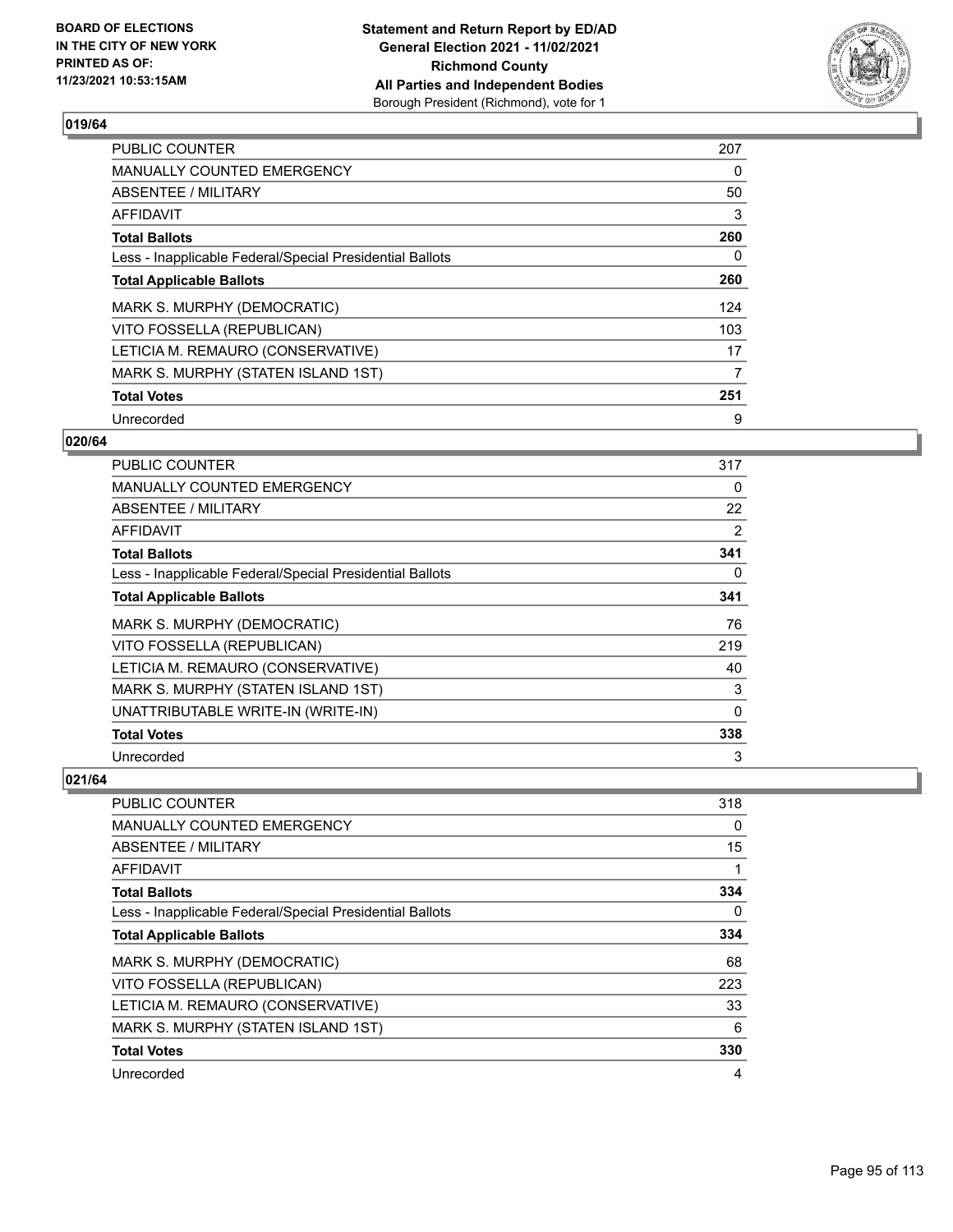

| PUBLIC COUNTER                                           | 360 |
|----------------------------------------------------------|-----|
| <b>MANUALLY COUNTED EMERGENCY</b>                        | 0   |
| ABSENTEE / MILITARY                                      | 30  |
| AFFIDAVIT                                                | 0   |
| <b>Total Ballots</b>                                     | 390 |
| Less - Inapplicable Federal/Special Presidential Ballots | 0   |
| <b>Total Applicable Ballots</b>                          | 390 |
| MARK S. MURPHY (DEMOCRATIC)                              | 103 |
| VITO FOSSELLA (REPUBLICAN)                               | 256 |
| LETICIA M. REMAURO (CONSERVATIVE)                        | 25  |
| MARK S. MURPHY (STATEN ISLAND 1ST)                       | 1   |
| <b>Total Votes</b>                                       | 385 |
| Unrecorded                                               | 5   |

## **023/64**

| PUBLIC COUNTER                                           | 307            |
|----------------------------------------------------------|----------------|
| <b>MANUALLY COUNTED EMERGENCY</b>                        | 0              |
| ABSENTEE / MILITARY                                      | 9              |
| AFFIDAVIT                                                |                |
| <b>Total Ballots</b>                                     | 317            |
| Less - Inapplicable Federal/Special Presidential Ballots | 0              |
| <b>Total Applicable Ballots</b>                          | 317            |
| MARK S. MURPHY (DEMOCRATIC)                              | 54             |
| VITO FOSSELLA (REPUBLICAN)                               | 225            |
| LETICIA M. REMAURO (CONSERVATIVE)                        | 31             |
| MARK S. MURPHY (STATEN ISLAND 1ST)                       | 5              |
| <b>Total Votes</b>                                       | 315            |
| Unrecorded                                               | $\overline{2}$ |

| PUBLIC COUNTER                                           | 331 |
|----------------------------------------------------------|-----|
| MANUALLY COUNTED EMERGENCY                               | 0   |
| ABSENTEE / MILITARY                                      | 12  |
| AFFIDAVIT                                                | 0   |
| <b>Total Ballots</b>                                     | 343 |
| Less - Inapplicable Federal/Special Presidential Ballots | 0   |
| <b>Total Applicable Ballots</b>                          | 343 |
| MARK S. MURPHY (DEMOCRATIC)                              | 90  |
| VITO FOSSELLA (REPUBLICAN)                               | 203 |
| LETICIA M. REMAURO (CONSERVATIVE)                        | 39  |
| MARK S. MURPHY (STATEN ISLAND 1ST)                       | 8   |
| <b>Total Votes</b>                                       | 340 |
| Unrecorded                                               | 3   |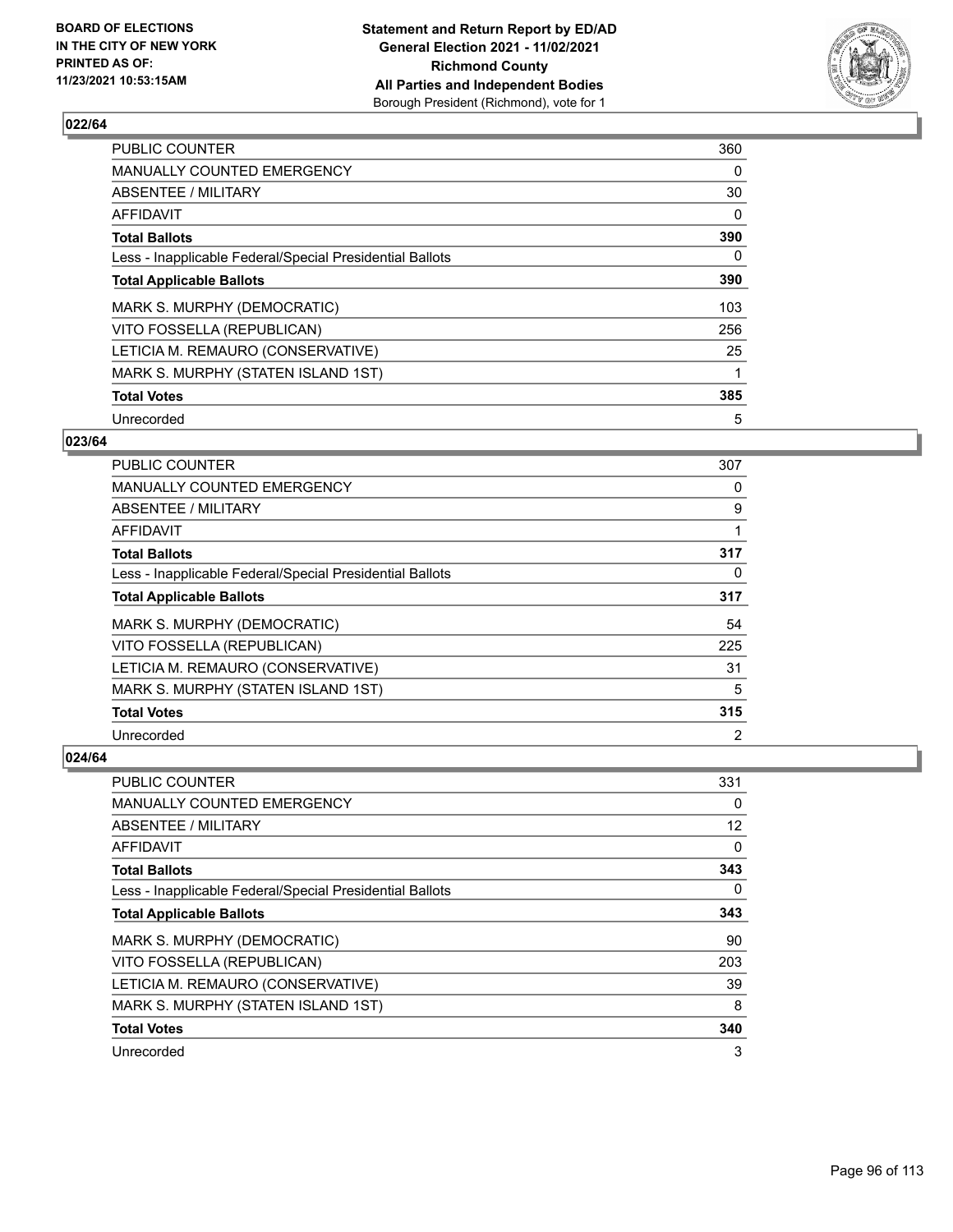

| <b>PUBLIC COUNTER</b>                                    | 336 |
|----------------------------------------------------------|-----|
| <b>MANUALLY COUNTED EMERGENCY</b>                        | 0   |
| ABSENTEE / MILITARY                                      | 22  |
| AFFIDAVIT                                                | 0   |
| <b>Total Ballots</b>                                     | 358 |
| Less - Inapplicable Federal/Special Presidential Ballots | 0   |
| <b>Total Applicable Ballots</b>                          | 358 |
| MARK S. MURPHY (DEMOCRATIC)                              | 64  |
| VITO FOSSELLA (REPUBLICAN)                               | 241 |
| LETICIA M. REMAURO (CONSERVATIVE)                        | 42  |
| MARK S. MURPHY (STATEN ISLAND 1ST)                       | 4   |
| <b>Total Votes</b>                                       | 351 |
| Unrecorded                                               |     |

## **026/64**

| PUBLIC COUNTER                                           | 292      |
|----------------------------------------------------------|----------|
| <b>MANUALLY COUNTED EMERGENCY</b>                        | $\Omega$ |
| ABSENTEE / MILITARY                                      | 12       |
| AFFIDAVIT                                                | 4        |
| <b>Total Ballots</b>                                     | 308      |
| Less - Inapplicable Federal/Special Presidential Ballots | $\Omega$ |
| <b>Total Applicable Ballots</b>                          | 308      |
| MARK S. MURPHY (DEMOCRATIC)                              | 74       |
| VITO FOSSELLA (REPUBLICAN)                               | 194      |
| LETICIA M. REMAURO (CONSERVATIVE)                        | 30       |
| MARK S. MURPHY (STATEN ISLAND 1ST)                       | 3        |
| <b>Total Votes</b>                                       | 301      |
| Unrecorded                                               | 7        |

| PUBLIC COUNTER                                           | 309      |
|----------------------------------------------------------|----------|
| MANUALLY COUNTED EMERGENCY                               | 0        |
| ABSENTEE / MILITARY                                      | 13       |
| AFFIDAVIT                                                | 2        |
| <b>Total Ballots</b>                                     | 324      |
| Less - Inapplicable Federal/Special Presidential Ballots | $\Omega$ |
| <b>Total Applicable Ballots</b>                          | 324      |
| MARK S. MURPHY (DEMOCRATIC)                              | 67       |
| VITO FOSSELLA (REPUBLICAN)                               | 218      |
| LETICIA M. REMAURO (CONSERVATIVE)                        | 26       |
| MARK S. MURPHY (STATEN ISLAND 1ST)                       | 8        |
| STEVEN MATTEO (WRITE-IN)                                 |          |
| <b>Total Votes</b>                                       | 320      |
| Unrecorded                                               | 4        |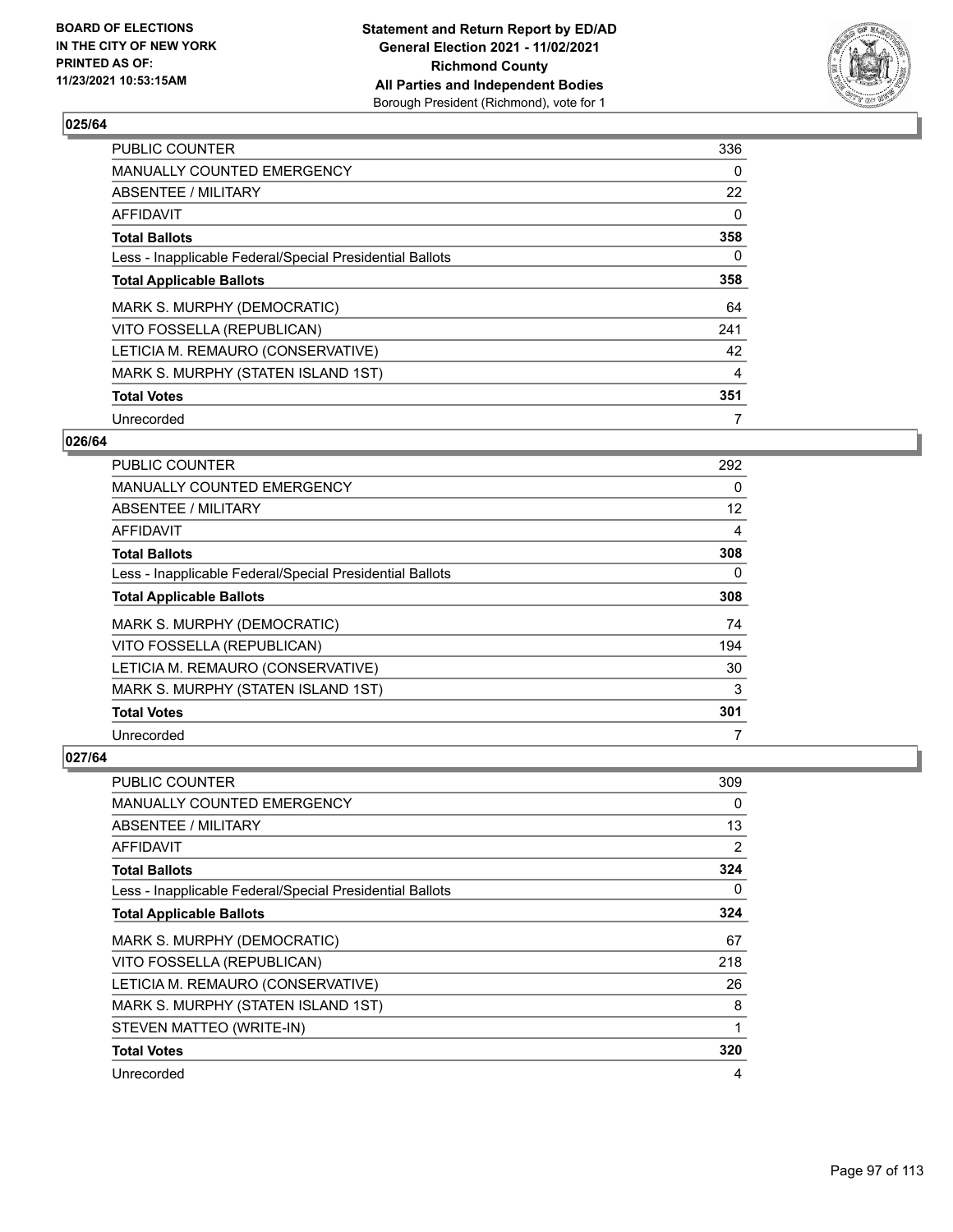

| <b>PUBLIC COUNTER</b>                                    | 230 |
|----------------------------------------------------------|-----|
| <b>MANUALLY COUNTED EMERGENCY</b>                        | 0   |
| ABSENTEE / MILITARY                                      | 8   |
| AFFIDAVIT                                                | 1   |
| <b>Total Ballots</b>                                     | 239 |
| Less - Inapplicable Federal/Special Presidential Ballots | 0   |
| <b>Total Applicable Ballots</b>                          | 239 |
| MARK S. MURPHY (DEMOCRATIC)                              | 46  |
| VITO FOSSELLA (REPUBLICAN)                               | 163 |
| LETICIA M. REMAURO (CONSERVATIVE)                        | 19  |
| MARK S. MURPHY (STATEN ISLAND 1ST)                       | 6   |
| UNATTRIBUTABLE WRITE-IN (WRITE-IN)                       | 1   |
| <b>Total Votes</b>                                       | 235 |
| Unrecorded                                               | 4   |

## **029/64**

| PUBLIC COUNTER                                           | 341      |
|----------------------------------------------------------|----------|
| <b>MANUALLY COUNTED EMERGENCY</b>                        | $\Omega$ |
| ABSENTEE / MILITARY                                      | 19       |
| AFFIDAVIT                                                | 0        |
| <b>Total Ballots</b>                                     | 360      |
| Less - Inapplicable Federal/Special Presidential Ballots | 0        |
| <b>Total Applicable Ballots</b>                          | 360      |
| MARK S. MURPHY (DEMOCRATIC)                              | 83       |
| VITO FOSSELLA (REPUBLICAN)                               | 226      |
| LETICIA M. REMAURO (CONSERVATIVE)                        | 41       |
| MARK S. MURPHY (STATEN ISLAND 1ST)                       | 7        |
| <b>Total Votes</b>                                       | 357      |
| Unrecorded                                               | 3        |

| <b>PUBLIC COUNTER</b>                                    | 331 |
|----------------------------------------------------------|-----|
| <b>MANUALLY COUNTED EMERGENCY</b>                        | 0   |
| ABSENTEE / MILITARY                                      | 4   |
| <b>AFFIDAVIT</b>                                         | 6   |
| <b>Total Ballots</b>                                     | 341 |
| Less - Inapplicable Federal/Special Presidential Ballots | 0   |
| <b>Total Applicable Ballots</b>                          | 341 |
| MARK S. MURPHY (DEMOCRATIC)                              | 72  |
| VITO FOSSELLA (REPUBLICAN)                               | 239 |
| LETICIA M. REMAURO (CONSERVATIVE)                        | 28  |
| MARK S. MURPHY (STATEN ISLAND 1ST)                       | 0   |
| STEVEN MATTEO (WRITE-IN)                                 | 1   |
| <b>Total Votes</b>                                       | 340 |
| Unrecorded                                               | 1   |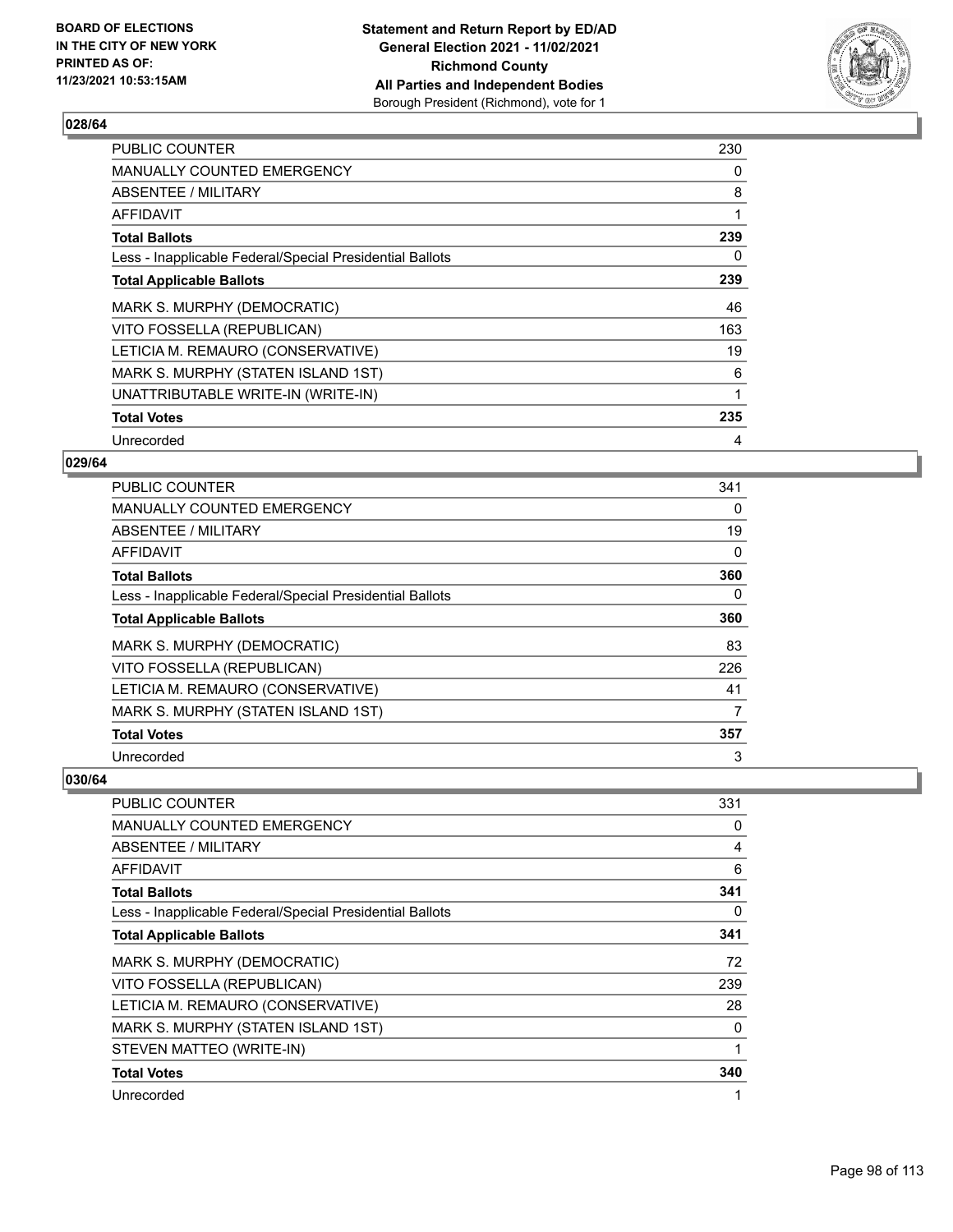

| <b>PUBLIC COUNTER</b>                                    | 272 |
|----------------------------------------------------------|-----|
| <b>MANUALLY COUNTED EMERGENCY</b>                        | 0   |
| ABSENTEE / MILITARY                                      | 7   |
| <b>AFFIDAVIT</b>                                         |     |
| <b>Total Ballots</b>                                     | 280 |
| Less - Inapplicable Federal/Special Presidential Ballots | 0   |
| <b>Total Applicable Ballots</b>                          | 280 |
| MARK S. MURPHY (DEMOCRATIC)                              | 68  |
| VITO FOSSELLA (REPUBLICAN)                               | 177 |
| LETICIA M. REMAURO (CONSERVATIVE)                        | 25  |
| MARK S. MURPHY (STATEN ISLAND 1ST)                       | 5   |
| <b>Total Votes</b>                                       | 275 |
| Unrecorded                                               | 5   |

## **032/64**

| PUBLIC COUNTER                                           | 349 |
|----------------------------------------------------------|-----|
| <b>MANUALLY COUNTED EMERGENCY</b>                        | 0   |
| ABSENTEE / MILITARY                                      | 13  |
| <b>AFFIDAVIT</b>                                         |     |
| <b>Total Ballots</b>                                     | 363 |
| Less - Inapplicable Federal/Special Presidential Ballots | 0   |
| <b>Total Applicable Ballots</b>                          | 363 |
| MARK S. MURPHY (DEMOCRATIC)                              | 96  |
| VITO FOSSELLA (REPUBLICAN)                               | 224 |
| LETICIA M. REMAURO (CONSERVATIVE)                        | 31  |
| MARK S. MURPHY (STATEN ISLAND 1ST)                       | 7   |
| STEVEN MATTEO (WRITE-IN)                                 |     |
| <b>Total Votes</b>                                       | 359 |
| Unrecorded                                               | 4   |

| PUBLIC COUNTER                                           | 317      |
|----------------------------------------------------------|----------|
| <b>MANUALLY COUNTED EMERGENCY</b>                        | $\Omega$ |
| ABSENTEE / MILITARY                                      | 12       |
| AFFIDAVIT                                                | 3        |
| <b>Total Ballots</b>                                     | 332      |
| Less - Inapplicable Federal/Special Presidential Ballots | 0        |
| <b>Total Applicable Ballots</b>                          | 332      |
| MARK S. MURPHY (DEMOCRATIC)                              | 64       |
| VITO FOSSELLA (REPUBLICAN)                               | 226      |
| LETICIA M. REMAURO (CONSERVATIVE)                        | 34       |
| MARK S. MURPHY (STATEN ISLAND 1ST)                       | 3        |
| <b>Total Votes</b>                                       | 327      |
| Unrecorded                                               | 5        |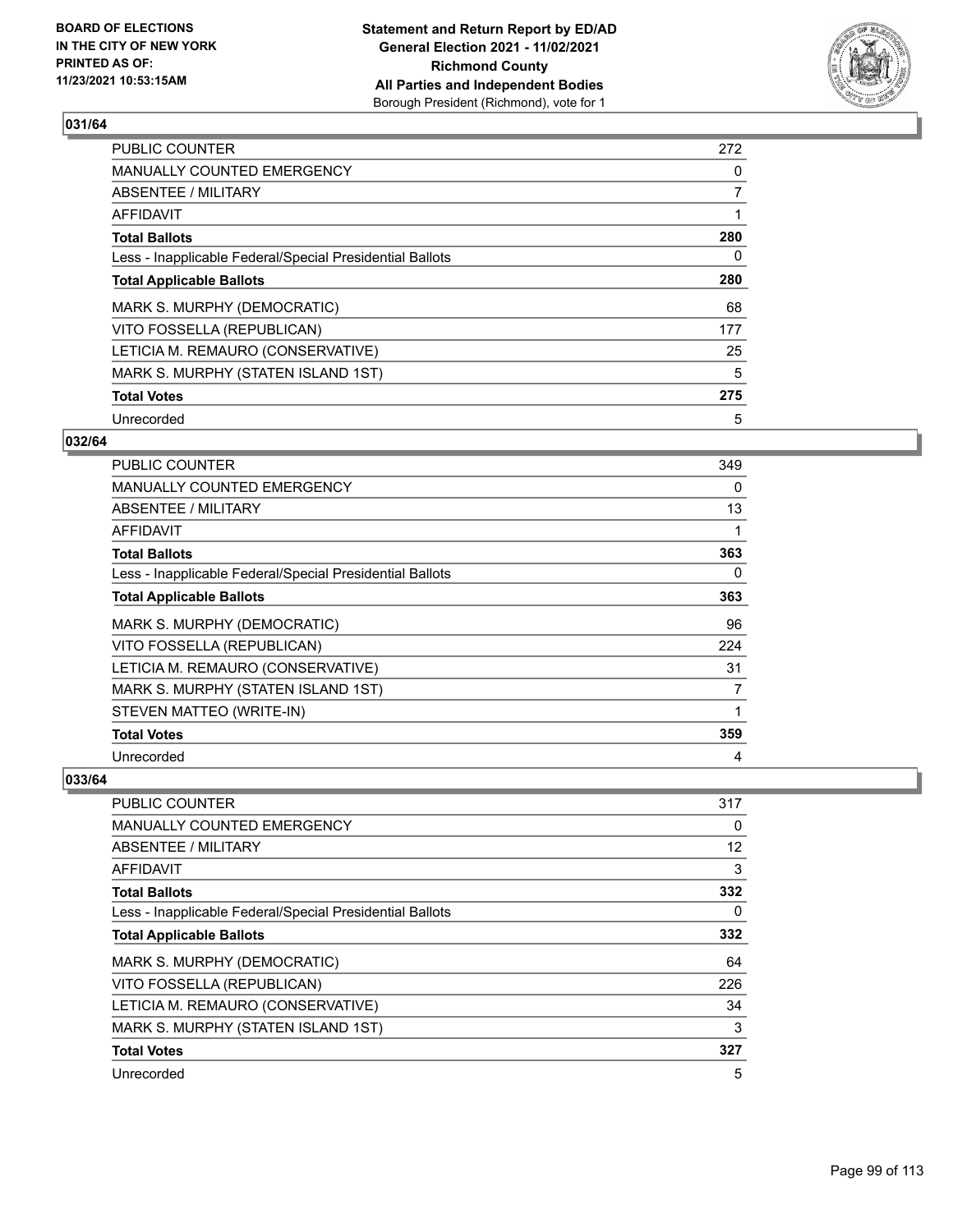

| <b>PUBLIC COUNTER</b>                                    | 312 |
|----------------------------------------------------------|-----|
| <b>MANUALLY COUNTED EMERGENCY</b>                        | 0   |
| ABSENTEE / MILITARY                                      | 32  |
| AFFIDAVIT                                                | 2   |
| <b>Total Ballots</b>                                     | 346 |
| Less - Inapplicable Federal/Special Presidential Ballots | 0   |
| <b>Total Applicable Ballots</b>                          | 346 |
| MARK S. MURPHY (DEMOCRATIC)                              | 96  |
| VITO FOSSELLA (REPUBLICAN)                               | 201 |
| LETICIA M. REMAURO (CONSERVATIVE)                        | 27  |
| MARK S. MURPHY (STATEN ISLAND 1ST)                       | 13  |
| STEVEN MATTEO (WRITE-IN)                                 |     |
| <b>Total Votes</b>                                       | 338 |
| Unrecorded                                               | 8   |

## **035/64**

| PUBLIC COUNTER                                           | 346      |
|----------------------------------------------------------|----------|
| MANUALLY COUNTED EMERGENCY                               | $\Omega$ |
| ABSENTEE / MILITARY                                      | 19       |
| AFFIDAVIT                                                | 1        |
| <b>Total Ballots</b>                                     | 366      |
| Less - Inapplicable Federal/Special Presidential Ballots | $\Omega$ |
| <b>Total Applicable Ballots</b>                          | 366      |
| MARK S. MURPHY (DEMOCRATIC)                              | 87       |
| VITO FOSSELLA (REPUBLICAN)                               | 232      |
| LETICIA M. REMAURO (CONSERVATIVE)                        | 30       |
| MARK S. MURPHY (STATEN ISLAND 1ST)                       | 7        |
| <b>Total Votes</b>                                       | 356      |
| Unrecorded                                               | 10       |

| PUBLIC COUNTER                                           | 368 |
|----------------------------------------------------------|-----|
| <b>MANUALLY COUNTED EMERGENCY</b>                        | 0   |
| ABSENTEE / MILITARY                                      | 28  |
| AFFIDAVIT                                                |     |
| <b>Total Ballots</b>                                     | 397 |
| Less - Inapplicable Federal/Special Presidential Ballots | 0   |
| <b>Total Applicable Ballots</b>                          | 397 |
| MARK S. MURPHY (DEMOCRATIC)                              | 108 |
| VITO FOSSELLA (REPUBLICAN)                               | 256 |
| LETICIA M. REMAURO (CONSERVATIVE)                        | 19  |
| MARK S. MURPHY (STATEN ISLAND 1ST)                       | 7   |
| <b>Total Votes</b>                                       | 390 |
| Unrecorded                                               | 7   |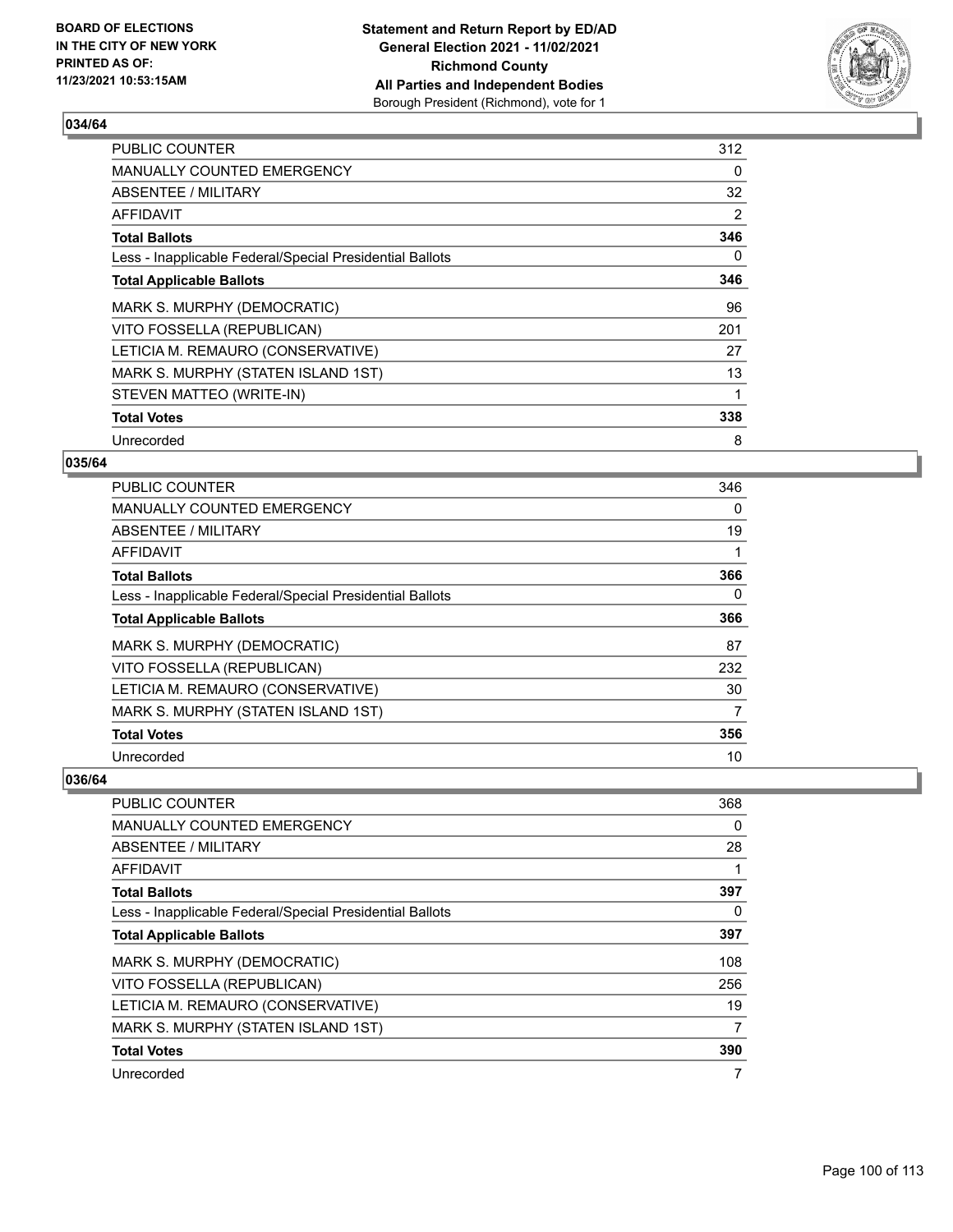

| <b>PUBLIC COUNTER</b>                                    | 313 |
|----------------------------------------------------------|-----|
| <b>MANUALLY COUNTED EMERGENCY</b>                        | 0   |
| ABSENTEE / MILITARY                                      | 8   |
| AFFIDAVIT                                                | 1   |
| <b>Total Ballots</b>                                     | 322 |
| Less - Inapplicable Federal/Special Presidential Ballots | 0   |
| <b>Total Applicable Ballots</b>                          | 322 |
| MARK S. MURPHY (DEMOCRATIC)                              | 92  |
| VITO FOSSELLA (REPUBLICAN)                               | 189 |
| LETICIA M. REMAURO (CONSERVATIVE)                        | 32  |
| MARK S. MURPHY (STATEN ISLAND 1ST)                       | 4   |
| STEVEN MATTEO (WRITE-IN)                                 | 1   |
| <b>Total Votes</b>                                       | 318 |
| Unrecorded                                               | 4   |

## **038/64**

| <b>PUBLIC COUNTER</b>                                    | 307      |
|----------------------------------------------------------|----------|
| <b>MANUALLY COUNTED EMERGENCY</b>                        | 0        |
| ABSENTEE / MILITARY                                      | 14       |
| AFFIDAVIT                                                | 0        |
| <b>Total Ballots</b>                                     | 321      |
| Less - Inapplicable Federal/Special Presidential Ballots | $\Omega$ |
| <b>Total Applicable Ballots</b>                          | 321      |
| MARK S. MURPHY (DEMOCRATIC)                              | 100      |
| VITO FOSSELLA (REPUBLICAN)                               | 168      |
| LETICIA M. REMAURO (CONSERVATIVE)                        | 37       |
| MARK S. MURPHY (STATEN ISLAND 1ST)                       | 7        |
| <b>Total Votes</b>                                       | 312      |
| Unrecorded                                               | 9        |

| PUBLIC COUNTER                                           | 266            |
|----------------------------------------------------------|----------------|
| <b>MANUALLY COUNTED EMERGENCY</b>                        | 0              |
| ABSENTEE / MILITARY                                      | 6              |
| AFFIDAVIT                                                | 0              |
| <b>Total Ballots</b>                                     | 272            |
| Less - Inapplicable Federal/Special Presidential Ballots | 0              |
| <b>Total Applicable Ballots</b>                          | 272            |
| MARK S. MURPHY (DEMOCRATIC)                              | 59             |
| VITO FOSSELLA (REPUBLICAN)                               | 186            |
| LETICIA M. REMAURO (CONSERVATIVE)                        | 17             |
| MARK S. MURPHY (STATEN ISLAND 1ST)                       | 8              |
| <b>Total Votes</b>                                       | 270            |
| Unrecorded                                               | $\overline{2}$ |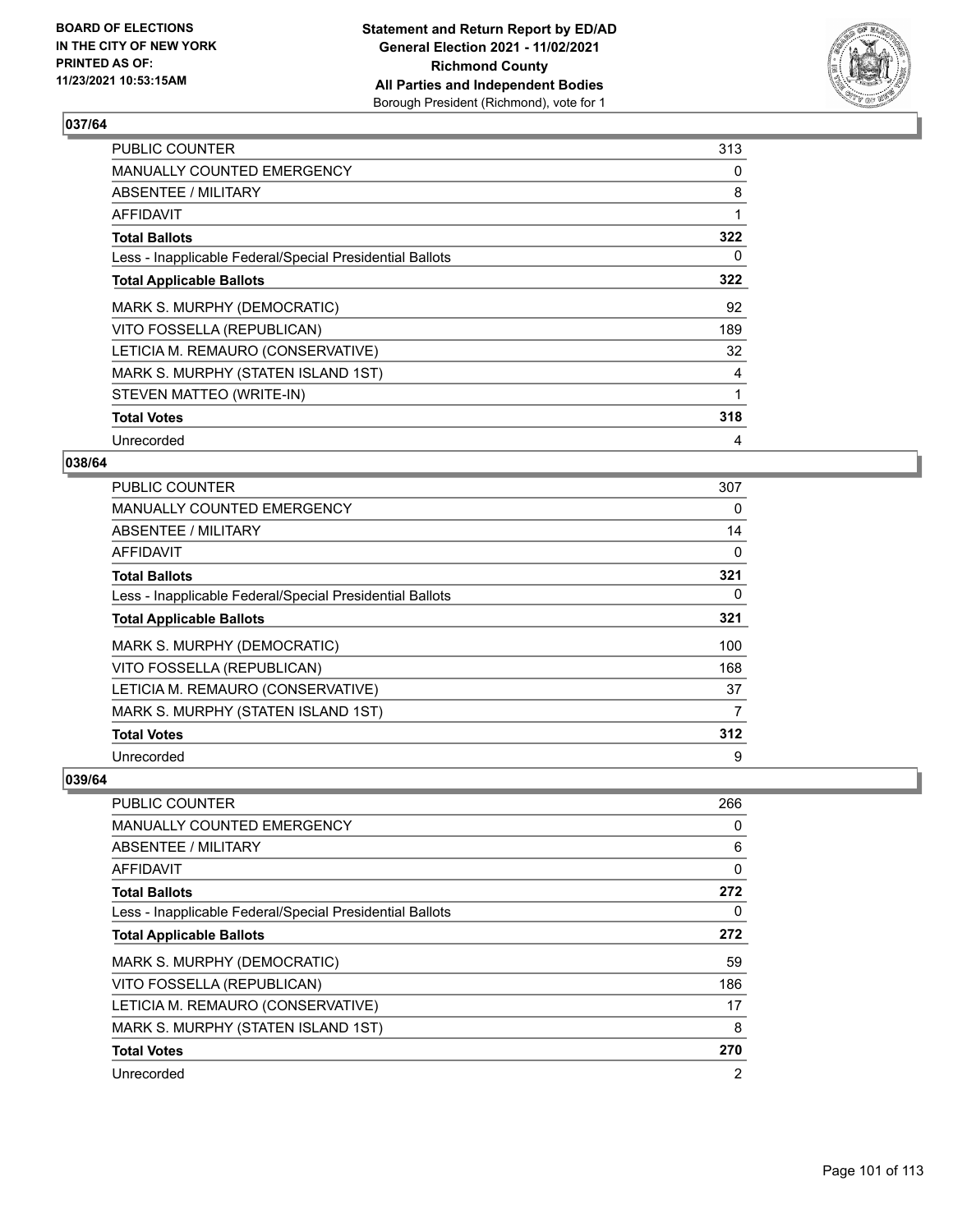

| <b>PUBLIC COUNTER</b>                                    | 211 |
|----------------------------------------------------------|-----|
| <b>MANUALLY COUNTED EMERGENCY</b>                        | 0   |
| ABSENTEE / MILITARY                                      | 15  |
| <b>AFFIDAVIT</b>                                         | 0   |
| <b>Total Ballots</b>                                     | 226 |
| Less - Inapplicable Federal/Special Presidential Ballots | 0   |
| <b>Total Applicable Ballots</b>                          | 226 |
| MARK S. MURPHY (DEMOCRATIC)                              | 107 |
| VITO FOSSELLA (REPUBLICAN)                               | 96  |
| LETICIA M. REMAURO (CONSERVATIVE)                        | 14  |
| MARK S. MURPHY (STATEN ISLAND 1ST)                       | 5   |
| <b>Total Votes</b>                                       | 222 |
| Unrecorded                                               | 4   |

## **041/64**

| PUBLIC COUNTER                                           | 309 |
|----------------------------------------------------------|-----|
| <b>MANUALLY COUNTED EMERGENCY</b>                        | 0   |
| ABSENTEE / MILITARY                                      | 6   |
| AFFIDAVIT                                                | 0   |
| <b>Total Ballots</b>                                     | 315 |
| Less - Inapplicable Federal/Special Presidential Ballots | 0   |
| <b>Total Applicable Ballots</b>                          | 315 |
| MARK S. MURPHY (DEMOCRATIC)                              | 67  |
| VITO FOSSELLA (REPUBLICAN)                               | 217 |
| LETICIA M. REMAURO (CONSERVATIVE)                        | 23  |
| MARK S. MURPHY (STATEN ISLAND 1ST)                       | 4   |
| <b>Total Votes</b>                                       | 311 |
| Unrecorded                                               | 4   |

| <b>PUBLIC COUNTER</b>                                    | 268 |
|----------------------------------------------------------|-----|
| <b>MANUALLY COUNTED EMERGENCY</b>                        | 0   |
| ABSENTEE / MILITARY                                      | 10  |
| AFFIDAVIT                                                | 0   |
| <b>Total Ballots</b>                                     | 278 |
| Less - Inapplicable Federal/Special Presidential Ballots | 0   |
| <b>Total Applicable Ballots</b>                          | 278 |
| MARK S. MURPHY (DEMOCRATIC)                              | 79  |
| VITO FOSSELLA (REPUBLICAN)                               | 175 |
| LETICIA M. REMAURO (CONSERVATIVE)                        | 14  |
| MARK S. MURPHY (STATEN ISLAND 1ST)                       | 1   |
| <b>Total Votes</b>                                       | 269 |
| Unrecorded                                               | 9   |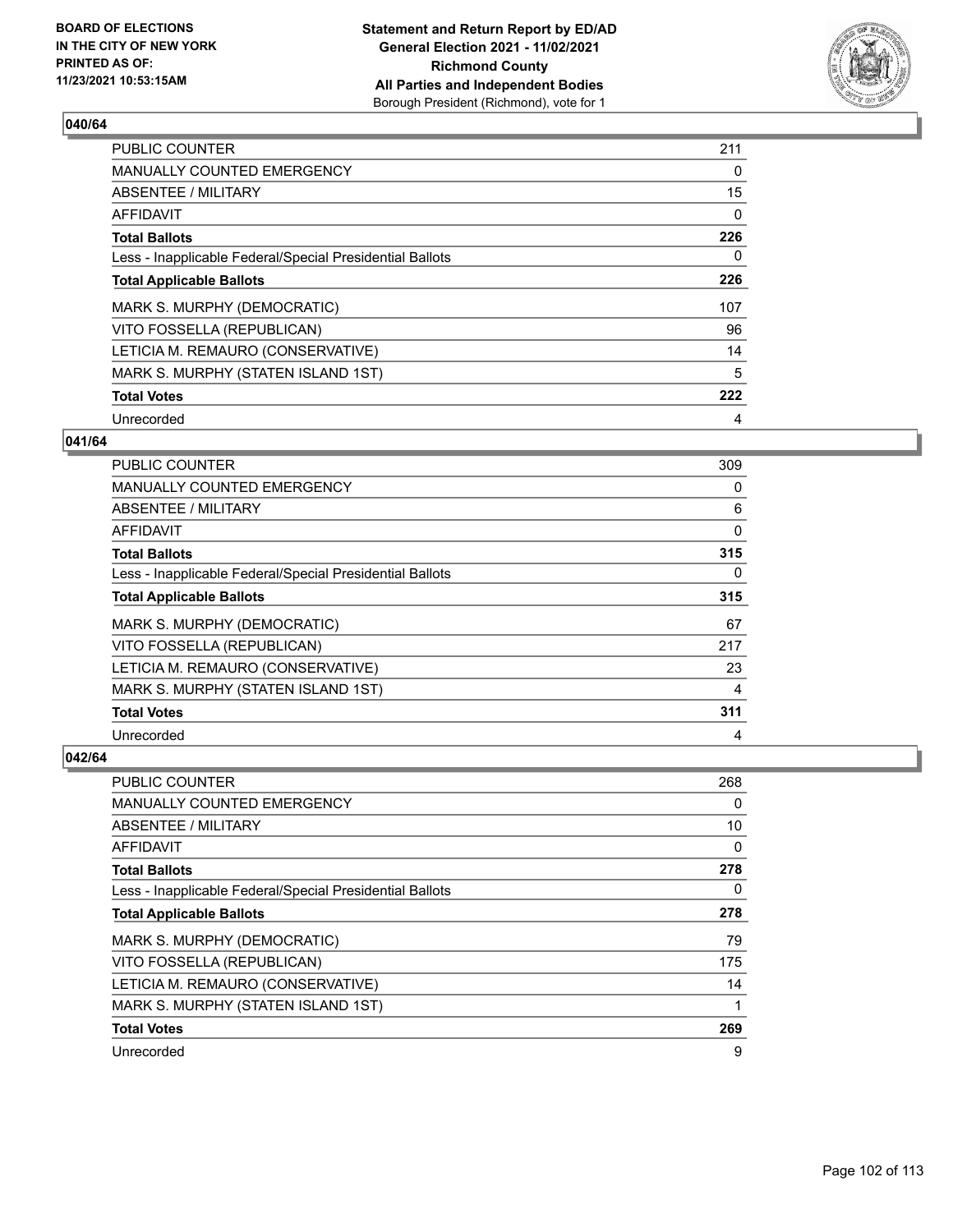

| <b>PUBLIC COUNTER</b>                                    | 198 |
|----------------------------------------------------------|-----|
| <b>MANUALLY COUNTED EMERGENCY</b>                        | 0   |
| ABSENTEE / MILITARY                                      | 9   |
| <b>AFFIDAVIT</b>                                         | 0   |
| <b>Total Ballots</b>                                     | 207 |
| Less - Inapplicable Federal/Special Presidential Ballots | 0   |
| <b>Total Applicable Ballots</b>                          | 207 |
| MARK S. MURPHY (DEMOCRATIC)                              | 50  |
| VITO FOSSELLA (REPUBLICAN)                               | 137 |
| LETICIA M. REMAURO (CONSERVATIVE)                        | 5   |
| MARK S. MURPHY (STATEN ISLAND 1ST)                       | 10  |
| <b>Total Votes</b>                                       | 202 |
| Unrecorded                                               | 5   |

#### **044/64**

| <b>PUBLIC COUNTER</b>                                    | 308      |
|----------------------------------------------------------|----------|
| <b>MANUALLY COUNTED EMERGENCY</b>                        | 0        |
| ABSENTEE / MILITARY                                      | 13       |
| AFFIDAVIT                                                | 3        |
| <b>Total Ballots</b>                                     | 324      |
| Less - Inapplicable Federal/Special Presidential Ballots | $\Omega$ |
| <b>Total Applicable Ballots</b>                          | 324      |
| MARK S. MURPHY (DEMOCRATIC)                              | 79       |
| VITO FOSSELLA (REPUBLICAN)                               | 210      |
| LETICIA M. REMAURO (CONSERVATIVE)                        | 23       |
| MARK S. MURPHY (STATEN ISLAND 1ST)                       | 7        |
| <b>Total Votes</b>                                       | 319      |
| Unrecorded                                               | 5        |

| <b>PUBLIC COUNTER</b>                                    | 280 |
|----------------------------------------------------------|-----|
| <b>MANUALLY COUNTED EMERGENCY</b>                        | 0   |
| ABSENTEE / MILITARY                                      | 26  |
| AFFIDAVIT                                                | 2   |
| <b>Total Ballots</b>                                     | 308 |
| Less - Inapplicable Federal/Special Presidential Ballots | 0   |
| <b>Total Applicable Ballots</b>                          | 308 |
| MARK S. MURPHY (DEMOCRATIC)                              | 111 |
| VITO FOSSELLA (REPUBLICAN)                               | 180 |
| LETICIA M. REMAURO (CONSERVATIVE)                        | 8   |
| MARK S. MURPHY (STATEN ISLAND 1ST)                       | 6   |
| <b>Total Votes</b>                                       | 305 |
| Unrecorded                                               | 3   |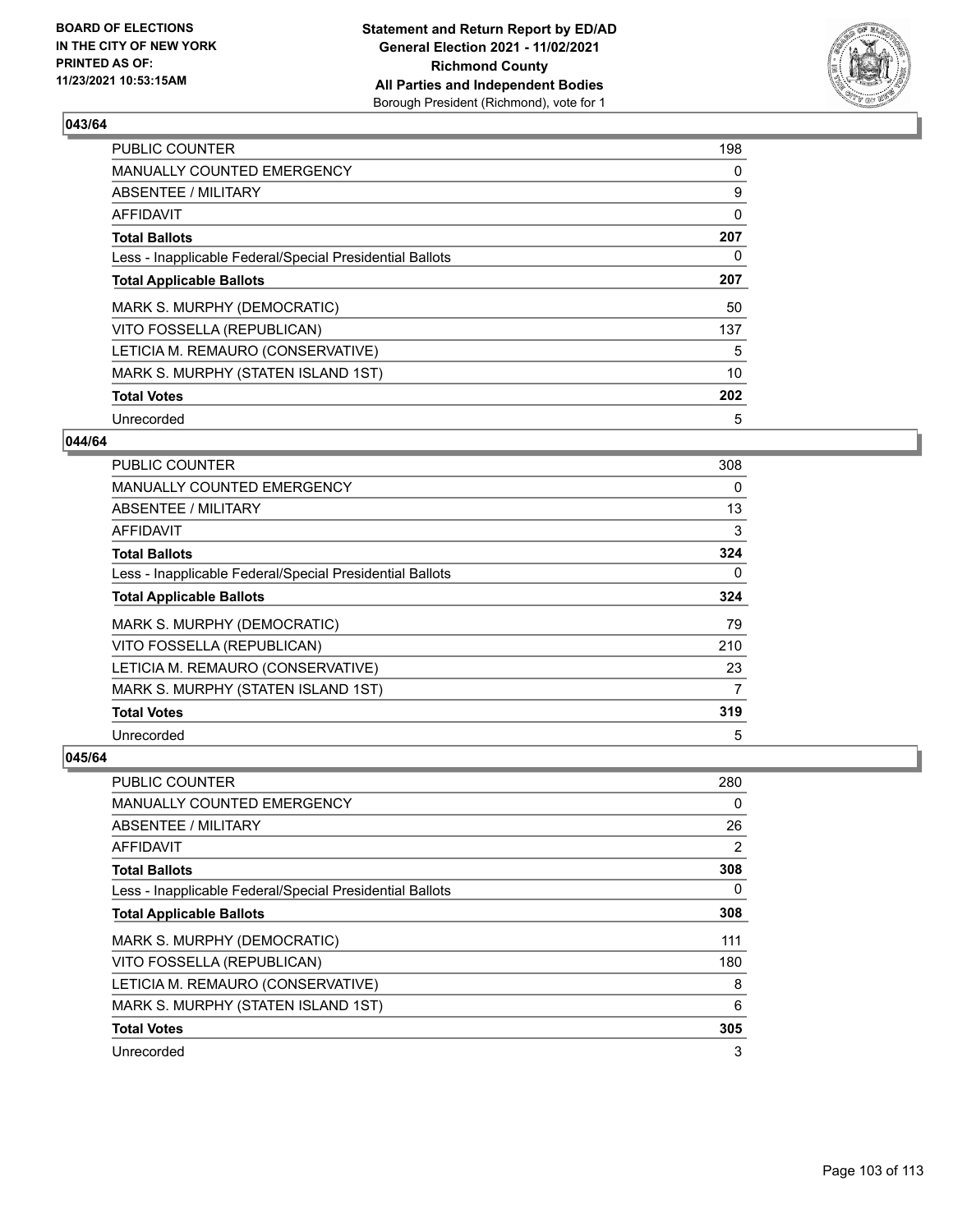

| <b>PUBLIC COUNTER</b>                                    | 269 |
|----------------------------------------------------------|-----|
| <b>MANUALLY COUNTED EMERGENCY</b>                        | 0   |
| ABSENTEE / MILITARY                                      | 20  |
| AFFIDAVIT                                                |     |
| <b>Total Ballots</b>                                     | 290 |
| Less - Inapplicable Federal/Special Presidential Ballots | 0   |
| <b>Total Applicable Ballots</b>                          | 290 |
| MARK S. MURPHY (DEMOCRATIC)                              | 89  |
| VITO FOSSELLA (REPUBLICAN)                               | 164 |
| LETICIA M. REMAURO (CONSERVATIVE)                        | 27  |
| MARK S. MURPHY (STATEN ISLAND 1ST)                       | 7   |
| <b>Total Votes</b>                                       | 287 |
| Unrecorded                                               | 3   |

## **047/64**

| PUBLIC COUNTER                                           | 320      |
|----------------------------------------------------------|----------|
| <b>MANUALLY COUNTED EMERGENCY</b>                        | $\Omega$ |
| ABSENTEE / MILITARY                                      | 19       |
| AFFIDAVIT                                                |          |
| <b>Total Ballots</b>                                     | 340      |
| Less - Inapplicable Federal/Special Presidential Ballots | $\Omega$ |
| <b>Total Applicable Ballots</b>                          | 340      |
| MARK S. MURPHY (DEMOCRATIC)                              | 111      |
| VITO FOSSELLA (REPUBLICAN)                               | 193      |
| LETICIA M. REMAURO (CONSERVATIVE)                        | 23       |
| MARK S. MURPHY (STATEN ISLAND 1ST)                       | 7        |
| <b>Total Votes</b>                                       | 334      |
| Unrecorded                                               | 6        |

| <b>PUBLIC COUNTER</b>                                    | 443      |
|----------------------------------------------------------|----------|
| <b>MANUALLY COUNTED EMERGENCY</b>                        | $\Omega$ |
| ABSENTEE / MILITARY                                      | 18       |
| AFFIDAVIT                                                | 6        |
| <b>Total Ballots</b>                                     | 467      |
| Less - Inapplicable Federal/Special Presidential Ballots | $\Omega$ |
| <b>Total Applicable Ballots</b>                          | 467      |
| MARK S. MURPHY (DEMOCRATIC)                              | 96       |
| VITO FOSSELLA (REPUBLICAN)                               | 325      |
| LETICIA M. REMAURO (CONSERVATIVE)                        | 38       |
| MARK S. MURPHY (STATEN ISLAND 1ST)                       | 5        |
| <b>Total Votes</b>                                       | 464      |
| Unrecorded                                               | 3        |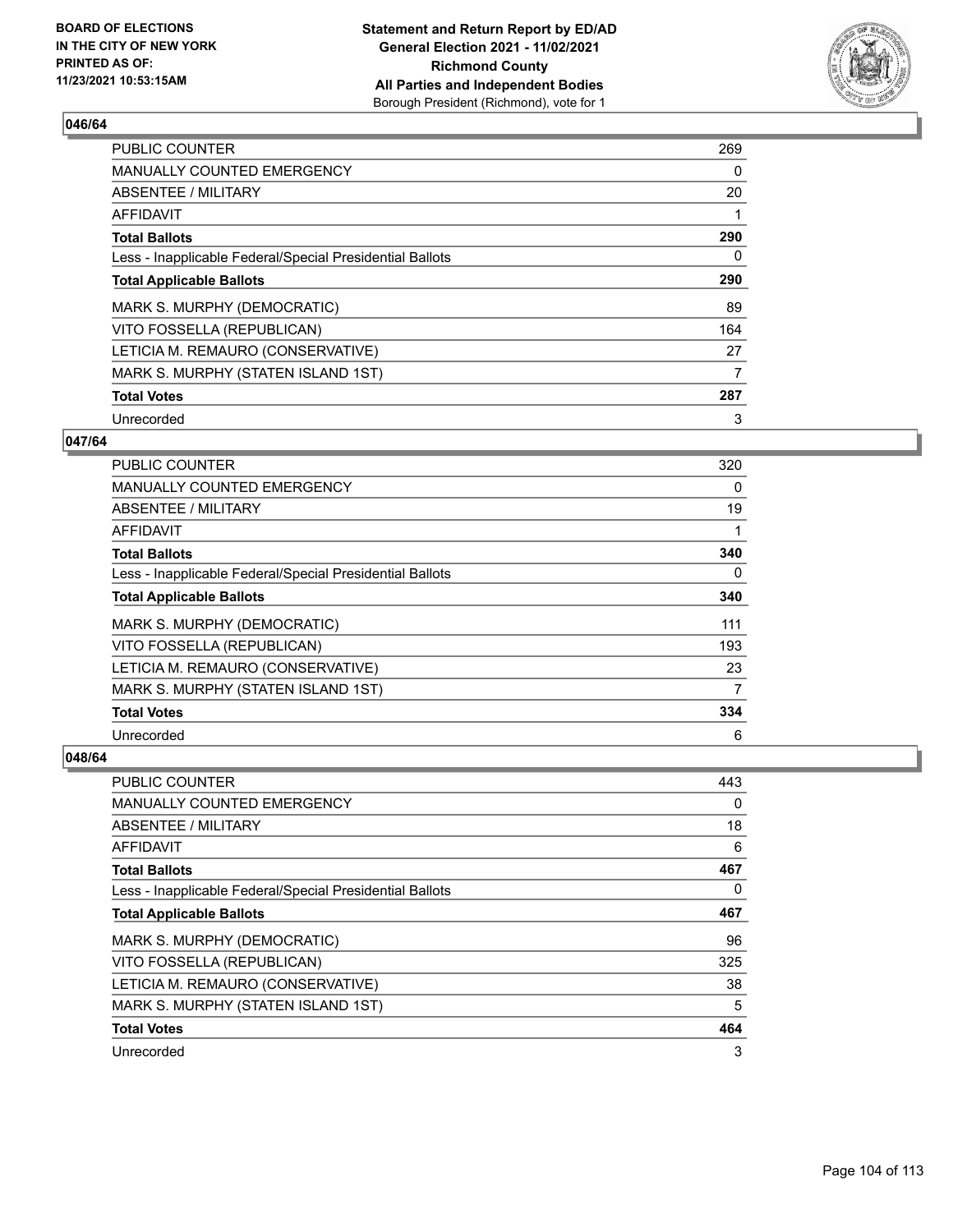

| <b>PUBLIC COUNTER</b>                                    | 315 |
|----------------------------------------------------------|-----|
| <b>MANUALLY COUNTED EMERGENCY</b>                        | 0   |
| ABSENTEE / MILITARY                                      | 26  |
| AFFIDAVIT                                                | 0   |
| <b>Total Ballots</b>                                     | 341 |
| Less - Inapplicable Federal/Special Presidential Ballots | 0   |
| <b>Total Applicable Ballots</b>                          | 341 |
| MARK S. MURPHY (DEMOCRATIC)                              | 141 |
| VITO FOSSELLA (REPUBLICAN)                               | 162 |
| LETICIA M. REMAURO (CONSERVATIVE)                        | 24  |
| MARK S. MURPHY (STATEN ISLAND 1ST)                       | 5   |
| STEVEN MATTEO (WRITE-IN)                                 | 1   |
| <b>Total Votes</b>                                       | 333 |
| Unrecorded                                               | 8   |

## **050/64**

| PUBLIC COUNTER                                           | 332      |
|----------------------------------------------------------|----------|
| <b>MANUALLY COUNTED EMERGENCY</b>                        | $\Omega$ |
| ABSENTEE / MILITARY                                      | 14       |
| AFFIDAVIT                                                | 0        |
| <b>Total Ballots</b>                                     | 346      |
| Less - Inapplicable Federal/Special Presidential Ballots | $\Omega$ |
| <b>Total Applicable Ballots</b>                          | 346      |
| MARK S. MURPHY (DEMOCRATIC)                              | 137      |
| VITO FOSSELLA (REPUBLICAN)                               | 178      |
| LETICIA M. REMAURO (CONSERVATIVE)                        | 19       |
| MARK S. MURPHY (STATEN ISLAND 1ST)                       | 11       |
| <b>Total Votes</b>                                       | 345      |
| Unrecorded                                               |          |

| <b>PUBLIC COUNTER</b>                                    | 255            |
|----------------------------------------------------------|----------------|
| <b>MANUALLY COUNTED EMERGENCY</b>                        | $\Omega$       |
| ABSENTEE / MILITARY                                      | $\overline{7}$ |
| AFFIDAVIT                                                | 0              |
| <b>Total Ballots</b>                                     | 262            |
| Less - Inapplicable Federal/Special Presidential Ballots | $\Omega$       |
| <b>Total Applicable Ballots</b>                          | 262            |
| MARK S. MURPHY (DEMOCRATIC)                              | 100            |
| VITO FOSSELLA (REPUBLICAN)                               | 131            |
| LETICIA M. REMAURO (CONSERVATIVE)                        | 14             |
| MARK S. MURPHY (STATEN ISLAND 1ST)                       | 9              |
| <b>Total Votes</b>                                       | 254            |
| Unrecorded                                               | 8              |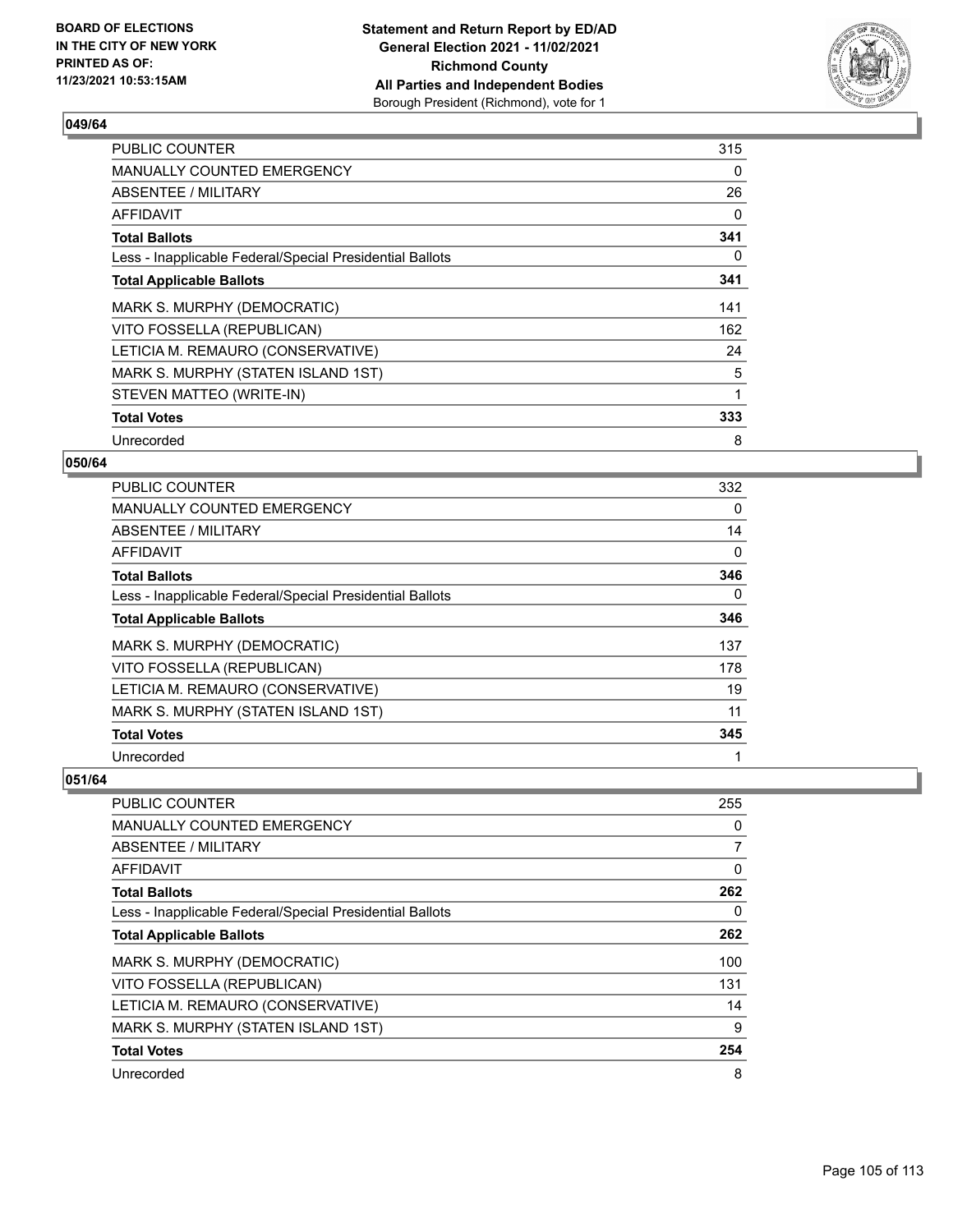

| <b>PUBLIC COUNTER</b>                                    | 292 |
|----------------------------------------------------------|-----|
| <b>MANUALLY COUNTED EMERGENCY</b>                        | 0   |
| ABSENTEE / MILITARY                                      | 16  |
| <b>AFFIDAVIT</b>                                         | 2   |
| <b>Total Ballots</b>                                     | 310 |
| Less - Inapplicable Federal/Special Presidential Ballots | 0   |
| <b>Total Applicable Ballots</b>                          | 310 |
| MARK S. MURPHY (DEMOCRATIC)                              | 107 |
| VITO FOSSELLA (REPUBLICAN)                               | 167 |
| LETICIA M. REMAURO (CONSERVATIVE)                        | 23  |
| MARK S. MURPHY (STATEN ISLAND 1ST)                       | 6   |
| JAMES S. ODDO (WRITE-IN)                                 | 1   |
| <b>Total Votes</b>                                       | 304 |
| Unrecorded                                               | 6   |

## **053/64**

| PUBLIC COUNTER                                           | 352      |
|----------------------------------------------------------|----------|
| <b>MANUALLY COUNTED EMERGENCY</b>                        | 0        |
| ABSENTEE / MILITARY                                      | 19       |
| AFFIDAVIT                                                |          |
| <b>Total Ballots</b>                                     | 372      |
| Less - Inapplicable Federal/Special Presidential Ballots | $\Omega$ |
| <b>Total Applicable Ballots</b>                          | 372      |
| MARK S. MURPHY (DEMOCRATIC)                              | 143      |
| VITO FOSSELLA (REPUBLICAN)                               | 174      |
| LETICIA M. REMAURO (CONSERVATIVE)                        | 38       |
| MARK S. MURPHY (STATEN ISLAND 1ST)                       | 10       |
| UNATTRIBUTABLE WRITE-IN (WRITE-IN)                       |          |
| <b>Total Votes</b>                                       | 366      |
| Unrecorded                                               | 6        |

| PUBLIC COUNTER                                           | 395 |
|----------------------------------------------------------|-----|
| <b>MANUALLY COUNTED EMERGENCY</b>                        | 0   |
| <b>ABSENTEE / MILITARY</b>                               | 17  |
| <b>AFFIDAVIT</b>                                         |     |
| <b>Total Ballots</b>                                     | 413 |
| Less - Inapplicable Federal/Special Presidential Ballots | 0   |
| <b>Total Applicable Ballots</b>                          | 413 |
| MARK S. MURPHY (DEMOCRATIC)                              | 104 |
| VITO FOSSELLA (REPUBLICAN)                               | 266 |
| LETICIA M. REMAURO (CONSERVATIVE)                        | 30  |
| MARK S. MURPHY (STATEN ISLAND 1ST)                       | 6   |
| LOUIS STALIANO IV (WRITE-IN)                             | 1   |
| STEVEN MATTEO (WRITE-IN)                                 | 3   |
| <b>Total Votes</b>                                       | 410 |
| Unrecorded                                               | 3   |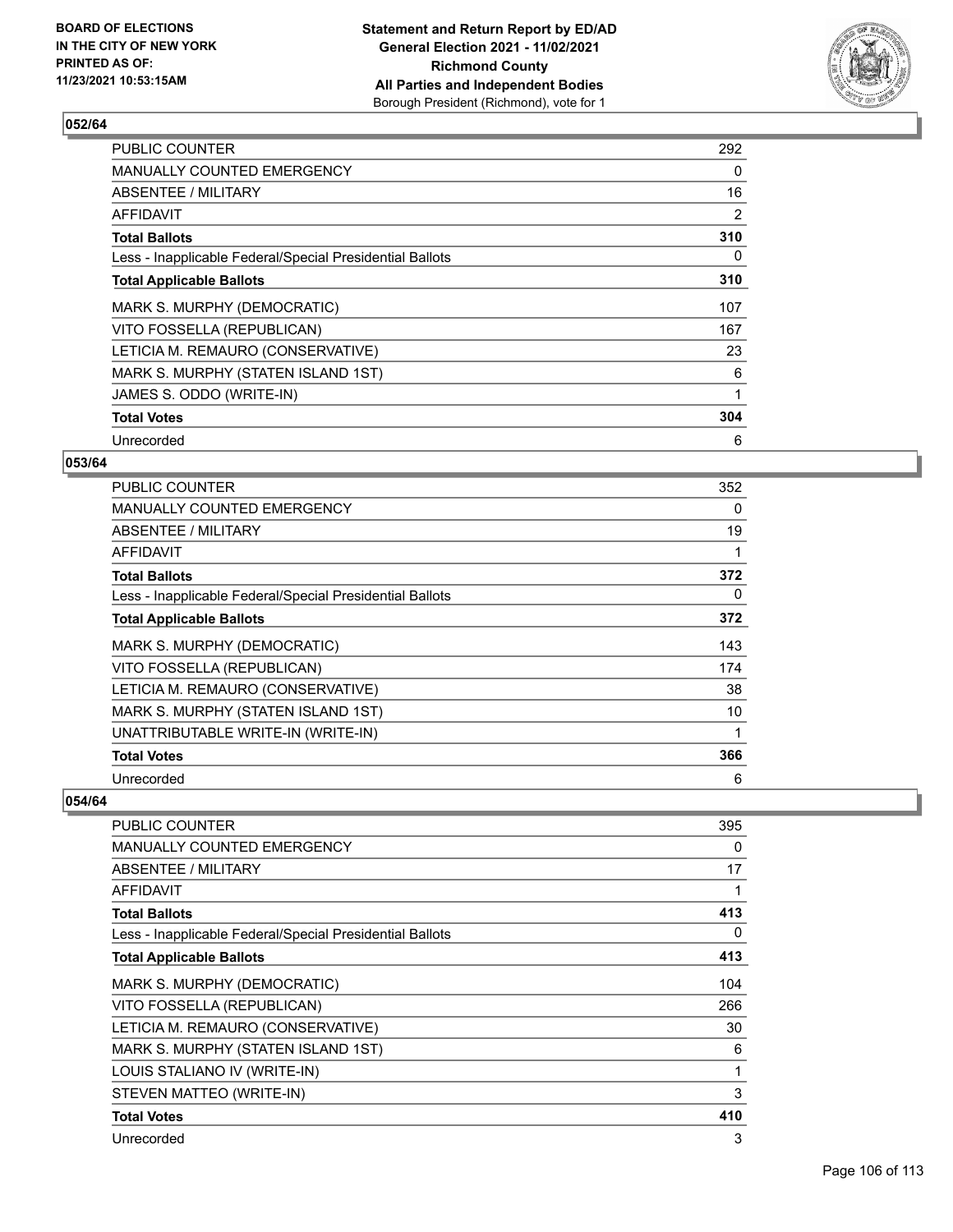

| <b>PUBLIC COUNTER</b>                                    | 348 |
|----------------------------------------------------------|-----|
| <b>MANUALLY COUNTED EMERGENCY</b>                        | 0   |
| ABSENTEE / MILITARY                                      | 10  |
| AFFIDAVIT                                                | 2   |
| <b>Total Ballots</b>                                     | 360 |
| Less - Inapplicable Federal/Special Presidential Ballots | 0   |
| <b>Total Applicable Ballots</b>                          | 360 |
| MARK S. MURPHY (DEMOCRATIC)                              | 93  |
| VITO FOSSELLA (REPUBLICAN)                               | 227 |
| LETICIA M. REMAURO (CONSERVATIVE)                        | 26  |
| MARK S. MURPHY (STATEN ISLAND 1ST)                       | 8   |
| <b>Total Votes</b>                                       | 354 |
| Unrecorded                                               | 6   |

#### **056/64**

| PUBLIC COUNTER                                           | 381 |
|----------------------------------------------------------|-----|
| MANUALLY COUNTED EMERGENCY                               | 0   |
| <b>ABSENTEE / MILITARY</b>                               | 23  |
| <b>AFFIDAVIT</b>                                         | 2   |
| <b>Total Ballots</b>                                     | 406 |
| Less - Inapplicable Federal/Special Presidential Ballots | 0   |
| <b>Total Applicable Ballots</b>                          | 406 |
| MARK S. MURPHY (DEMOCRATIC)                              | 96  |
| VITO FOSSELLA (REPUBLICAN)                               | 255 |
| LETICIA M. REMAURO (CONSERVATIVE)                        | 40  |
| MARK S. MURPHY (STATEN ISLAND 1ST)                       | 8   |
| STEVEN MATTEO (WRITE-IN)                                 | 2   |
| <b>Total Votes</b>                                       | 401 |
| Unrecorded                                               | 5   |

| PUBLIC COUNTER                                           | 228            |
|----------------------------------------------------------|----------------|
| <b>MANUALLY COUNTED EMERGENCY</b>                        | 0              |
| ABSENTEE / MILITARY                                      | $\overline{7}$ |
| AFFIDAVIT                                                |                |
| <b>Total Ballots</b>                                     | 236            |
| Less - Inapplicable Federal/Special Presidential Ballots | 0              |
| <b>Total Applicable Ballots</b>                          | 236            |
| MARK S. MURPHY (DEMOCRATIC)                              | 58             |
| VITO FOSSELLA (REPUBLICAN)                               | 151            |
| LETICIA M. REMAURO (CONSERVATIVE)                        | 19             |
| MARK S. MURPHY (STATEN ISLAND 1ST)                       | $\overline{2}$ |
| <b>Total Votes</b>                                       | 230            |
| Unrecorded                                               | 6              |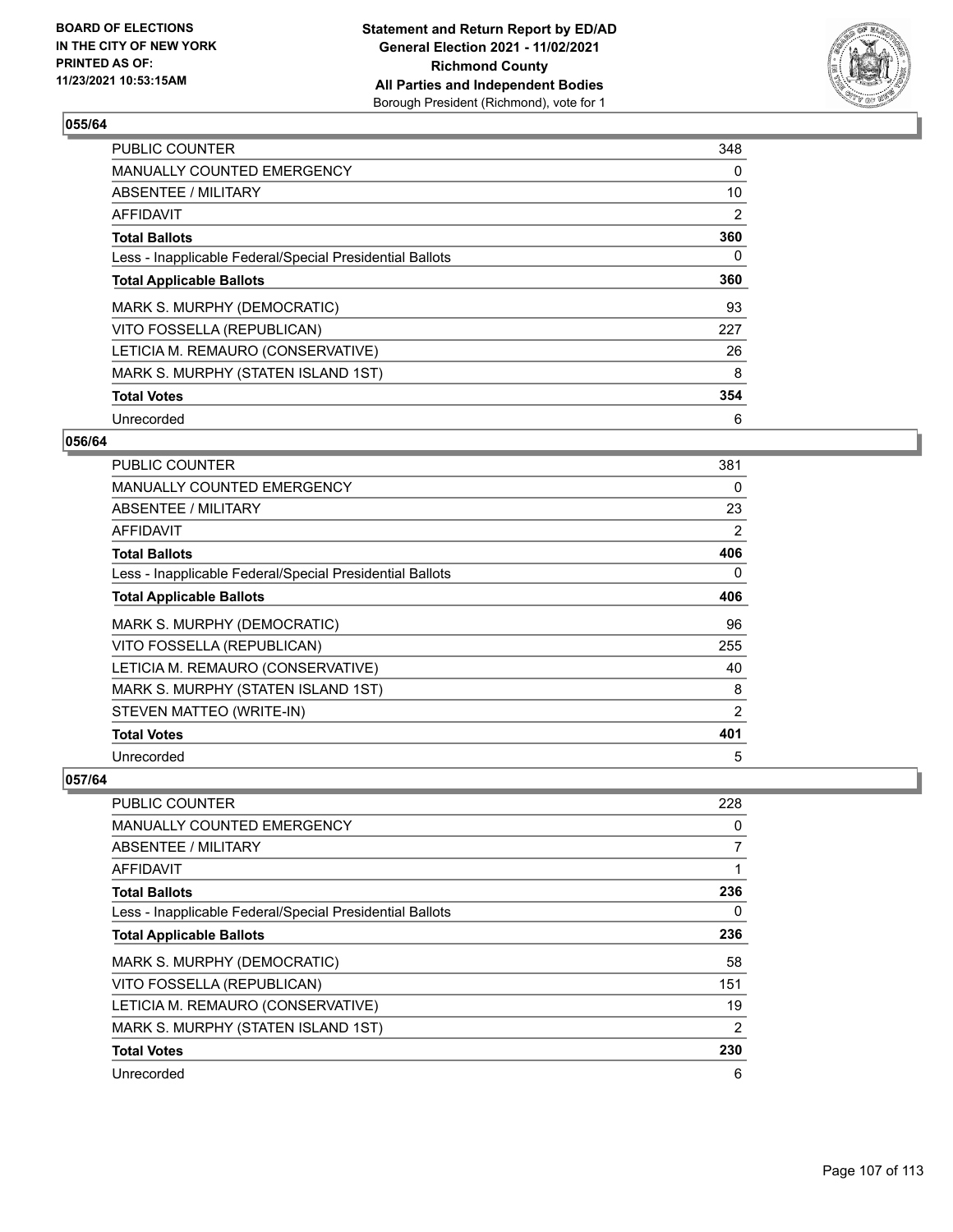

| <b>PUBLIC COUNTER</b>                                    | 364 |
|----------------------------------------------------------|-----|
| <b>MANUALLY COUNTED EMERGENCY</b>                        | 0   |
| ABSENTEE / MILITARY                                      | 8   |
| AFFIDAVIT                                                | 1   |
| <b>Total Ballots</b>                                     | 373 |
| Less - Inapplicable Federal/Special Presidential Ballots | 0   |
| <b>Total Applicable Ballots</b>                          | 373 |
| MARK S. MURPHY (DEMOCRATIC)                              | 71  |
| VITO FOSSELLA (REPUBLICAN)                               | 250 |
| LETICIA M. REMAURO (CONSERVATIVE)                        | 36  |
| MARK S. MURPHY (STATEN ISLAND 1ST)                       | 6   |
| <b>Total Votes</b>                                       | 363 |
| Unrecorded                                               | 10  |

#### **059/64**

| PUBLIC COUNTER                                           | 281      |
|----------------------------------------------------------|----------|
| <b>MANUALLY COUNTED EMERGENCY</b>                        | $\Omega$ |
| ABSENTEE / MILITARY                                      | 8        |
| <b>AFFIDAVIT</b>                                         |          |
| <b>Total Ballots</b>                                     | 290      |
| Less - Inapplicable Federal/Special Presidential Ballots | 0        |
| <b>Total Applicable Ballots</b>                          | 290      |
| MARK S. MURPHY (DEMOCRATIC)                              | 62       |
| VITO FOSSELLA (REPUBLICAN)                               | 196      |
| LETICIA M. REMAURO (CONSERVATIVE)                        | 26       |
| MARK S. MURPHY (STATEN ISLAND 1ST)                       | 2        |
| <b>Total Votes</b>                                       | 286      |
| Unrecorded                                               | 4        |

| <b>PUBLIC COUNTER</b>                                    | 178      |
|----------------------------------------------------------|----------|
| MANUALLY COUNTED EMERGENCY                               | 0        |
| ABSENTEE / MILITARY                                      | 9        |
| AFFIDAVIT                                                | 1        |
| <b>Total Ballots</b>                                     | 188      |
| Less - Inapplicable Federal/Special Presidential Ballots | 0        |
| <b>Total Applicable Ballots</b>                          | 188      |
| MARK S. MURPHY (DEMOCRATIC)                              | 46       |
| VITO FOSSELLA (REPUBLICAN)                               | 126      |
| LETICIA M. REMAURO (CONSERVATIVE)                        | 12       |
| MARK S. MURPHY (STATEN ISLAND 1ST)                       | $\Omega$ |
| <b>Total Votes</b>                                       | 184      |
| Unrecorded                                               | 4        |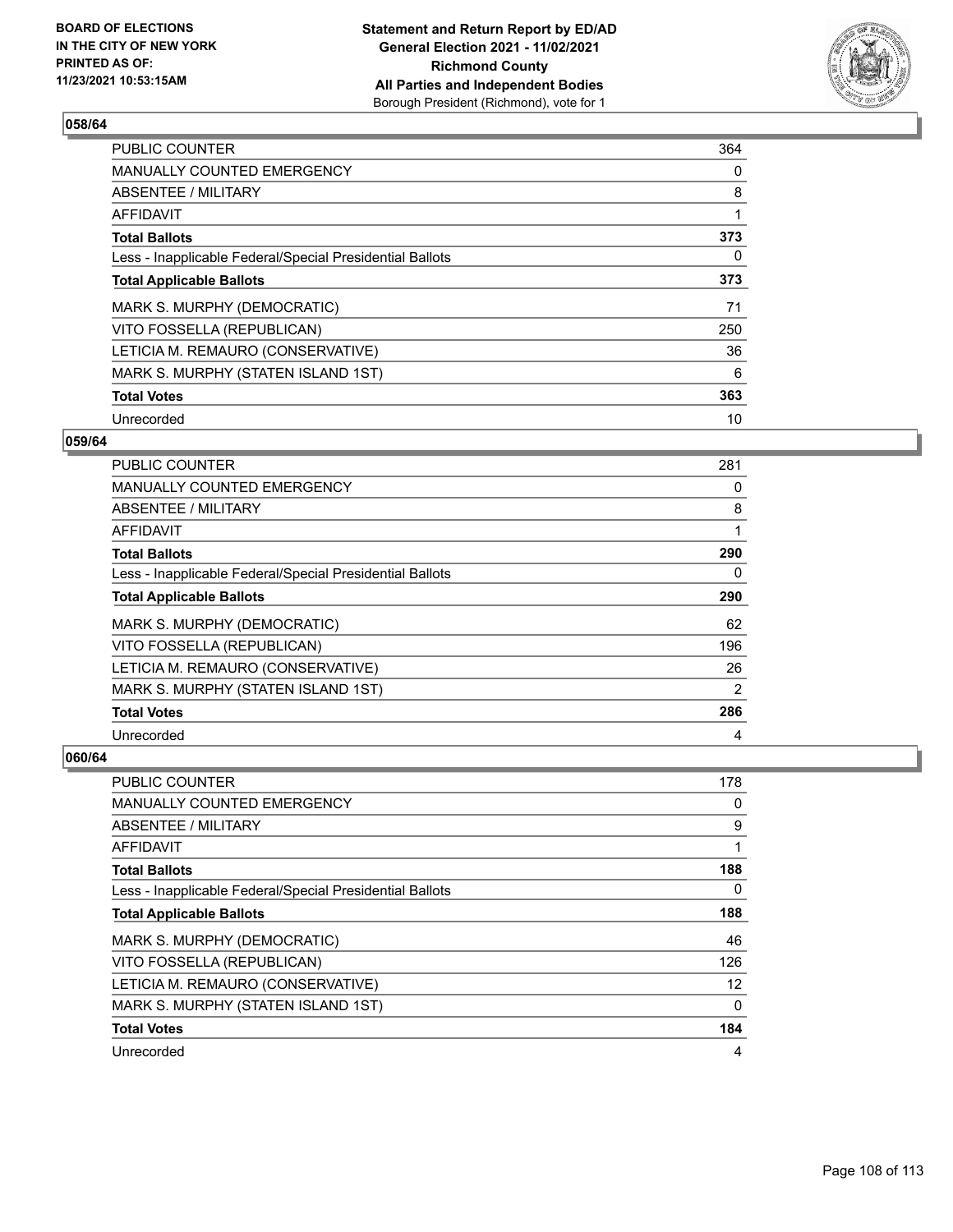

| <b>PUBLIC COUNTER</b>                                    | 215 |
|----------------------------------------------------------|-----|
| <b>MANUALLY COUNTED EMERGENCY</b>                        | 0   |
| ABSENTEE / MILITARY                                      | 28  |
| AFFIDAVIT                                                | 0   |
| <b>Total Ballots</b>                                     | 243 |
| Less - Inapplicable Federal/Special Presidential Ballots | 0   |
| <b>Total Applicable Ballots</b>                          | 243 |
| MARK S. MURPHY (DEMOCRATIC)                              | 96  |
| VITO FOSSELLA (REPUBLICAN)                               | 123 |
| LETICIA M. REMAURO (CONSERVATIVE)                        | 15  |
| MARK S. MURPHY (STATEN ISLAND 1ST)                       | 3   |
| JASON R. PRICE (WRITE-IN)                                | 1   |
| <b>Total Votes</b>                                       | 238 |
| Unrecorded                                               | 5   |

## **062/64**

| <b>PUBLIC COUNTER</b>                                    | 312      |
|----------------------------------------------------------|----------|
| <b>MANUALLY COUNTED EMERGENCY</b>                        | $\Omega$ |
| ABSENTEE / MILITARY                                      | 22       |
| AFFIDAVIT                                                | 3        |
| <b>Total Ballots</b>                                     | 337      |
| Less - Inapplicable Federal/Special Presidential Ballots | 0        |
| <b>Total Applicable Ballots</b>                          | 337      |
| MARK S. MURPHY (DEMOCRATIC)                              | 71       |
| VITO FOSSELLA (REPUBLICAN)                               | 240      |
| LETICIA M. REMAURO (CONSERVATIVE)                        | 16       |
| MARK S. MURPHY (STATEN ISLAND 1ST)                       | 6        |
| <b>Total Votes</b>                                       | 333      |
| Unrecorded                                               | 4        |

| <b>PUBLIC COUNTER</b>                                    | 269      |
|----------------------------------------------------------|----------|
| MANUALLY COUNTED EMERGENCY                               | $\Omega$ |
| ABSENTEE / MILITARY                                      | 17       |
| AFFIDAVIT                                                |          |
| <b>Total Ballots</b>                                     | 287      |
| Less - Inapplicable Federal/Special Presidential Ballots | 0        |
| <b>Total Applicable Ballots</b>                          | 287      |
| MARK S. MURPHY (DEMOCRATIC)                              | 76       |
| VITO FOSSELLA (REPUBLICAN)                               | 169      |
| LETICIA M. REMAURO (CONSERVATIVE)                        | 31       |
| MARK S. MURPHY (STATEN ISLAND 1ST)                       | 5        |
| <b>Total Votes</b>                                       | 281      |
| Unrecorded                                               | 6        |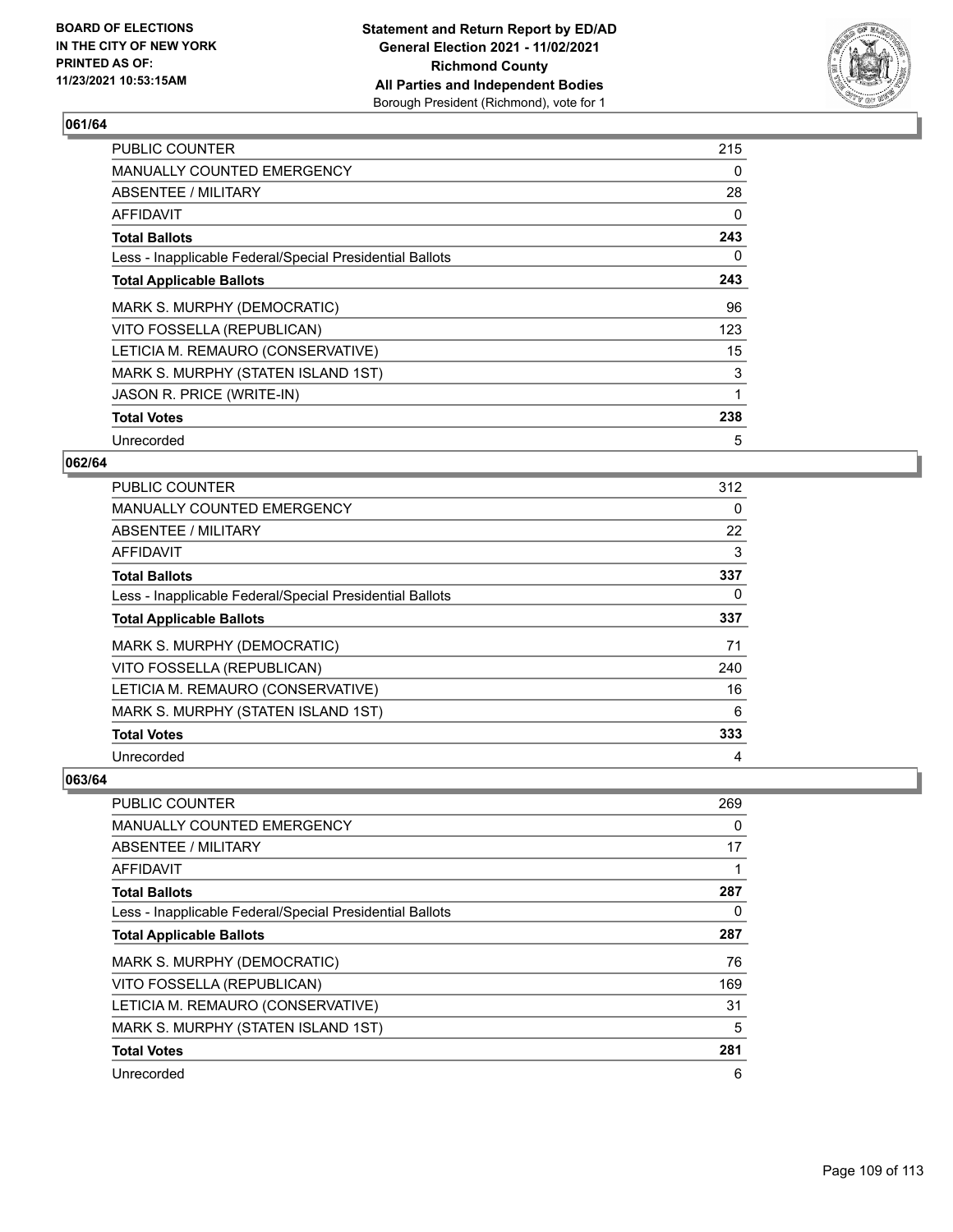

| <b>Total Votes</b>                                       | 0        |
|----------------------------------------------------------|----------|
| MARK S. MURPHY (STATEN ISLAND 1ST)                       | 0        |
| LETICIA M. REMAURO (CONSERVATIVE)                        | $\Omega$ |
| VITO FOSSELLA (REPUBLICAN)                               | 0        |
| MARK S. MURPHY (DEMOCRATIC)                              | $\Omega$ |
| <b>Total Applicable Ballots</b>                          | 0        |
| Less - Inapplicable Federal/Special Presidential Ballots | $\Omega$ |
| <b>Total Ballots</b>                                     | 0        |
| AFFIDAVIT                                                | 0        |
| <b>ABSENTEE / MILITARY</b>                               | 0        |
| MANUALLY COUNTED EMERGENCY                               | 0        |
| PUBLIC COUNTER                                           | 0        |

## **065/64**

| <b>Total Votes</b>                                       | 0 |
|----------------------------------------------------------|---|
| MARK S. MURPHY (STATEN ISLAND 1ST)                       | 0 |
| LETICIA M. REMAURO (CONSERVATIVE)                        | 0 |
| VITO FOSSELLA (REPUBLICAN)                               | 0 |
| MARK S. MURPHY (DEMOCRATIC)                              | 0 |
| <b>Total Applicable Ballots</b>                          | 0 |
| Less - Inapplicable Federal/Special Presidential Ballots | 0 |
| <b>Total Ballots</b>                                     | 0 |
| AFFIDAVIT                                                | 0 |
| ABSENTEE / MILITARY                                      | 0 |
| <b>MANUALLY COUNTED EMERGENCY</b>                        | 0 |
| <b>PUBLIC COUNTER</b>                                    | 0 |

| <b>PUBLIC COUNTER</b>                                    | 0 |
|----------------------------------------------------------|---|
| <b>MANUALLY COUNTED EMERGENCY</b>                        | 0 |
| ABSENTEE / MILITARY                                      | 0 |
| <b>AFFIDAVIT</b>                                         | 0 |
| <b>Total Ballots</b>                                     | 0 |
| Less - Inapplicable Federal/Special Presidential Ballots | 0 |
| <b>Total Applicable Ballots</b>                          | 0 |
| MARK S. MURPHY (DEMOCRATIC)                              | 0 |
| VITO FOSSELLA (REPUBLICAN)                               | 0 |
| LETICIA M. REMAURO (CONSERVATIVE)                        | 0 |
| MARK S. MURPHY (STATEN ISLAND 1ST)                       | 0 |
| <b>Total Votes</b>                                       | 0 |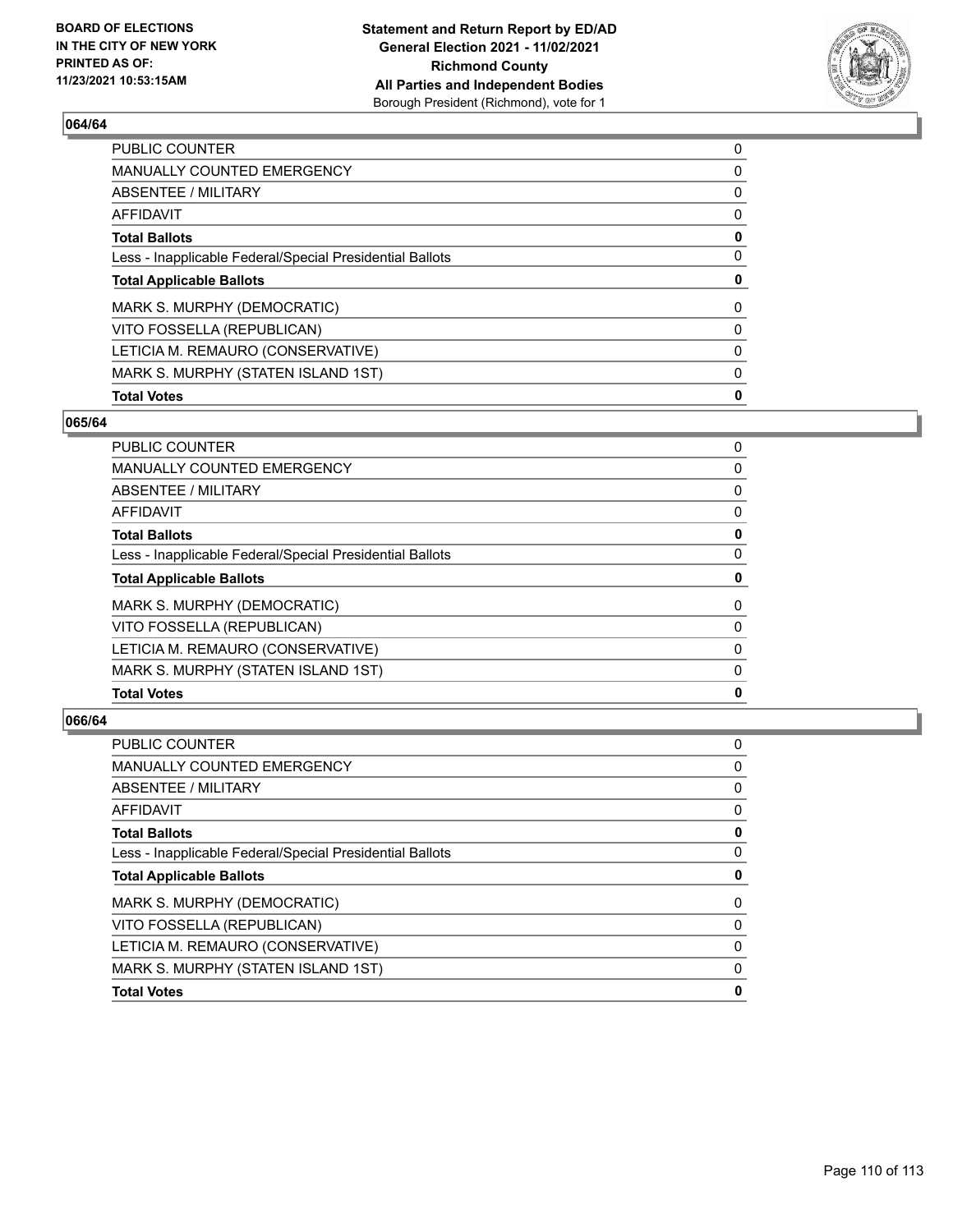

| <b>Total Votes</b>                                       | 0        |
|----------------------------------------------------------|----------|
| MARK S. MURPHY (STATEN ISLAND 1ST)                       | 0        |
| LETICIA M. REMAURO (CONSERVATIVE)                        | $\Omega$ |
| VITO FOSSELLA (REPUBLICAN)                               | 0        |
| MARK S. MURPHY (DEMOCRATIC)                              | $\Omega$ |
| <b>Total Applicable Ballots</b>                          | 0        |
| Less - Inapplicable Federal/Special Presidential Ballots | $\Omega$ |
| <b>Total Ballots</b>                                     | 0        |
| AFFIDAVIT                                                | 0        |
| <b>ABSENTEE / MILITARY</b>                               | 0        |
| MANUALLY COUNTED EMERGENCY                               | 0        |
| PUBLIC COUNTER                                           | 0        |

## **068/64**

| <b>Total Votes</b>                                       | 0 |
|----------------------------------------------------------|---|
| MARK S. MURPHY (STATEN ISLAND 1ST)                       | 0 |
| LETICIA M. REMAURO (CONSERVATIVE)                        | 0 |
| VITO FOSSELLA (REPUBLICAN)                               | 0 |
| MARK S. MURPHY (DEMOCRATIC)                              | 0 |
| <b>Total Applicable Ballots</b>                          | 0 |
| Less - Inapplicable Federal/Special Presidential Ballots | 0 |
| <b>Total Ballots</b>                                     | 0 |
| AFFIDAVIT                                                | 0 |
| ABSENTEE / MILITARY                                      | 0 |
| <b>MANUALLY COUNTED EMERGENCY</b>                        | 0 |
| <b>PUBLIC COUNTER</b>                                    | 0 |

| 0 |
|---|
| 0 |
| 0 |
| 0 |
| 0 |
| 0 |
| 0 |
| 0 |
| 0 |
| 0 |
| 0 |
| 0 |
|   |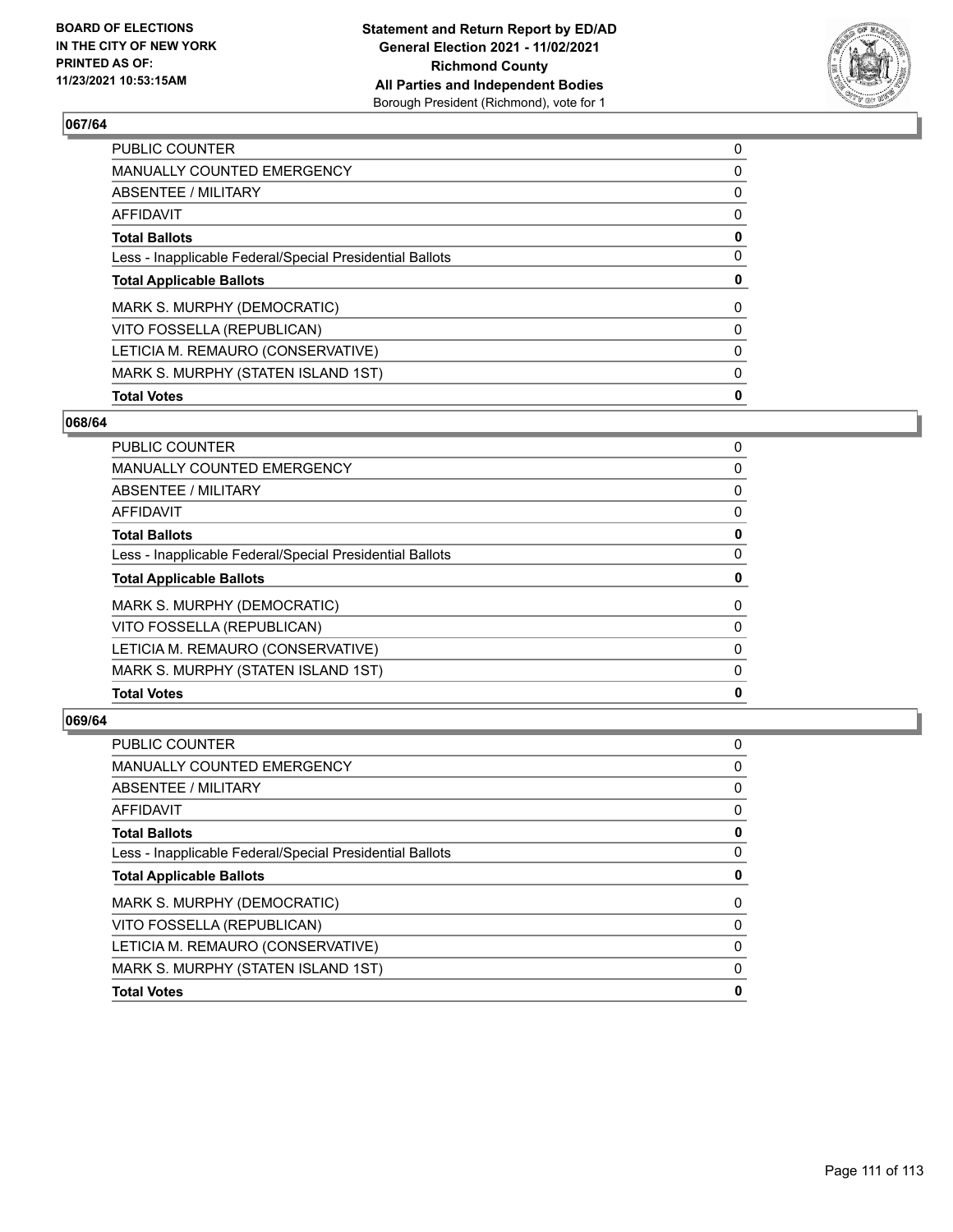

| <b>PUBLIC COUNTER</b>                                    | 0        |
|----------------------------------------------------------|----------|
| <b>MANUALLY COUNTED EMERGENCY</b>                        | 0        |
| ABSENTEE / MILITARY                                      | 0        |
| <b>AFFIDAVIT</b>                                         | $\Omega$ |
| <b>Total Ballots</b>                                     | 0        |
| Less - Inapplicable Federal/Special Presidential Ballots | 0        |
| <b>Total Applicable Ballots</b>                          | 0        |
| MARK S. MURPHY (DEMOCRATIC)                              | 0        |
| VITO FOSSELLA (REPUBLICAN)                               | 0        |
| LETICIA M. REMAURO (CONSERVATIVE)                        | 0        |
|                                                          |          |
| MARK S. MURPHY (STATEN ISLAND 1ST)                       | 0        |